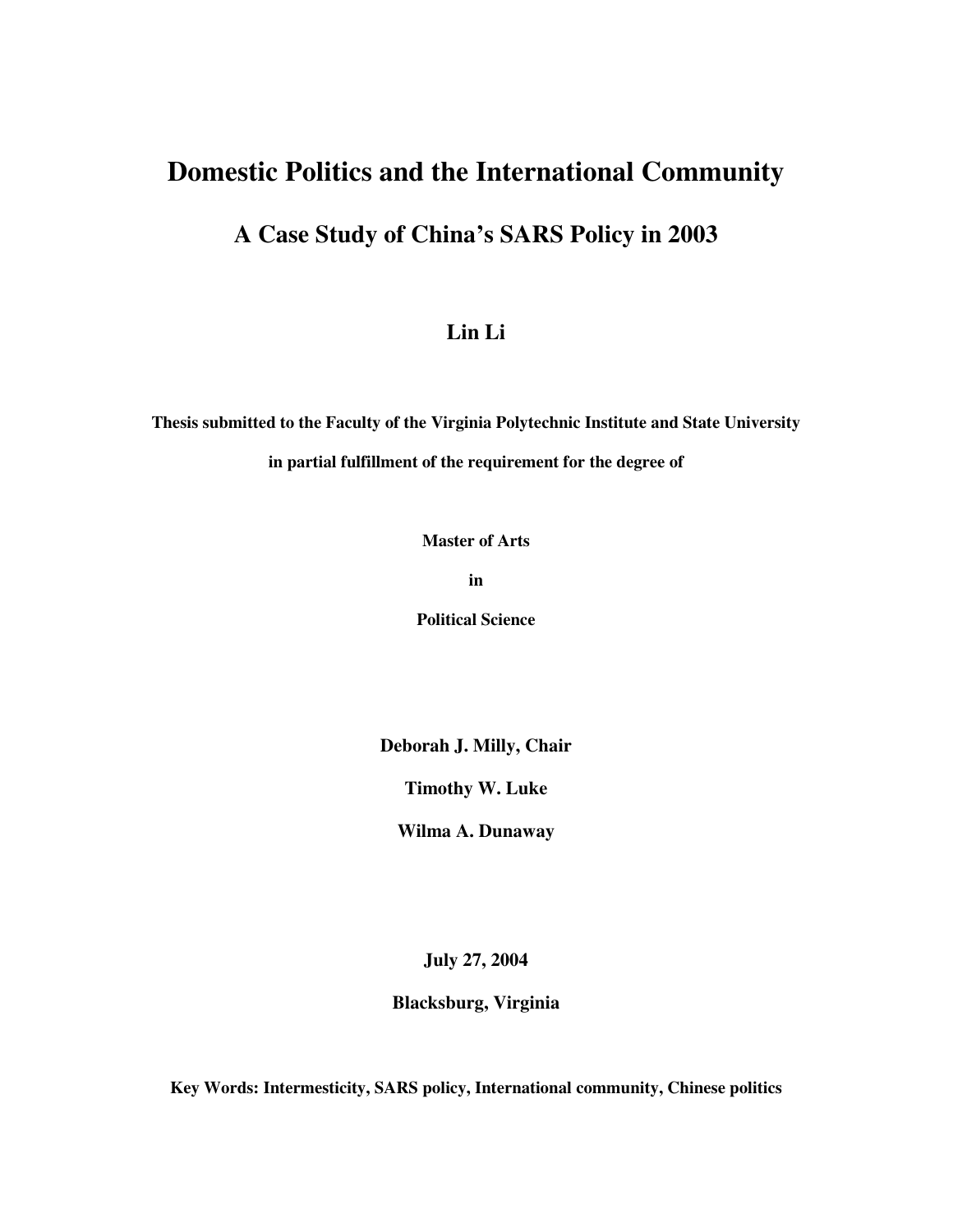#### **Domestic Politics and the International Community**

### **A Case Study of China's SARS Policy in 2003**

#### **Lin Li**

### (Abstract)

A distinct feature of contemporary politics is the involvement of international forces in a state's domestic politics, and vice versa. Despite the plethora of literature on the international system and comparative state politics, relatively little addresses the interpenetration of international and domestic systems in intermestic issues. This thesis explores intermestic processes. It argues that states' domestic policies are increasingly formed in an intermestic context and such intermesticity has brought states a dilemma between maintaining effective domestic control and achieving integration into the global economy. This thesis examines China's SARS policy formation in 2003 as a case study. How did the internal health problem come to be addressed in an intermestic context in a country noted for its tight domestic control and long-term aversion to foreign intervention? The question is approached through a textual analysis of the story of China's SARS policy development. This study also identifies the patterns of international influence on China's domestic politics, particularly in the SARS crisis. I interpret the intermestic dynamic as a learning process through which China has chosen to embrace international institutions in its pursuit of national interests in a globalized world.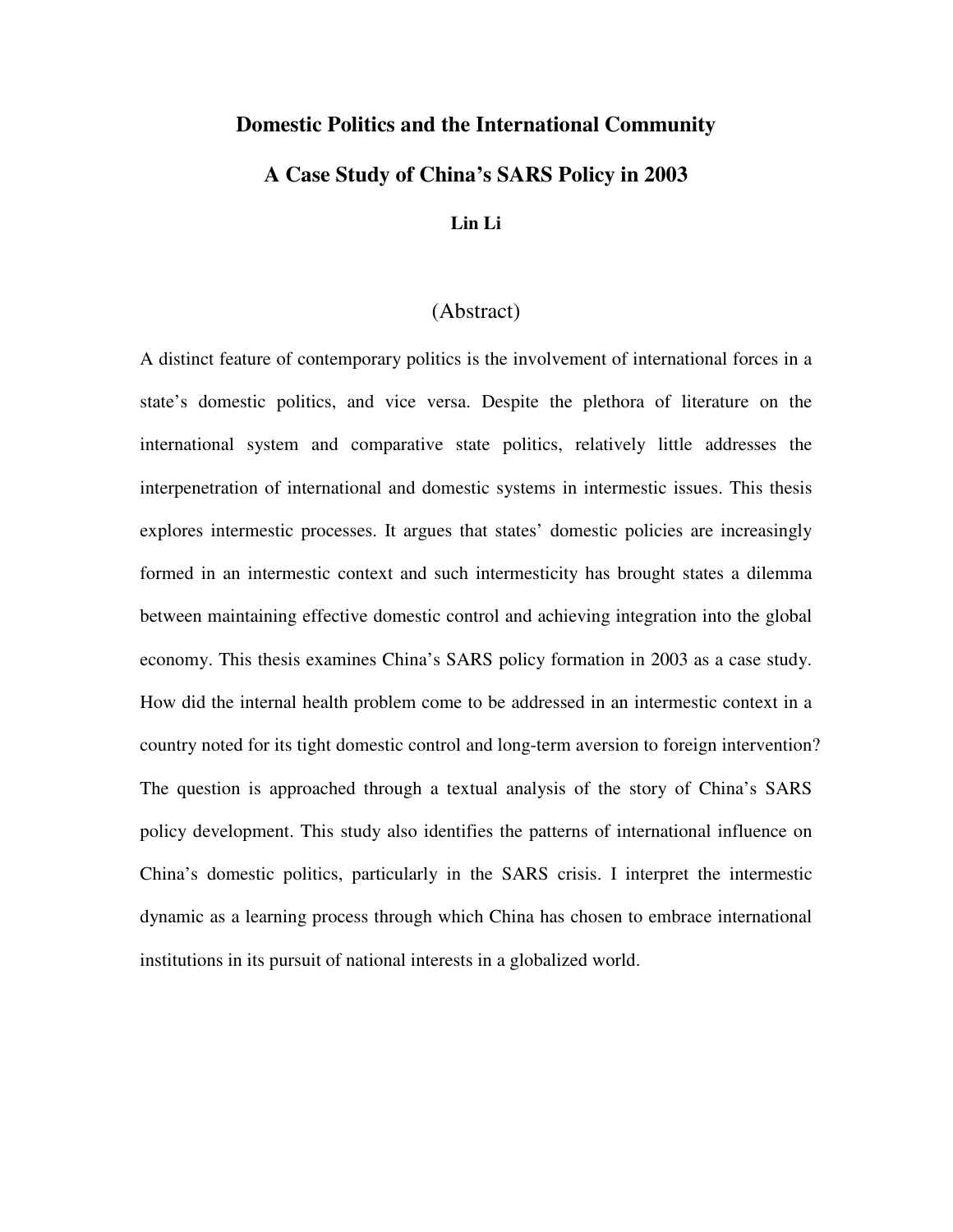# **Table of Contents**

| <b>Chapter Two A Historical Review of Intermestic Forces in</b>          |  |
|--------------------------------------------------------------------------|--|
|                                                                          |  |
|                                                                          |  |
|                                                                          |  |
|                                                                          |  |
| <b>Chapter Three</b> China's SARS Policy: The First Stage                |  |
|                                                                          |  |
|                                                                          |  |
|                                                                          |  |
|                                                                          |  |
| <b>Chapter Four China's SARS Policy: The Second Stage</b>                |  |
|                                                                          |  |
|                                                                          |  |
|                                                                          |  |
|                                                                          |  |
|                                                                          |  |
| The Patterns: The Identity Dimension and Two Mechanisms of Influence  72 |  |
|                                                                          |  |
|                                                                          |  |
|                                                                          |  |
|                                                                          |  |
|                                                                          |  |
|                                                                          |  |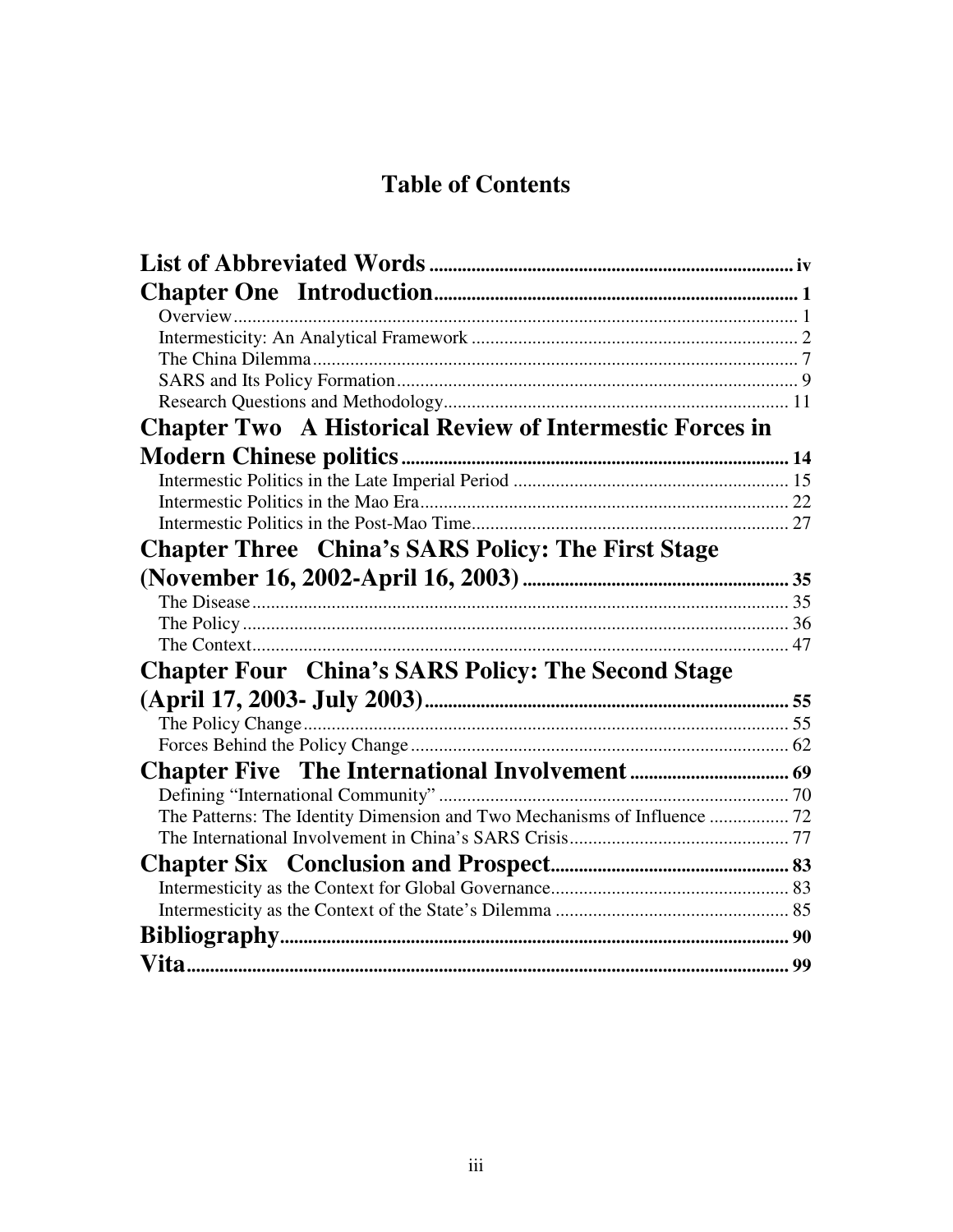# **List of Abbreviated Words**

| <b>AIDS</b>   | <b>Acquired Immune Deficiency Syndrome</b>    |
|---------------|-----------------------------------------------|
| <b>ASEAN</b>  | <b>Association of Southeast Asian Nations</b> |
| <b>CCP</b>    | <b>Chinese Communist Party</b>                |
| <b>CDC</b>    | <b>Center for Disease Control</b>             |
| <b>HIV</b>    | Human Immunodeficiency Virus                  |
| <b>IOC</b>    | <b>International Olympic Committee</b>        |
| <b>IR</b>     | <b>International Relations</b>                |
| <b>PLA</b>    | People's Liberation Army                      |
| <b>PRC</b>    | People's Republic of China                    |
| <b>SARS</b>   | Severe Acute Respiratory Syndrome             |
| <b>UNAIDS</b> | United Nations Program on HIV/AIDS            |
| <b>WHO</b>    | World Health Organization                     |
| <b>WTO</b>    | World Trade Organization                      |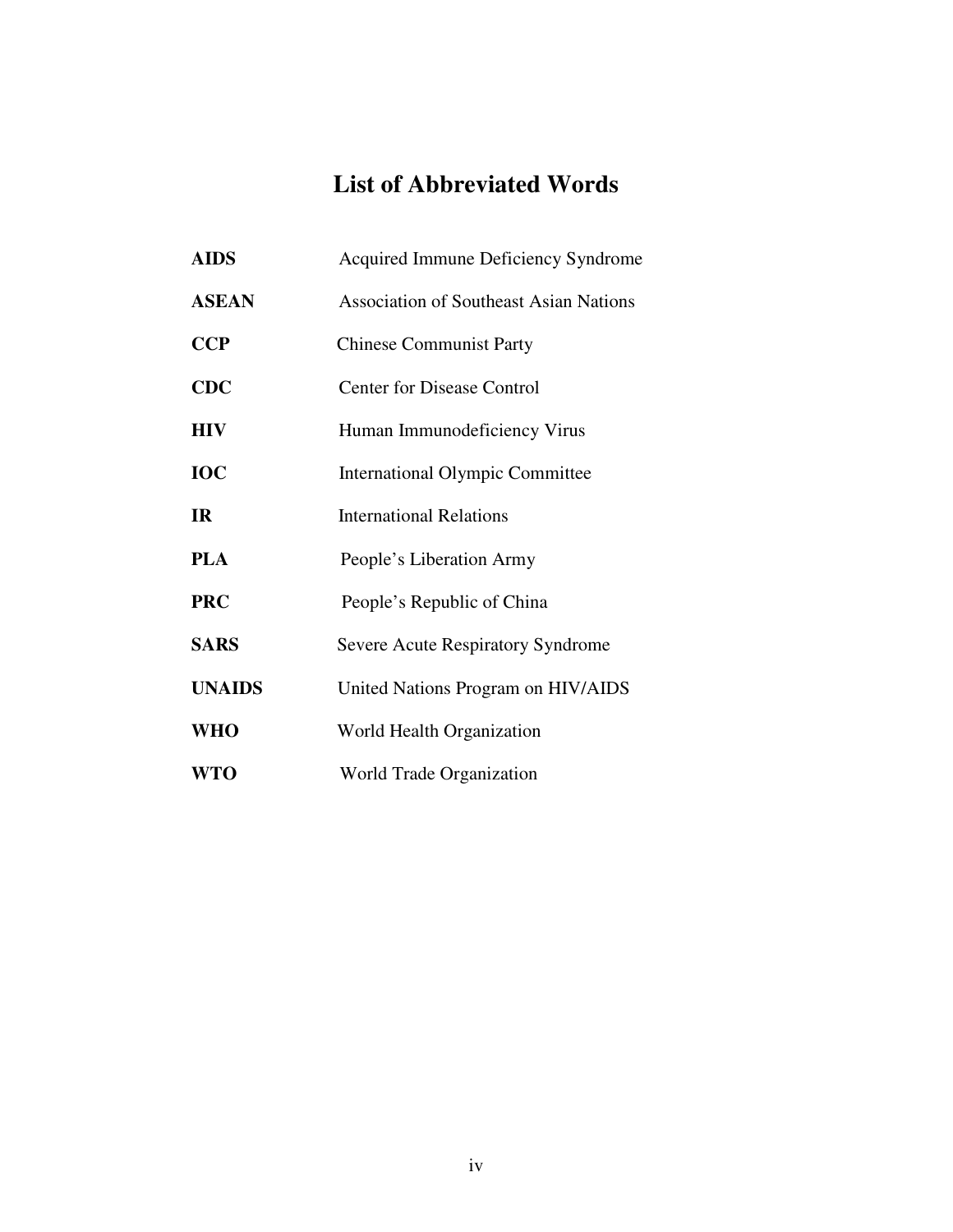### **Chapter One Introduction**

#### **Overview**

A distinct feature of contemporary politics is the involvement of international forces in domestic politics, and vice versa. In fact, economic globalization and interdependence among states are making many policy issues borderless. Given the blurring of the international and domestic fronts, I argue that domestic policies are increasingly formed in an *intermestic* context. Evidence abounds and covers all kinds of issues, such as agricultural subsidies, environmental degradation, drug abuse, and health. The intermesticity of internal affairs has also brought states an unprecedented challenge: how can they harmonize their domestic political control, in many cases an authoritarian or even totalitarian rule, with international expectations or regimes that favor fairness, human rights, transparency, and responsibility, such that economic growth can be accelerated and political stability continued? Moreover, the intermestic dynamics between states and the international community on specific policy issues is a learning process for states to better embrace international institutions in their pursuit of national interests in a globalized world.

The Chinese case is particularly instructive for this dilemma. Ever since the late 1970s, when China opened its doors to the outside world, bargaining over political control and economic development with the international community has been critical to the survival of the one party system and the success of China's economic reforms. Policy making in China is increasingly an "intermestic" process that affects both China's internal stability and the mode of China's integration into the global economy.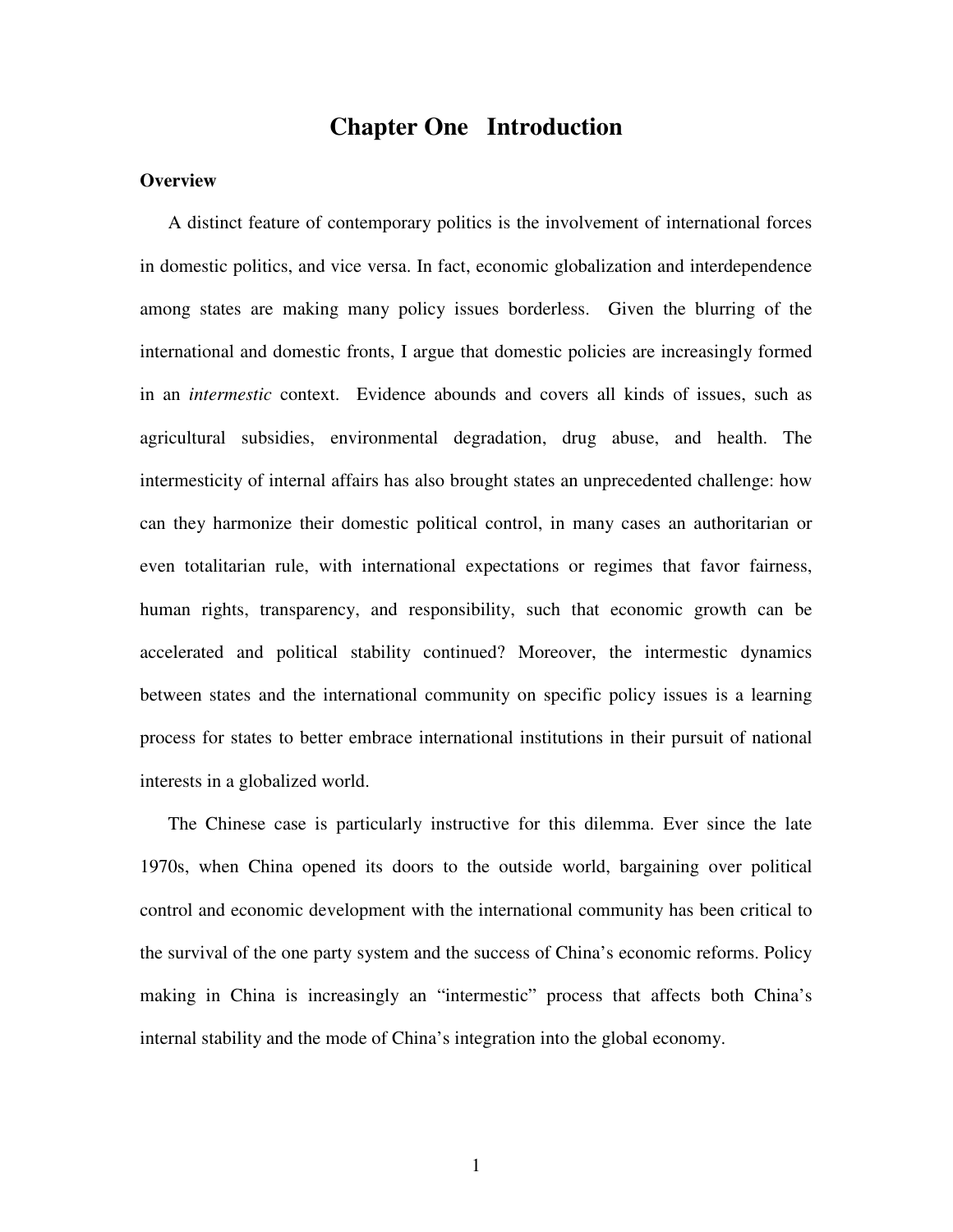To examine the intermestic features of policymaking in China, this research uses a case study of China's Severe Acute Respiratory Syndrome (SARS) policy formation in 2003. The politics in China's SARS crisis demonstrates the process through which a Chinese domestic health policy was shaped in an "intermestic" context. It suggests that China is learning from these dynamics that there are advantages to being responsive to international institutions in its domestic governance.

#### **Intermesticity: An Analytical Framework**

The study of things "international" and the study of things "domestic" have long been distinguished from one another. In the field of political science, they are given different names to distinguish one from the other. The former area is called international politics while the latter is integrated into the study of comparative politics or public policy analysis. In some cases, the well-defined sphere of "international politics" and that of "domestic politics" overlap to produce "intermestic politics."<sup>1</sup> I do not mean to deny the boundary between an individual state and the international community at large, nor to emphasize it. My argument is that globalization as a process has made more and more policy issues "intermestic" ones rather than purely domestic or international. By "intermesticity," I refer to the interaction between the two spheres. As Cha notes, globalization processes "are not just about linkages but about interpenetration."<sup>2</sup> To set the context properly for the study of real-world intermestic politics, it is necessary to

<sup>&</sup>lt;sup>1</sup> Please see: Franz Gress, "Interstate Cooperation and Territorial Representation in Intermestic Politics," *Publius: The Journal of Federalism* 26 (1996): 53-71; Victor D. Cha, "Globalization and the Study of International Security," *Journal of Peace Research* 37, no.3 (2000): 391-403; Peter F. Trumbore and Mark A. Boyer, "International Crisis Decisionmaking as a Two-Level Process," *Journal of Peace Research* 37, no.6 (2000): 679-697; James M. Lindsay, "Congress and Foreign Policy: Why the Hill Matters," *Political Science Quarterly* 107, no.4 (1992-1993): 607-628.  $^{2}$  Cha, 392.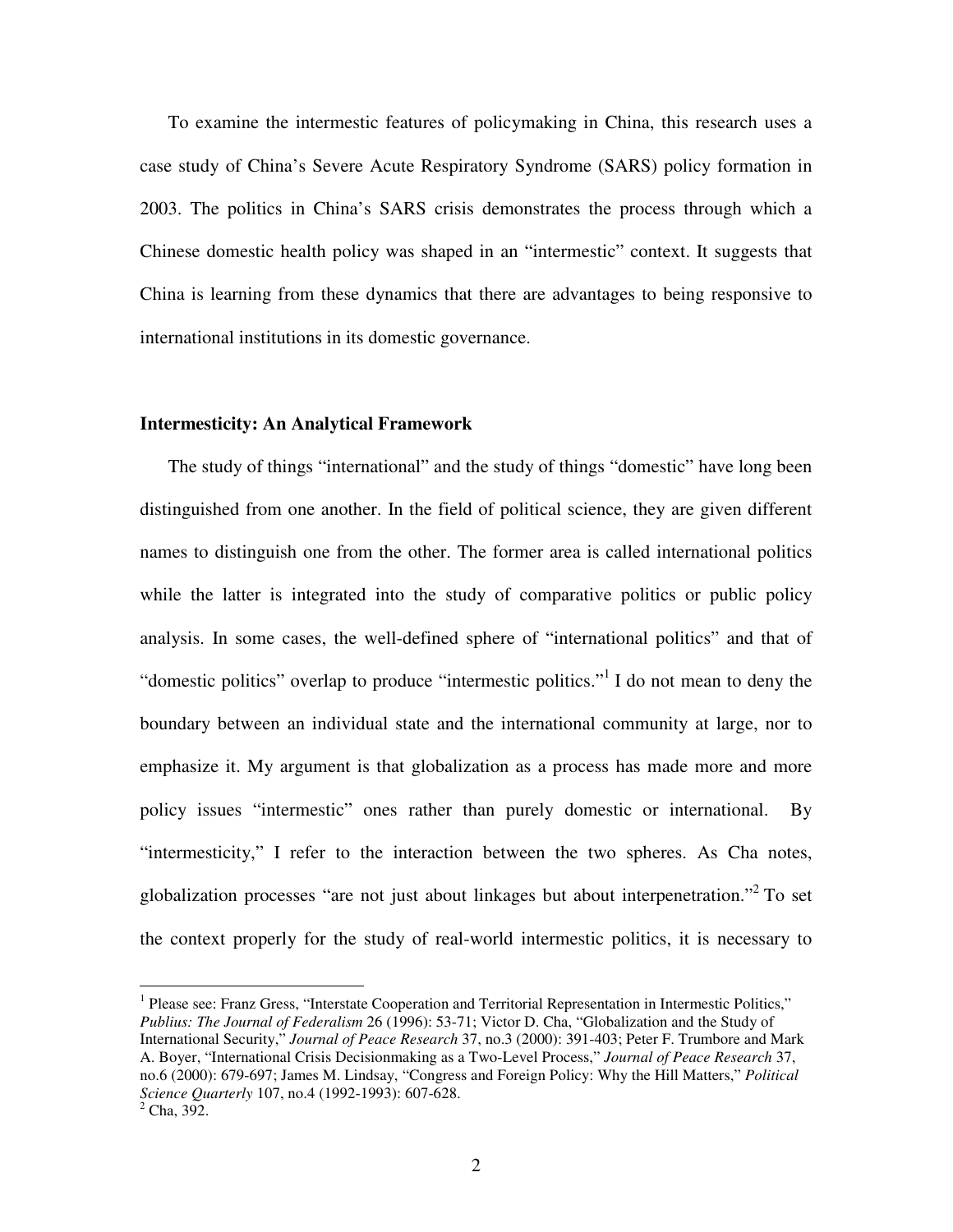briefly review the major academic contributions made so far, including their portrayal of the interrelationship between the international and domestic realms and their main problems in grasping the intermestic dimension.

International Relations (IR) scholars increasingly agree that international and domestic affairs are interconnected in contemporary world politics. For example, in 1978, Gourevitch called on scholars to study the whole picture of domestic and international politics.<sup>3</sup> Robert Cox interrelates "forms of state," "social forces," and "world orders" in a way that each element not only "contains" the other two, but also is influenced by them. <sup>4</sup> Many incisive theses and academic findings apply here. It has been recognized that since international forces have deeply changed the political, military, economic, and normative aspects of state structures, any analysis of things domestic, such as internal policy formation, is not sufficient if it omits the connections to things international, and vice versa. 5

Unfortunately, most dominant IR theories like neorealism and neoliberalism provide a fixed model of the relationship between international and domestic spheres, with fixed structure, fixed process, and fixed outcome. Moreover, several theoretical approaches put an overriding emphasis on either "international" or "domestic." <sup>6</sup> Kenneth Waltz develops a neorealist systemic theory, holding that international structure explains state behavior.<sup>7</sup> To develop a concept of structure, Waltz first defines the state as a unitary rational agent

<sup>&</sup>lt;sup>3</sup> Peter Gourevitch, "The Second Image Reversed: The International Sources of Domestic Politics," *International Organization* 32, no.4 (1978): 881-911.

<sup>&</sup>lt;sup>4</sup> Robert Cox, "Social Forces, States, and World Orders: Beyond International Relations Theory," In *Approaches to World Order,* edited by Robert Cox and Timothy Sinclair (Cambridge University Press, 1996), 85-124.

<sup>5</sup> Georg Sørensen, *Changes in Statehood: The Transformation of International Relations* (Palgrave, 2001).  $<sup>6</sup>$  Ibid.</sup>

<sup>7</sup> Kenneth Waltz, *Theory of International Politics* (Boston: Addison-Wesley, 1979).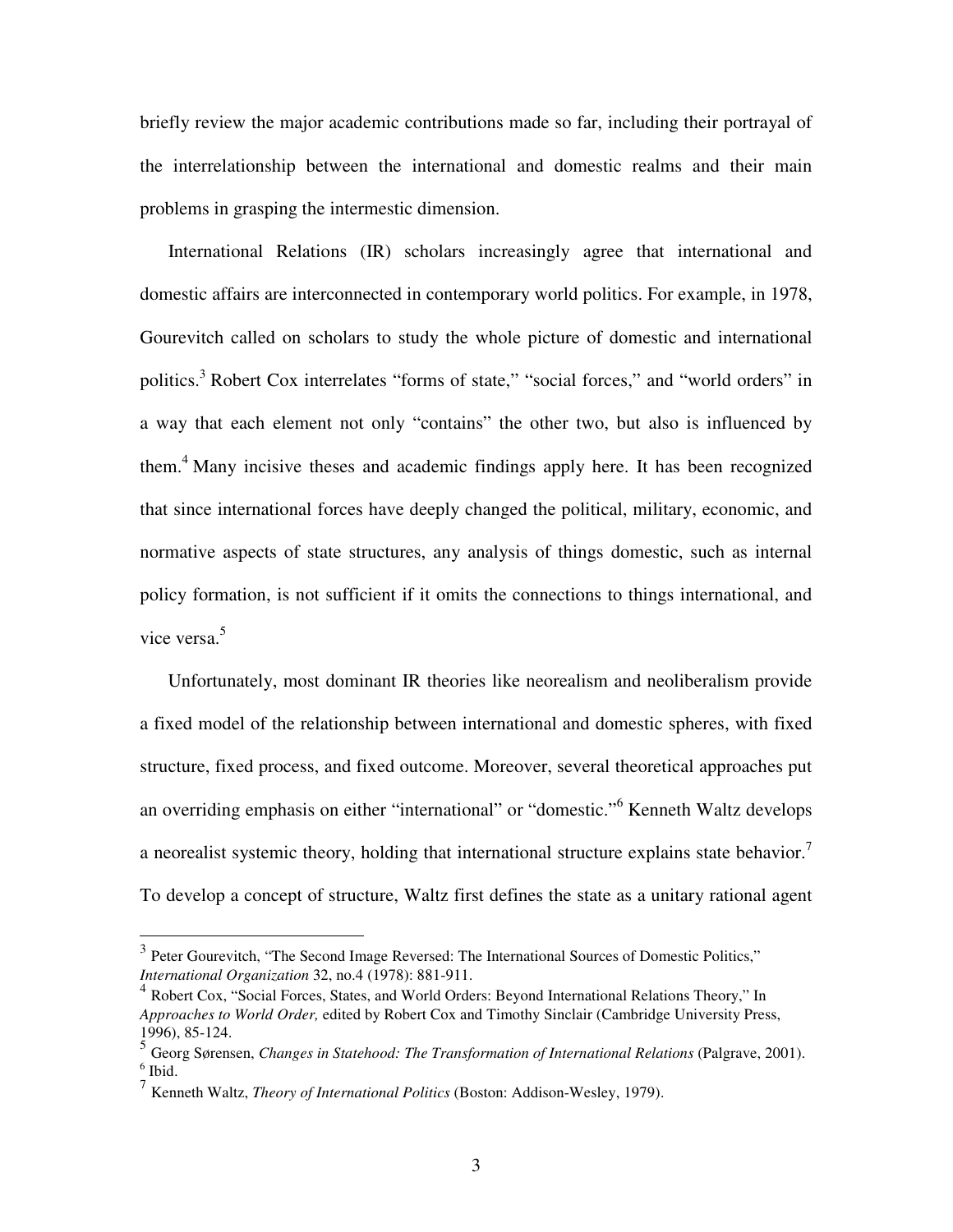in order to make it comparable with other units. He then defines the international system as an anarchic self-help system so that the individual systemic unit—the state—will behave logically for the sake of survival. In this scientific theory, there are only two variables: international structure and state behavior. The relationship is such that international structure determines state behavior. Neorealism by no means treats the international-domestic relationship as uncertain dynamics, but instead it highlights the role of the international in world politics and neglects the domestic elements.

While emphasizing domestic elements and international systemic forces, classic liberalism presents a different account of the relationship between the two. Drawing on Immanuel Kant, Adam Smith, and Joseph Schumpeter, Michael Doyle examines the phenomenon of democratic peace, in which democracies do not fight with each other but instead they form a peaceful union. Such a union is built on a basis of common moral values, economic cooperation, and interdependence. The thing that binds the union together is what Kant calls "the spirit of commerce," i.e., participation in international commerce that benefits all.<sup>8</sup> Contrary to realists, liberals stress the influence of domestic factors, such as a democratic political system, on the international sphere.

The development of liberal theory can go in another direction. Under the influence of Waltz and his powerful systemic theory, Robert Keohane, widely known as a liberal institutionalist, developed a neoliberal theory. <sup>9</sup> He redefined core concepts and redesigned the liberal research agenda by borrowing basic assumptions from neorealism: that states are rational units with given identities and interests, and that international

<sup>8</sup> Michael Doyle, *Ways of War and Peace* (New York: W.W. Norton & Company, 1997), 230-300.

<sup>9</sup> Robert Keohane, *After Hegemony: Cooperation and Discord in the World Political Economy* (Princeton University Press, 1984).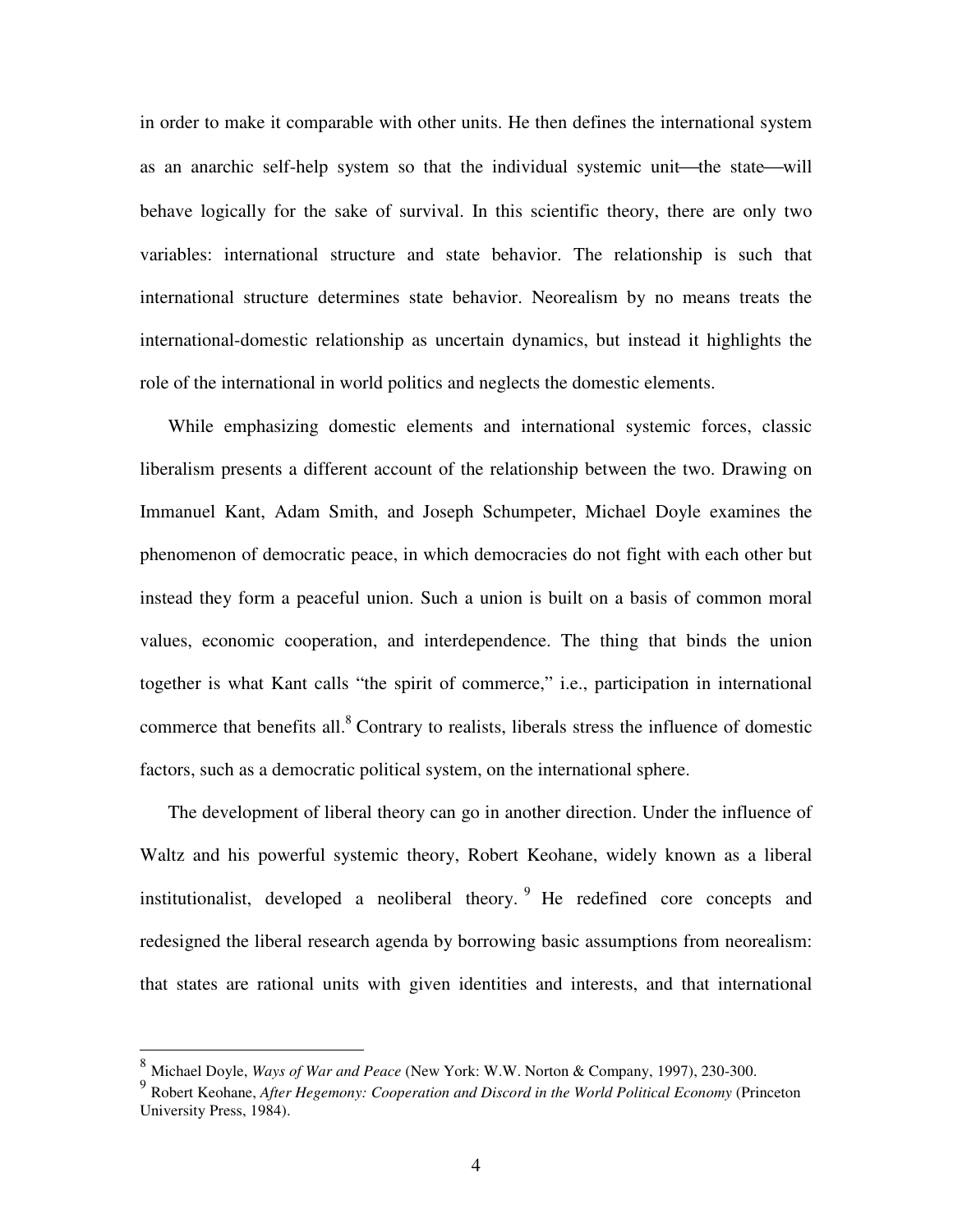anarchy is the ordering principle of the international system. He defined the states as agents and international institutions as the process-level attribute of the international system.<sup>10</sup> According to Keohane, there are two variables: international institutions and state behavior. In his perspective, international institutions affect state behavior. Like neorealism, neoliberalism puts an overriding emphasis on the international level.

The recent influential approach of constructivism tries to deliver a whole picture of the international-domestic dynamics rather than a fixed model. Constructivists hold that international structure is "what states make of it," not given.<sup>11</sup> States and non-state-actors such as international organizations interact with each other to construct the international structure, while international structure further constitutes state identities and interests.<sup>12</sup> According to Alexander Wendt, state identity is "sets of meanings that an actor attributes to itself while taking the perspective of others."<sup>13</sup> Worthy of mentioning is that Wendtian constructivism is also a "systemic" theory, with major concerns placed on state interactions rather than domestic affairs. In this sense, it underemphasizes the domestic dimension. Nevertheless, constructivism has developed some pioneering perspectives that inspire intermestic analysis. First, as I mentioned above, national identity is a dynamic element constructed through interactions among states and the international community at large. It may change as a result of intermestic dynamics. Second, some constructivists urge a normative turn by claiming that internationally recognized norms play a more and more important role in defining national interests and thus influence international practice

<sup>10</sup> John M. Hobson, *The State and International Relations* (Cambridge University Press, 2000), 95-104. <sup>11</sup> Alexander Wendt, "Anarchy Is What States Make of It: The Social Construction of Power Politics," *International Organization* 46 (1992): 391-425.

<sup>12</sup> Wendt, *Social Theory of International Politics* (Cambridge: Cambridge University Press, 1999). <sup>13</sup> Wendt, "Collective Identity Formation and the International State," *American Political Science Review* 88, no.2 (1994): 384-396.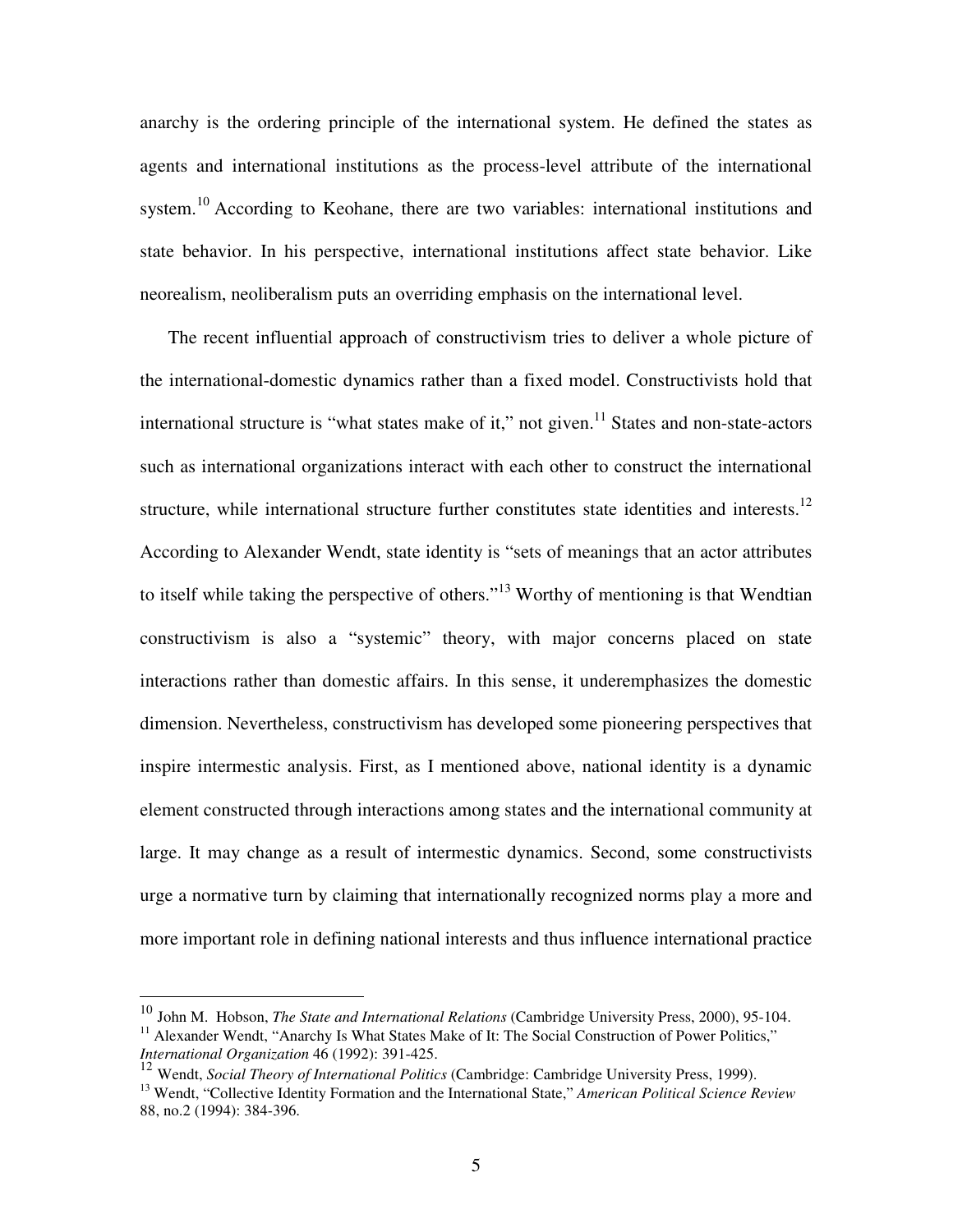as well as state behavior.<sup>14</sup> This perspective encourages a reexamination, in my case study, of the degree to which international norms are changing states' domestic performances. Finally, Wendt brings in social learning as "a dynamic element"<sup>15</sup> that rationalist models lack. Constructivists like Wendt regard international structure as shared ideas, as culture, or as rules, which are in a continual process of building and rebuilding through agential interaction. In this process, learning has not only behavioral effects, but also formative effects on national identity and interests. In other words, national identity and interest are learned through interaction.<sup>16</sup>

In sum, although the above theories recognize the interconnectedness of the international and the domestic, they give weight to one side over the other and more or less fail to appreciate the interpenetrating dynamics between the two sides through conflict, compromise, or cooperation. Moreover, the mainstream theories like neorealism have failed to see globalization as a process of interaction that is more than a set of linkages. To counter this, the first goal of this thesis is to apply the concept of "intermesticity" to study the bargaining process between states and the international community in a specific domestic policy making process. The premise here is that states strive to maintain political control domestically and at the same time try to benefit from international trade, investment, and other economic activities. This gives rise to the dilemma that modern states face between effective domestic control and successful integration into the international market based on liberal ideologies. As a country noted for a long tradition of authoritarian rule domestically and a policy of opening up to the

<sup>14</sup> Martha Finnemore, *National Interest in International Society* (Ithaca: Cornell University Press, 1996); Finnemore and Kathryn Sikkink, "International Norm Dynamics and Political Change," *International Organization* 52, no.4 (1998): 887-917.

 $15$  Wendt (1999), 326.

<sup>16</sup> Ibid, 331.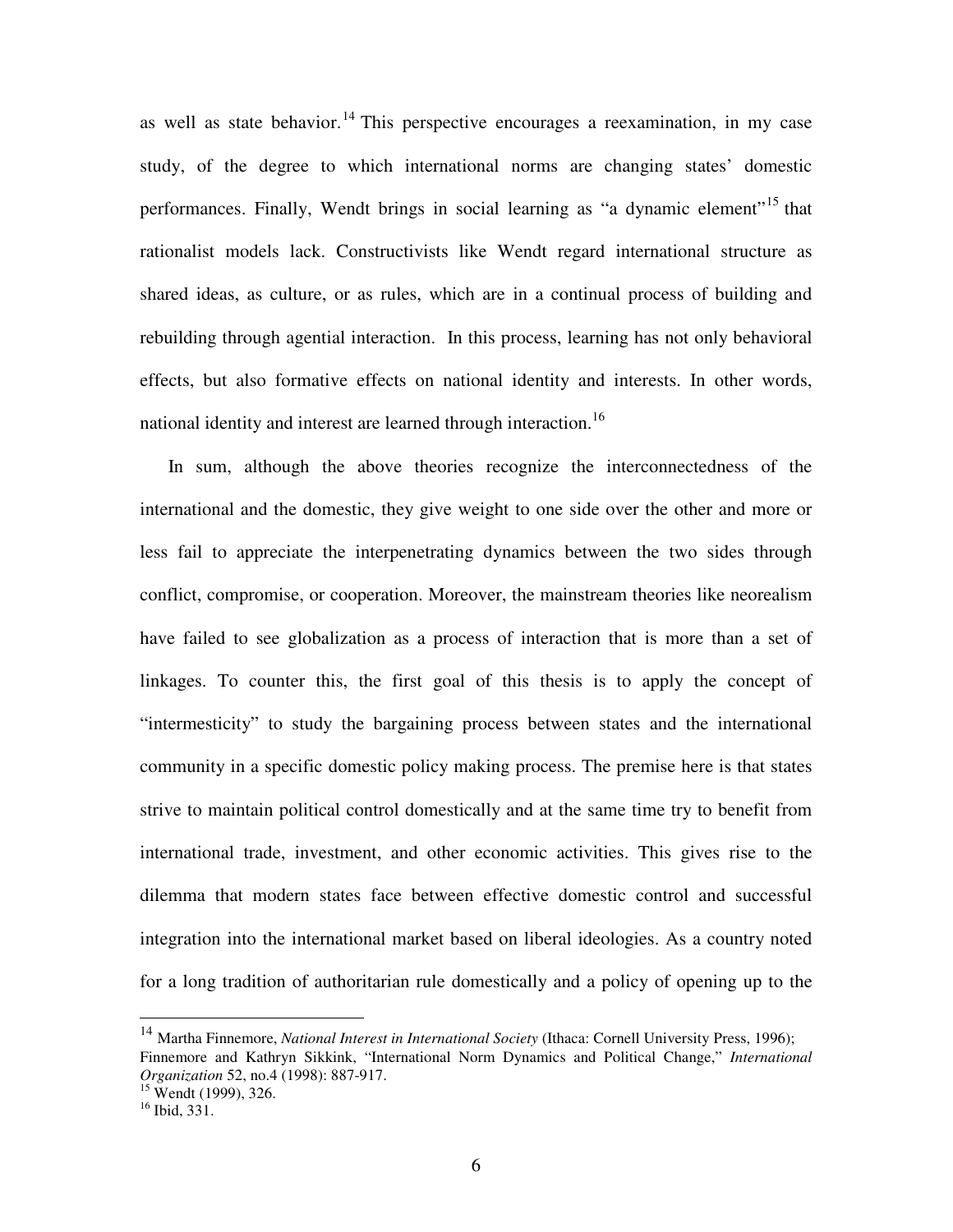outside of only twenty years, China is a particularly instructive case for this issue. China's key challenge is to harmonize its authoritarian domestic control with international expectations or regimes that put emphasis on human rights and government credibility; the challenge for the international community is how to use benefits from the global economy as the binding force of international regimes and norms to influence China's internal policy.

#### **The China Dilemma**

After over twenty years of reform and opening up to the outside world, China is now on the threshold of membership in the international community, which has been built on economic globalization and state interconnectedness. Here lies the dilemma that China faces. On the one hand it is still unclear that China's ruling party, the Chinese Communist Party (CCP), will allow a gradual transition from authoritarian domestic control, while on the other hand China is flinging itself into campaigns to join the global economy based on marketization and political liberalization.

A knowledge of Chinese political history, which can be dated back to as early as  $2500$  BC,<sup>17</sup> is critical to understand China's contemporary dilemma. Traditional Chinese politics was characterized by a strong, authoritarian rule and a political culture that centered on Confucian Orthodoxy, which advocated a "mandate of heaven," political and economic centralization, and elitism. Emperors of successive dynasties from 1523 BC to 1911 AD claimed their legitimacy through the mandate of heaven, while citizens were to show their obedience and serve their emperor with minimal civil rights.

<sup>&</sup>lt;sup>17</sup> Kwang-chih Chang, *The Archaeology of Ancient China*, 4<sup>th</sup> ed. (Yale University Press, 1986).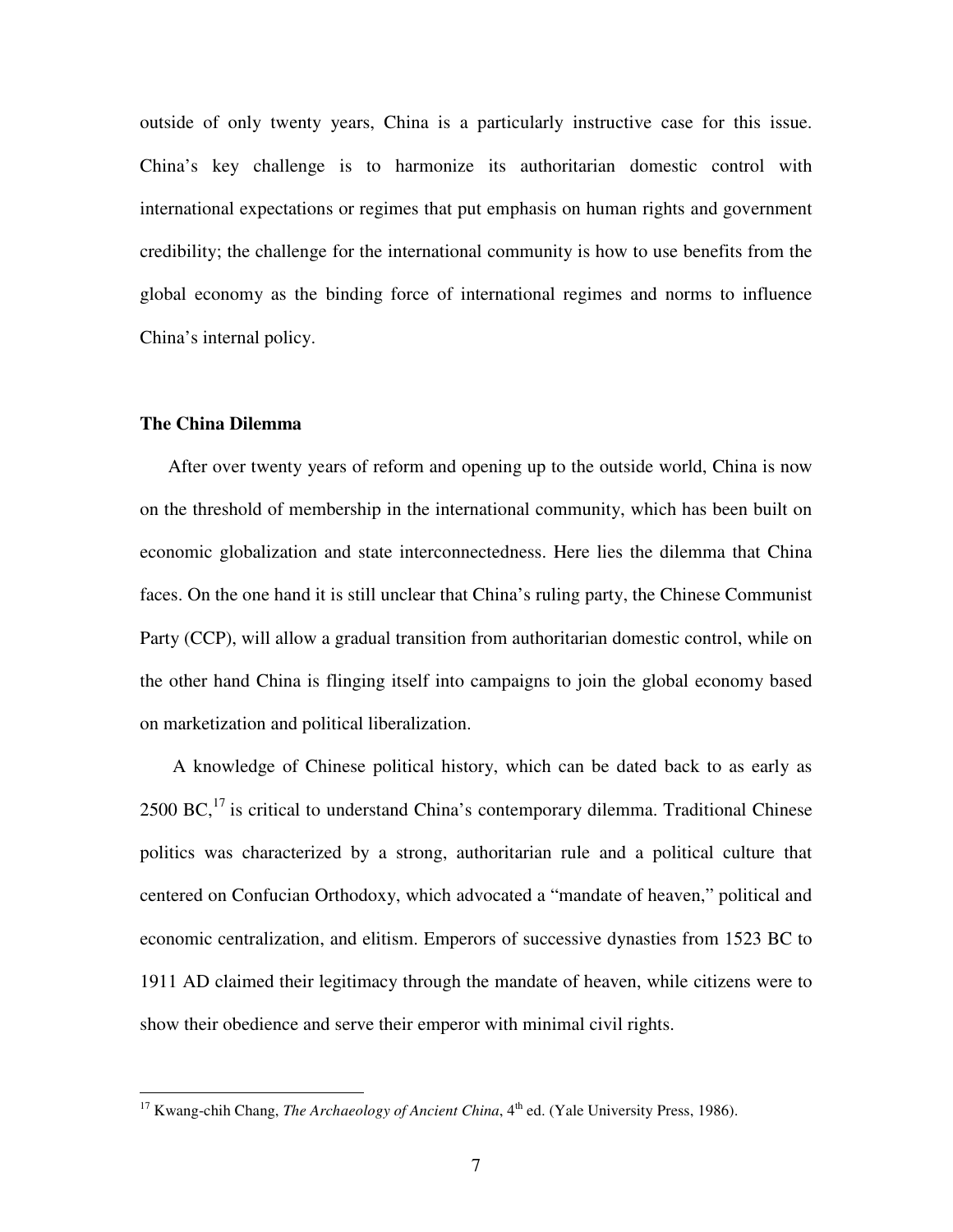The well-established legitimacy of imperial state control over the past three thousand years led to a continued, if not strengthened, authoritarian rule in the nationalist government (1911-1949) and the subsequent communist era. From the establishment of the People's Republic of China (PRC) in 1949, its founding father Mao Zedong, who was also the supreme commander for nearly thirty years, had two basic concerns: insistence on noninterventionist sovereignty as a guiding principle for China's foreign policy and strict controls over everyday life in the domestic sphere. After Mao's death, Deng Xiaoping succeeded to power and tried to maintain the legitimacy of communist rule through economic development. Since then, the government has gradually loosened its control over people's personal lives on the one hand, while on the other hand it has engaged in economic reforms and transformed its stagnant planned economy to a marketbased one. Nevertheless, the government has still put top priority on maintaining the CCP's political control over Chinese society and has retained a strong hand toward groups that threaten its political domination, as is evidenced by the 1989 Tian'anmen student protest and 1999 Falun Gong crackdowns.

China's opening-up policy initiated in the late 1970s reveals its willingness to join the world, especially to be integrated into the global economy through industrialization and international trade. Although China's leaders remain cautious over keeping the integration process from generating any harmful effects on China's sovereignty and communist rule, there arise many uncontrollable factors from the international level with which the Chinese government has to deal. By entering the world economy, China has to accept international trade regimes that are consistent with the liberal concepts of free trade. Yet, freedom from government intervention as the basic principle of free trade is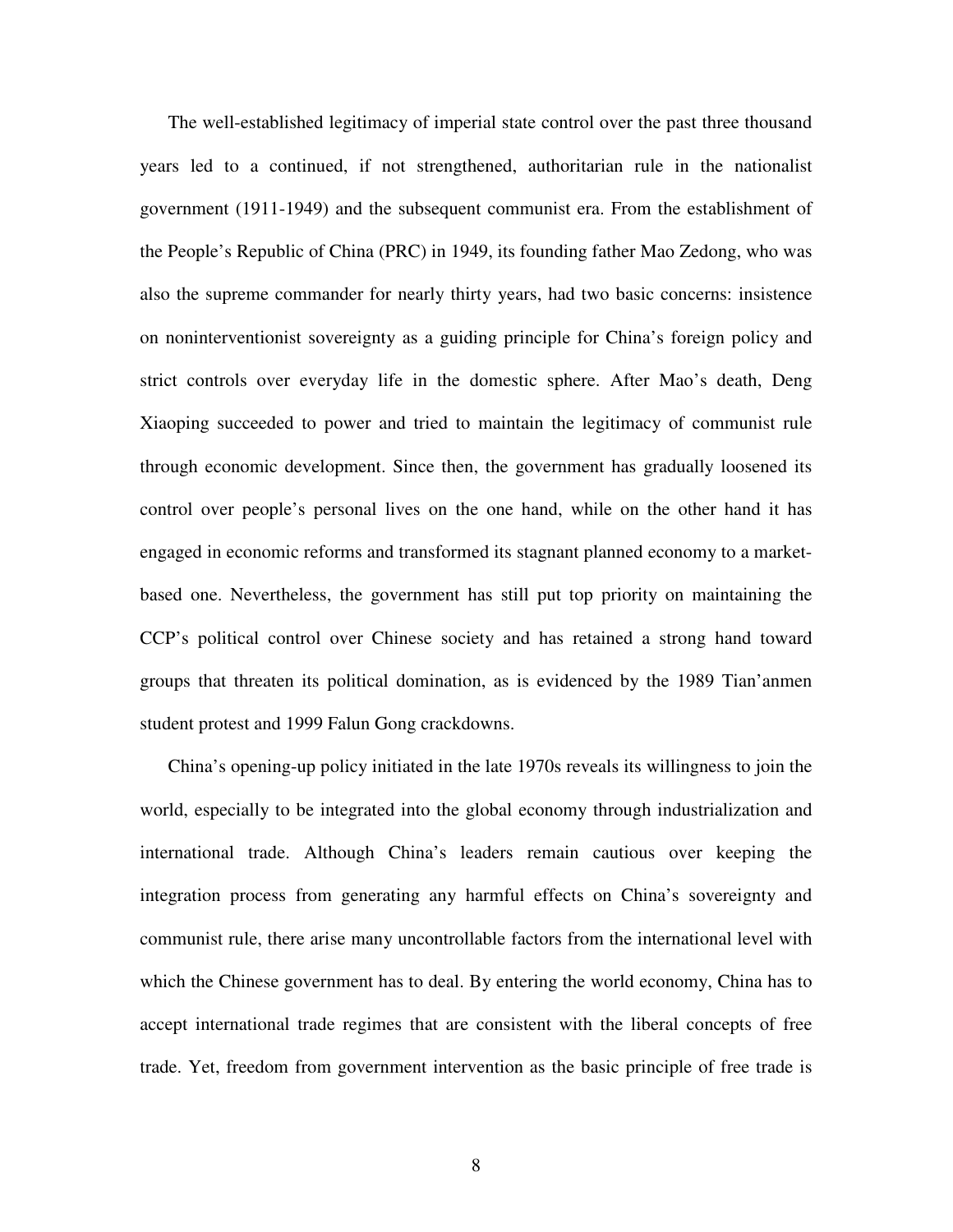still a forbidden topic in Chinese politics. Furthermore, given the interconnectedness of the global economy and global socio-political life, members of the international community resist allowing a state to enjoy the benefits of international trade without commitments to live up to international expectations on human rights, arms control, and so forth. That is to say, meeting these expectations is a necessary condition for a country's integration into the global economy. To benefit from the world economy, China has long been under pressures to commit itself to international human rights regimes and arms control institutions. These circumstances directly affect China's internal policy making.

#### **SARS and Its Policy Formation**

China's SARS policy is a typically "intermestic" one in that its formation falls into the overlapping area between domestic and international spheres. In some senses, it is hard to tell which has exerted more influence on the formation of SARS policy, the Chinese government or the international community. The case study shows the bargaining process between the two. My second goal in this thesis is to interpret the dynamics of this process so as to identify the patterns of international influence on Chinese politics.

SARS first emerged in China's Guangdong province in late 2002 and was quickly spread by persons who traveled from Southeast Asia to North China and other countries. The Chinese authorities underestimated the severity of the disease in the beginning and, therefore, did not make an adequate response. When the disease developed into a largescale epidemic that threatened the country's social stability and economic development,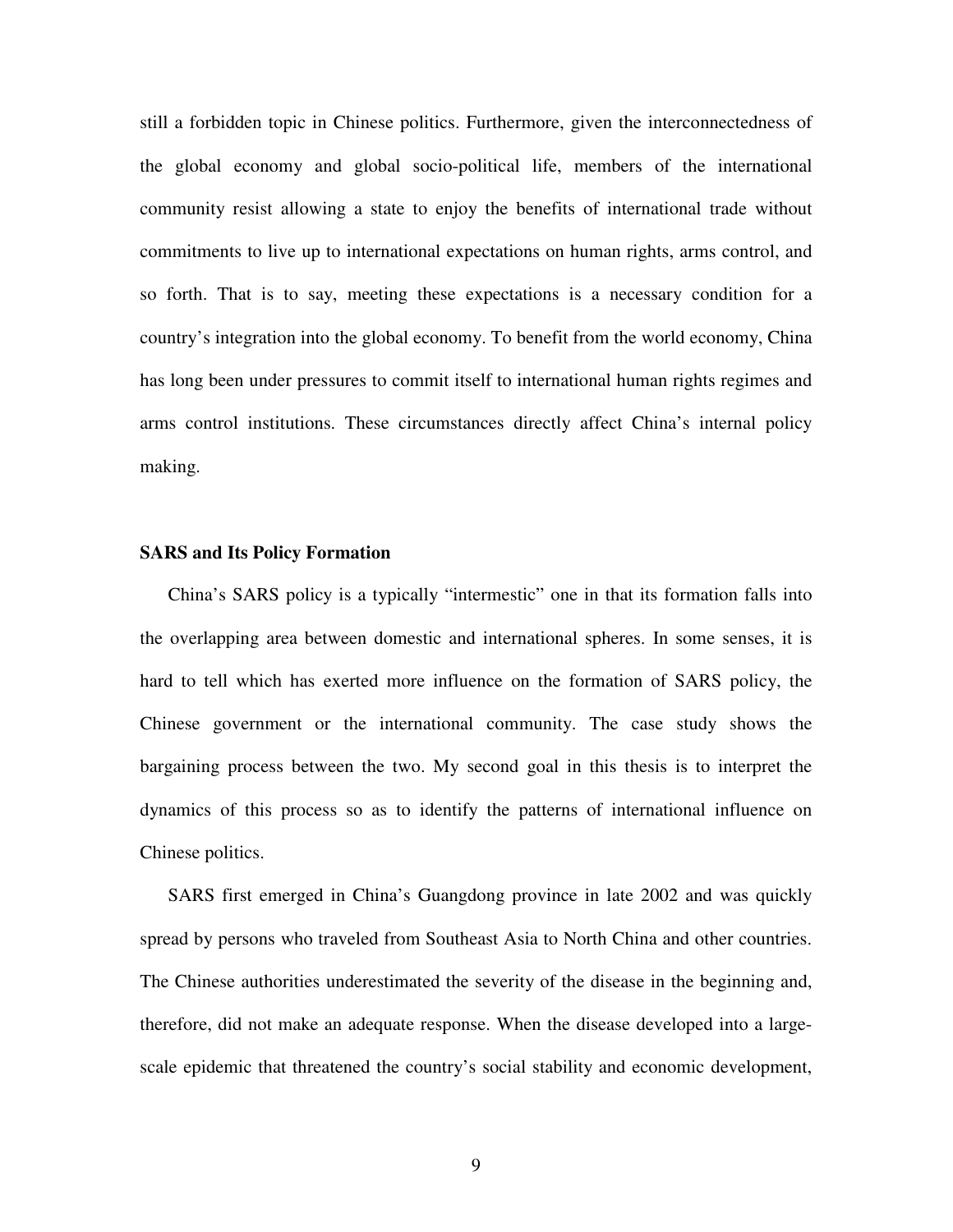local governments misinformed or even covered up the epidemic while the central government was reluctant to take decisive actions. But things changed dramatically in April 2003. Early that month, the Chinese Center for Disease Control (CDC) made an official apology to the world for its inaction to the SARS epidemic, which was "a rare public admission of failure" that never occurred in the history of Communist China.<sup>18</sup> On April 20, the Chinese new leadership took resolute action to end a cover-up of the SARS epidemic by revealing 14 new deaths and hundreds of cases, removing two senior officials, and canceling the May Day vacation as the worldwide death toll climbed to 204. The move followed the international criticism of China's handling of SARS as well as increasing domestic pressures, because the formidable disease was spreading nationwide at a fast speed and even the safety of political elites in the capital, Beijing, was threatened.<sup>19</sup>

China's SARS policy after April 20 took on a totally new look. Given China's high degree of media control, the central government was able to mobilize and coordinate the whole nation to combat the SARS epidemic. Main changes from the initial SARS policy were made in four general areas: governmental responsiveness, social support, information transparency, and international cooperation. Chinese President Hu Jintao and Premier Wen Jiabao ordered full disclosure and threatened harsh punishment for officials caught covering up cases or delaying reporting. Hospitals were required to provide prompt and free treatment to the infected. The Ministry of Health updated the number of

<sup>18</sup> Erik Eckholm, "The SARS Epidemic: Epidemic; China Admits Underreporting Its SARS Cases," *New York Times*, 21 April 2003, <http://travel2.nytimes.com/mem/travel/article-

page.html?res=9900E5D9133AF932A15757C0A9659C8B63> (5 April 2004).<br><sup>19</sup> Joseph Kahn, "The SARS epidemic: the elite; the contagion reaches near the top of the Chinese

Communist hierarchy," *New York Times*, 30 April 2003, sec. A, p.11.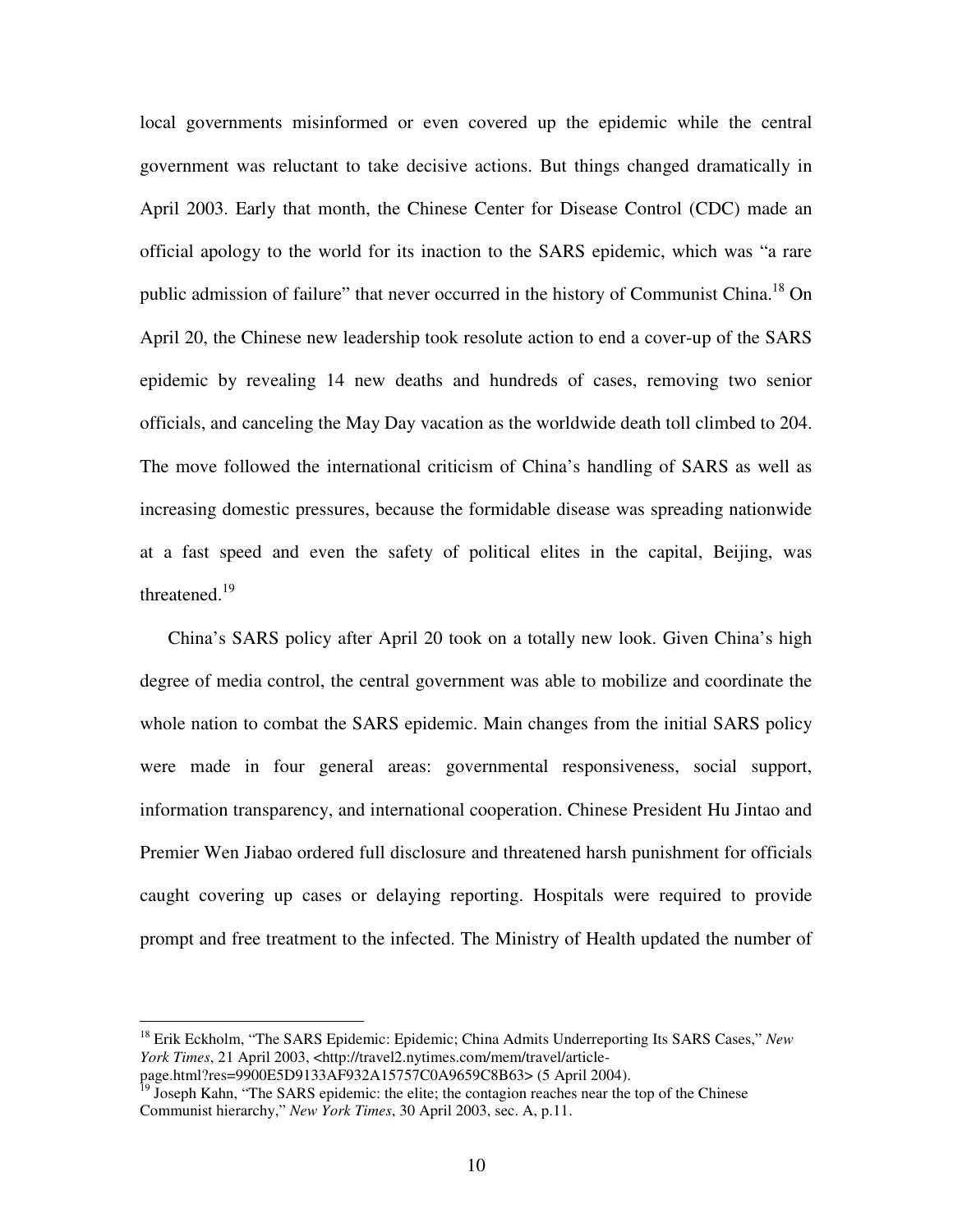newly infected cases as well as death toll each day. And foreign investigations on the SARS epidemic inside China also became possible.

#### **Research Questions and Methodology**

In light of the above-mentioned circumstances, I have developed several questions to guide this case study: Is the process of policymaking in China becoming intermestic? How did the process of handling SARS in China become intermestic? How was China's SARS policy reached in such an intermestic context? What form does the international involvement in Chinese politics take, particularly in this SARS crisis? What are the political implications of this event for both states and the international community?

These questions are explored in two steps: First, I conduct a review of Chinese political history to identify whether Chinese politics has become intermestic. China's experiences during the past 200 years reflect the vicissitudes of global politics and the evolving patterns of international involvement in domestic politics. Readers will gain a contextual understanding of the dynamics of the relationship between the international community and China. Second, in Chapters 3 through 5, I introduce and analyze the process of how China's SARS crisis became an intermestic policy issue. Specifically, Chapter 3 focuses on China's SARS policy in its early stage, when the virus spread across borders yet the government still tried to preserve it as a domestic issue by keeping information about the disease rather than the disease itself under control. Chapter 4 introduces the overnight policy reversal and explores the underlying reasons for it. Finally, Chapter 5 discusses in detail the most significant reason for the SARS policy reversal—international involvement—and identifies the patterns of international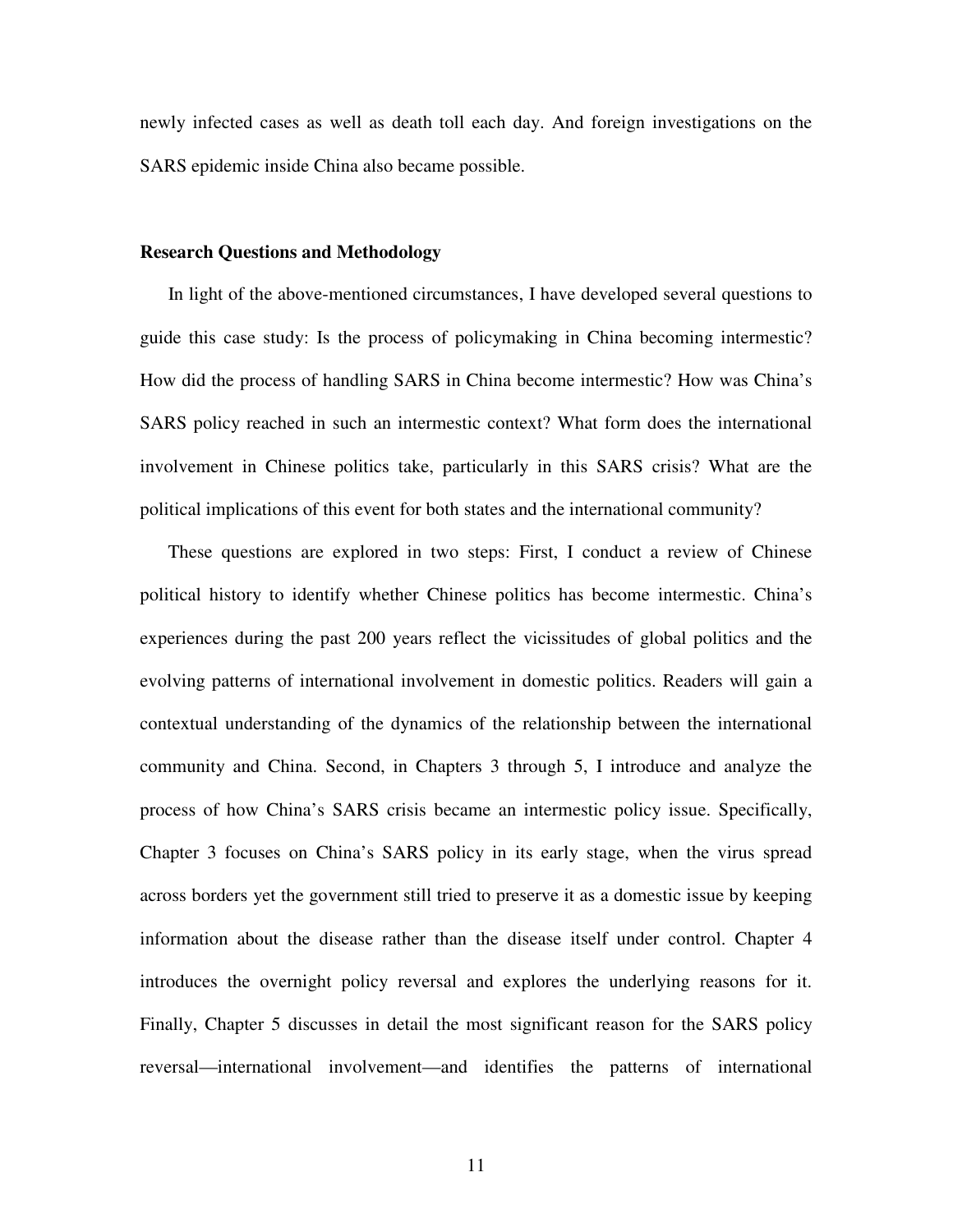influence on China's domestic politics, particularly in this SARS policymaking process. Chapter 6 concludes with what this research illustrates about intermestic processes. Each chapter responds to one of the research questions mentioned above.

To examine the interaction between China and the international community about the SARS epidemic, I rely on textual analysis. Major information sources include China's Ministry of Health, investigations and reports released by international organizations, and news and reports from mass media inside and outside China. Because World Health Organization (WHO), the United Nations specialized agency for health, played a key role in changing China's SARS policy in 2003, I choose it as the major information outlet for China's SARS policy study. Mass media present the most timely reports, criticism, and announcements about the development of state policy, along with the positions of other states toward Chinese policy. I select *Xinhua News Agency (Xinhua)* as the major media outlet inside China, since it is the state news agency of China and the largest news and information gathering and release center in China. Its complete news gathering and release system consists of three parts, namely, the head office, domestic branches and overseas branches. It is the major medium through which people outside China can access news and reports about the land and learn about the Chinese authorities' positions and policy on a certain issue. Besides the domestic news service, I select several key news agencies including *The Times (London)*, *The Washington Post*, and *The New York Times* as major external news media to examine the speech acts and rule-practices of the international community, both other states and international organizations. As my research reveals, these newspapers have played a crucial role in uncovering China's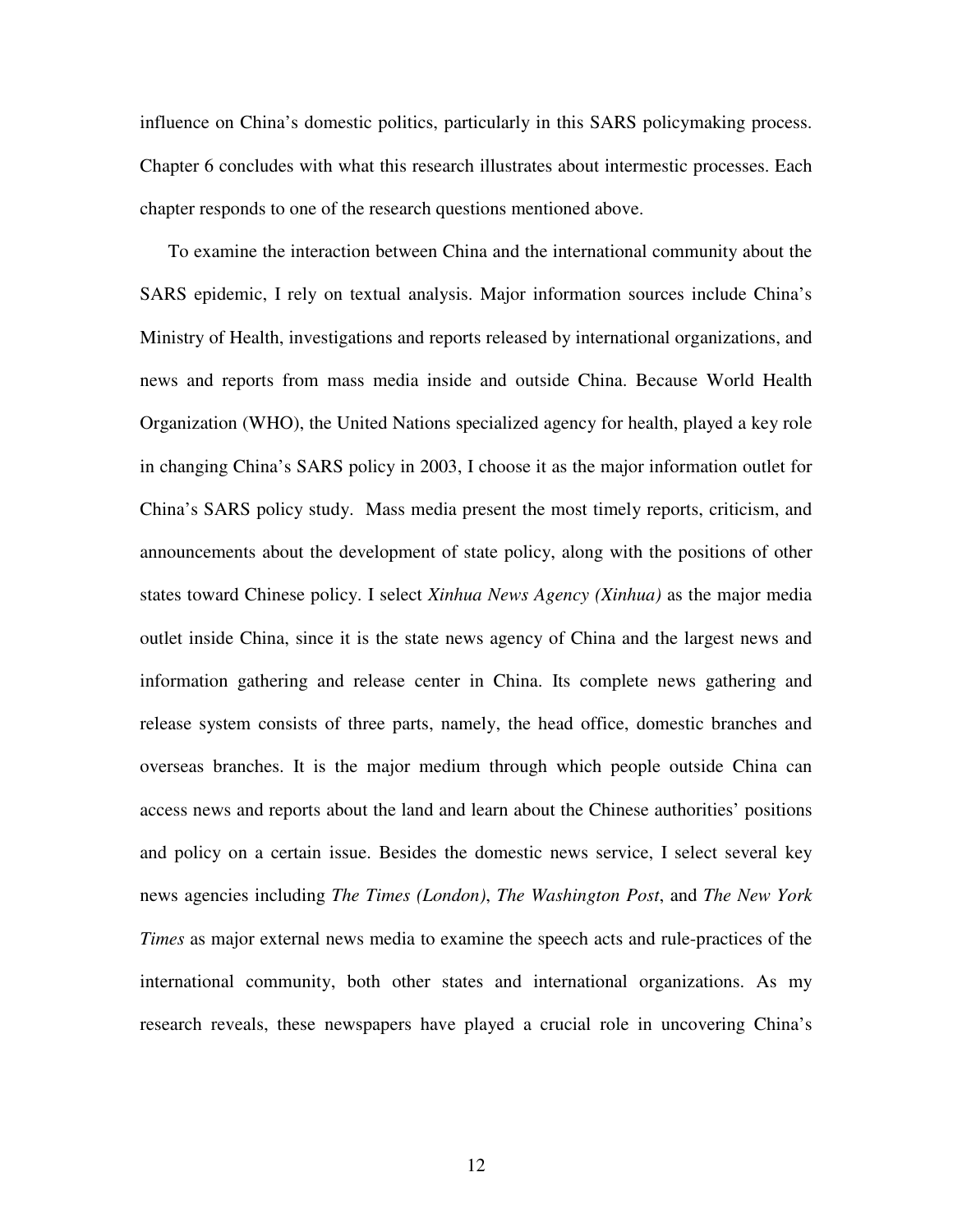SARS epidemic and in urging the Chinese government to take action to deal with SARS and Acquired Immune Deficiency Syndrome (AIDS) issues.

This study, however, has limited sources of China's health policy information. Since I live outside China, the only way I can access information is through Internet resources. From the websites of *The New York Times*, *The Washington Post*, *Xinhua*, Human Rights Watch, and WHO, I have gathered information for this research. In doing so, I rely on investigations and surveys about China's SARS and AIDS issues made by news agencies outside China and by international organizations. This, however, gives rise to another validity problem—did the interviewees in China tell the truth? Were they influenced by interviewers' expectations and use of language? That is also to say, is the information gathered from these surveys reliable for outside researchers to use, to quote, and to convince the readers? I have no certain answers to these questions. Finally, critics may say my study of one health policy in one country is only one case that illustrates my interpretation of the intermestic policy making. My response is that the case here offers a window onto a process that may turn out to be the main characteristic of evolving, more complicated, world political trends.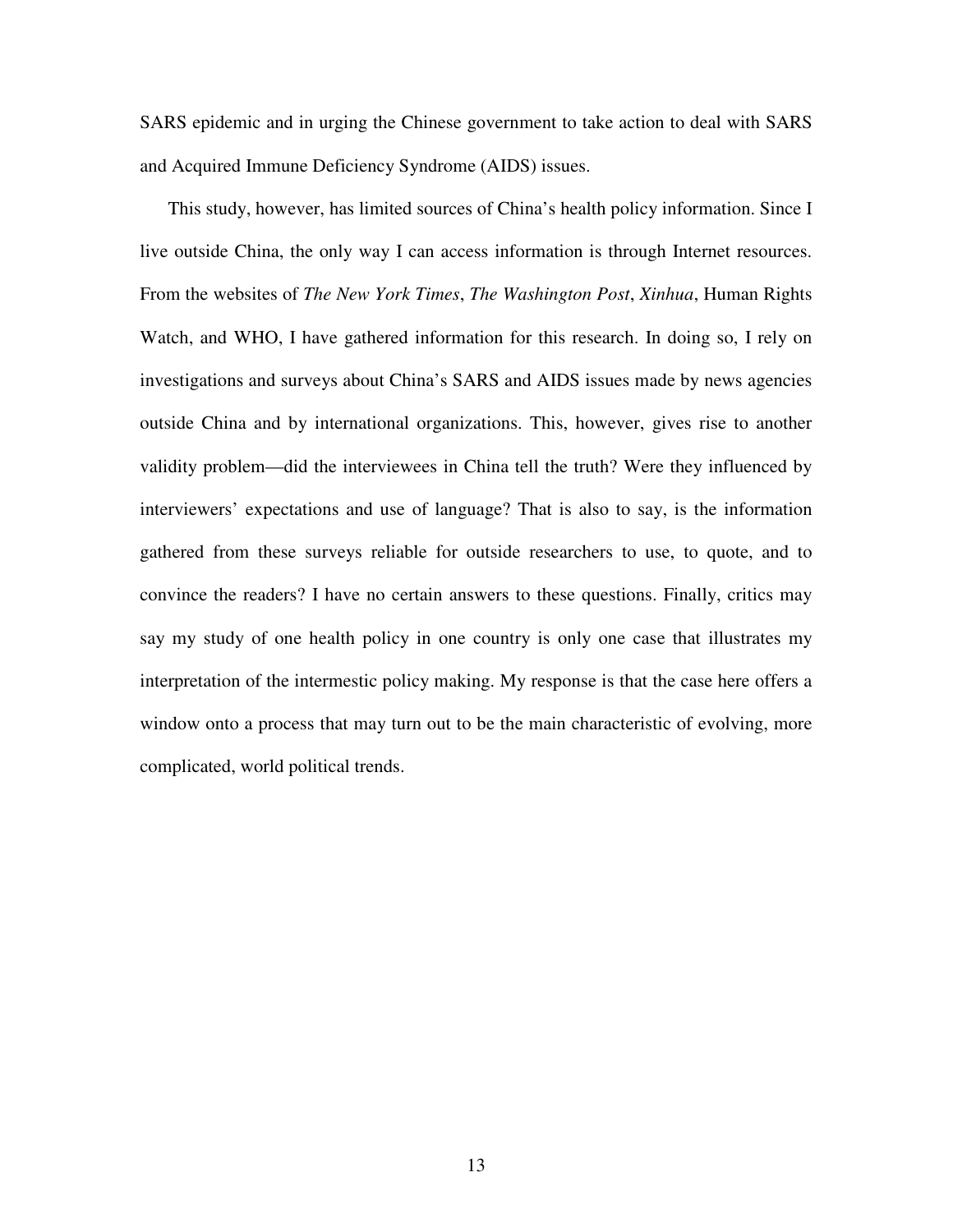## **Chapter Two A Historical Review of Intermestic Forces in Modern Chinese politics**

Having briefly introduced the global context of intermesticity and its impact on domestic politics, this chapter seeks to review the historical transformation of intermestic forces in Chinese politics in the modern era. The imperial political tradition of two thousand years and the growing contemporary international influences intertwine in the process of China's socio-political transformation. This research reviews three periods in the modern Chinese history: the late imperial period, the Mao era, and the post-Mao time, in terms of their intermesticity.

Imperial China since the Ming dynasty (1368-1644 AD) had gradually adopted a closed-door policy, which was brutally breached by world capitalist powers in the  $19<sup>th</sup>$ century. China was forced to integrate into the system of capitalist production as a vast consumer and raw materials market. The Qing court, which was the last imperial government, had to follow foreign advice over its own domestic affairs. The Chinese politics became intermestic to some extent as a result of foreign imposition instead of interaction. The history of the late imperial period planted a "victim mentality"<sup>20</sup> among the Chinese population, who shared a strong aversion to foreign involvement.

The mighty ideological orientation in Chinese diplomacy of the Mao era directly influenced domestic constructions in the newly established PRC. Closing China's door to so-called "capitalist countries," Mao relied solely on "the Soviet model" to guide China's political and economic constructions. When the Sino-Soviet relationship worsened in the

<sup>20</sup> Please see: Chen Jian, *Mao's China & the Cold War* (The University of North Carolina Press, 2003); Evan S. Medeiros and M. Taylor Fravel, "China's New Diplomacy," *Foreign Affairs,* November/December 2003, <http://www.foreignaffairs.org/20031101faessay82604/evan-s-medeiros-mtaylor-fravel/china-s-new-diplomacy.html > (1 May 2004).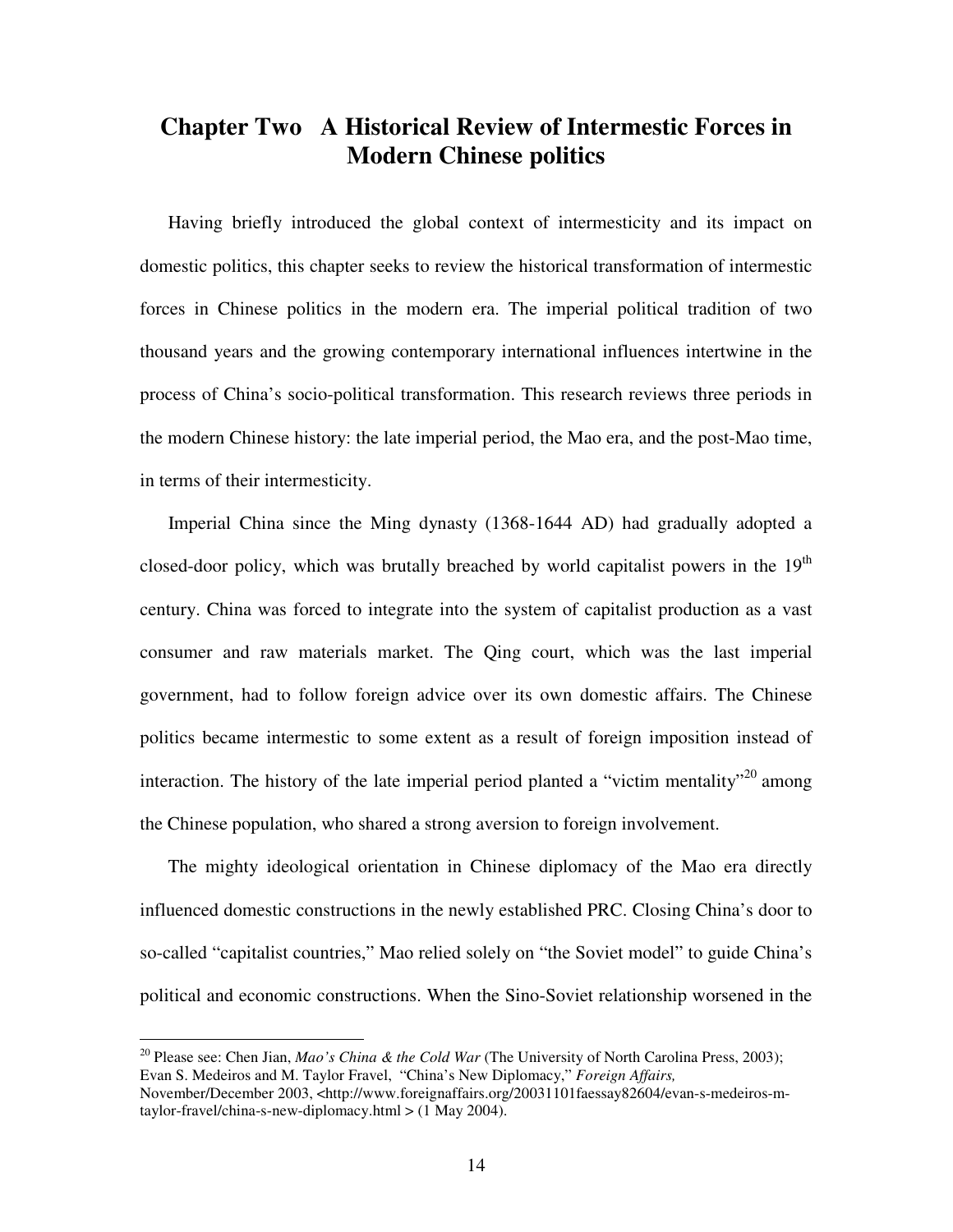1960s, Mao's attention turned inward onto domestic politics and called for self-reliance in Chinese construction of socialism. There was no breeding ground for intermeticity during the Mao era.

Finally, the post-Mao time has witnessed a reopening of China to the West, the leading force in the global economy and politics. The intermestic politics has reached the point of interpenetration between China and the international community. The PRC leaders have aimed at integrating China into the global economy, but they have also trapped themselves in a dilemma as to whether to maintain strict control domestically or to provide more clement and free political circumstances demanded by the international community. The CCP's domestic policy guidelines have fluctuated from being tight to a little looser and then backward during this period. But the Party leaders have not hesitated to assume rigid domestic control when they believe that social stability and particularly the political legitimacy of China's one party rule are threatened.

Treatment of each period will begin with a general introduction of the domestic political features, and proceed to a discussion of whether and to what extent the relationship between the international and the domestic is an intermestic one.

#### **Intermestic Politics in the Late Imperial Period**

The long developed Chinese imperial political system guaranteed all power would be centralized in one person's hand. To maintain their absolute dominance domestically, emperors in the late imperial period resorted to a closed-door policy to resist foreign influence. The globalization of capitalism, however, put an end to that self-protective policy. Strictly speaking, the interaction between China and the international environment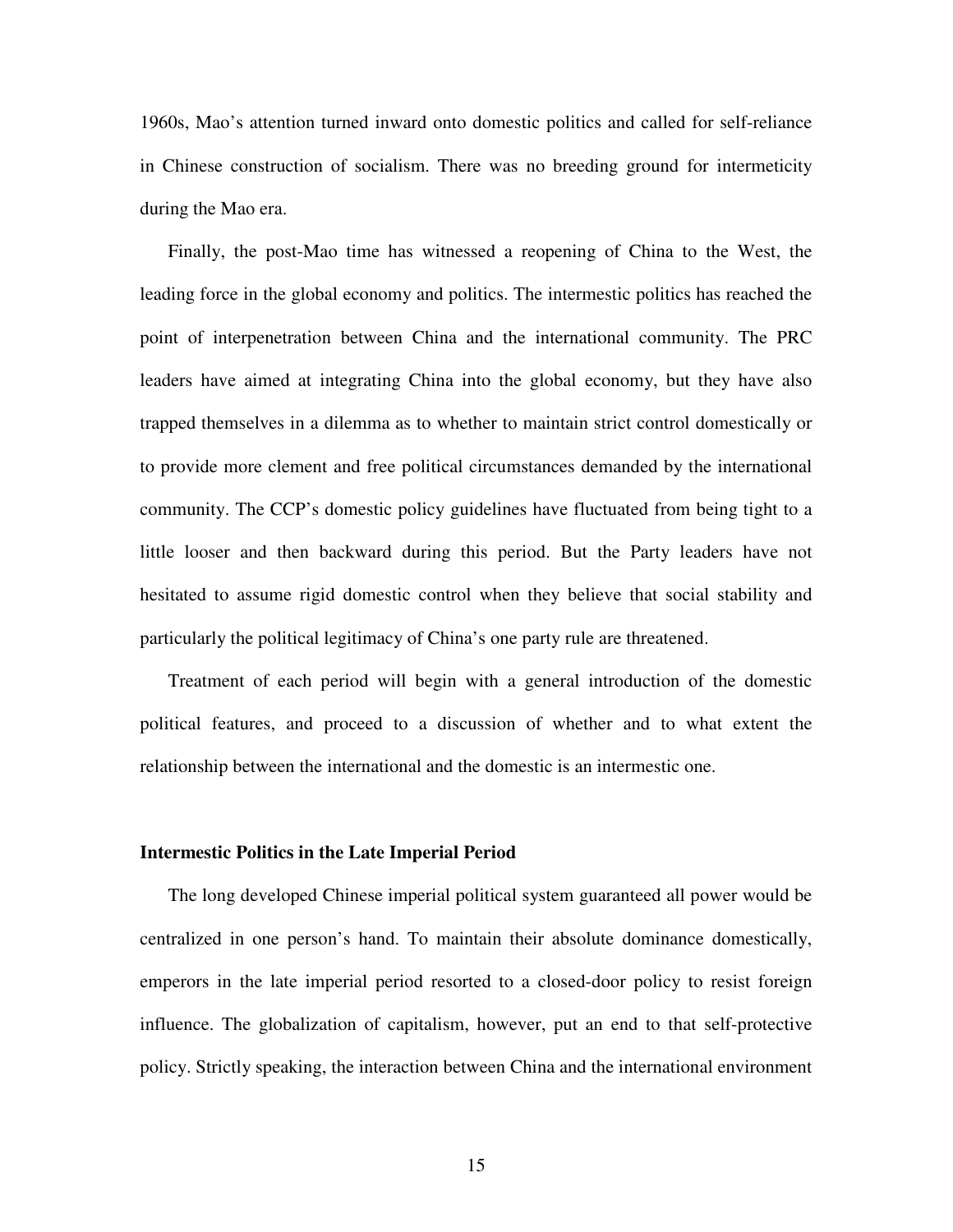was not an intermestic one because it was for the most part a unidirectionally imposed influence of the international on the domestic rather than interpenetration.

#### *The Domestic: Confucian Orthodoxy and Conservative Bureaucracy*

China's imperial rule was built on the foundations of Confucian Orthodoxy and a sophisticated bureaucracy. As maybe the most successful conservative system, Confucianism provided the ideological basis for the legitimacy of imperial power. "Its esteem for age over youth, for the past over the present, for established authority over innovation," in John K. Fairbank's words, could account for China's social stability for most of the two thousand years.<sup>21</sup>

Confucianism, as the core ideology of the Chinese imperial political system, was "more fundamental in China than nationalism."<sup>22</sup> Emperors, Han or alien, gained their political legitimacy from the Confucian pattern: "quoting Confucius, conducting the rites, maintaining the examination, appointing officials, and issuing edicts in the manner of preceding Sons of Heaven."<sup>23</sup> By respecting and maintaining political traditions, they won acceptance and loyalty from their administrators and citizens.

The ideal Confucian government was one of "benevolent despotism," with emperors behaving according to the "Confucian Code" and keeping their firm hand on power. The long-term domination of Confucianism in China, whether under a Han regime or foreign regime (referred to by the Chinese as the minority regime), led to a belief among the population that China was a unified empire, superior to all outsiders.<sup>24</sup>

<sup>&</sup>lt;sup>21</sup> John King Fairbank, *The United States and China*, 4<sup>th</sup> ed. (Harvard University Press, 1979), 53.<br><sup>22</sup> Ibid, 98.<br><sup>23</sup> Ibid, 98-99.

<sup>24</sup> Ibid, 99.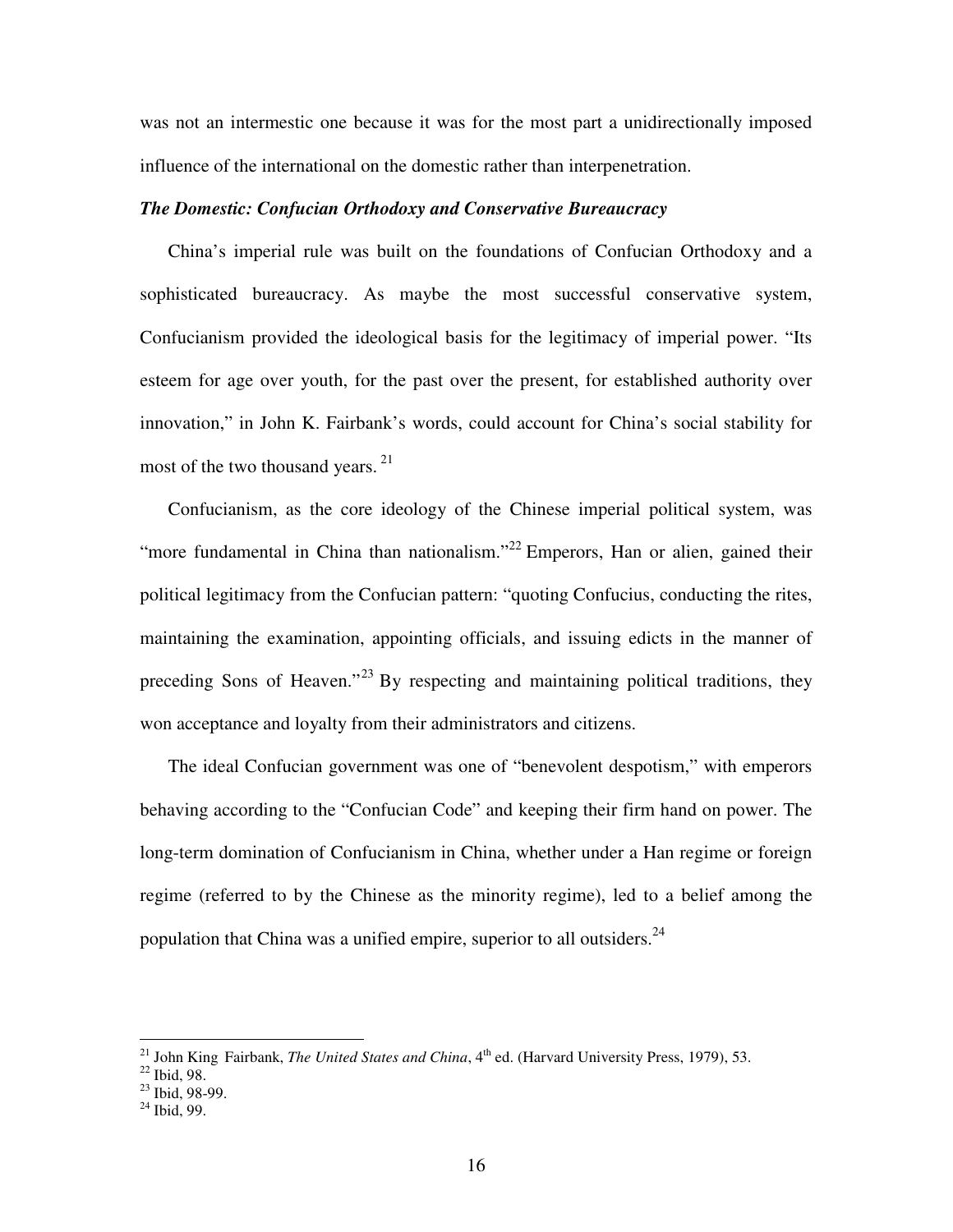Chinese official political tradition was characterized by the absolute power of the imperial autocratic bureaucracy over the whole of Chinese life. The state imposed an official ideology—Confucianism—while society was totally subordinated to the state. Power was concentrated in the hands of a few people, often one person. The one at the top, the "emperor," ruled by the "mandate of heaven" instead of law. The emperor was the law, or even beyond the law.

This tradition can be traced back over two thousand years. Ever since the first imperial system of the Ch'in (221 BC) and Han, which unified China under one centralized political authority, successive dynasties had established different ministries (for example, revenue, ceremonies, law, public works) responsible for civil administration and territorial jurisdictions at various levels (province, city, town, country). The local officials were responsible for all public affairs in their divisions.<sup>25</sup>

Fairbank introduced the bureaucratic system of the Qing Dynasty as an example of Chinese imperial political structure. Qing was the last dynastic empire in Chinese history. The hierarchy of local officials in Qing Dynasty was precisely defined and the provincial administrators, whose position was at the top of the hierarchy, stood between the central and the local governments.<sup>26</sup>

Official documents flowed from the capital to province, then to city, finally to the countryside and vice versa, maintaining the normal functioning in the vast empire.<sup>27</sup> One can imagine that the smooth flow of information within the Qing hierarchy hinged on local officials' personal will, given the dominance they had in their areas. Such dominance, together with low salaries, also provided the breeding ground for "systemized

<sup>&</sup>lt;sup>25</sup> Ibid, 107-110.<br><sup>26</sup> Ibid, 110.<br><sup>27</sup> Ibid, 111.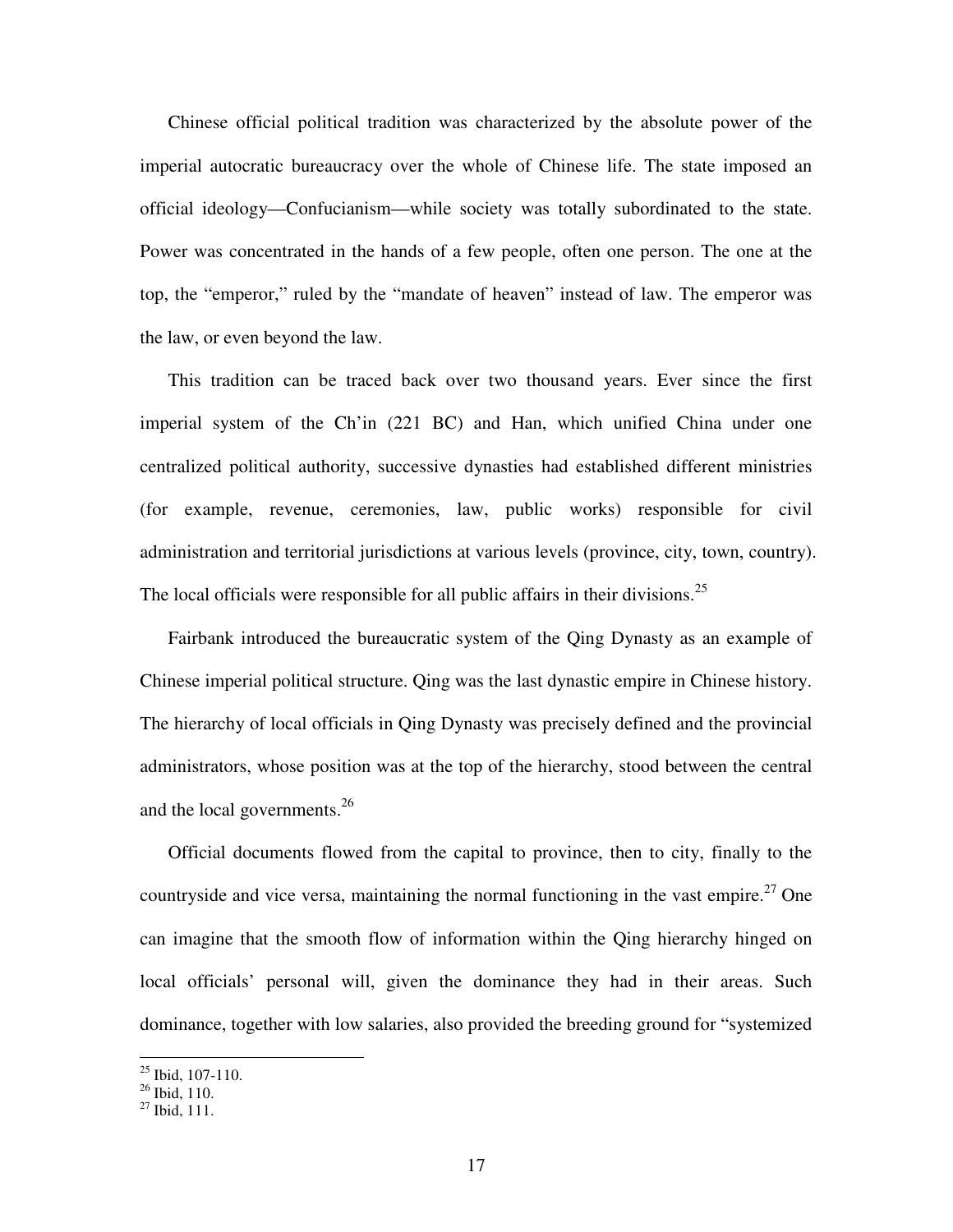corruption" as "an accepted institution" of interpersonal relationships in the bureaucracy.<sup>28</sup>

How to effectively control local officials while at the same time motivate them to fulfill their functions was one of the main challenges facing the central government.<sup>29</sup> Though in most cases emperors relied on provincial administrators to recommend talents for official positions, they themselves appointed all officials down to the local level. This system made officials aware of their responsibility to be loyal to the emperor, the Son of the Heaven.<sup>30</sup>

The problems of inefficiency, as Fairbank has stated, were very obvious in such a bureaucracy. Everything was initiated from the bottom level, then passed to the upper levels and finally reached the capital for the decisions made by the emperor. The superiors could determine the appropriateness of the reports or proposals made by the subordinates and decide whether or not to submit them to the capital. Since creativity meant both difficulty and risk to lower officials, the best and safest way to remain in the huge bureaucratic system was conformity to superiors. All business within the vast territory relied on the emperor to make final decisions. Whatever the emperor said was considered correct and had to be performed.<sup>31</sup> As the "bottleneck" of the whole bureaucratic system, however, the emperor often made blind and inefficient decisions that brought suffering to the common people with whom he had had little direct contact.

The above characteristics of the domestic political structure in imperial China, designed mainly for social stability, were the precondition of a smooth monarchic rule. In

<sup>&</sup>lt;sup>28</sup> Ibid, 115-117.<br><sup>29</sup> Ibid, 112.

<sup>&</sup>lt;sup>30</sup> Ibid, 112.

<sup>31</sup> Ibid, 114.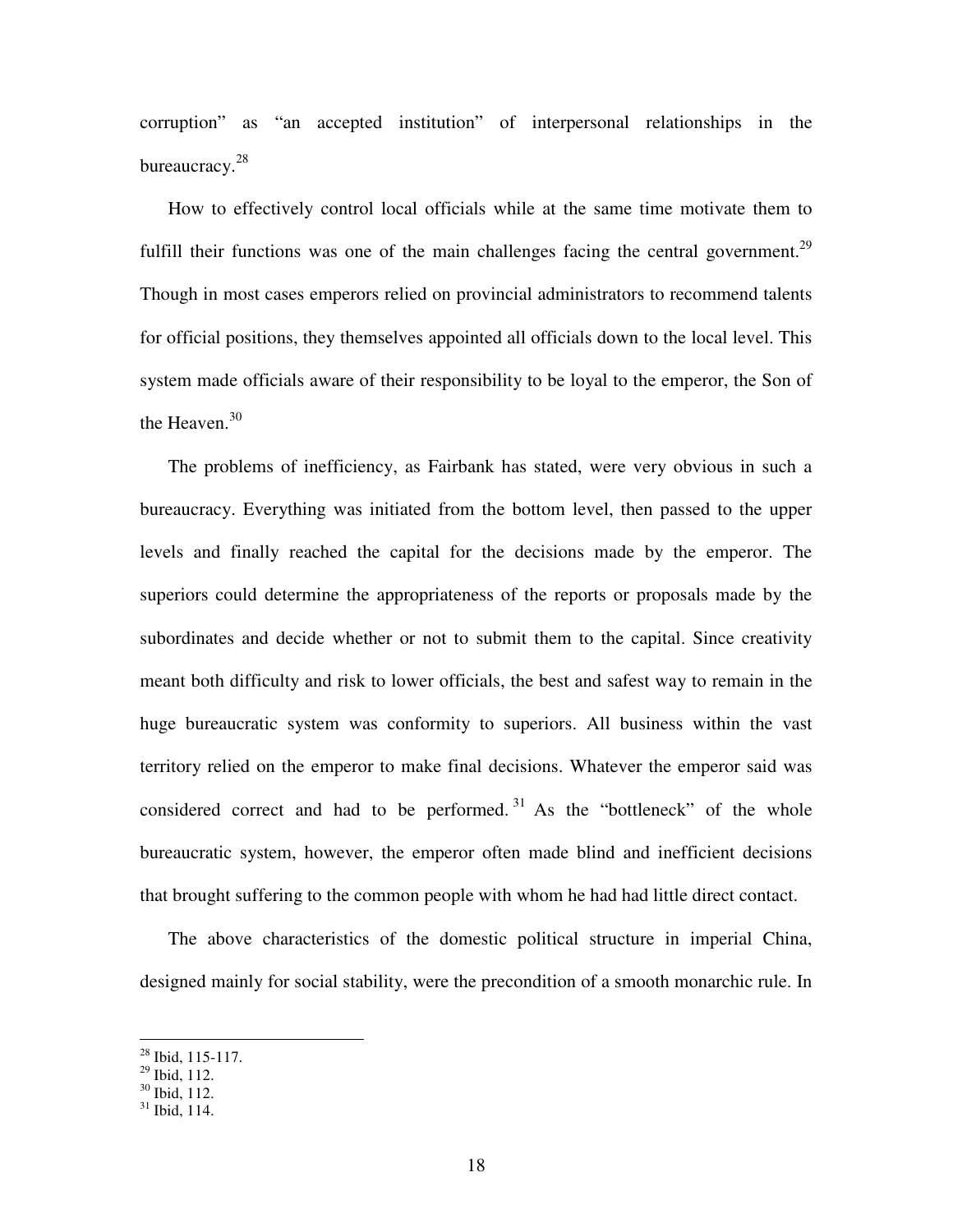the Chinese context, social stability has meant no social unrest or major disruptions, changes of the population, economy, society, or politics. It has enjoyed top priority in Chinese domestic policy making till today.

China's social stability in most of the imperial years resulted in a highly conservative society and population, and it was reinforced by an official Confucian orthodoxy, an agrarian economy, and bureaucratic traditions. This conservatism, together with an increasing rejection of foreign influences, made China gradually turn inward from the middle of the Ming dynasty. The Qing dynasty, which succeeded it, implemented a real closed-door policy and prohibited foreign merchants from landing on Chinese soil except at the seaport of Guangzhou.<sup>32</sup>

#### *The Intermestic Dynamics: A Forced Start*

During the entire 18th century and the early 19th century, the Qing court adopted a closed-door policy toward the western world while the latter was experiencing modernization through the industrial revolution and the growth of capitalism. To make China an overseas market, the capitalist powers launched several wars that marked the beginning of foreign involvement in modern Chinese politics.

#### *Breaking down the Door*

The industrial revolution dramatically improved productivity of both light and heavy industries in Britain and other major capitalist countries. In the  $19<sup>th</sup>$  century, the eagerness for markets and raw materials drove these countries to break down the isolation of traditional, closed societies like China. Their agenda was facilitated by the period's most advanced gunfire and military forces. In 1840, Britain initiated the Opium War with

<sup>32</sup> "The Closed-door Policy," Q*ian Ye Li Shi Wang* (Qian Ye History Net), <http://history.1001n.cn/info.asp?id=4196> (14 April 2004).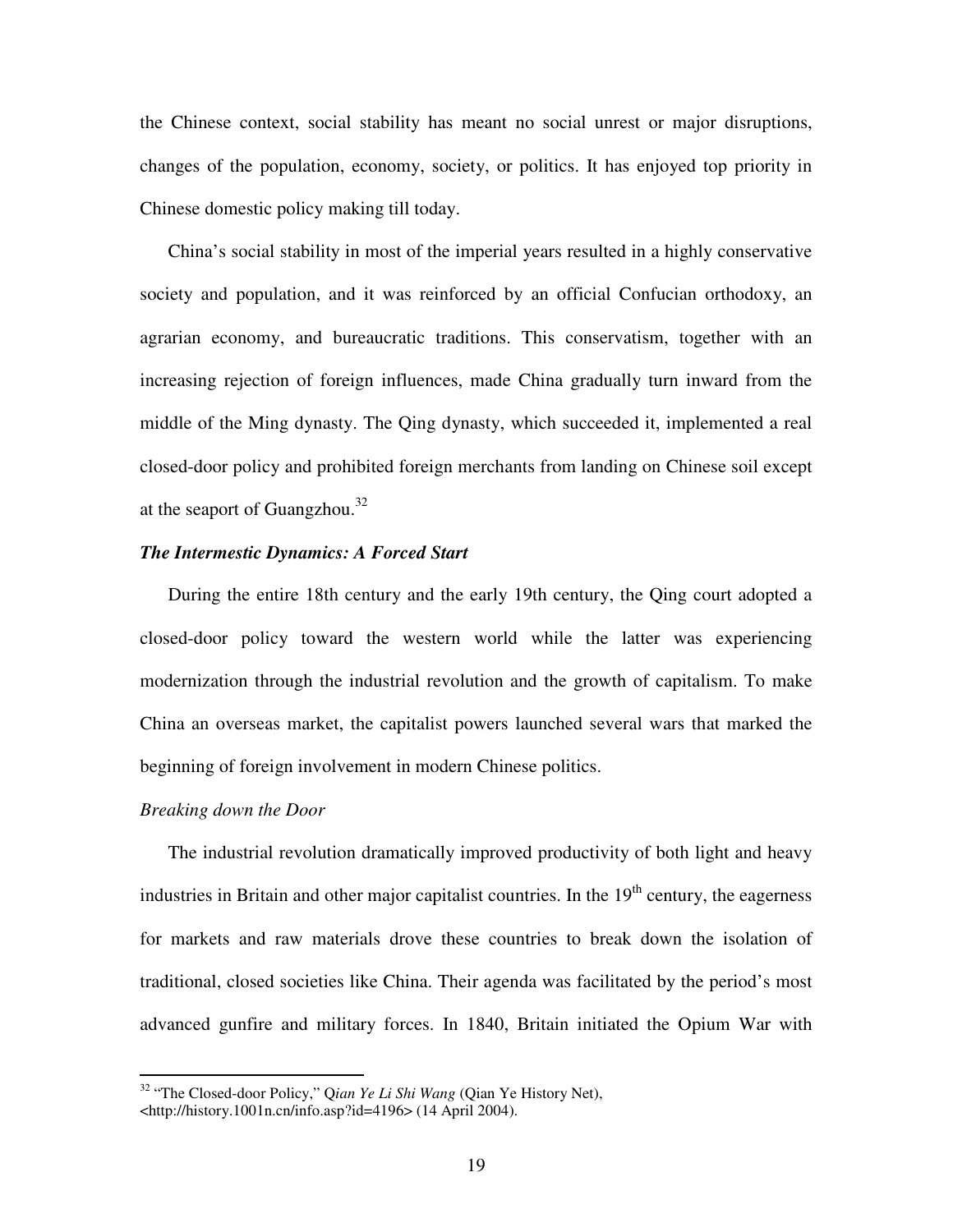China as a response to the Qing court's policy of eliminating opium imports from Britain. Again and again the Qing army retreated in defeat, which forced the government to sue for peace and sign its first unequal treaty with a western power. Britain got 21 million silver taels, opened five trade ports and was ceded Hong Kong. This treaty, the 1842 Treaty of Nanjing, marked the beginning of China's concessions to foreign involvement in its domestic affairs that would continue over the following  $100$  years.<sup>33</sup>

Coveting what Britain gained from the war, France, Prussia, Russia, Portugal, the United States, and some other European powers pressed the Qing court with threats of warfare to grant them privileges. In the wake of the Opium War, the Qing court had to enter wars with France, Britain, Russia, Spain, and Japan. As a result, a series of unequal treaties were imposed on China, which looted China's wealth. Moreover, China's national sovereignty was threatened by foreign armed forces and warships, which forcibly opened more and more lands for foreign trade and settlement.<sup>34</sup>

#### *Foreign Domination in the Domestic Sphere*

After the 1840 Opium War, China was forced to participate in the global capitalist market as a consumer of goods produced by the capitalist powers and as a supplier of cheap raw materials. Meanwhile, foreign forces encroached on China's domestic affairs in three ways. First, in the administrative sphere, the Qing court had to employ foreigners to administer highly profitable departments, including customs and posts. In 1861, an Englishman Horatio N. Lay was appointed Inspector General of Customs in charge of "all things pertaining to the customs revenue and to foreign trade."<sup>35</sup> From 1896 to 1911,

<sup>33</sup> Frederic Wakeman, Jr., *The Fall of Imperial China* (New York: The Free Press, 1975), 131-146.

<sup>34</sup> William L. Tung, *China and the Foreign Powers: The Impact of and Reaction to Unequal Treaties* (Oceana Publications, Inc., 1970), 19-90.

 $35$  Ibid, 107-108.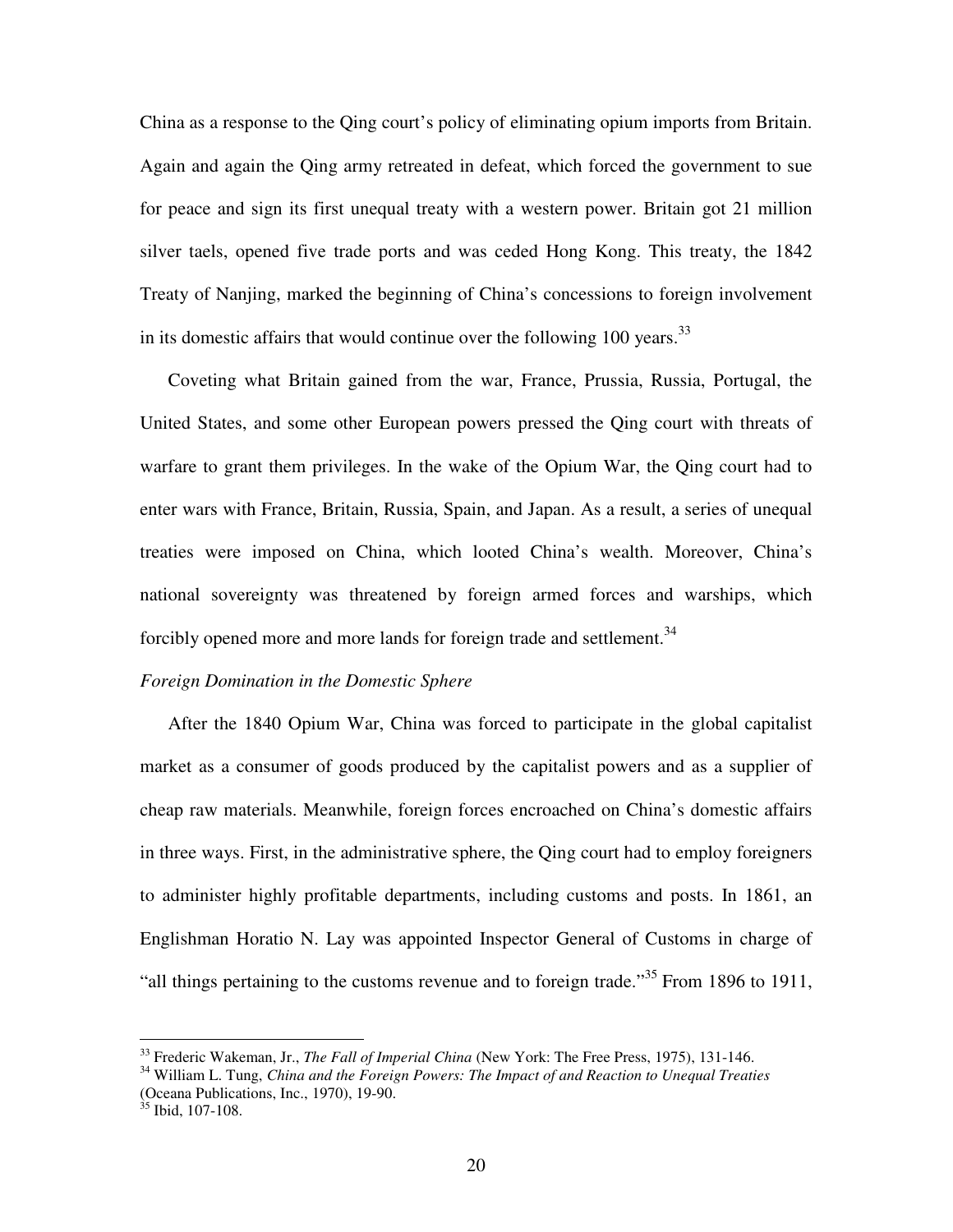the British and French supervised the Chinese postal service. For a whole century, Chinese tariffs had to be "low-rate" and "uniform." <sup>36</sup> Second, in the judicial sphere, foreign powers enjoyed a unilateral extraterritoriality in the Chinese territories. When disputes or crimes involved foreigners, the Chinese government could not exercise jurisdiction over them.<sup>37</sup> Third, foreign powers widened their economic benefits and control over the Chinese economy through "acquiring railway and mining concessions" and by offering high-interest loans to the Chinese government.<sup>38</sup>

In sum, foreign involvement in China's domestic politics in the late imperial period was detrimental to both China's national sovereignty and economic prosperity, and it typified the effects of colonialism and imperialism on traditional societies in the early stage of globalization. Foreign powers imposed a large number of unequal treaties on China for their own benefit. This unidirectionally-imposed influence made the relationship between China and the international environment a non-intermestic one, if intermesticity means, as I define in Chapter One, the interpenetration between the two sides.

Moreover, the Chinese experience of this influence led to a strong "victim mentality" among the population and subsequently an official disengagement between China and the major western powers in the Mao era.<sup>39</sup>

<sup>&</sup>lt;sup>36</sup> Ibid, 109-110.<br><sup>37</sup> Ibid, 112-114.<br><sup>38</sup> Ibid, 116-125.

<sup>39</sup> Jian, 2003.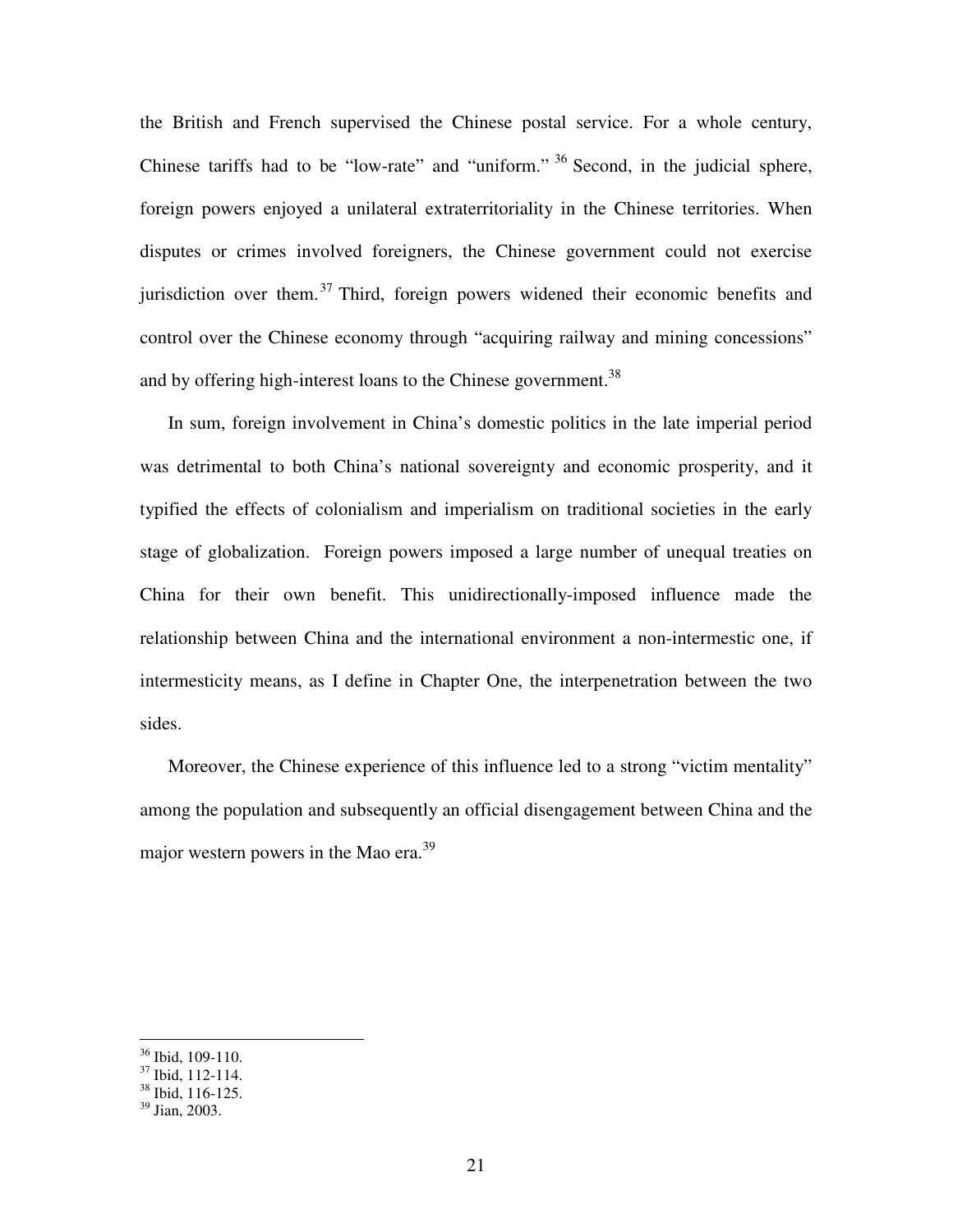#### **Intermestic Politics in the Mao Era**

With the establishment of the PRC in 1949, Mao Zedong sought to bring back the "central-kingdom mentality" that China had lost for one hundred years through domestic reconstruction and unyielding diplomacy.<sup>40</sup> History and ideology served as twin standards for Mao to tell friends from enemies in the international arena. The Mao era is noted for an insistence on the priority of national sovereignty over internal affairs and China's conflictual relationship with the major western powers, particularly the United States. The intermesticity of Chinese politics during this period actually was suspended due to Mao's radical resistance to foreign involvement in his domestic control.

#### *The Domestic: Social Transformation and Economic Reconstruction*

On October 1, 1949 at Tian'anmen in the heart of Beijing, Mao Zedong declared to the world the establishment of the People's Republic of China, which marked the end of the foreign intrusions and civil wars of the previous century. Mao told the Chinese people that they had "stood up" and become the owner of the country.<sup>41</sup>

As maybe one of the most powerful men in human history, Mao probably had greater control over more people for a longer time than earlier leaders. He was the heir of the "mandate of heaven." In the name of "social transformation," Mao reconsolidated a strong state over society and built a vast new bureaucracy that blended the old imperial pattern with the Soviet Leninist political system. Mao sought a Chinese road to socialism. His transformation of Chinese society began with the transformation of people's minds. He engineered several political movements to strengthen his personal influence over

<sup>40</sup> Please see: Jian, *China's Road to the Korean War: The Making of the Sino-American Confrontation* (New York: Columbia University Press, 1994).

<sup>41</sup> Roderick MacFarquhar, "Introduction," in *The Politics of China 1949-1989*, edited by Roderick MacFarquhar (Cambridge University Press, 1993), 1.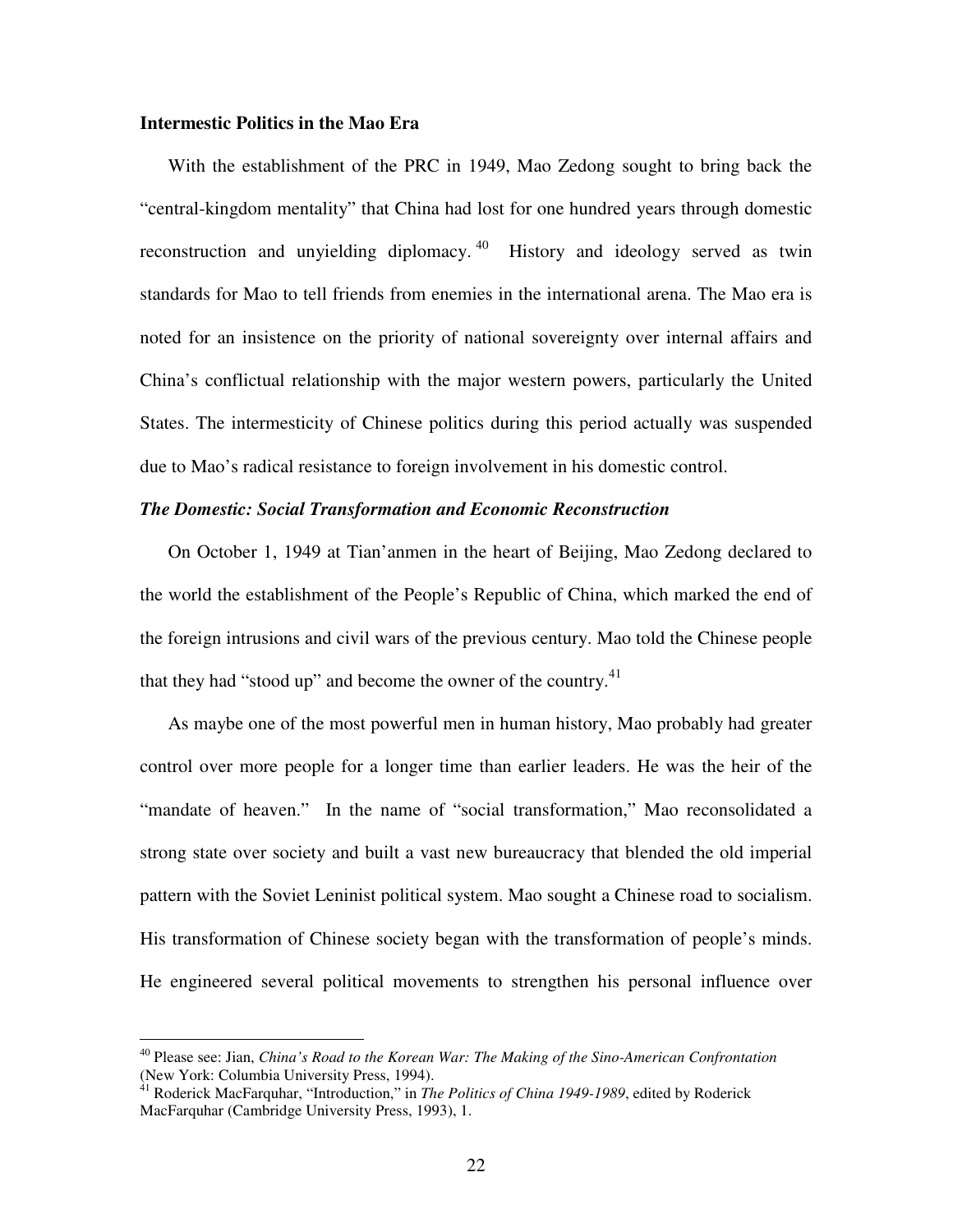domestic affairs, especially over intellectuals who usually were independent thinkers and considered hard to control. The Anti-Rightist Campaign of 1957 marked the beginning of a series of political movements launched to purge the intellectual community, as Mao was less convinced that he needed the unreserved commitment of the intellectuals to advance national construction. In 1966, he plunged China into the Cultural Revolution in order to rear a young generation of revolutionary successors, who would be extremely loyal to him and who could be used to humiliate, torture, and even execute intellectuals, officeholders, and dissidents.<sup>42</sup> Fu Zhengyuan sees several similarities and continuities between China's old imperial politics and the new communist rule under Mao: imposition of an official ideology; the personal cult of the top leader; state domination over society; political mobilization and persecution; and centralization of power in economic ministries, the judiciary, and the military.<sup>43</sup>

Mao stressed all along the importance of "politics in command" in directing economic development. In this context, the Party rather than the government played a decisive role in new China's domestic construction. Even though he had great interest in economic administration, Mao lacked knowledge and experience in this area.<sup>44</sup> For example, he believed that through mounting campaigns and mobilizing the populace, he could unleash productive energies so that the state could modernize fast. As a result, he launched the Great Leap Forward movement in 1957, mobilizing 650 million people nationwide to build factories and dams, to make steel even in one's backyard, and to

<sup>42</sup> Fairbank, 401-404, 417-421, 436-440.

<sup>43</sup> Zhengyuan Fu, *Autocratic Tradition and Chinese Politics* (Cambridge University Press, 1994).

<sup>44</sup> Ezra Vogel, *Canton under Communism: Programs and Politics in a Provincial Capital, 1949-1968* (Harvard University Press, 1969).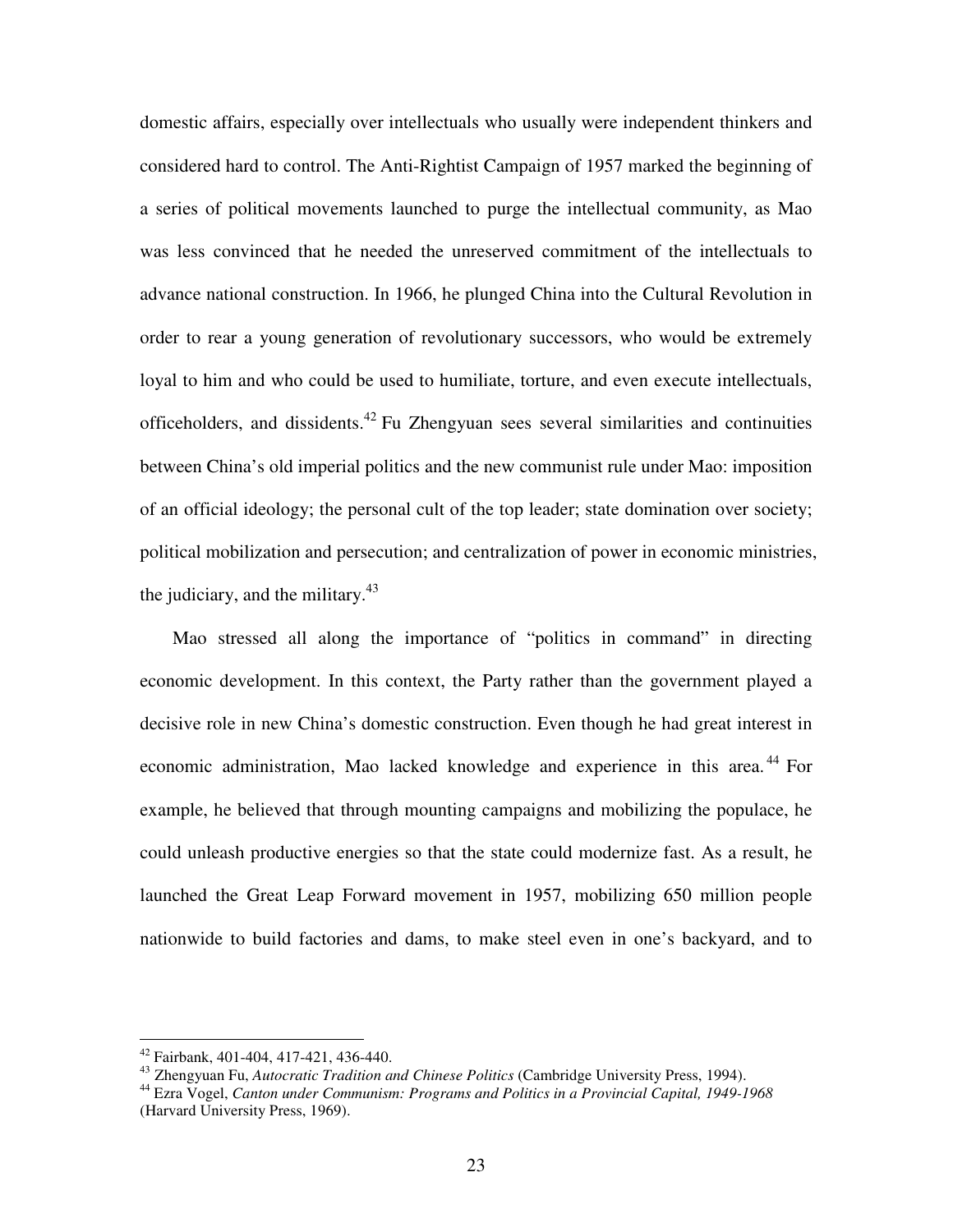bring small-scale industry into the rural area. Unsurprisingly, the results were uneconomic and disappointing.<sup>45</sup>

Mao's era was an extension of Chinese traditional political control as well as a creation of a new socialist society under the guidance of imported Marxism-Leninism. This continuity is similar to the case of Russia. If Stalinism is "a product of the distinctive Russian political tradition,"<sup>46</sup> Maoism is a product of the unique Chinese political tradition. In a sense, Mao's Chinese Communist revolution was a revival of longstanding state domination over society. Despite his willingness to quickly make China a socialist power, Mao's arbitrary decisions led to one economic tragedy after another.

#### *Intermestic Processes in the Mao Era*

The establishment of the PRC marked the collapse of western involvement in Chinese life. Deep hostility existed between Mao's new China and the west, because on one hand, the west, particularly the United States, had a close relationship with the previous nationalist government, which was the CCP's mortal enemy, while on the other hand Mao was determined to lean to the Soviet Union, whose totalitarian socialism had scared the western world.<sup>47</sup> As a result, the Chinese diplomacy under Mao was noted for its sharp ideological orientation.

In the wake of the 1949 liberation, Mao sought to completely change China's humiliating relationship with the outside world. China disengaged from the West and began to strengthen its ties with other socialist countries, especially the Soviet Union. In

<sup>45</sup> Fairbank, 408-411.

<sup>46</sup> Robert V. Daniels, "Russian Political Culture and the Post-Revolutionary Impasse," *Russian Review* 46, no. 2 (1987): 165-175.

<sup>&</sup>lt;sup>47</sup> Fairbank, 405.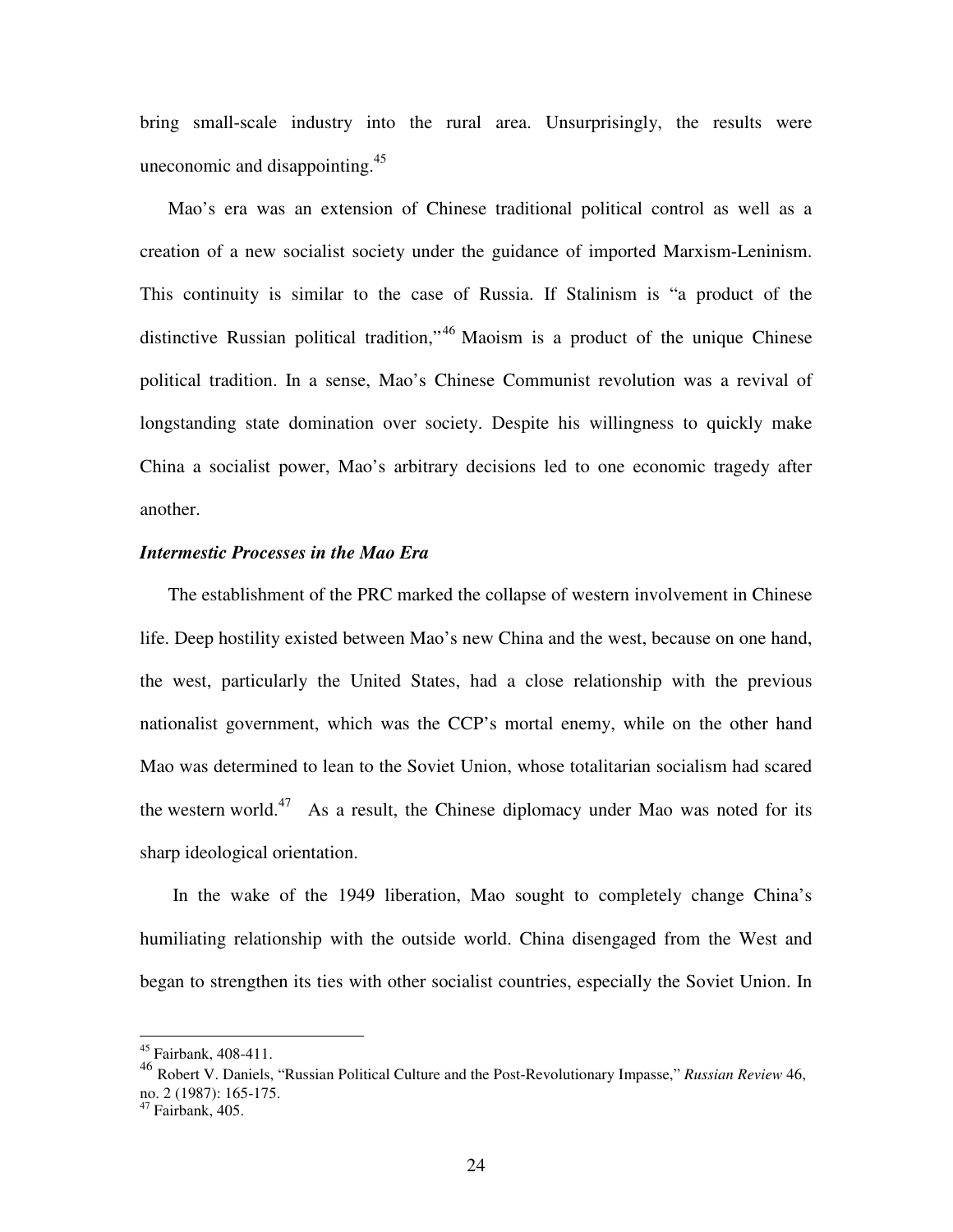addition, the Chinese government revived its dominant influences alongside its borders as the imperial dynasties had done in their golden age. In 1950, China participated in the Korean War and provided military support to the Viet Minh in Indochina. Mao tried to make China a leader in the "socialist camp" that fought against the "capitalist camp." Yet Mao did not mean to challenge the leadership of the Soviet Union. In praising Stalin, he asked, "If we did not have a Stalin, who would give the orders?"<sup>48</sup>

The increased influence China had alongside its borders in the 1950s and the aid from its "elder brother" the Soviet Union encouraged Mao to carry out the domestic change at a faster pace. In 1957, as mentioned above, Mao initiated the Great Leap Forward and the Communes movements with the goal of achieving industrialization and agricultural collectivization within several years.

China relied heavily on Soviet assistance to advance socialist construction. The Soviet unidirectional influence on China in the 1950s, as Fairbank put it, can be "compared to [that of] the British after 1840, the Japanese after 1900, and the Americans in the 1930s and 1940s." <sup>49</sup> China's bureaucratic political system, the science establishment, social life, and agricultural-industrial production, followed the "Soviet Model."<sup>50</sup> The Sino-Soviet honeymoon, however, ended with Stalin's death in 1953. Under Krushchev, the Soviet Union tried to change the Sino-Soviet comradeship so that Russia would have greater control of this big country and its leaders. From the late 1950s to the end of 1960s, the Sino-Soviet relationship deteriorated. The two former socialist brothers even had armed clashes in 1969 in China's northeast and northwest borders.<sup>51</sup>

<sup>&</sup>lt;sup>48</sup> Fairbank, 419.

<sup>49</sup> Ibid, 425.

<sup>50</sup> Ibid, 388-390.

<sup>51</sup> Ibid, 424.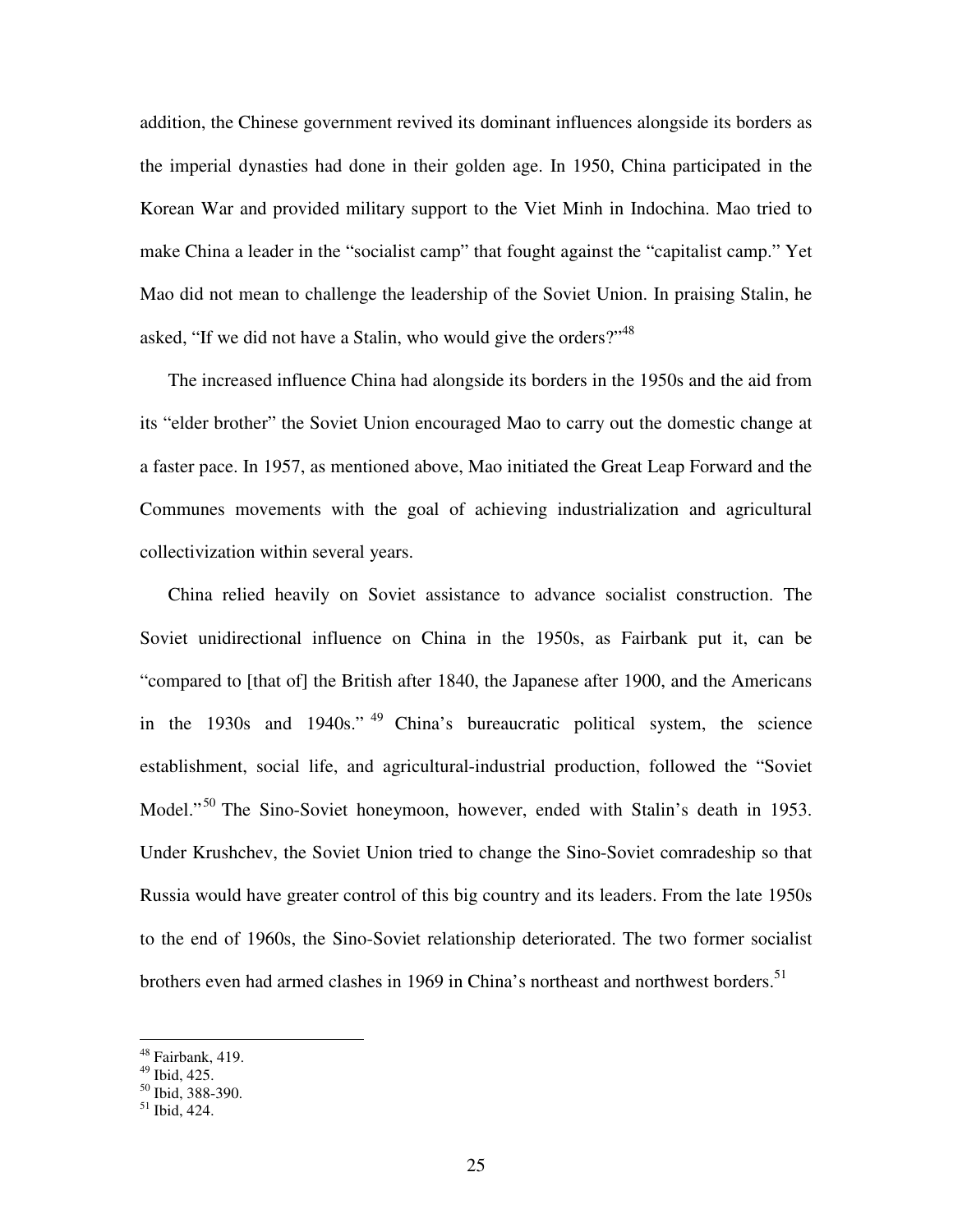The Sino-Soviet split led to a competition between the two communist giants over the leadership of the world socialist revolution. Unfortunately, Mao experienced "a time of setback" in his foreign policy in the year 1965. Beginning in February, the U.S. continuously bombed North Vietnam, China's "neighboring ally." In June, Beijing tried to arrange an Afro-Asian Conference keeping out the Soviet Union, but the effort was in vain. In October, the pro-Beijing Indonesian Communist Party was slaughtered.<sup>52</sup> Meanwhile, Khrushchev's criticism and denial of Stalinist policies brought Mao an unprecedented sense of crisis in his domestic control.<sup>53</sup> For all these reasons, Mao turned his attention inward. To rear loyal revolutionary successors, in 1966, Mao started the Cultural Revolution, pushing his totalitarian control to an extreme.

In sum, due to China's humiliating history of the past century and with socialism as the official ideology, Mao carried out a consistent closed-door policy vis-à-vis the "capitalist camp" and only allowed the involvement of the Soviet Union in his demesne during the early years of the PRC. Finally, the Sino-Soviet split drove Mao to be even more wary of foreign powers. Although the politics in this period by no means became intermestic, the widening schism between socialist countries, particularly China and the Soviet Union, brought forth an opportunity for China to end its isolation in the international community.

Since Mao knew clearly that China could not simultaneously stand alone against both superpowers, the United States and the Soviet Union, after the Sino-Soviet brotherly alliance disintegrated, he reestablished diplomatic relations with the United States in the 1970s to contain the Soviet threat. The renewal of Sino-US relations ended the

<sup>52</sup> Ibid, 425-426.

<sup>53</sup> Ibid, 423-424.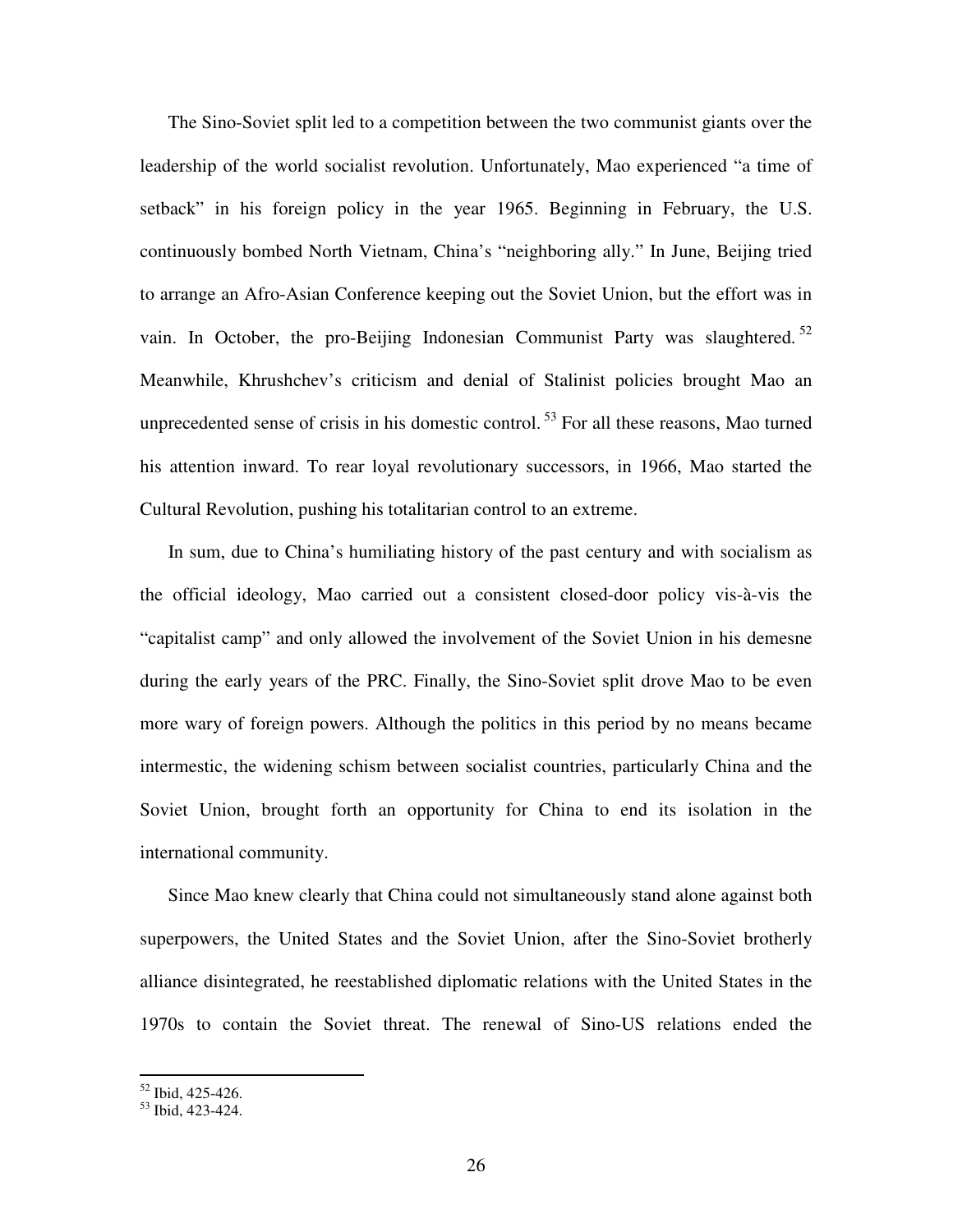bifurcation that had existed between China and the western world since 1949, setting the stage for Deng Xiaoping's reforms and opening up to the West after the death of Mao.

#### **Intermestic Politics in the Post-Mao Time**

In order to solve the crisis of the CCP's political rule in the wake of the ten-year Cultural Revolution, the Chinese post-Mao leadership carried out policies of reform and opening up. In addition to the introduction of foreign goods, technology, and culture, international human rights, intellectual property, and arms control conventions are exerting increased influence over Chinese domestic policymaking. As a result, China now faces the dilemma of maintaining effective domestic control while it becomes more fully integrated into the global economy, as explained in Chapter One. Meanwhile, China has gradually come to be recognized as a member of the international community and an integral part of the global economy. It is becoming an influential actor in the international arena. In this sense, politics has reached the point of interpenetration of domestic and international realms and can therefore be considered "intermestic."

#### *The Domestic: Economic Reform and Political Conservatism*

The chaos of the Cultural Revolution led to a crisis of the CCP's political legitimacy after Mao's death in 1976. When Deng Xiaoping took over the leadership of China in December 1978, he sought to restore the party's legitimacy through economic reforms. In the long course of Chinese history, reforms were often seen as an attempt to save the existing political and social order. Reformers in late Qing Dynasty, for example, proposed a pragmatic idea of "Chinese studies for the base; Western studies for use"<sup>54</sup>

<sup>54</sup> Merle Goldman and Roderick MacFarquhar, *The Paradox of China's Post-Mao Reforms (*The President and Fellows of Harvard College, 1999), 3.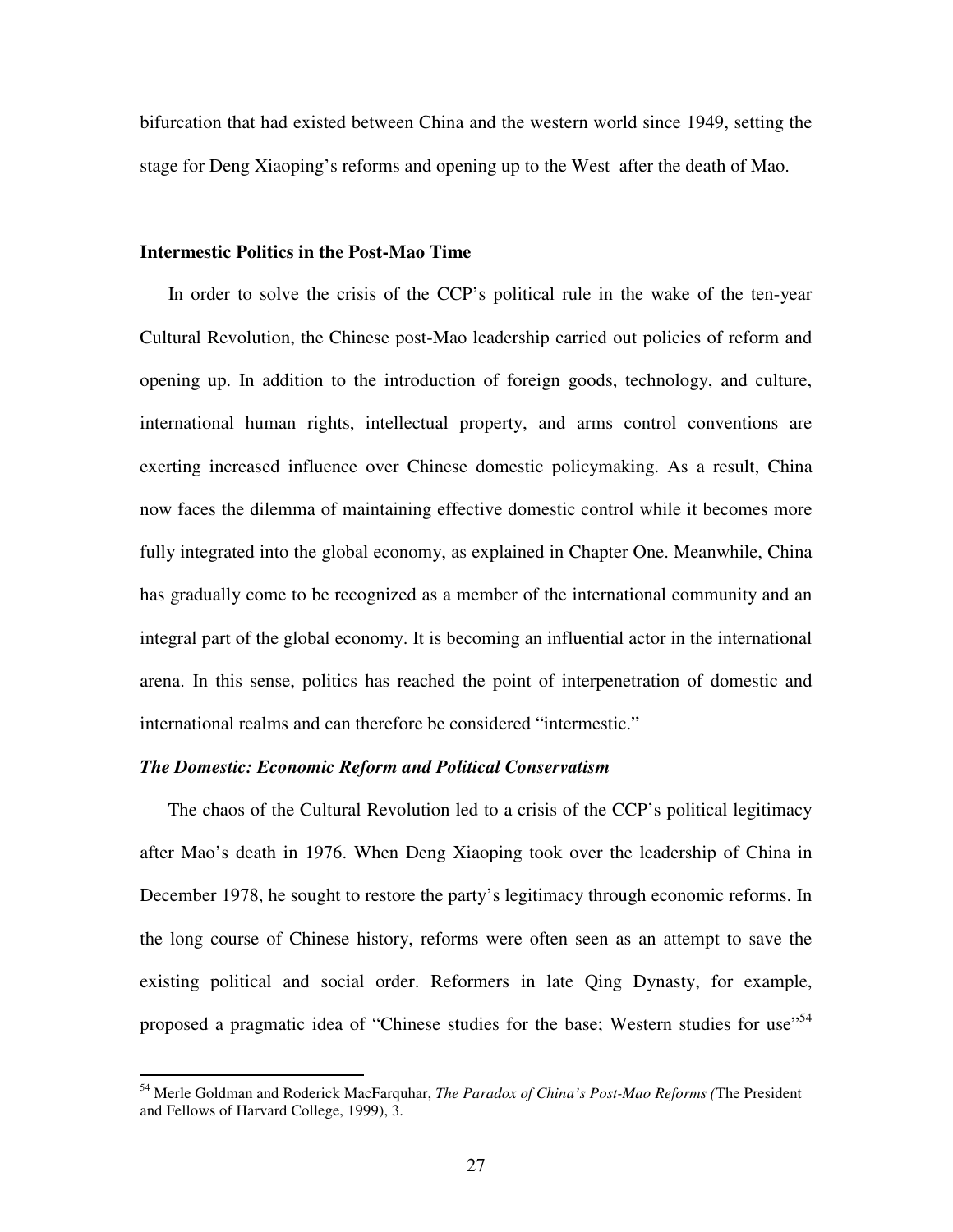with the purpose of easing the tension between conservatives who resisted change and those who advocated learning from the west on the one hand, while restoring China's greatness on the other. Like the late Qing efforts, Deng's reform of "socialism with Chinese characteristics" that began at the end of 1978 tried to bring western-style economic practices into the centralized Maoist party-state.<sup>55</sup>

The post-Mao approach to reform is self-contradictory. Ding, drawing on earlier works, neatly characterizes it as a "dual traffic policy" in which economic reform is "anti-left" and runs counter to Maoist socialism while Chinese politics is "anti-right" and pro-Maoist.<sup>56</sup> As Ding noted, this contradictory approach results from the post-Mao leadership's determination to maintain the one-party system and protect its political legitimacy. Deng Xiaoping, however, knew the negative impact on Chinese citizens of the failures of the Mao era, such as the Great Leap Forward, the 1959-1961 famine, and the ten-year Cultural Revolution. He believed that "the only way for the party to hold on to its weakened mandate was to improve the standards of living for the majority of the population."<sup>57</sup> Provided the party authority stayed unchallenged, he spared no efforts in diminishing poverty: the cat could be any color as long as it caught mice.<sup>58</sup>

At the beginning of the reform, China followed the East Asian and Southeast Asian models found in Singapore, Hong Kong, Japan, and South Korea as it had earlier followed the Soviet Model.<sup>59</sup> Deng and other open-minded party leaders sought to regain a mandate by introducing rural reforms, a market economy, and international trade and

<sup>55</sup> Ibid, 4.

<sup>56</sup> X. L. Ding, *The Decline of Communism in China: Legitimacy Crisis, 1977-1989* (Cambridge University Press, 1994).

<sup>57</sup> Goldman and MacFarquhar, 5.

<sup>58</sup> Ibid, 4.

<sup>59</sup> Ibid, 5.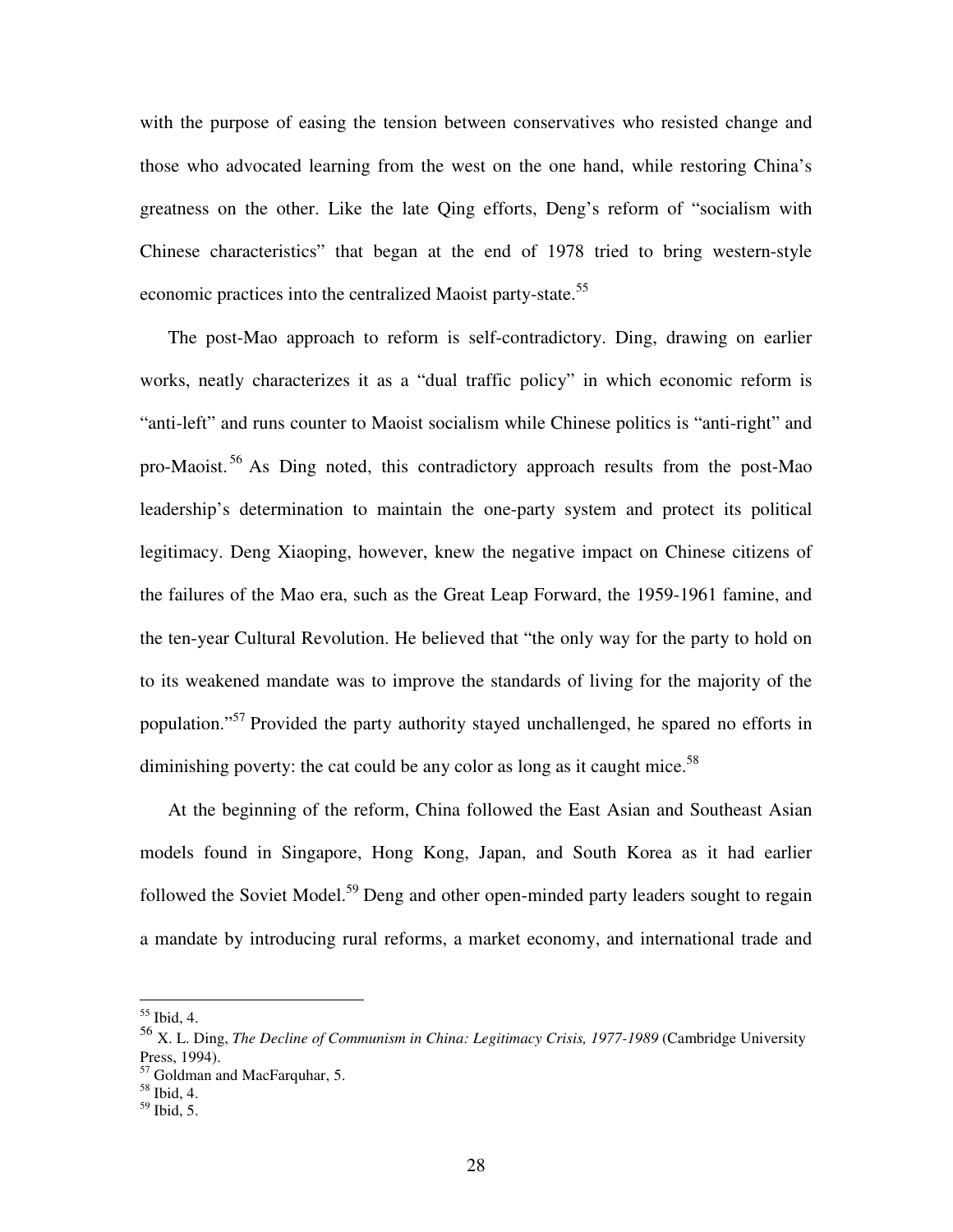investment. Although the huge state apparatus kept alert to any political challenges that might threaten communist rule, they allowed some limited political reforms, which "not only made China more open to the outside world than at any other time in the twentieth century, but also decentralized both political and economic power as China moved toward a market economy."<sup>60</sup> These somewhat radical solutions, however, irritated the conservative party leaders, who insisted on limiting the reform solely to the economic area because they feared that loosening internal control would endanger rather than save the party-state.<sup>61</sup> Here emerged the dilemma reformers had to face: how to integrate China into the world economy to be "rich and powerful" while at the same time maintain effective political control domestically.

The 1989 Tian'anmen Square pro-democracy protest gave the conservative leaders a chance to testify their warnings and to reassert their authority. By cracking down on the student protests in Tiananmen Square, the authorities in Beijing not only put a halt to domestic political reform, but also again turned Chinese politics inward for "introspection." The CCP leadership shifted from economic reforms and opening up back to Marxism-Leninism's "spiritual construction" in order to reassert the central authority over domestic affairs. Because of this shift, together with the sanctions the international community imposed on China for its human rights abuses in the June 4 Tian'anmen event, China's export-oriented economy virtually stopped. <sup>62</sup>

The combination of domestic control and economic reform, however, never came to an end. With the conservatives having the advantage only for three years, Deng launched

 $60$  Ibid.

 $61$  Ibid.

<sup>62</sup> Joseph Fewsmith, *China Since Tiananmen: The Politics of Transition* (Cambridge University Press, 2001), 32-38.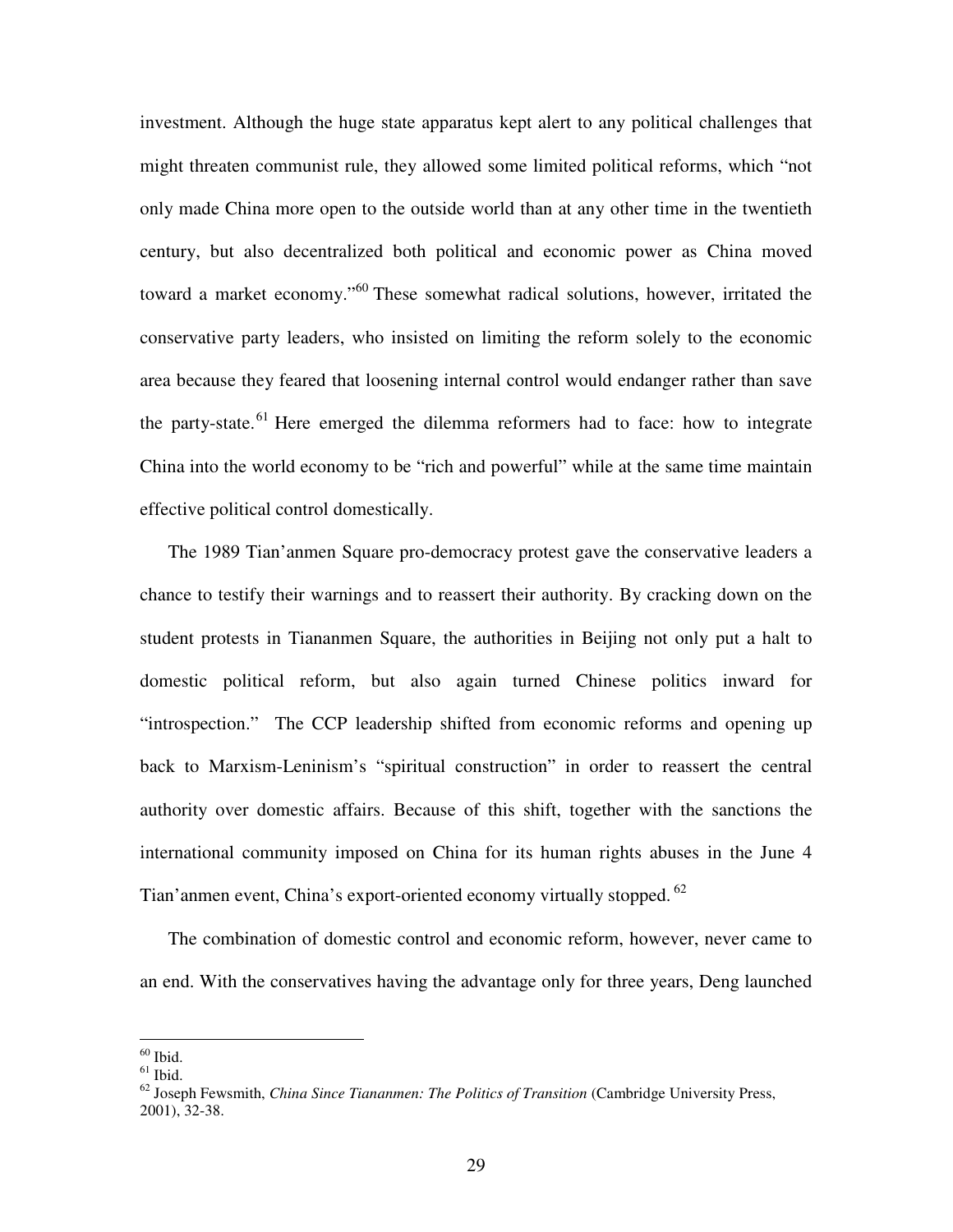a highly publicized tour of South China to revive economic reforms in early 1992. Deng realized that the collapse of the Soviet Union in 1991 was caused by its long-term economic failures rather than the perestroika reforms initiated by Gorbachev. He feared that China would follow in the Soviet Union's steps if the national leadership adhered to Mao's "politics in command" instead of "economics in command." <sup>63</sup>

With the rapid development of China's socialist market economy, under the endorsement of the CCP, since the 1990s it has become more and more obvious that the old political structure cannot catch up with the pace of the economic reforms and on some occasions even holds back the latter. China has many problems that have arisen in conjunction with the economic reforms, such as bureaucratic inefficiency, rule by person instead of law, lack of personal freedom and rights, and increasing corruption and economic crimes. Obviously, sporadic efforts to deal with crises when they occur do not address systemic conditions. To wrestle with these problems requires political reforms.

Since reforms were instituted, Beijing's position as the country's decision making center has also declined. The party-state has loosened its control over the domestic economy, society, and culture and no longer dominates all aspects of life as it did in the Mao era. Meanwhile, traditional official values and behaviors face a challenge from the influx of international influences in politics and culture.<sup>64</sup>

Although economic reforms have proceeded rather smoothly since the early 1990s, the dilemma continues to bother the CCP leadership. While Deng and his followers tried to maintain the political legitimacy of the party-state through economic reforms and opening to foreign trade & investment, these reforms have adversely challenged the

<sup>63</sup> Goldman and MacFarquhar, 5-6.

<sup>64</sup> Ibid, 6.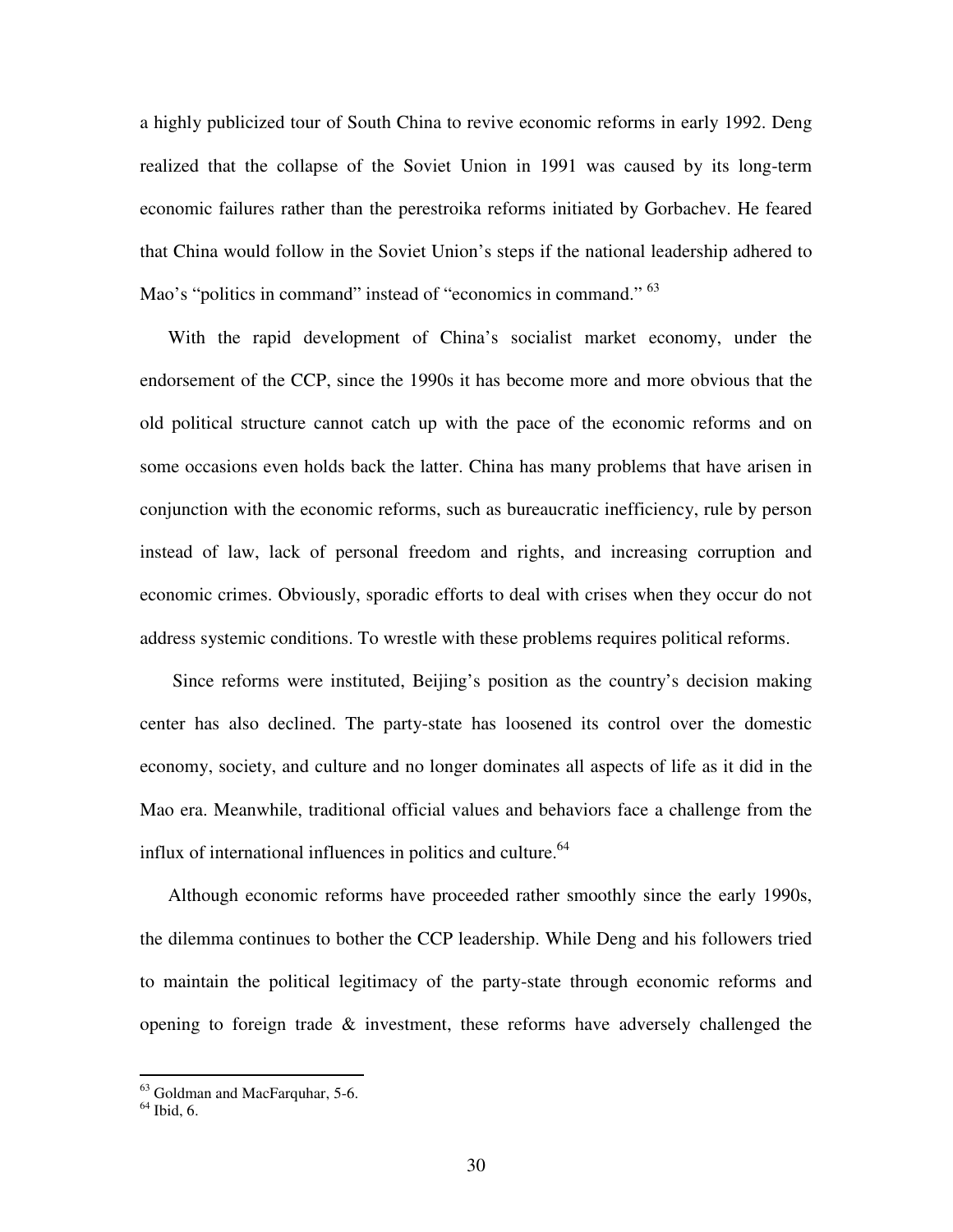legitimacy of the one party system.<sup>65</sup> As China has sped up its integration into the global economy, it has faced more and more criticism and international involvement in its handling of domestic affairs. Relations between China and the international community have become truly "intermestic," affecting both China's internal policymaking and its integration into the global economy.

#### *Intermestic Politics with Positive Consequences*

China's post-Mao time has been characterized by a gradual interpenetration between the domestic and the international in both economic and noneconomic spheres. As international capital, technologies, and goods flow in, great changes have taken place in Chinese living conditions, political culture, and education. Simultaneously, China has become an integral part of world economy.

Despite China's resistance to international involvement in its domestic politics, the international community has kept trying to change the government's hesitancy to abide by international institutions, norms, and regulations with respect to human rights, intellectual property, and arms control. For example, the United States has tried to employ a normal Sino-US relationship and use economic benefits as the sources of a binding power over China's human rights performance. Yet, the George H. W. Bush administration and its successor the Clinton administration displayed different strategies of foreign influence on Chinese politics: the former used containment and the latter engagement, as I will discuss in detail in Chapter 5. The Bush administration resorted to an ironhanded policy toward China's domestic control in the wake of the Tian'anmen crackdown. On June 6, 1989, the Bush administration took sanctions against China, including "a suspension of sales of military items, suspension of visits between US and

<sup>65</sup> Goldman and MacFarquhar.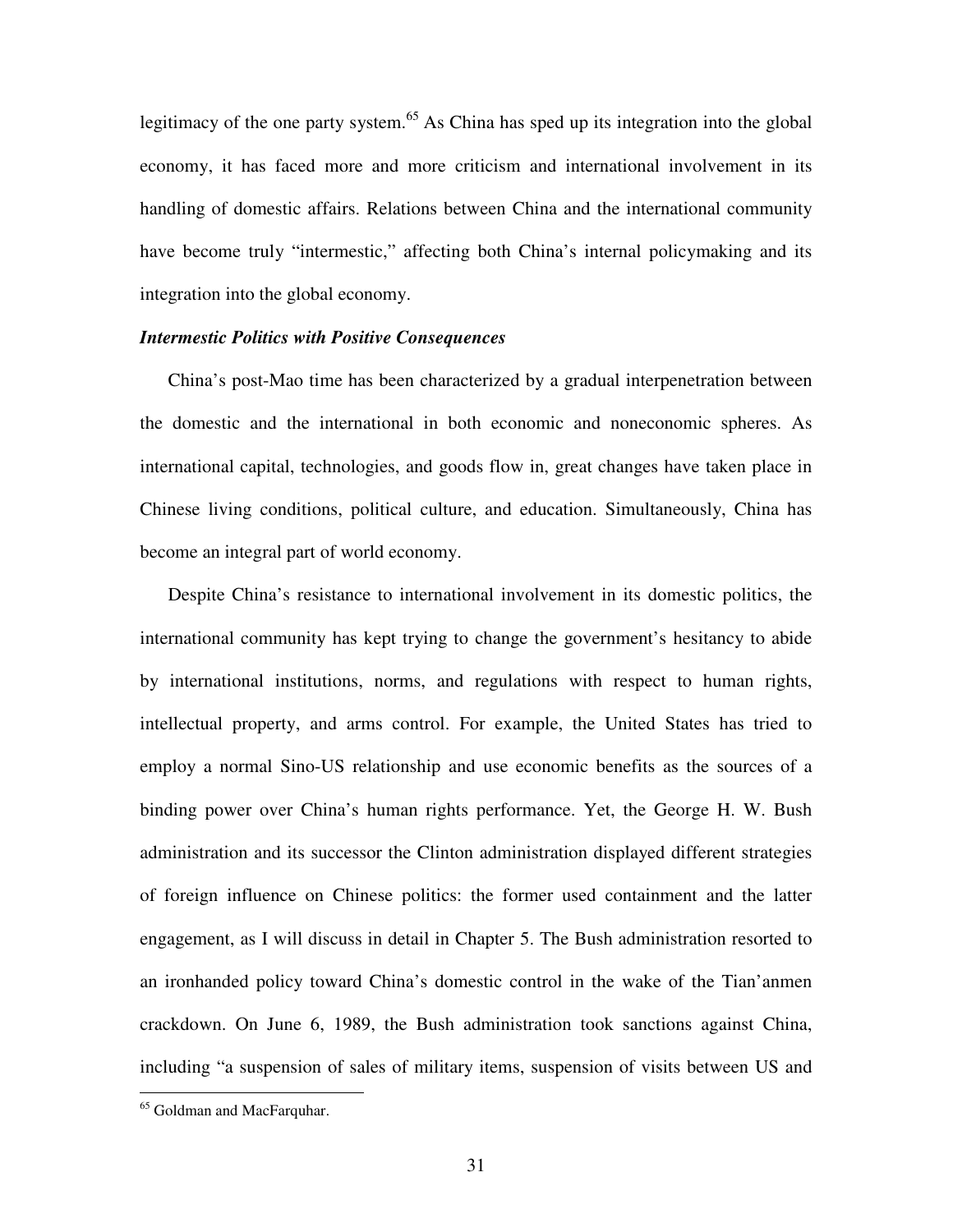Chinese military leaders; a 'sympathetic review' of requests from Chinese students for asylum."<sup>66</sup> On June 20, the Bush administration publicly opposed the World Bank's and other international financial institutions' decisions to lend to China. Meanwhile, highlevel official exchange between the two countries was suspended. On January 30, 1990, Bush approved a China sanctions bill "that includes a ban on Overseas Private Investment Corporation (OPIC) insurance for US investment in China, a suspension of export licenses for the sale of munitions, crime control equipment and satellites, and a prohibition on the liberalization of COCOM controls on the sale of high technology goods."<sup>67</sup> In October 1990, the U.S. House of Representatives first revoked China's Most Favored Nation status by a vote of 247 to 174, though it later resolved to resume MFN with "strict human rights conditions" by a vote of 383 to 30.<sup>68</sup>

Beginning in 1993, the Clinton Administration continued such a conditioned MFN approach to China as a way to exert pressure on China's human rights situation. But in May 1994, Clinton applied a new strategy of soft pressure by de-linking human rights and MFN. Although "China had not made significant progress on many of the issues outlined in Clinton's 1993 Executive Order," Clinton believed that "a tough human rights policy was hampering the ability of the U.S. to pursue other interests."<sup>69</sup> His new human rights policy included "an effort to get U.S. businesses in China to adhere to a *voluntary* set of principles for protecting human rights, increased support of broadcasting to China, expanded multilateral efforts on human rights and support for nongovernmental

<sup>66</sup> Human Rights Watch, "President Clinton's Visit To China In Context," 1998,

<sup>&</sup>lt;http://www.hrw.org/campaigns/china-98/visit.htm> (8 April 2004).<br><sup>67</sup> Ibid.<br><sup>68</sup> Ibid.

 $69$  Ibid.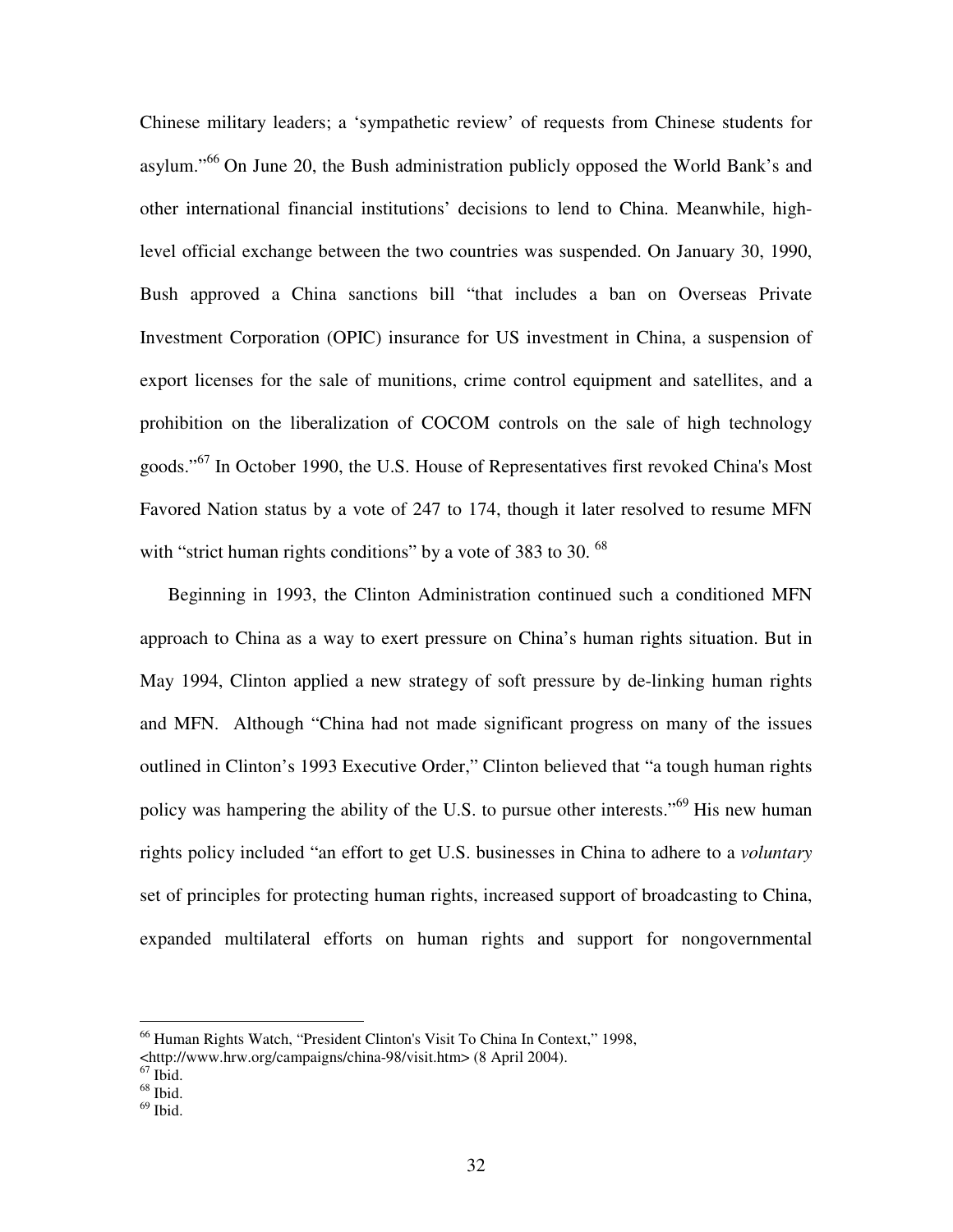organizations in China – although none existed at the time."<sup>70</sup> From the year 1995, Clinton took the strategic step of beginning frequent high-level exchange visits. The political impasse between the two countries began to melt away. In June 1998, Clinton's official trip to China signaled a turning point in Sino-US relations. It marked not only an end of the political impasse between the two powers since 1989 , but also a milestone in the development of the bilateral relationship by establishing "constructive engagement."<sup>71</sup> After the normalization of the Sino-US relationship, China speeded up its pace to meet requirements for entry into the World Trade Organization (WTO), as a crucial step toward China's integration into the global economy. China's accession into the global trading body was approved on November 10, 2001.<sup>72</sup>

Clinton's strategy of engaging China as a member of the international community gradually had an impact on China's internal politics. Although China does not accept the international standard of human rights based on western enlightenment, Beijing has begun to respond positively to external pressures over its domestic political control. For example, central party members drafted an amendment to include protection of human rights in the national constitution in the fall of  $2003$ .<sup>73</sup>

With enhanced economic power, China has been playing a more and more critical role in the global economy and politics. More importantly, Beijing has shown a sign of constructing a more responsive image domestically and internationally. In the 1997-1998 Asian economic disaster, China sacrificed its national interests to regional growth and

<sup>70</sup> Ibid.

 $71$  Ibid.

<sup>72</sup> "China becomes formal WTO member," *People's Daily Online*, 11 December 2001,

<sup>&</sup>lt;http://english.peopledaily.com.cn/200112/11/eng20011211\_86339.shtml> (12 April 2004).

<sup>73</sup> Kathleen Hwang, "Analysis: Pressure mounts on China rights," *United Press International*, 27 February 2004, <http://www.upi.com/view.cfm?StoryID=20040227-080751-5152r > (23 June 2004).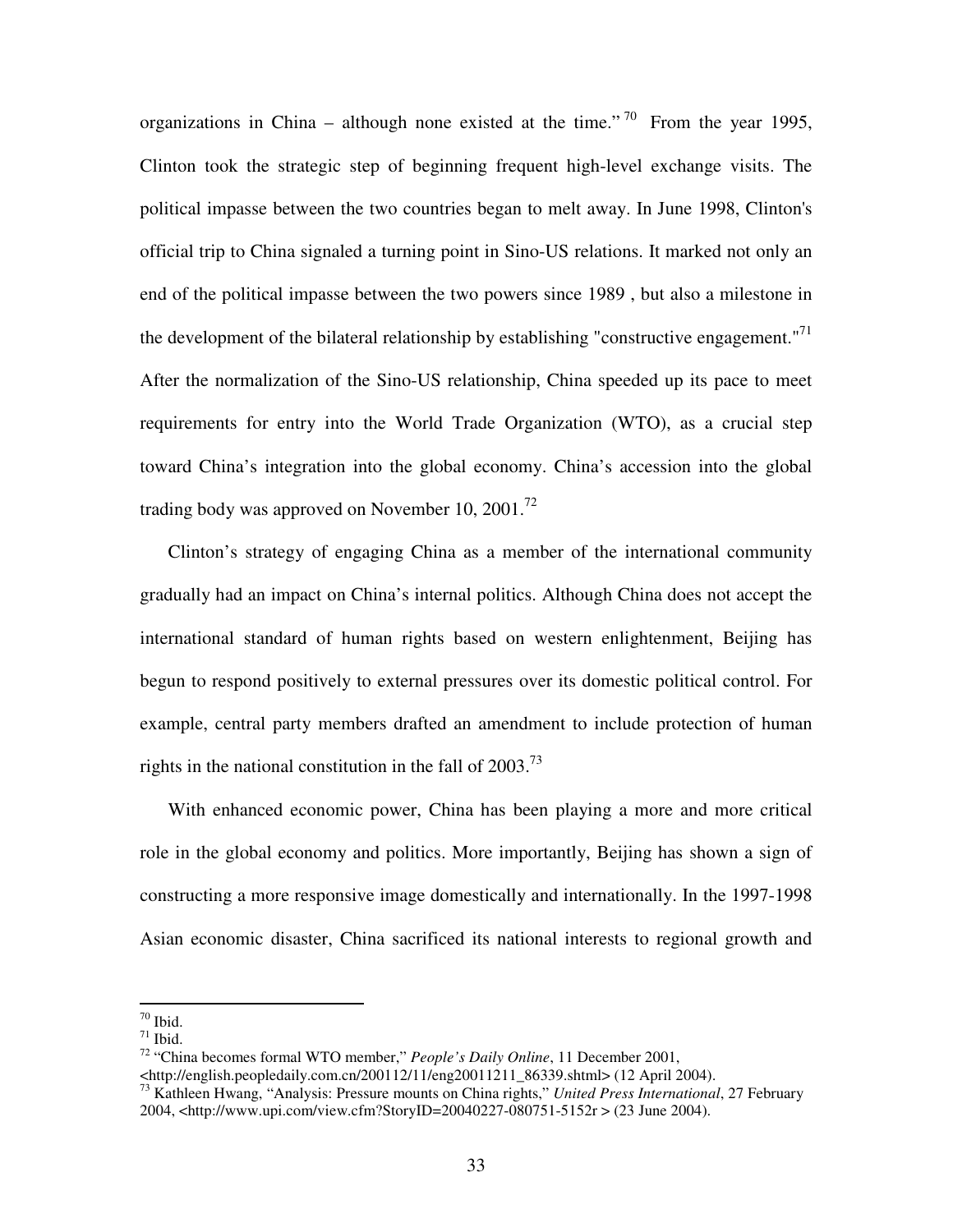stability by promptly contributing to the "Thai bailout package," supporting the Hong Kong currency, and stimulating "the domestic economy through increased government infrastructure and accelerated enterprise and banking reforms."<sup>74</sup> Domestically, researchers also find that "in fostering economic success since 1989, China's rulers have unleashed social forces that significantly weaken their control."<sup>75</sup> The Chinese people are experiencing greater freedom than ever since 1949. But all these improvements do not mean Beijing will tolerate direct threats to its rule. As the study in Chapter Three of China's SARS policy in its early stage shows, when the SARS virus spread in South China and could have produced social unrest and economic stagnation, the Chinese government chose not to tell the truth and instead keep it a secret from its own people and the world.

<sup>74</sup> Michel Oksenberg and Elizabeth Economy, "Introduction: China Joins the World," In *China Joins the World*, edited by Elizabeth Economy and Michel Oksenberg (The Council of Foreign Relations, 1999). <sup>75</sup> Robert D. Kaplan, "China: A World Power Again," *The Atlantic Online*. August 1999,

<sup>&</sup>lt;http://www.theatlantic.com/issues/99aug/9908china.htm> (17 June 2004).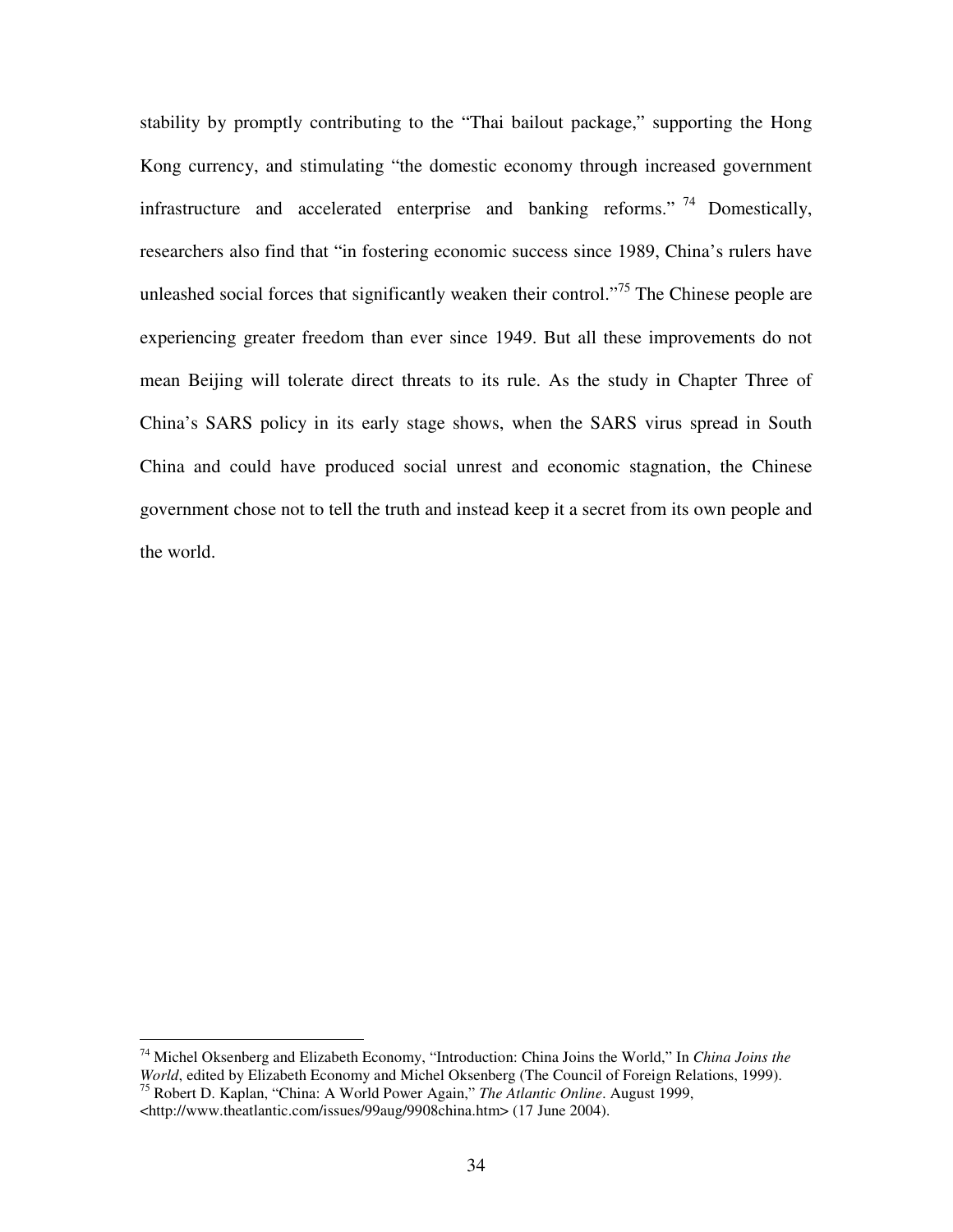# **Chapter Three China's SARS Policy: The First Stage (November 16, 2002-April 16, 2003)**

The purpose of this chapter is to explore how China's SARS issue became intermestic. Although SARS is not a disease caused by humans, government inaction and misinformation produced a contagious disaster. The first stage of the epidemic witnessed an "inside-out" spread of the SARS virus, from South China to almost every continent on earth. In the history of the PRC since 1949, no other domestic health issue has had more international impact than the SARS policy of early 2003. Policy making in this stage exhibits the country's political tradition of government's trying to exert absolute control over internal bad news. Moreover, the central-local administrative system, the previous practices dealing with other health crises, and the manipulation of information, particularly during the 16<sup>th</sup> People's Congress, all led to SARS reaching epidemic proportions.

### **The Disease**

SARS—severe acute respiratory syndrome—is a coronavirus-caused respiratory illness. The first known case of SARS was discovered in China's Guangdong province on November 16, 2002 and this "mysterious pneumonia" did not gain wide attention until February 2003 when it spread to over twenty countries in almost all continents. According to the WHO, in the 2003 epidemic a total of 8,098 people became infected, of whom 774 died from that disease.<sup>76</sup>

 $^{76}$  U.S. Centers for Disease Control and Prevention, "Basic information about SARS," 13 January 2004, <http://www.cdc.gov/ncidod/sars/factsheet.htm> (6 May 2004).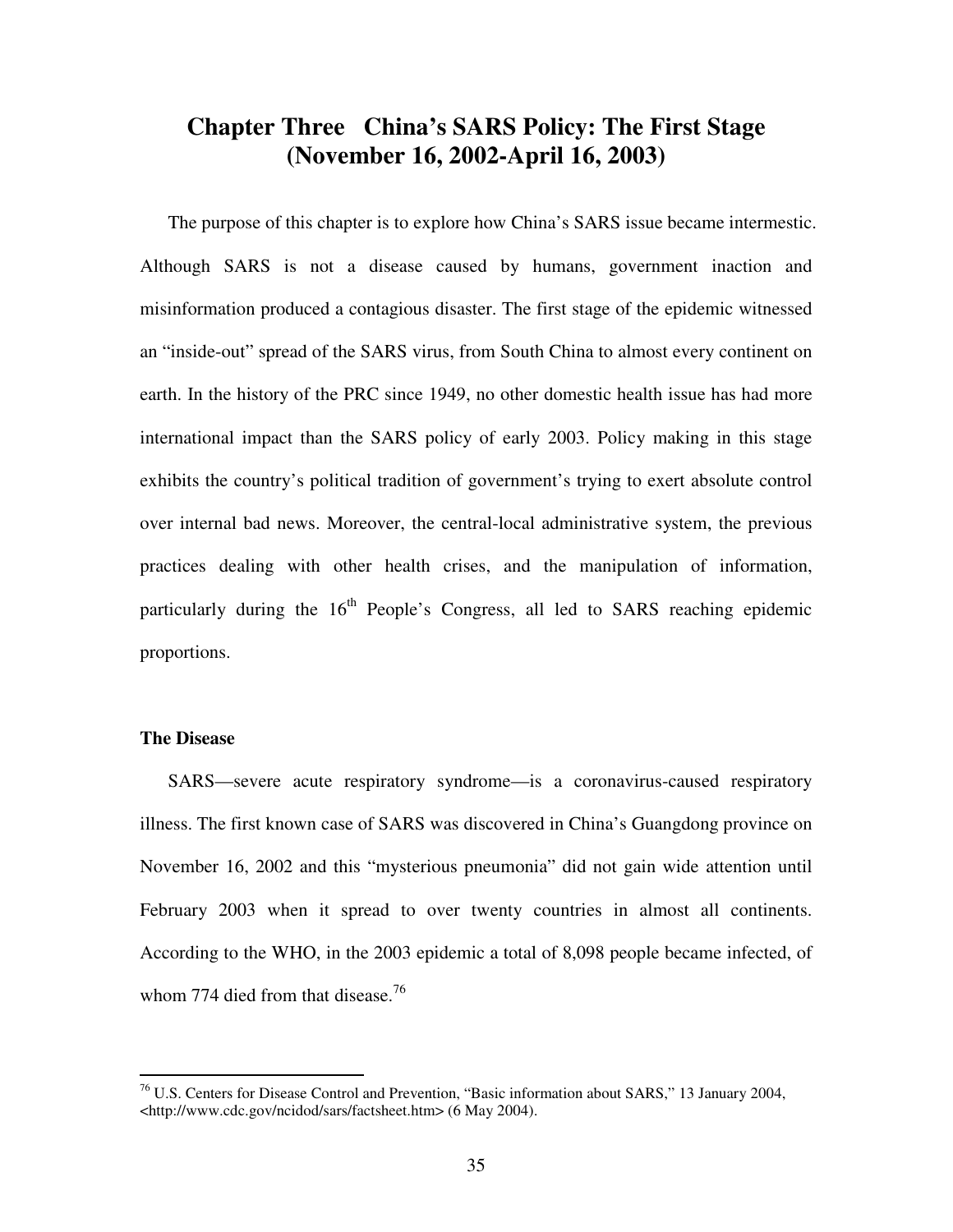What is known about SARS? First of all, SARS is an unexpected disease arising from natural sources. The first known SARS case occurred in a chef who used to cook certain wild animals served as local delicacies. Scientists have found from tests of animals that "the SARS strain of coronavirus is present in masked palm civets, Chinese ferret badgers, and raccoon dogs." The virus probably moved from these animals to humans.  $77$ Therefore, one can hardly blame any country or any government for the emergence of the SARS virus. Second, the SARS virus is highly contagious and mainly spread through "close person-to-person contact," including "kissing or hugging, sharing eating or drinking utensils, talking to someone within 3 feet, and touching someone directly."<sup>78</sup> Third, SARS is a formidable disease unseen in medical history. Even today, one year after the outbreak, scientists all over the world have not developed effective antivirus solutions beyond the treatment methods used in the 2003 outbreak.<sup>79</sup>

Although SARS is not a man made disease, the swift development of policies to handle it could have led to different results. Without prompt response and action from the Chinese government, SARS soon evolved into a national and international crisis.

#### **The Policy**

SARS policy in early 2003 showed an old face of the Chinese politics: the authorities controlled the flow of information for the sake of political stability and economic development. Due to its slow response to the SARS disease, China missed the best timing

<sup>77</sup> Marian Koshland Science Museum of the National Academy of Sciences, "Where did SARS come from?" <http://www.koshlandscience.org/exhibitdna/inf04.jsp> (6 May 2004).

<sup>78</sup> U.S. Centers for Disease Control and Prevention.

<sup>79</sup> "Virus: SARS-treating SARS," *Schoolscience Website*,

<sup>&</sup>lt;http://www.schoolscience.co.uk/content/4/biology/abpi/diseases/disease8.html> (7 May 2004).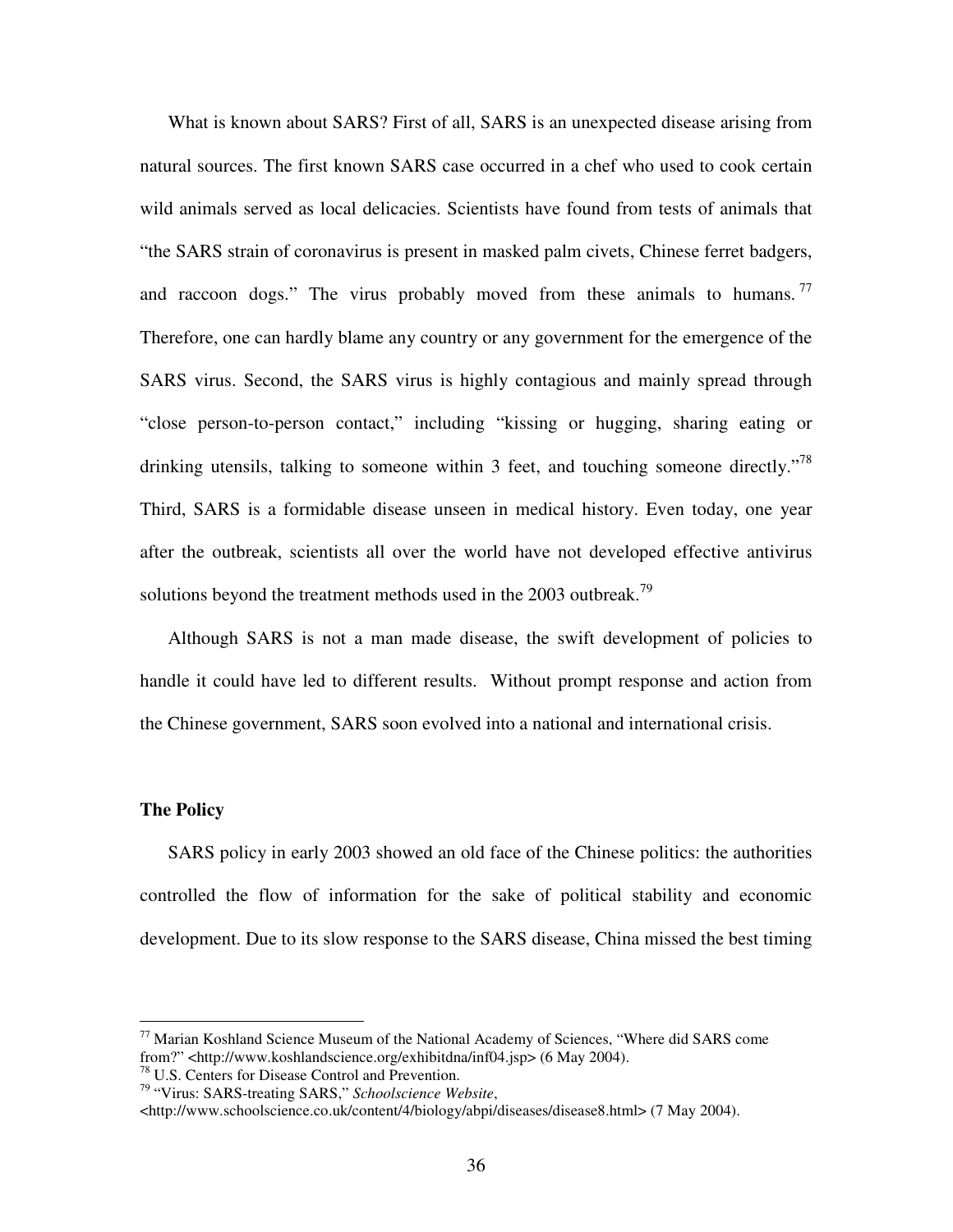to contain the epidemic. Based on the degree of the government's responsiveness to the epidemic, this stage can be divided into three periods.

### *Period 1: Nonresponsiveness & Misinformation*

Early in mid-December, doctors in Guangdong noticed this mysterious and virulent disease, but provincial officials, while waiting for Beijing's instructions, did little to deal with it until February.<sup>80</sup> January was the time of China's biggest holiday—the Spring Festival, during which hundreds of thousands of migrant workers left the more industrialized Guangdong province to return home to different parts of China for traditional family celebrations. Such home visits by infected travelers carried the SARS virus throughout China. An infected Guangdong resident visited Hong Kong on February 21, 2003, initiating spread of the disease from Hong Kong to other Southeast Asian countries, including Singapore, Thailand, and Vietnam, and subsequently to North America.<sup>81</sup> It was not until mid-February 2003 that the Chinese Ministry of Health reported that there had been 300 cases, including five deaths in Guangdong, from a mysterious "atypical pneumonia." <sup>82</sup>

Chinese media also failed to release information about SARS during this period. As the *Asian Wall Street Journal* criticized, "Chinese newspapers carry almost no articles shedding light on the disease."<sup>83</sup> Despite the fact that the epidemic peaked in February in

<http://www.time.com/time/asia/covers/501030421/tictoc.html> (15 April 2004).

<sup>80</sup> Matthew Forney, "Stalking a Killer," *Time Online Edition*, 14 April 2003,

<sup>81</sup> John Gittings, "Hong Kong SARS Outbreak Ends," *Guardian*, 24 June 2003, <http://www.guardian.co.uk/sars/story/0,13036,983874,00.html> (15 April 2004).

<sup>82</sup> "SARS Timeline," *CBC News (Canada) Online*,

<sup>&</sup>lt;http://www.cbc.ca/news/background/sars/timeline.html> (15 April 2004).

<sup>83</sup> Karen Richardson, Leslie Chang, and Richard Borsuk, "Deadly Illness Keeps Its Grip On Parts of Asia---Hong Kong Cases Increase; Despite Strct Measures, Singapore Adds a Fatality," *Asian Wall Street Journal*, 31 March 2003, sec. A, p.1.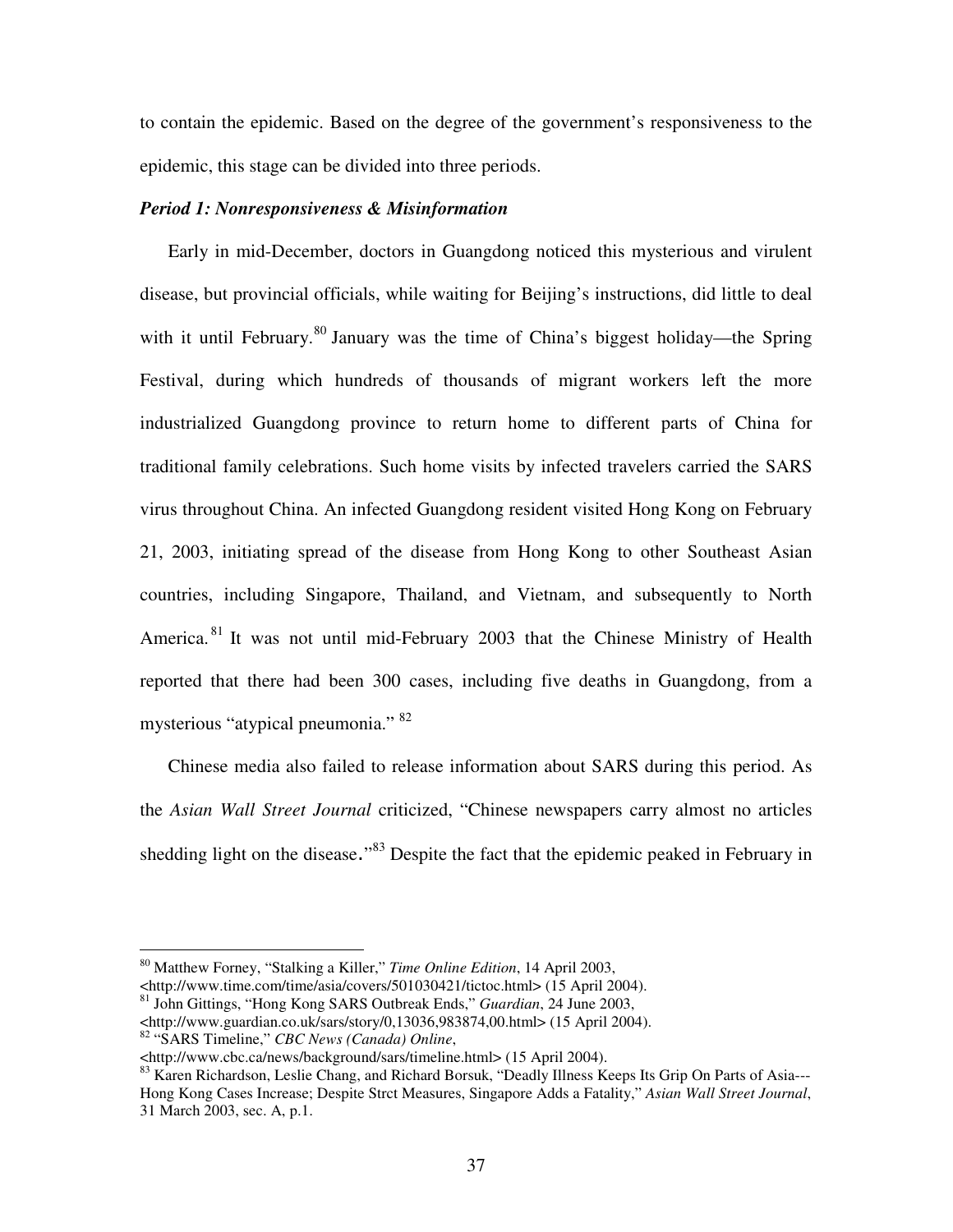Guangdong province 84 and had already spread quickly to northern China, *Xinhua News Agency*, the biggest official media outlet, did not mention anything about the disease in its daily news until February. From February to mid-April, there were three types of report in the Chinese media. One type of report denied the existence of the disease. For example, three months after the first emergence of the SARS case in Guangdong, *Xinhua* said on February 13 that there was no sign of any abnormal pneumonia in Hong Kong, which neighbored Guangzhou, the capital city of Guangdong and one of the worst hit areas in the entire epidemic.<sup>85</sup> The second type of report claimed that the disease was curable, before there was scientific evidence. An April 19 report was an interview with recovered patients, who conveyed the information to the public that SARS was not incurable. <sup>86</sup> Once the epidemic could no longer be ignored, *Xinhua* published the third type of reports to reflect good news or "progress" achieved in treating SARS patients. An April 4 report announced "WHO experts value Guangdong's experience of curing hundreds of SARS patients."<sup>87</sup> In that report, *Xinhua* claimed that the number of the infected cases had dropped in Guangdong, but failed to mention that Guangdong as one of the most prosperous areas in China has a better health care system than most other provinces.

Despite a news blackout, what the government could not control was the rapid spread of the deadly SARS virus into countries neighboring South China. Once doctors and

<sup>84</sup> "Uncompromising Doctor," *China Daily,* 2 May 2003, <http://test.china.org.cn/english/NMe/63794.htm> (15 April 2004).

<sup>85</sup> "No Unusual Pneumonia Observed in HK – officials," *Xinhua News Agency*, 13 February 2003, <http://global.factiva.com/en/eSrch/ss\_hl.asp> (16 April 2004).

<sup>86</sup> "SARS is not incurable: recovered patients," *Xinhua News Agency*, 19 April 2003,

<sup>&</sup>lt;http://global.factiva.com/en/eSrch/ss\_hl.asp> (16 April 2004).

<sup>87</sup> Chaoxiang Zhang and Yang Xia, "WHO Experts Value Guangdong's Experience of Curing Hundreds of SARS Patients," *Beijing Xinhua Domestic Service in Chinese,* 4 April 2003, <http://web.lexisnexis.com/universe/> (16 April 2004)*.*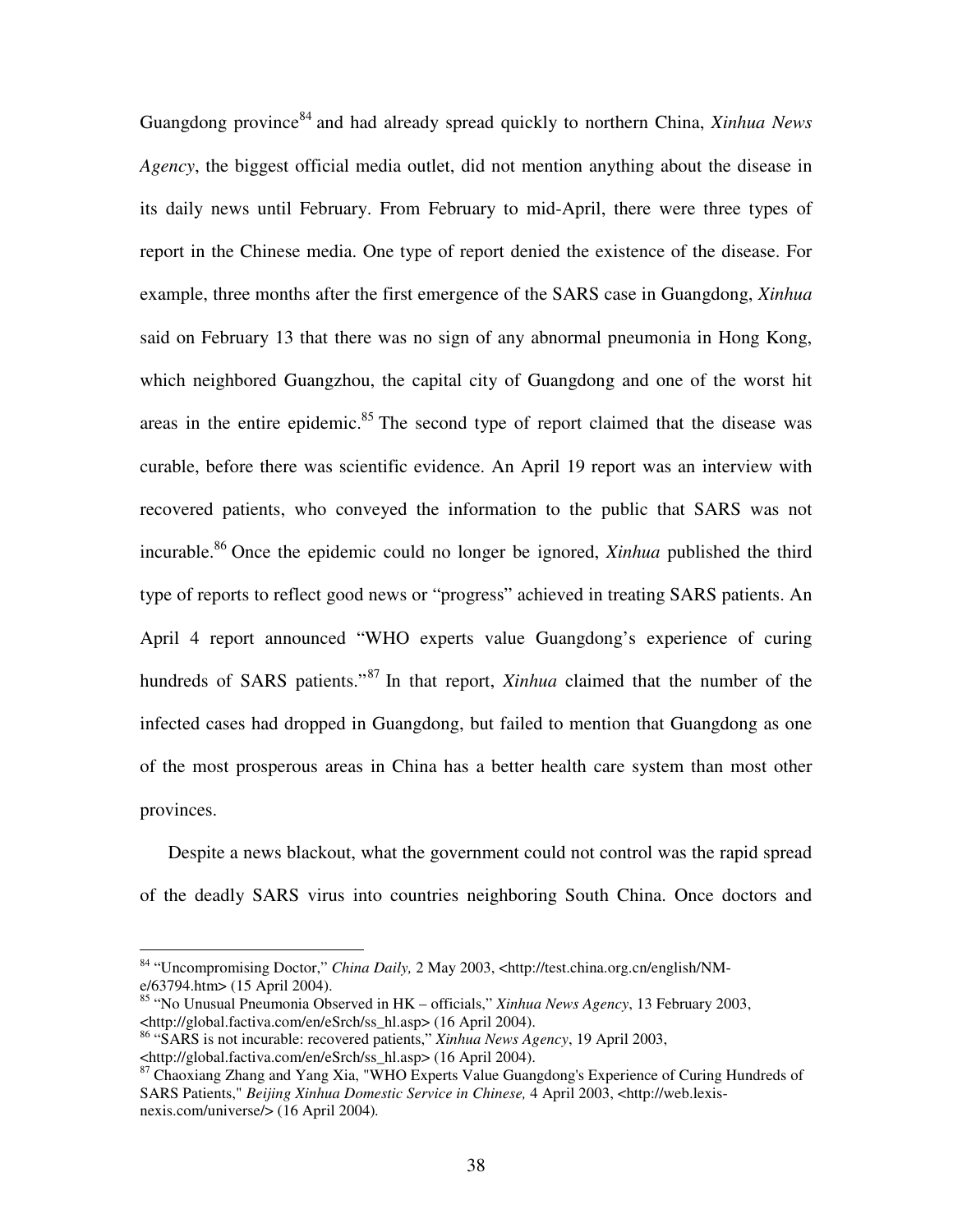governments of those infected areas, as well as the WHO, identified this new mysterious disease and traced its origin back to Guangdong province,<sup>88</sup> China's SARS problem was no longer a domestic health issue, but an intermestic one. That is to say, the Chinese government would now face increasing international attention over its handling of SARS.

### *Period 2: Attempts to Define SARS as a Locally-contained Problem*

On March 12, 2003, the WHO issued its first global alert about SARS<sup>89</sup> and warned on April 2 against travel to Hong Kong and Guangdong province.<sup>90</sup> The emergence of international concerns pressured the Chinese government to pay more attention to the SARS epidemic. Upon international request, the Chinese Ministry of Health began to release data on SARS cases and deaths on April 2 and promised to comply with the WHO standard to issue daily reports. Almost 400 new cases were reported for the month of March, bringing the total number of cases in the province of Guangdong to  $1,153$ .<sup>91</sup> In addition to releasing data, Chinese officials granted the request made nearly a week earlier by the WHO team to visit Guangdong to try to pinpoint the origin of the virus as well as its transmission routes.<sup>92</sup>

The WHO recommended postponement of all non-essential travel to Hong Kong and to Guangdong. In quick response, the Chinese government held a press conference to question this recommendation, instead of working out an effective policy against the

page.html?res=9D01E7D61F3EF935A25750C0A9659C8B63> (16 April 2004).

<sup>88</sup> Lawrence K. Altman, "China Provides Information on Deadly Health Threat," *New York Times*, 17 March 2003. sec. A, p. 10.

<sup>89</sup> World Health Organization, "Chapter 5: SARS: lessons from a new disease," *The World Health Report*, <http://www.who.int/whr/2003/chapter5/en/index1.html> (16 April 2004); Lawrence K. Altman and Keith Bradsher, "Rare Health Alert Is Issued by W.H.O. for Mystery Illness," *New York Times*, 16 March 2003, <http://travel2.nytimes.com/mem/travel/article-

 $^{50}$  Keith Bradsher, "Travel Advisory: Correspondent's Report; Hong Kong Tourism Battered by Outbreak," *New York Times*, 13 April 2003, sec. Travel Desk.

 $91$  The data were confined mainly to the situation in Guangdong province where the peak of the epidemic had been over, and they indicated that there were only a few cases and deaths in the neighboring provinces like Guangxi, Hunan, and Sichuan, let alone the northerner part, such as the Beijing area.

<sup>92</sup> *CBC News (Canada) Online.*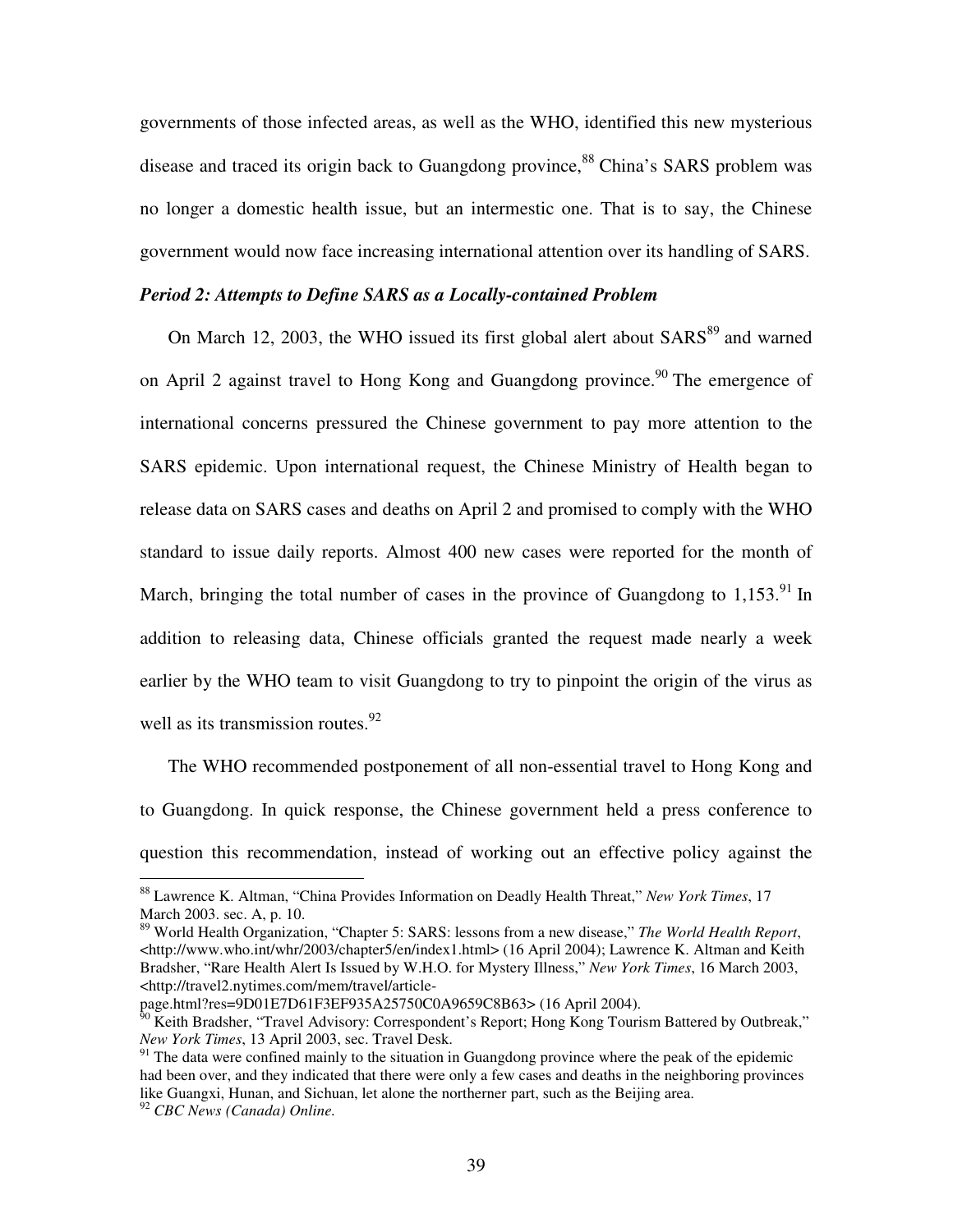epidemic through international cooperation. Only one day after the report of 400 new cases, China's Minister of Health Zhang Wenkang asserted that the epidemic was under control. Travel to China was safe, he claimed, because there had been a 48 percent drop in the infection rate in Guangdong. Zhang raised three points to defend China from external criticism and to challenge the international warnings against travel to China. First, he denied SARS was a Chinese export because there was "no conclusive evidence that the new virus originated in China, even if the first reported cases appeared there." Second, he stressed that China had made "effective" efforts to "diagnose, treat and contain" the disease due to the *fact* that the new infection rate had dramatically declined in Guangdong and fewer cases had appeared in China's other provinces. Third, he contended there was nothing unusual about "the paucity of news about the epidemic in China's government-controlled press" because it was consistent with national traditions and laws that the government decided the proper time to give public notices. He further explained the "national traditions" as the belief that the ordinary people had in the government and as a result of this trust, the Chinese people did not need "alarming" daily reports to "keep them informed."<sup>93</sup> Zhang's "defense" of the Chinese government's actions against the disease conveyed two goals: (a) internally to diminish rumors about a deadly contagious disease and (b) externally to recover foreign confidence in the safety of living, traveling, and doing business inside China.

After WHO investigators pinpointed the world's first known SARS victim in Foshan, a city of Guangdong province, it became more difficult for the Chinese government to claim its lack of connection to the quick spread of the deadly disease. Just two days after

<sup>&</sup>lt;sup>93</sup> Michael Dorgan, "Despite 400 New Cases of Deadly SARS, China Says Epidemic Under Control," *Knight Ridder/Tribune News Service*, 4 April 2003, <http://web.lexis-nexis.com/universe/> (17 April 2004).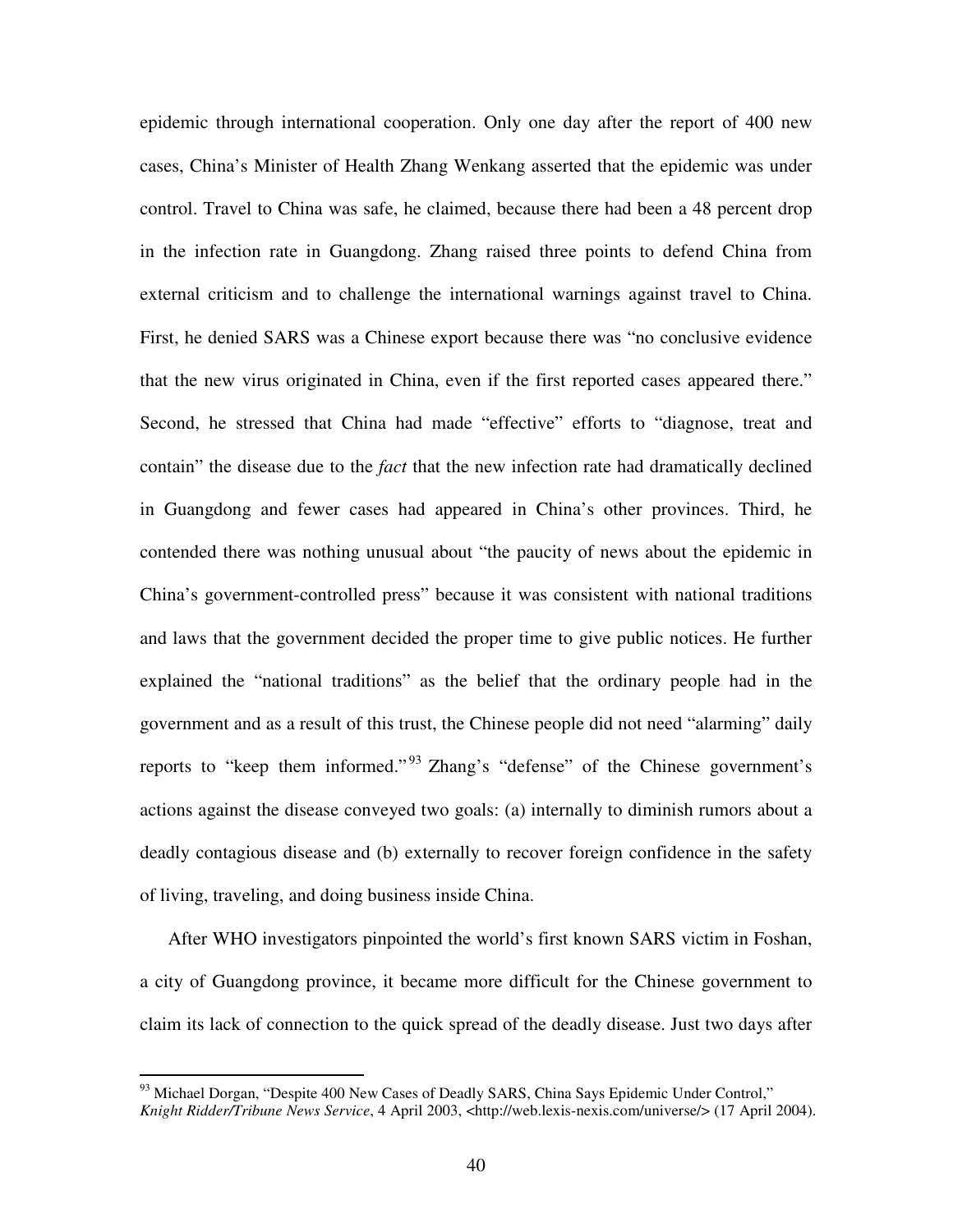a WHO team was allowed for the first time into Guangdong and one day after Zhang's defense of the government's slow response to the SARS epidemic, Li Liming, director of the Chinese CDC, announced to the world: "Today, we apologize to everyone" for not revealing the deadly epidemic for four months before its global outbreak.<sup>94</sup> Although Li did not clarify what he meant by the vague word "we" here, it was a formal apology that Li as a high-level officer in Beijing made on behalf of the central government and an extraordinary action of a type the government had never taken since its establishment in 1949. This apology confirmed the suspicions of the international community: China's health officials had had access to the real information about SARS from the very beginning. Moreover, it showed that the government's inaction had led, not away from, but into trouble.

In sum, during this period, the Chinese government tried to deny its responsibility for the global SARS epidemic while attempting to define the SARS epidemic as a locally contained problem. As long as SARS was remained a domestic issue, the government could claim that the problem was "under control" in response to increasing international criticism. By spending precious time and energy in defending itself against international warnings and travel advisories, the government missed the most critical opportunity to curb the spread of the SARS virus across the nation. Even when the epidemic endangered the capital Beijing, the government was still hesitant to take resolute actions.

### *Period 3: Policy Responses to International Criticisms*

From mid-April 2003, China's SARS epidemic was no longer a secret to the country's own population and the world. The international community zeroed in on the

<sup>94</sup> "China Says Sorry for Slow SARS Response," *HON News* (Health On the Net Foundation), 4 April 2003, <http://www.hon.ch/News/HSN/512587.html> (17 April 2004).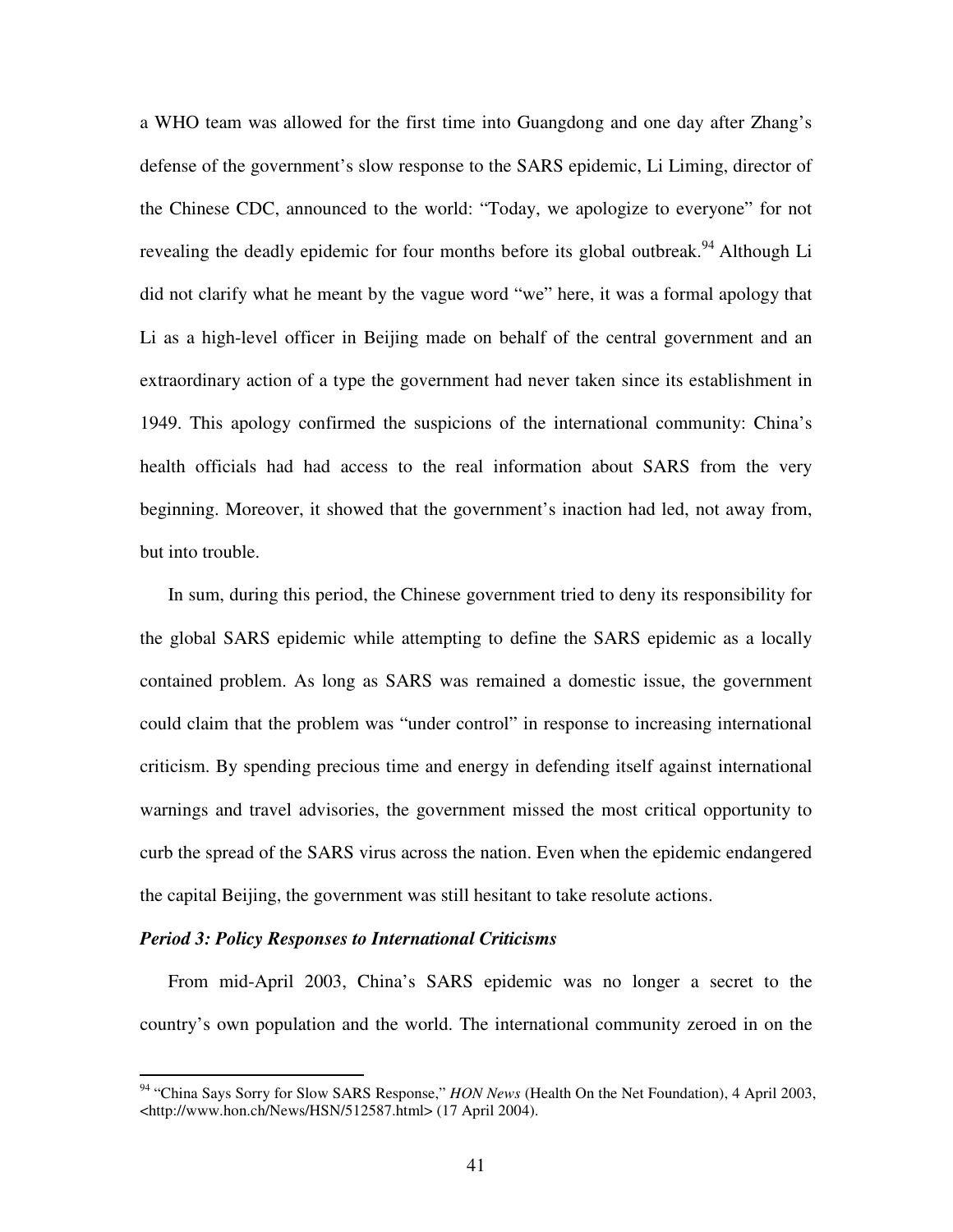government's inactive response to, as well as misinformation of, the epidemic. As a *New York Times* article mentioned, "China's restrictions on information about a highly infectious respiratory illness has undermined five years of diplomacy intended to alter its image as a prickly regional power and to improve relations with neighboring countries, Asian politicians and analysts..."<sup>95</sup> Even though the underreporting of the real incidence of SARS had damaged China's international image and rumors among the Chinese population were threatening domestic stability, Chinese authorities were still uncertain about how open or transparent its SARS policy should become. After all, the state was accustomed to hiding bad news for fear of upsetting the public or alarming foreign tourists and investors. What citizens could know from Beijing was still good news that could have alleviated public fears and worries. On April 7, it was announced that the outbreak was slowing down in China. But in Hong Kong the number of suspected and probable cases was still climbing. Forty-five new cases were reported there, bringing its total up to 928. $^{96}$ 

The epidemic situation worsened faster than the government expected. In April, more and more inland provinces began to report cases of infection and quarantine the suspected ones. On April 14, China's Ministry of Health announced 47 new patients and 3 deaths in Shanxi province, 7 new cases and one death in Inner Mongolia, two new cases in Beijing, and 18 new cases in Guangdong. Meanwhile, medical authorities insisted that most SARS cases in China outside Guangdong province were "imported" rather than "bred" in

<sup>95</sup> Kahn, "A Reticent China Undercuts Its Milder New Image," *New York Times,* 18 April 2003, sec. A, p. 6.

<sup>96</sup> *CBC News (Canada) Online*.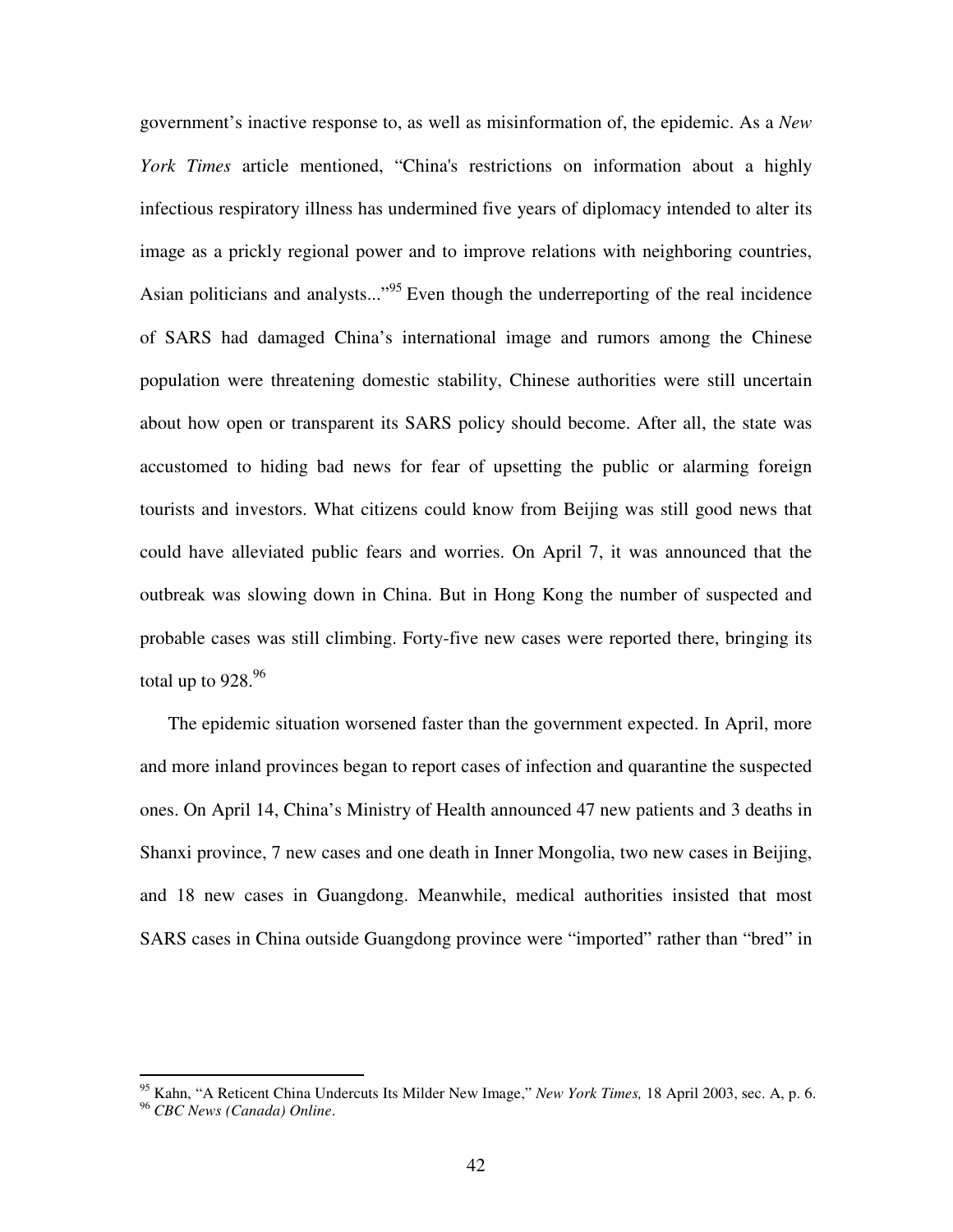cities like Beijing and Shanghai. $97$  The international community, however, doubted the accuracy of such data and statements, especially those for the capital, Beijing.

Irritated by Zhang Wenkang's press conference on April 3 as well as China's official report of only 12 new SARS cases and three deaths in Beijing, Dr. Jiang Yanyong, a famous retired military surgeon and a CCP member, publicly questioned the official reports in a letter to three media agencies, including one influential Chinese newspaper, *Phoenix Hong Kong*, and *Time Magazine*. Jiang said that just one of the military hospitals, the People's Liberation Army (PLA) No.309 Hospital, had already had "60 patients and seven deaths from the disease" by then.<sup>98</sup> His letter disclosed that health workers at military hospitals had been ordered to keep silent about the disease. He also provided several examples of how and when SARS had been transmitted in Beijing, as opposed to the official explanation that the disease had been imported from elsewhere into the city. Only *Time Magazine* published Jiang's letter on its website on April 8 and *The New York* Times published a subsequent interview with Jiang in its newspaper on April 10.<sup>99</sup> Based on his disclosure, the WHO issued a travel advisory, warning foreigners not to go to certain parts of China, including Beijing. Other doctors in Beijing came forward to corroborate and elaborate on the details of Jiang's letter and described how SARS patients had been deliberately hidden from the WHO inspectors.<sup>100</sup> A local official from Shenzhen told *Time Magazine* that in his city where zero cases were reported, a health officer once announced at least six deaths in an internal meeting in early April. In

<sup>97</sup> Hannah Beech, "Unmasking A Crisis," *Time Online Edition*, 14 April 2003,

<sup>&</sup>lt;http://www.time.com/time/nation/article/0,8599,443226-1,00.html> (18 April 2004).

<sup>98</sup> Dorgan, "China SARS cases may be 5 times official estimate," *Knight Ridder/Tribune News Service*, 17 April 2003, <http://web.lexis-nexis.com/universe/> (18 April 2004).

<sup>99</sup> Elisabeth Rosenthal, "A Beijing Doctor Questions Data on Illness," *New York Times*, 10 April 2003, sec. A, p. 6.

<sup>100</sup> John Pomfret, "Beijing Told Doctors to Hide SARS Victims," *Washington Post*, 20 April 2003, sec. A, p. 10.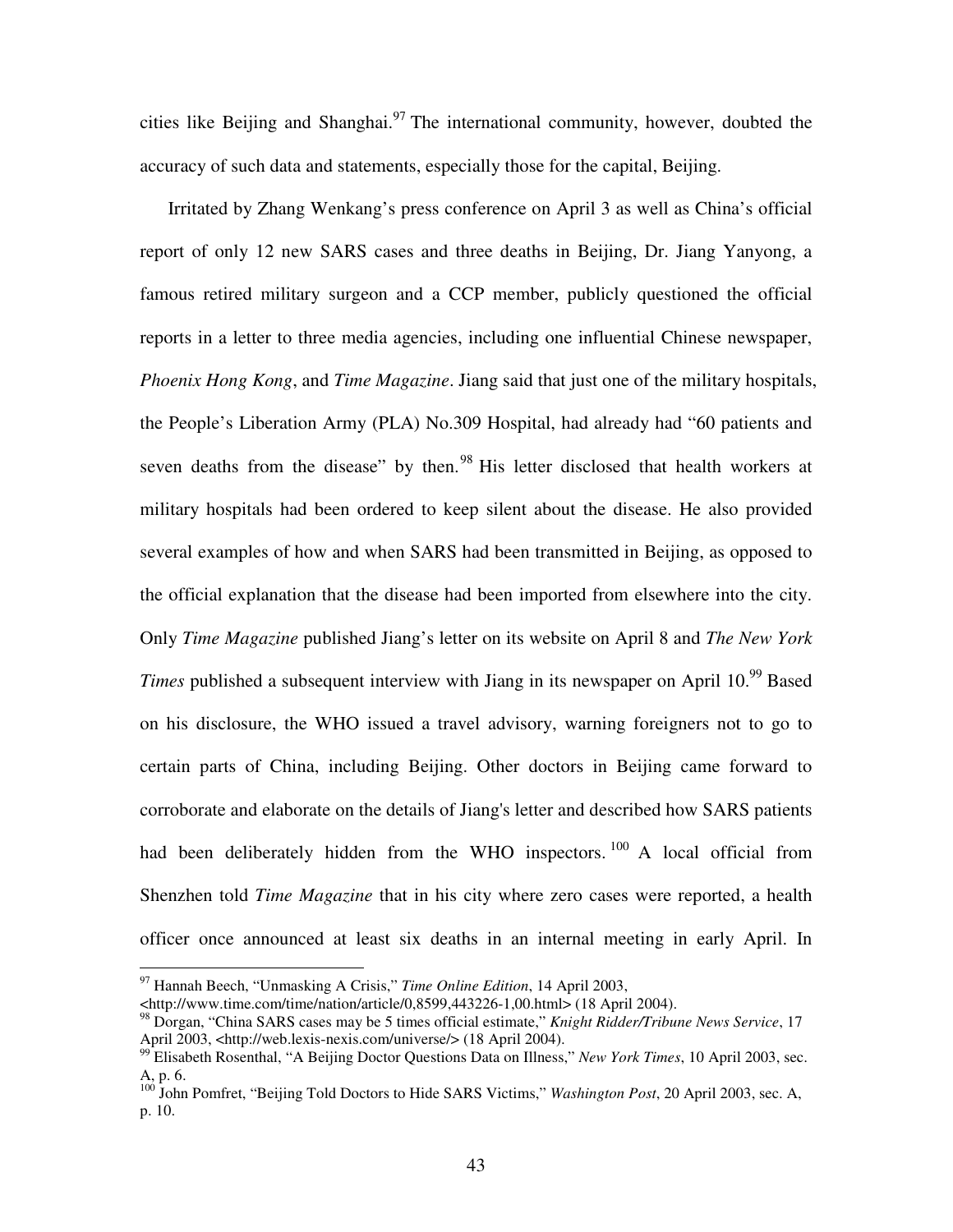Shanghai, despite the claim the city authority made that no foreigners had been infected there, Dr. Li Aiwu of the Shanghai Pulmonary Hospital confirmed that he had treated seven foreign SARS patients.<sup>101</sup>

Dr. Jiang's letter greatly embarassed the health authorities. The official number of SARS cases in Beijing increased to 22 on April 10. In response to questions about the accuracy of the letter, however, Vice Minister of Health Ma Xiaowei dismissed Jiang's allegation of a cover-up at a press conference and stated explicitly that the official number included the totals from both civilian and military hospitals. A week after the number of Beijing cases had raised to 22, Ma reiterated the official claim that SARS was under control across China, despite the fact that only Guangdong province had reported a decline in the number of new cases.<sup>102</sup> The same day, the newly appointed Beijing Mayor Meng Xuenong also claimed that Chinese health officials had "full control over atypical pneumonia."<sup>103</sup>

In late March, a *Wall Street Journal* editorial recommended that the world "quarantine China,"<sup>104</sup> reflecting the attitude of the international community toward China's handling of the SARS epidemic. The Chinese government leaders, who were newly elected in March and widely known as "the fourth generation," could no longer keep silent over the epidemic that had already developed into the first crisis of their administration. Chinese President Hu Jintao and Premier Wen Jiabao finally expressed their concerns about the situation, signaling the top leaders' determination to change the

<sup>101</sup> Beech, "Hiding The Patients: The Chinese government attempts to cover up cases of SARS," *Time Online Edition*, 28 April 2003,

 $\text{chttp://www.time.com/time/archive/prev/from search/0,10987,1101030428-444980,00.html}$  (18 April) 2004).

<sup>102</sup> Dorgan, 17 April 2003.

<sup>&</sup>lt;sup>103</sup> Beech, 14 April 2003.

<sup>104</sup> "Quarantine China," *Wall Street Journal*, 31 March 2003, sec. A, p. 10.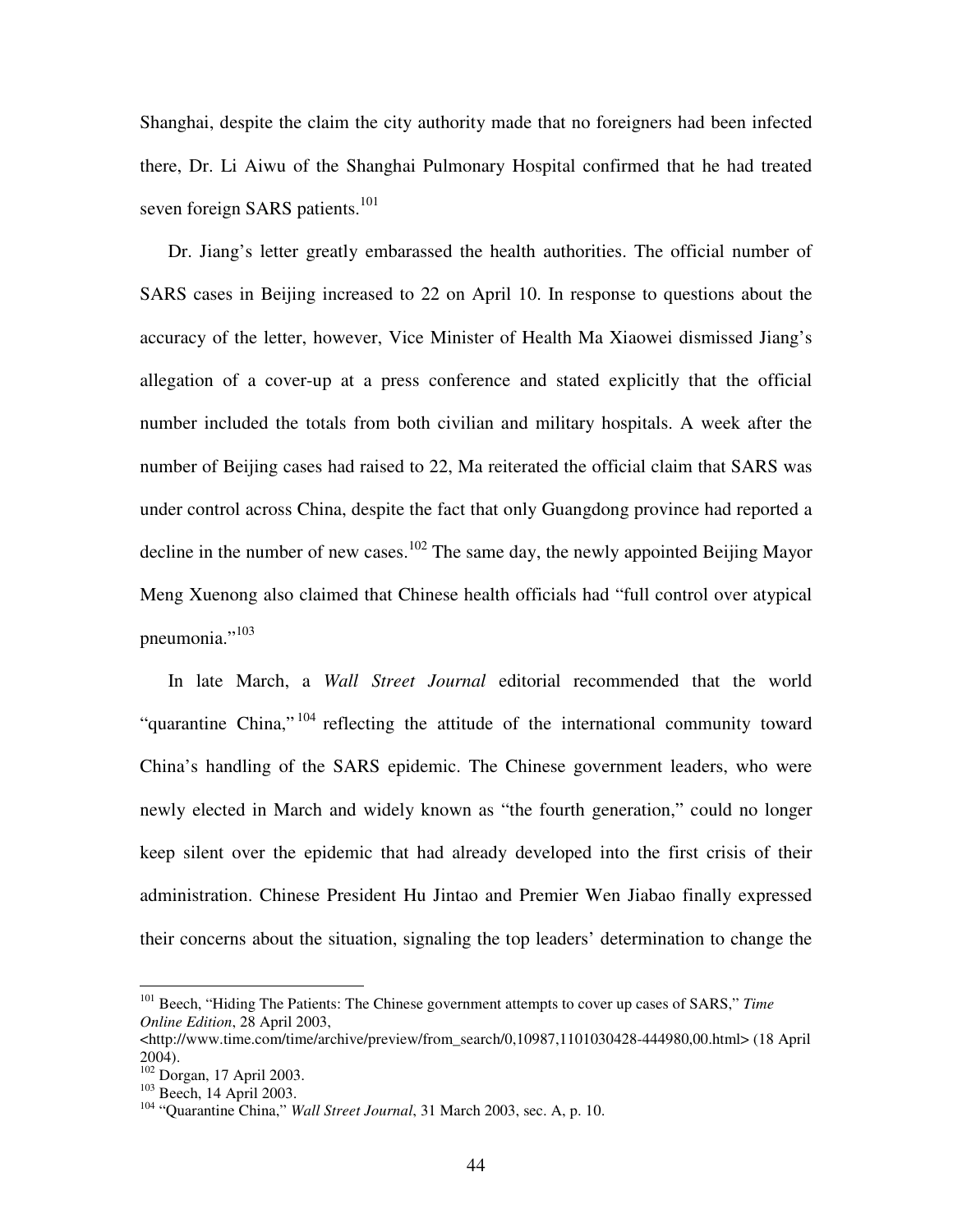SARS policy in the near future. As Xinhua reported, on April 12, Hu met in the southern port city of Shenzhen with Hong Kong's chief executive, Tung Chee-hwa, to discuss especially the issues of SARS. The next day, Wen publicly admitted that "the overall situation (of the SARS epidemic) remains grave" and urged officials at all levels of government to assume "overall responsibility" to prevent SARS by spotting, reporting, isolating and treating cases as early as possible.<sup>105</sup> Hu inspected Guangzhou, the worsthit area in China then, after his meeting with Tung. In this highly publicized trip, Hu manifested the manner of a leader of a responsive government. He visited 23 hospitals engaging in SARS control and talked with medical workers. He even walked in the downtown area of Guangzhou, which was a very brave action given that there were still 18 new cases reported on the same day. Hu clearly specified that SARS control should be regarded as "an important task" because he had seen its "strong impact on China's overall process of reform and opening up and on the health and lives of people." Hu called for "continuous and all-out efforts in the prevention and treatment of the disease."<sup>106</sup> On April 13, Premier Wen told a national conference organized especially for the control of SARS that China was facing a great challenge to fight SARS and that the control efforts enjoyed priority in the government's policy agenda. According to Wen, the State Council would mobilize the whole country to combat the disease.<sup>107</sup>

In such circumstances, the central government began to take some compulsory measures to deal with the national spread of SARS. On April 14, the State Council issued

<sup>105</sup> "Situation in SARS-threatened China remains 'grave', premier warns," *Agence France Presse*, 14 April 2003, <http://web.lexis-nexis.com/universe/> (19 April 2004).

<sup>&</sup>lt;sup>106</sup> "Chinese president inspects SARS control work," *Xinhua*, 12 April 2003, <http://web.lexisnexis.com/universe/> (19 April 2004).

<sup>107</sup> "Premier Wen Jiabao: Control of SARS virus vital," *Permanent Mission of the People's Republic of China to the UN Website*, 14 April 2003, <http://un.fmprc.gov.cn/eng/46882.html> (19 April 2004).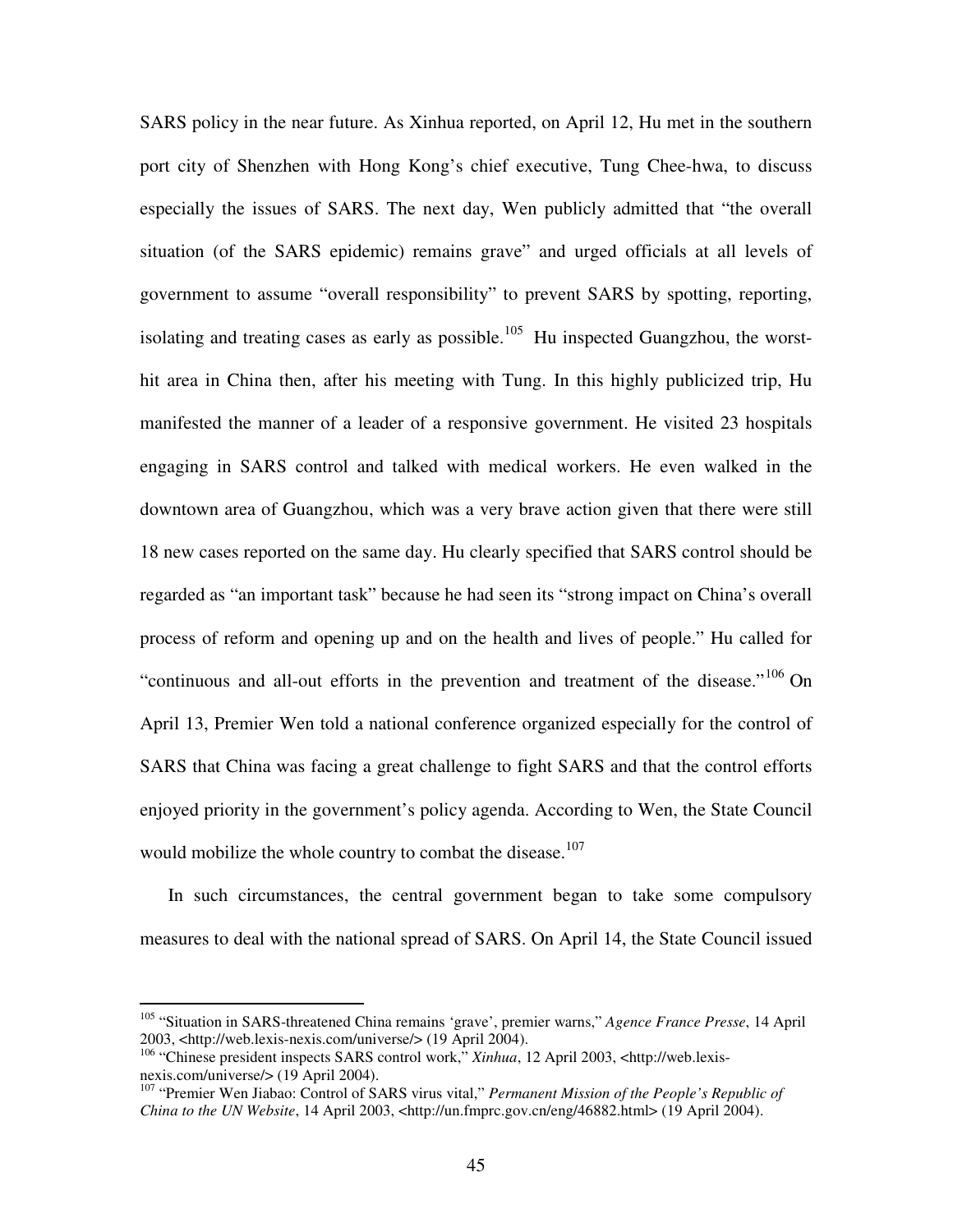new rules under which force was allowed for Chinese police to isolate suspected SARS carriers. Medical stations were set up throughout China to check passengers traveling by bus, railway, plane and boat.<sup>108</sup> Different governmental departments, like the Ministry of Railway,<sup>109</sup> made plans for prevention of SARS in their respective areas. Meanwhile, citizens developed their own strategies to save themselves from the deadly disease. Some began to wear masks in the hope of filtering out the virus, and some believed smoking, drinking alcohol, cold tea, and Banlangen (a herbal root), or distilling white vinegar at home could help to ward off SARS.

In the Beijing area, there still existed a war over the accurate number of SARS cases. After making sure that medical authorities in Guangdong had been able to contain the spread of SARS in early April, the WHO began to zero in on the number of SARS cases in Beijing, estimating there were 100 to 200 infected patients as opposed to the official figure 37, including four deaths,  $10^{\circ}$  since "well over 1,000 people" were under medical observation.<sup>111</sup> Based on Dr. Jiang's letter and a four-day investigation, the WHO team found that the numbers of SARS cases in Beijing military hospitals was being kept secret. Chinese officials asked the team not to give away the real situation there unless permitted by the Ministry of Defense.<sup>112</sup>

<sup>108</sup> Simon Pollock, "Chinese police to isolate possible SARS carriers," *Japanese Economic Newswire,* 15 April 2003, <http://web.lexis-nexis.com/universe/> (20 April 2004).

<sup>&</sup>lt;sup>109</sup> "China strengthens sanitation on railway network, XINHUA," *Xinhua*, 15 April 2003, <http://web.lexisnexis.com/universe/> (20 April 2004).

<sup>110</sup> Pollock, "China underplaying SARS patient numbers, WHO says," *Japan Economic Newswire*, 16 April 2003, <http://web.lexis-nexis.com/universe/> (20 April 2004).

<sup>111</sup> Dorgan, 17 April 2003.

<sup>112</sup> Ed Lanfranco, "WHO says Chinese SARS numbers inaccurate," *United Press International*, 17 April 2003, <http://web.lexis-nexis.com/universe/> (20 April 2004).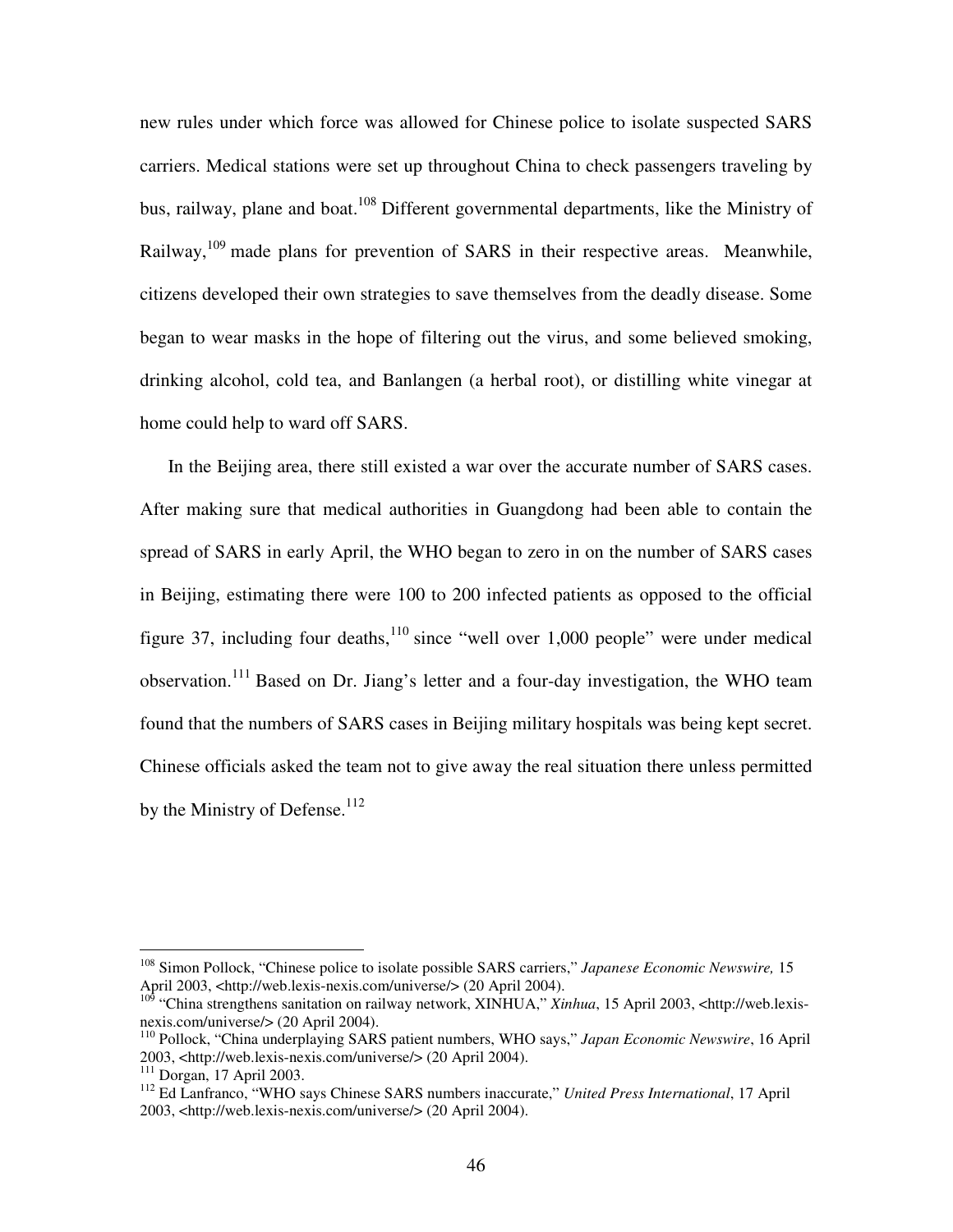### **The Context**

China underreported the incidence and severity of SARS after its outbreak in Guangdong. Such misinformation, together with government inaction, led to a geographical expansion of the disease, followed by a decline in world confidence in China as a responsible member of the international community. For a couple of weeks, Chinese President Hu Jintao and Premier Wen Jiabao had been preaching transparency and collaboration with the WHO. However, WHO officials did not stop complaining about a lack of accurate information and cooperation from their Chinese counterparts. To interpret such contradictory phenomena, much attention should be paid to the political context when the epidemic occurred.

### *Context 1: Structure of Institutional Incentives*

The current structure of Chinese institutions is designed to prevent dictatorship, that is, concentration of power in one person's hand. Reforms made under Deng attempts to correct problems of the Mao era, when Mao dominated the nation without government checks. With an overriding emphasis on bureaucratic consensus and political stability, however, the present structure can hardly swiftly react to emergencies. In such a cumbersome system, policies set by the top leaders are not implemented smoothly throughout the hierarchy. Consequently, there were conflicting messages coming from Beijing: President Hu and Premier Wen preached collaboration with the WHO while WHO's Chinese counterparts—the central and local health ministries—stonewalled. China's health departments stuck to a calculation of 60 SARS deaths and 1,300 cases on April 12, even after Premier Wen visited SARS patients in You'an Hospital, where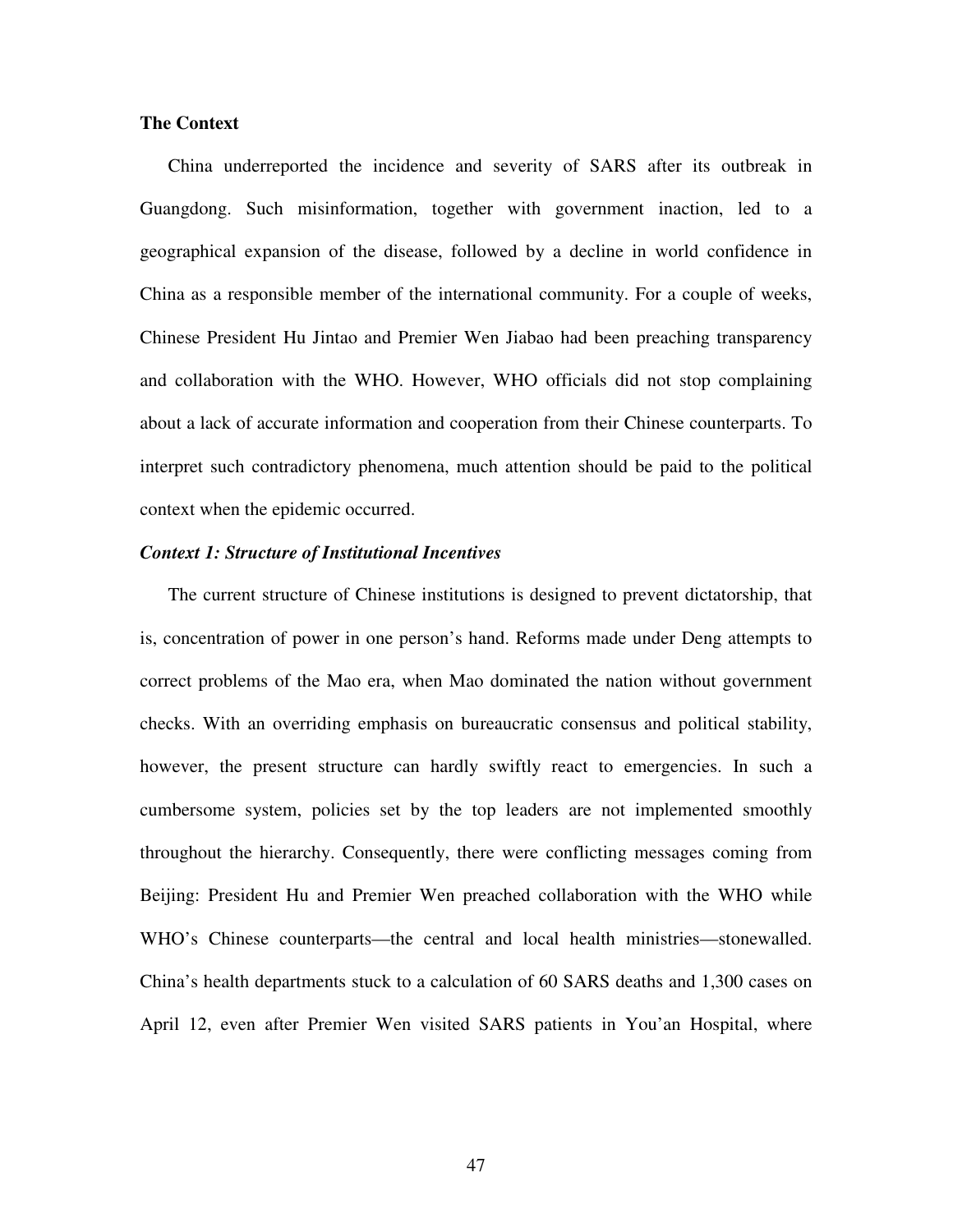medical staff told reporters the full caseload there was not incorporated into the figures.<sup>113</sup>

The structure of Chinese institutions also enabled local health authorities not to take seriously the ministerial policies from above, which could partly account for why the numbers of SARS cases released by the Health Ministry were much lower than outside estimates. In the political hierarchy, the Ministry of Health is actually "bureaucratically weak"<sup>114</sup> in two respects: first, the Ministry does not have power over all health institutions, for instance, the military hospitals;<sup>115</sup> second, its minister ranks even lower than some party secretaries in several important provinces and municipalities, such as Beijing, Shanghai, and Guangdong.<sup>116</sup> As I mentioned before, provincial administrators in imperial China enjoyed the power to control the flow of information, as well as the appointment and removal of local officials. They could recommend local department heads, but the emperor was the final decision maker. Comparatively speaking, regional party bosses of today have even more powers than their ancient counterparts because they can directly appoint and remove local health bureau heads and control medical policy formation in their domains. Due to such an institutional relationship, the local health department is more directly responsible to the local government than to the Ministry of Health. In the SARS crisis, local CDCs reported updated SARS data first to the local cadre and then to the Ministry of Health.<sup>117</sup> Local bosses, like the provincial administrators in Qing dynasty, could determine what was proper to be reported to

<sup>113</sup> Beech, 14 April 2003.

<sup>&</sup>lt;sup>114</sup> Yanzhong Huang, "Implications of SARS Epidemic for China's Public Health Infrastructure and Political System," Paper as Testimony before the Congressional-Executive Commission on China, Roundtable on SARS, 2003, <http://diplomacy.shu.edu/5\_12\_2003\_Huang.htm> (6 June 2004). 115 Ibid.

<sup>&</sup>lt;sup>116</sup> Beech, 14 April 2003.

<sup>117</sup> Ibid.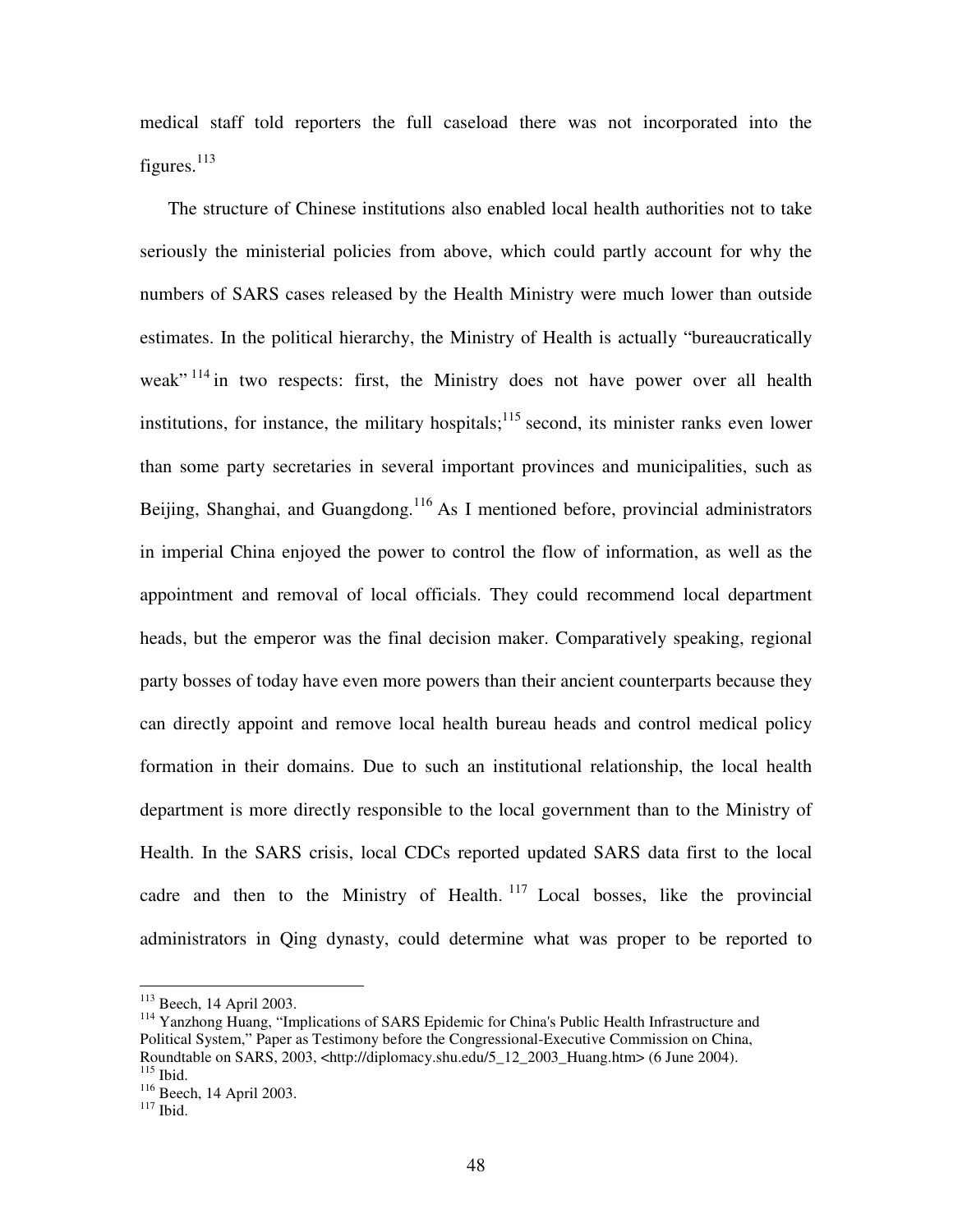Beijing in order to protect local interests, to avoid responsibility, and to maintain a good record of one's political performance, as evidenced by the local cover-up of AIDS scandal in China's Henan province.

### *Context 2: Cover-up of AIDS in China*

Local cover-up of SARS in this stage replicated the earlier AIDS cover-up in the 1990s. There was a longer and severer cover-up of one of the world's greatest AIDS scandals in China's Henan province prior to SARS. It took ten years for Beijing to admit an AIDS problem to the international community, yet even today not all Chinese actually know the crisis. It was not until 2002 that the leadership in Beijing increased its Human Immunodeficiency Virus (HIV) estimate from 30,000 cases to up to 1 million under pressures from the foreign press and the U.N.. According to the United Nations Program on HIV/AIDS (UNAIDS) estimate, there were 800,000 to 1.5 million Chinese infected by December 2001, and the number could reach 10 million by 2010.<sup>118</sup> Whether or not Beijing's revised estimate is accurate remains to be seen, just as we cannot know with any great certainty the real extent of the SARS epidemic in this first stage. Although AIDS as a disease was imported into China two decades ago, its nationwide spread has "Chinese characteristics": the transmission of HIV through unsafe blood collection practices encouraged by local officials.<sup>119</sup>

In 1992 after Deng Xiaoping's trip to South China, the whole country was stirred up by his slogan "to get rich is glorious."<sup>120</sup> Liu Quanxi, the new director of Henan Provincial Department of Health at that time, focused on developing the service sector in

<sup>&</sup>lt;sup>118</sup> Human Rights Watch, "Locked Doors: The Human Rights of People Living with HIV/AIDS in China," September 2003, <http://hrw.org/reports/2003/china0803/> (18 January 2004).

 $119$  Ibid.

<sup>&</sup>lt;sup>120</sup> Goldman and MacFarquhar, 8.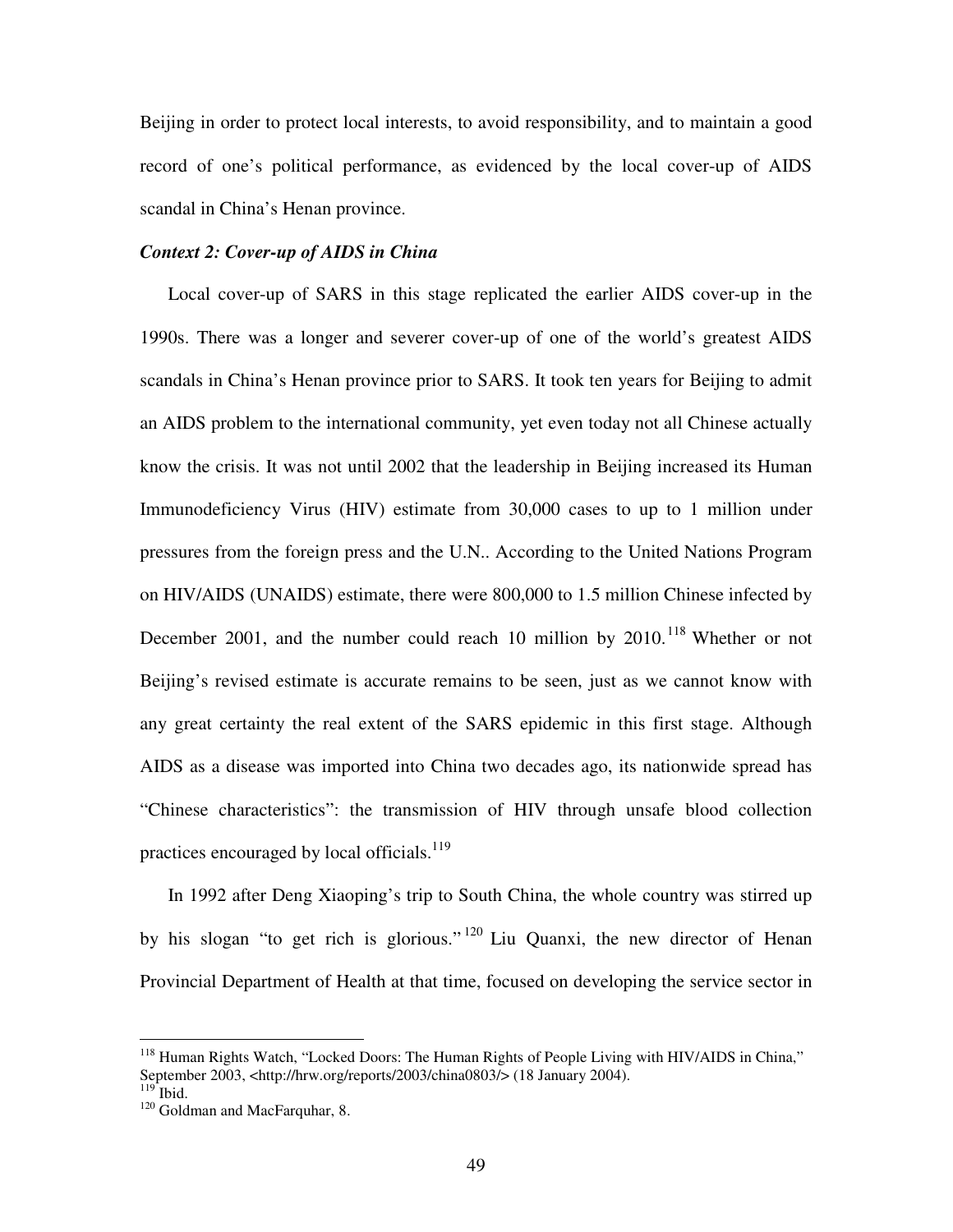the poor agricultural province mainly through setting up blood collection stations. The motive, as the Human Rights Watch report points out, was financial because local governments and officials could "take advantage of the highly profitable global demand for blood plasma."<sup>121</sup> In Henan, one of the seven provinces in Central China where the AIDS epidemic spread rapidly through similar blood collection practices, perhaps one million villagers were infected through unsanitary practices at blood collection stations run by the local health departments as well as underground illegal collection centers. People got infected when their remaining blood returned to their body from the virus polluted extraction machine after extraction of the plasma.<sup>122</sup>

According to He Aifang, who disclosed the Henan blood tragedy in his wellcirculated article "The Blood Wound," the AIDS epidemic in Henan had alarmed some health experts and they tried to warn of the coming provincial disaster ever since 1995. However, Liu replied in an unquestioning manner that there was no AIDS in Henan. The five to ten year latency period of AIDS may be the reason why Liu could cover up the blood scandal for many years.<sup>123</sup> Experts, doctors, AIDS activists and journalists who were trying to report the real situation in Henan were harassed, oppressed, expelled from the province, or even arrested by local police.<sup>124</sup> Independent investigations were

 $121$  Ibid, 5.

<sup>&</sup>lt;sup>122</sup> According to "Locked Doors," China submitted an application to the Global Fund to Fight AIDS, Tuberculosis and Malaria in 2003, which estimates HIV prevalence rates among rural blood donors ranging from 4 to 40% across the seven central provinces that have a combined population of 420 million; and for most villagers in these provinces, "blood donation was a common source of supplemental income." (p. 3) <sup>123</sup> Aifang He, "The Blood Wound," 28 November 2000, <http://www.usembassy-

china.org.cn/english/sandt/henan-hiv.htm> (January 2004).

 $124$  Reporters without Borders, "Foreign and Chinese journalists banned from investigating the AIDS epidemic in Henan province," 14 January 2002, <http://www.rsf.org/article.php3?id\_article=331> (18 January 2004).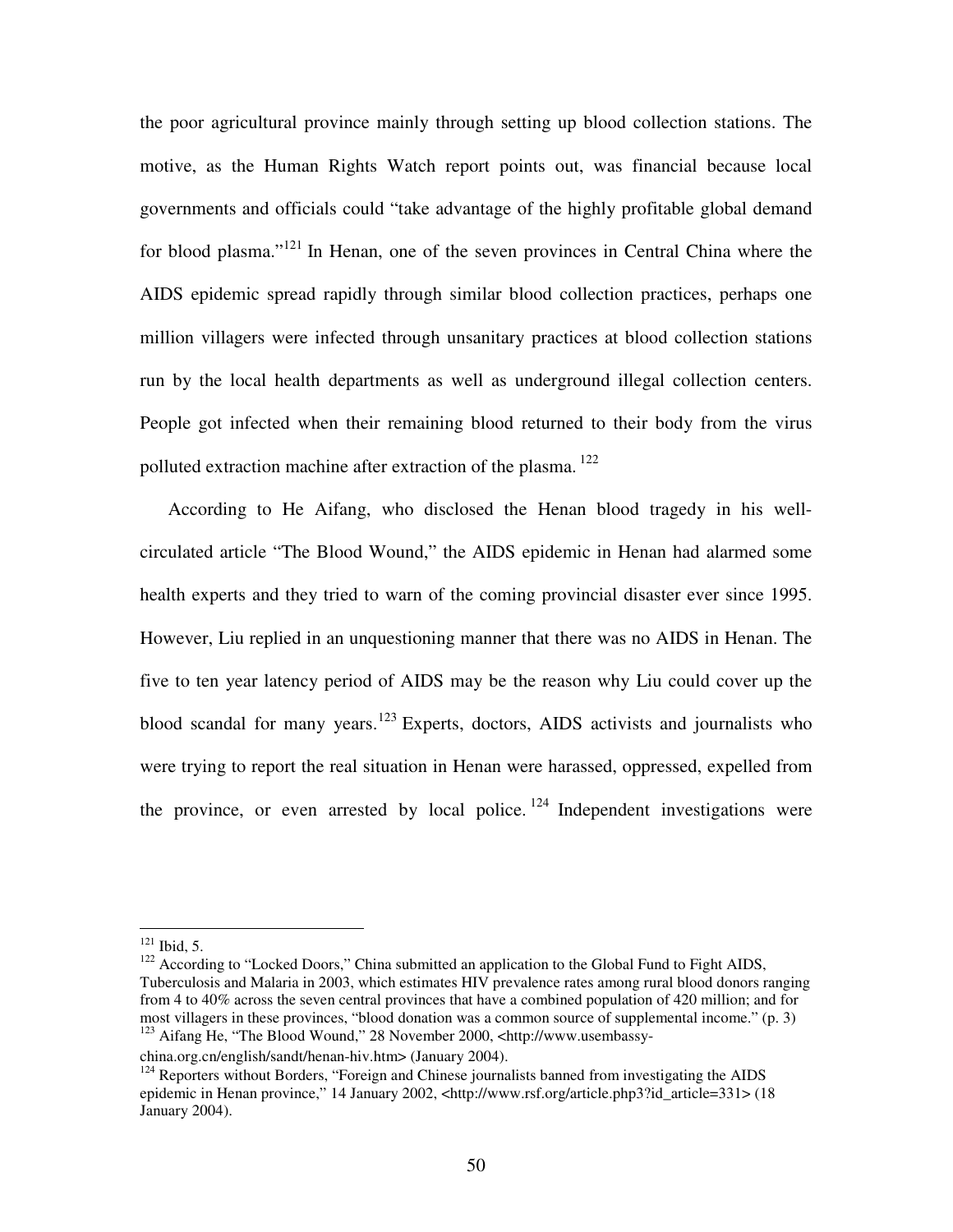prohibited in Henan, and local governments ignored the call for treatment and compensation for the victims. 125

Although since 1997 the Chinese central government has gradually shown a positive attitude in participating in the international anti-AIDS campaign by making some AIDS prevention and treatment plans, to date it has not taken any resolute action to end the cover-up in provinces such as Henan, and no government officials have been prosecuted or punished for their handling of AIDS. On the contrary, Liu Quanxi was promoted. "This impunity for local officials' cover-up of the AIDS epidemic" led to "the lack of accurate epidemiological information nationwide." <sup>126</sup> Moreover, it established a precedent for local officials to cover up the later SARS epidemic perhaps to avoid responsibility. The success of such cover-ups hinged on China's effective policy of censorship.

### *Context 3: The Longstanding Policy of Censorship*

According to Mao, the gun and the pen are two major sources of power.<sup>127</sup> That is why he insisted on keeping a tight grip on the pen throughout his leadership. The CCP manipulation of information, or censorship, has so far worked effectively throughout its 50-year rule until the sudden and unforeseen advent of SARS. According to the worldwide press freedom index published by Reporters Without Borders, a media watchdog based in Paris, China ranks No. 138 in the world above only North Korea.<sup>128</sup>

<sup>&</sup>lt;sup>125</sup> Human Rights Watch, 2003.

 $126$  Ibid, 5.

 $127$  Guo Liang, as quoted in "The Great Firewall," by A. Lin Neumann, 2001,

<sup>&</sup>lt;http://www.cpj.org/Briefings/2001/China\_jan01/China\_jan01.html> (29 March 2004).

<sup>&</sup>lt;sup>128</sup> Reporters without Borders, "Reporters without Borders publishes the first worldwide press freedom index," October 2002, <http://www.rsf.fr/article.php3?id\_article=4116> (29 March 2004).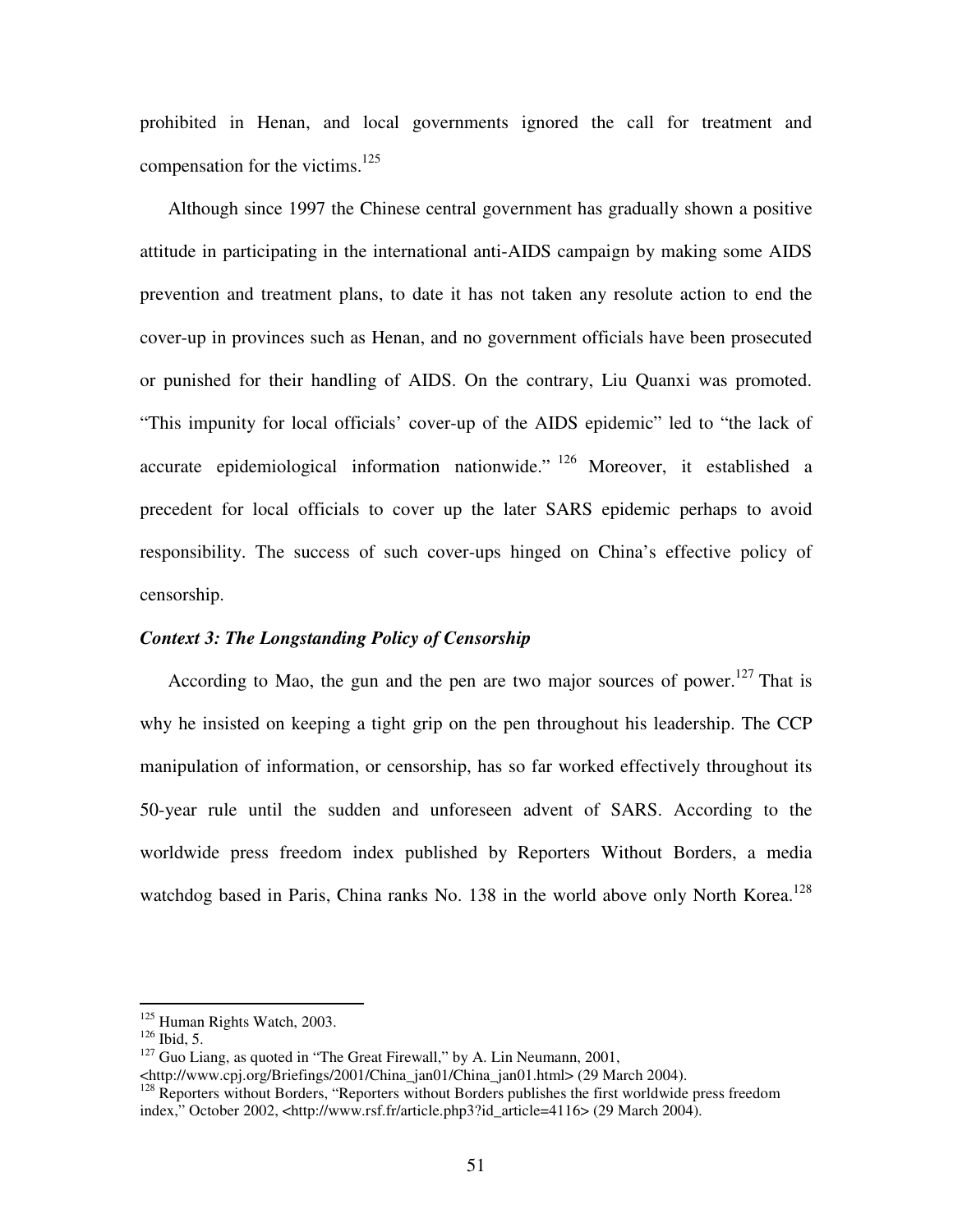Crucial to its identity and survival, the CCP has made control of information a significant tool to construct the people's perception of reality.

As I mentioned before, *Asian Wall Street Journal* reporters were surprised at Chinese media's neglect of the fast spreading SARS epidemic in its early stage. But it was a familiar story in the PRC's medical history. Negative health information in China is often treated as a state secret,<sup>129</sup> particularly in the capital Beijing. In most cases, cover-up as well as underreporting has enabled the central and local government to avoid social instability as well as international intervention. By keeping a firm hand on information and a policy of effective censorship, officials may be able to control public sentiment and sustain a good image of the Party and the government. Take AIDS as an example. Villagers in Henan by no means knew the risk of contracting AIDS when they sold their blood. During 1992-1995, the golden age of the blood industry, one could hardly find any reports about the failure to sterilize medical equipment to forestall further contamination.

Doctors faced political interference in the SARS epidemic during its early stage. Many were so scared of being laid off for "betraying national secrets" that they either refused interviews from external media or agreed only under anonymity. Dr. Jiang, in his letter, mentioned that "medical officials told physicians they were 'forbidden to publicize" the SARS deaths 'in order to ensure stability."<sup>130</sup> Dr. Zhang Hanwei, director of the Shanxi Provincial People's Hospital in Taiyuan, related what he called "the 'three nos' disseminated by China's Ministry of Central Publicity: no talking to the media about

<sup>129</sup> Huang.

<sup>&</sup>lt;sup>130</sup> Beech, 14 April 2003.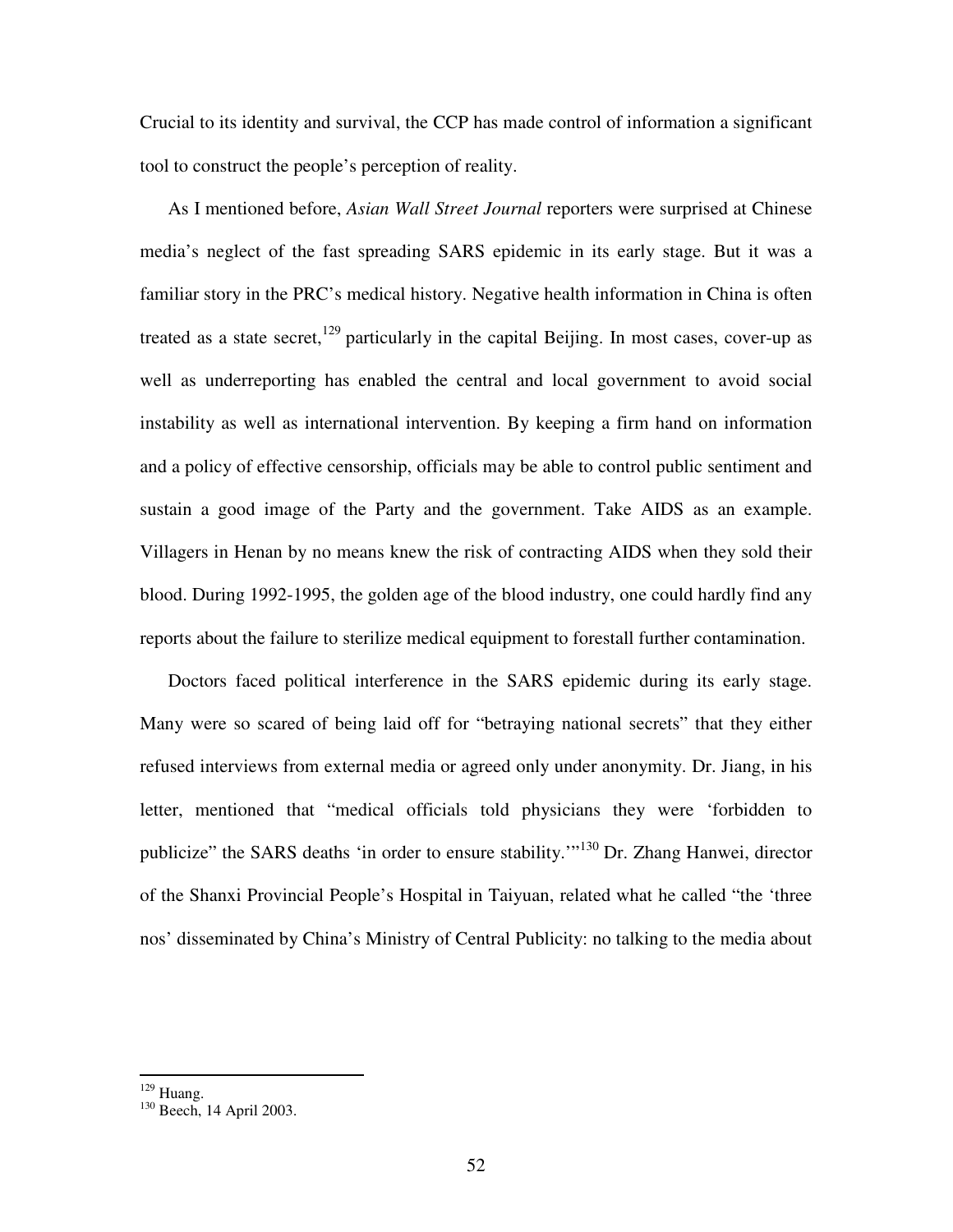SARS, no talking to the public about treating the disease and no talking to WHO if its experts come calling."<sup>131</sup>

Social stability was the most frequently mentioned explanation for the government's early cover-up of the SARS epidemic, as had been the case for many other diseases in the past. *Time Magazine* quoted a Shanghai-based respiratory specialist, who sits on an advisory committee dealing with epidemic diseases, "Our primary concern is social stability, and if a few people's deaths are kept secret, it's worth it to keep things stable."<sup>132</sup> Following this logic, the Health Minister Zhang Wenkang and the mayor of Beijing Meng Xuenong publicly announced that infection of SARS on a "small" scale and a few deaths did not affect the safety of traveling, living, and doing business in China and its capital Beijing. But this time, they were not as lucky as Liu Quanxi, who produced the AIDS scandal in Henan province yet was later promoted. To appease the WHO and the international community, the central government removed Zhang and Meng from their positions for their inadequate response to the outbreak and mishandling of information, although officials in their positions did not have the power to tell any truth that might cause social instability.

Worthy of mentioning is that the outbreak of SARS in Guangdong coincided with one of the country's biggest political events. In preparation for the politically sensitive 16th People's Congress held in November 2002, China's Ministry of Central Publicity as usual informed the media of the proper limits for reports. Topics were forbidden if they could possibly negatively influence social stability or the party's political image both domestically and internationally. According to Dr. Jiang's letter, the first case of SARS in

<sup>&</sup>lt;sup>131</sup> Beech, 28 April 2003.

<sup>&</sup>lt;sup>132</sup> Beech, 14 April 2003.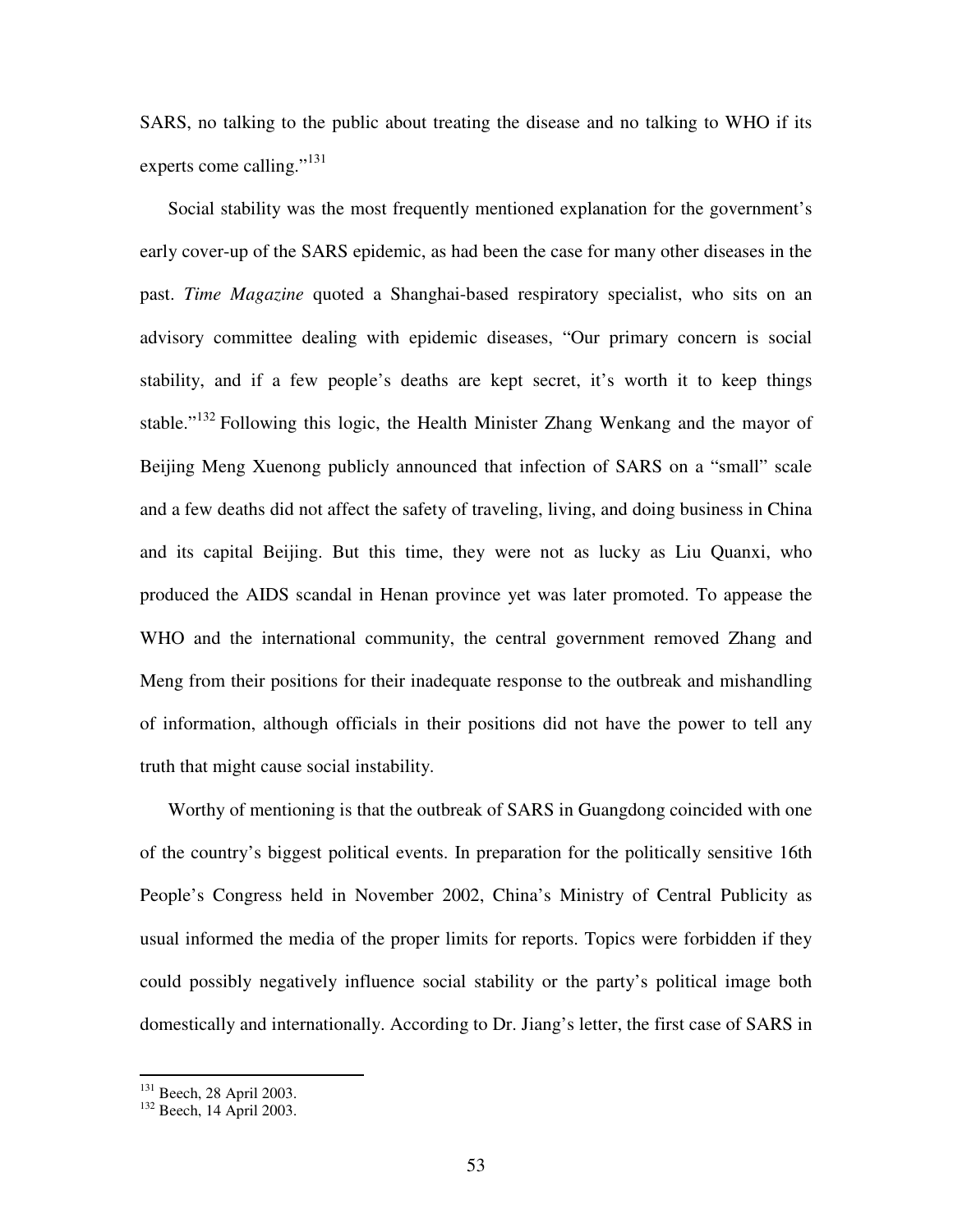Beijing actually occurred during the annual meeting of National People's Congress in March 2003 and the patient infected ten doctors and nurses at the Army's No. 302 hospital.<sup>133</sup> But no reporters dared to truthfully address the topic of a formidable epidemic at that time.

In conclusion, this chapter reviews the early story of the SARS epidemic in China the government's evolving responses toward the disease as it became more and more intermestic. This chapter also describes the efforts of the Chinese government to keep the epidemic a domestic policy issue that could be handled in accordance with the Chinese logic. The focus of this logic is a claim of protecting social stability and economic development, which could be legitimately fulfilled even through manipulation of information. Finally, I interpret the contexts in which the early SARS policy came into being. China's institutional structure, the precedent of AIDS handling, and the longexisting censorship all provide explanations for the political behaviors of the local and central governments during this period. China's early SARS policy reflects the ruling party's desire to maintain an effective domestic control over affairs inside the national borders.

<sup>133</sup> Rosenthal, 10 April 2003.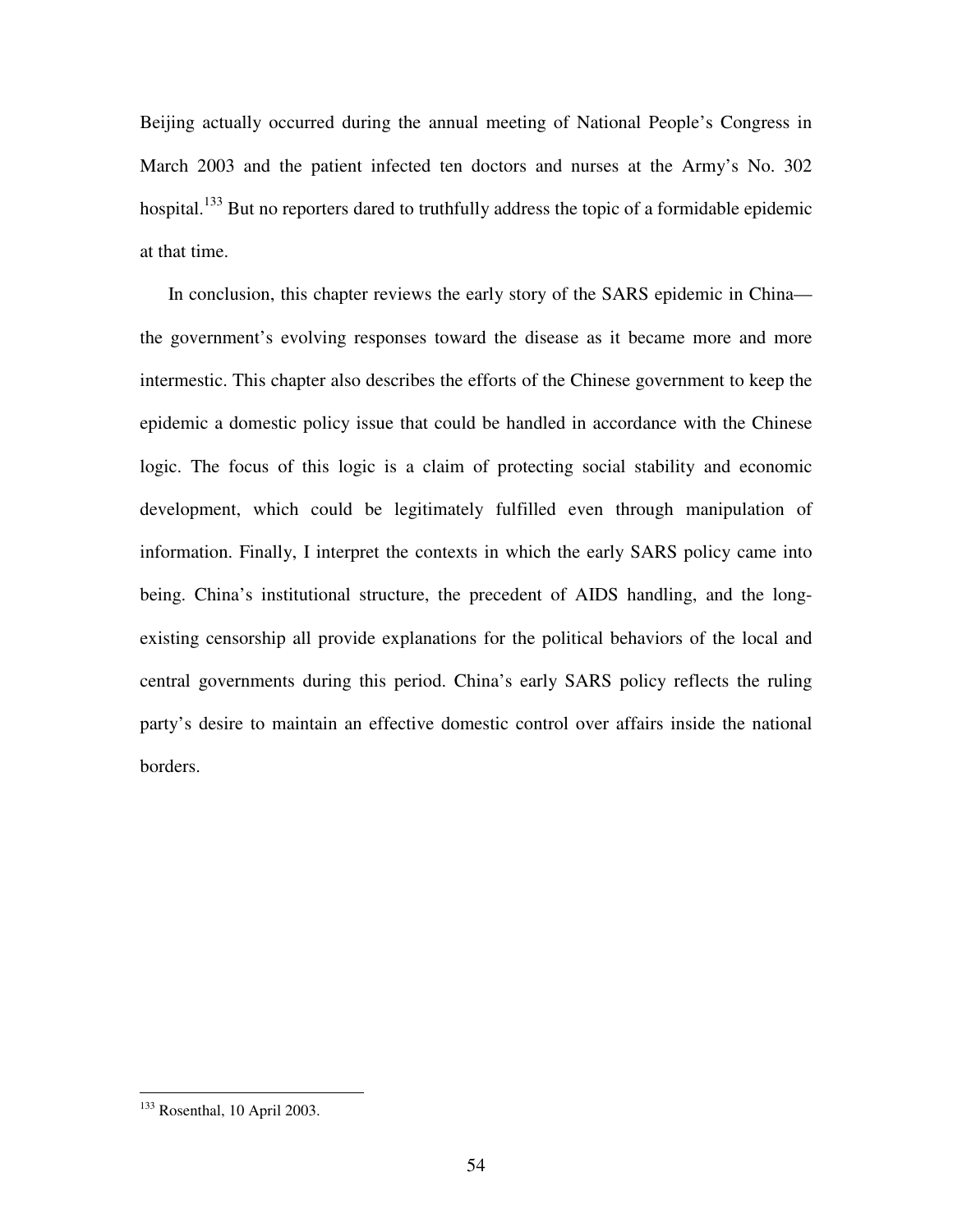# **Chapter Four China's SARS Policy: The Second Stage (April 17, 2003- July 2003)**

This chapter will continue the story of China's SARS policy, which was achieved in an intermestic context. As the SARS epidemic became an intermestic issue, the second stage witnessed an "outside-in" influence of the international community on China's SARS policy. When the Chinese government admitted its misinformation about the infectious disease SARS, it had to face maybe the most serious political shake-up since the 1989 Tian'anmen Square crackdown. The government made an abrupt policy reversal by displacing two high-level officials and by launching a nationwide anti-SARS campaign. SARS policy making in this stage put an overriding emphasis on international expectations and cooperation, although the previous political control efforts, such as restrictions on information, did not disappear totally. The forces that propelled this policy change included both domestic and international factors.

### **The Policy Change**

In mid-April, the Chinese government began to modify its handling of the SARS epidemic and on April 20 it announced to the world its new SARS policy. Again, I will examine three time periods in this stage—before, during, and after the policy change—in order to depict a whole picture of how the Chinese government responded to the new intermestic situation in its firmly controlled health realm.

## *The Eve of Policy Change: A Change in Attitude*

Between April 17 and 19, a series of events taking place in Beijing revealed the government's changing attitude toward its SARS policy. First, the Ministry of Foreign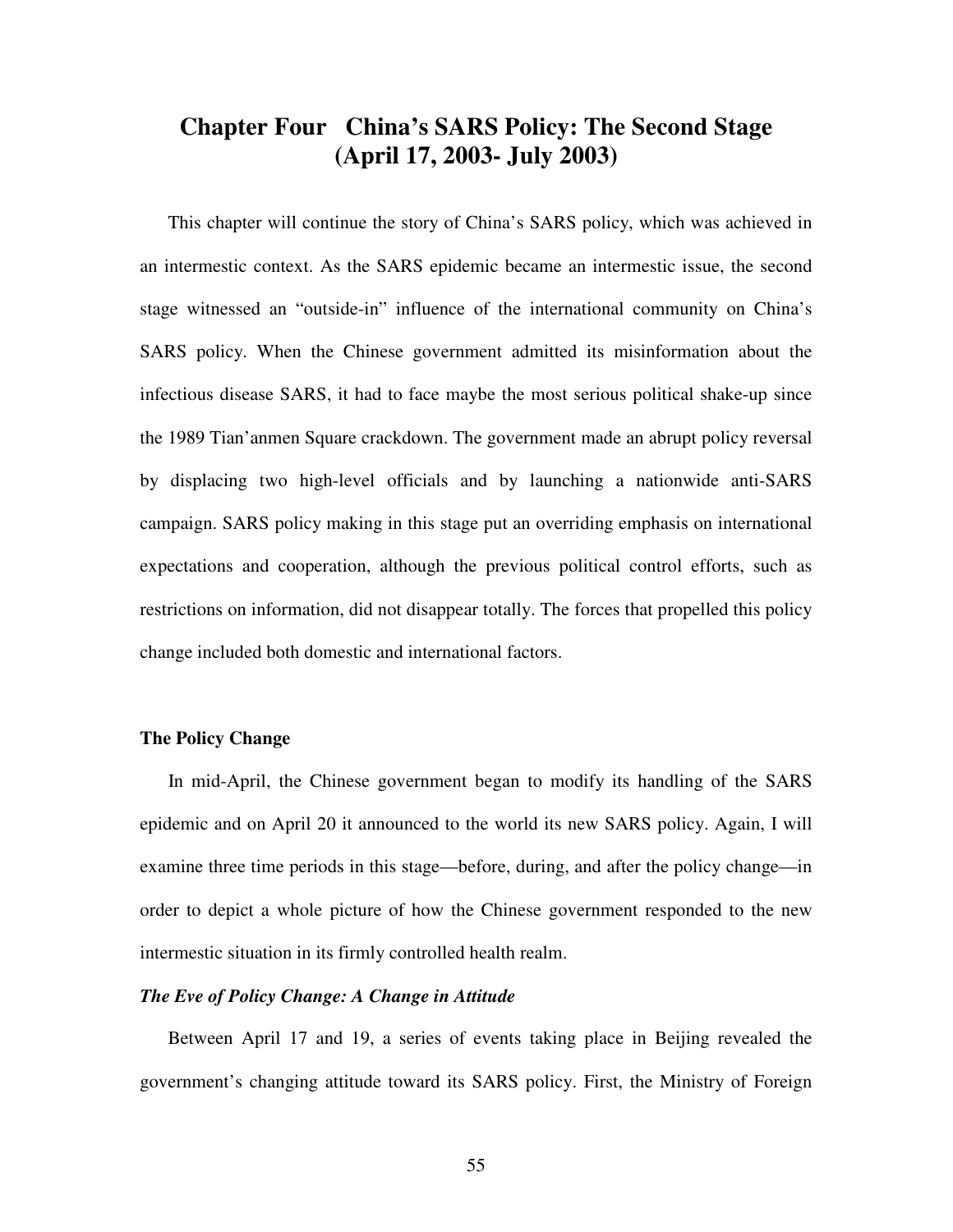Affairs began to be involved in the SARS epidemic, which indicated the intermestic character of this event. On April 17, foreign ministry spokesman Liu Jianchao claimed that China was "willing and ready to work with the international community to control the spread of SARS."<sup>134</sup>

The same day, the working group on SARS control in Beijing was established. Liu Qi, a member of the Political Bureau of the CCP Central Committee and secretary of the Beijing Municipal Committee of the CCP, was named director of the working group, and the deputy directors included Beijing Mayor Meng Xuenong, Health Minister Zhang Wenkang, and an official from the General Logistics Department of the Chinese PLA. Liu Qi called a meeting of hospital administrators in Beijing on April 19, at which he announced that hospitals in Beijing should not "turn away" suspected SARS cases and violation of this order would "be subject to punishment."<sup>135</sup> According to Liu, the group would first work to "improve information flow and optimize the allocation of resources." And Meng Xuenong reminded officials in different municipal jurisdictions of their responsibilities for SARS control.<sup>136</sup>

On April 18, during his highly publicized inspections of the anti-epidemic measures at schools, Chinese Premier Wen ordered a full disclosure of all SARS cases in China. For the first time, this new leader, who is famous for his mild personality, used some strong language in his statement. Quoting the *China Daily*, *Xinhua* reported that Wen "forbade" withholding any information on SARS and any violator would be "harshly

<sup>134</sup> "SARS-China says it is working to make figures 'accurate,'" *AFX - Asia,* 18 April 2003, <http://web.lexis-nexis.com/universe/> (20 April 2004).

<sup>135</sup> "Beijing hospitals asked to cooperate in SARS control," *Xinhua News Agency*, 19 April 2003, <http://global.factiva.com/en/eSrch/ss\_hl.asp> (20 April 2004).

<sup>136</sup> "Beijing establishes SARS control working group," *Xinhua News Agency*, 18 April 2003, <http://global.factiva.com/en/eSrch/ss\_hl.asp> (20 April 2004).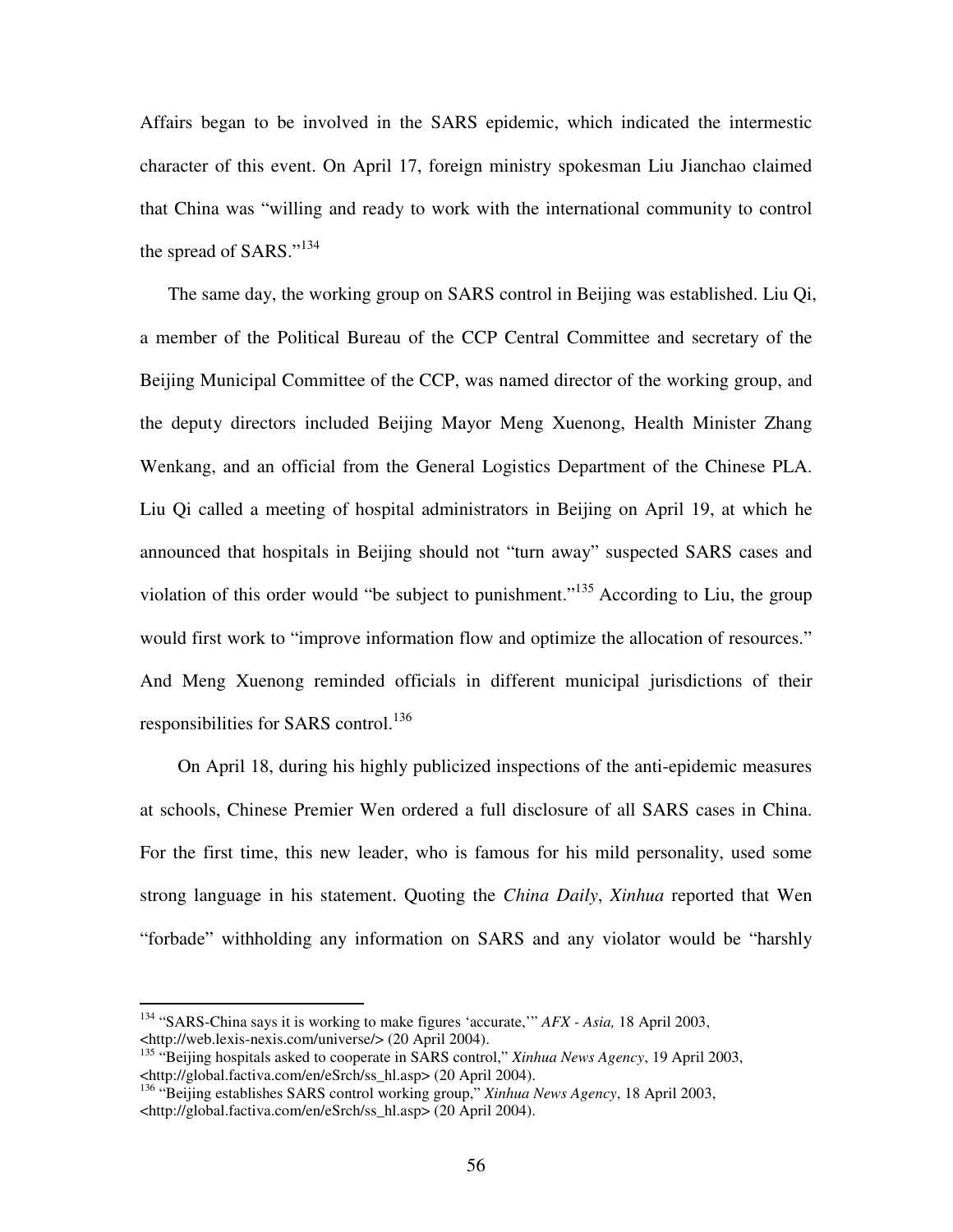punished." According to Wen, the Chinese central government had already sent supervision teams to monitor local work on SARS control in the infected areas.<sup>137</sup>

### *From Attitude to Action: Policy Change on April 20, 2003*

With the changed attitude of Chinese leadership toward the SARS epidemic, decisive actions were taken on April 20, 2003. The Health Minister Zhang Wankang and the Beijing Mayor Meng Xuenong were displaced from their positions and became the first high-ranking officials in the PRC removed just for negligence of duty. The official number of infected cases reported for Beijing increased "tenfold from 37 to 339."<sup>138</sup> Moreover, Beijing also reported 402 suspected SARS cases, 18 deaths, and 5 foreigners who were diagnosed to have SARS.<sup>139</sup> Following the publicization of this information, Beijing became a deserted city almost overnight, as migrant workers and rich people fled. Within a short period, Beijing quarantined more than 20,000 people, closed government offices and entertainment facilities, shut down schools, and ordered college students not to leave campus. From April 21, the municipal government of Beijing began to give televised press briefings to Chinese and foreign media twice a week, providing detailed information on SARS in the capital. In an important press conference hosted by the State Council Information Office on April 20, Vice-Minister of Health Gao Qiang presented the whole situation of the SARS epidemic in China including that of the total 1,807 cases

<sup>137</sup> "Chinese Premier urges honesty over SARS," *Xinhua News Agency*, 19 April 2003, <http://global.factiva.com/en/eSrch/ss\_hl.asp> (20 April 2004).

<sup>&</sup>lt;sup>138</sup> Eckholm, 21 April 2003.

<sup>139</sup> "Wrap-up: China reports 1,807 SARS cases," *Xinhua News Agency*, 20 April 2003, <http://global.factiva.com/en/eSrch/ss\_hl.asp> (20 April 2004).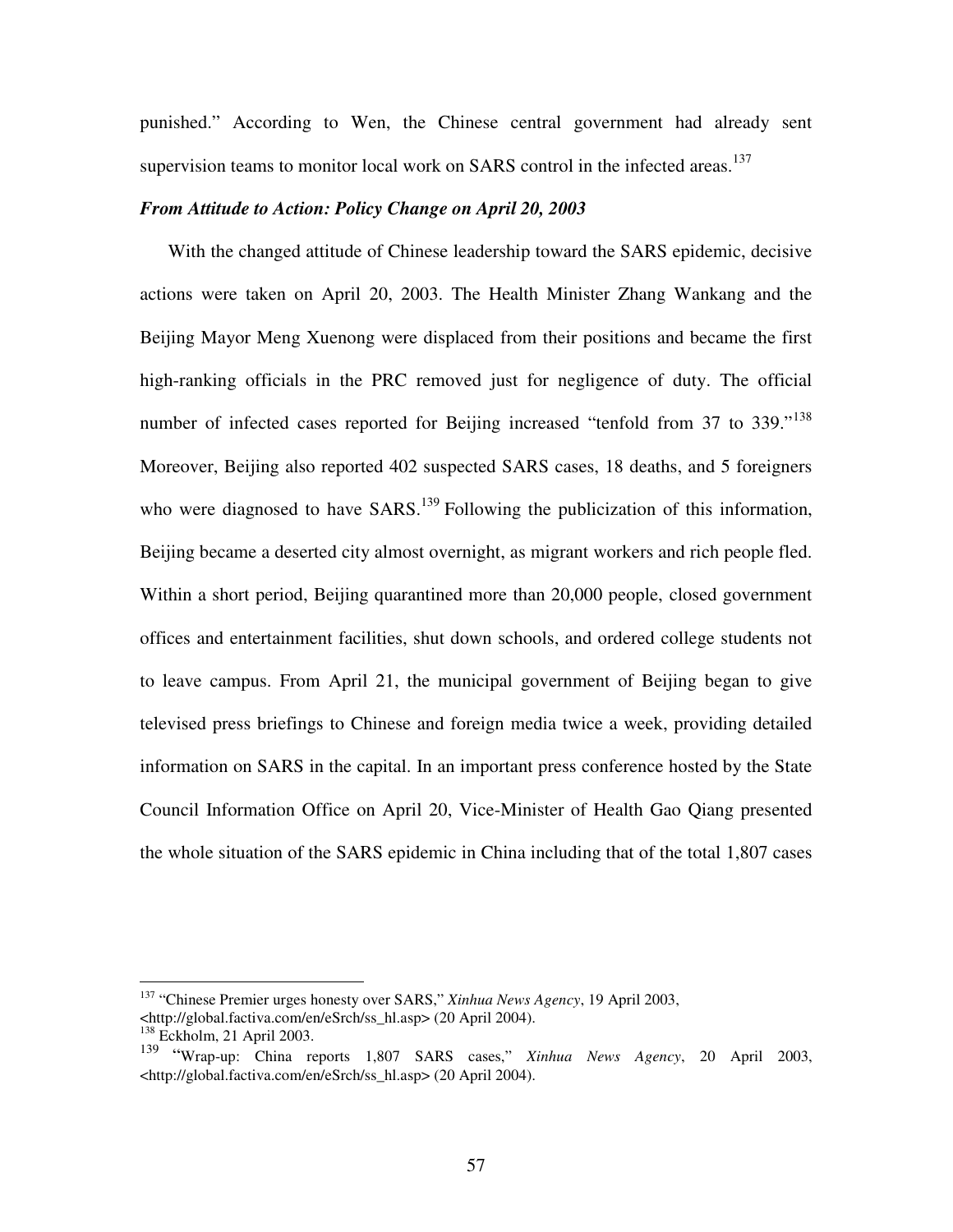in China's 10 provinces and its autonomous regions, 79 had died while 1,165 had recovered and left hospital.<sup>140</sup>

Furthermore, Gao introduced new measures the central government was taking to halt the spread of SARS. For the SARS data released by the local governments in the infected Guangdong, Beijing, Inner Mongolia, Shanxi, Henan, and Ningxia provinces, the central government had already sent supervisory groups to "scrutinize and confirm" them. If found covering up the SARS situation, local officials would face severe punishment.<sup>141</sup> For densely populated areas including schools, government institutions, and barracks, efforts had "been redoubled to monitor and prevent the development of SARS." For foreigners as well as compatriots from Hong Kong, Macao and Taiwan, measures included "popularizing knowledge of SARS and ways to prevent it, formulating detailed emergency plans, opening a 24-hour English service hotline, and designating two hospitals for them." For hospitals, it was forbidden to reject SARS patients "under *any* circumstances, including financial reasons." <sup>142</sup> Moreover, people in Beijing were informed of the addresses and contact information of six designated hospitals for SARS patients. For rural areas, measures included disinfecting all vehicles, providing equal medical service, and giving financial support to farmers who were infected. According to Gao, there were several "will-dos" by the government: first, to "mobilize the elite from medical and research circles to develop treatment methods and reduce deaths"; second, to "provide medical aid and subsidies to the poor people" who got infected and to offer

<sup>140</sup> *Xinhua News Agency*, 20 April 2003; Pomfret, "SARS Coverup Spurs A Shake-Up in Beijing," *Washington Post*, 21 April 2003, sec. A, p. 01.

<sup>141</sup> *Xinhua News Agency*, 20 April 2003.

 $142$  Ibid.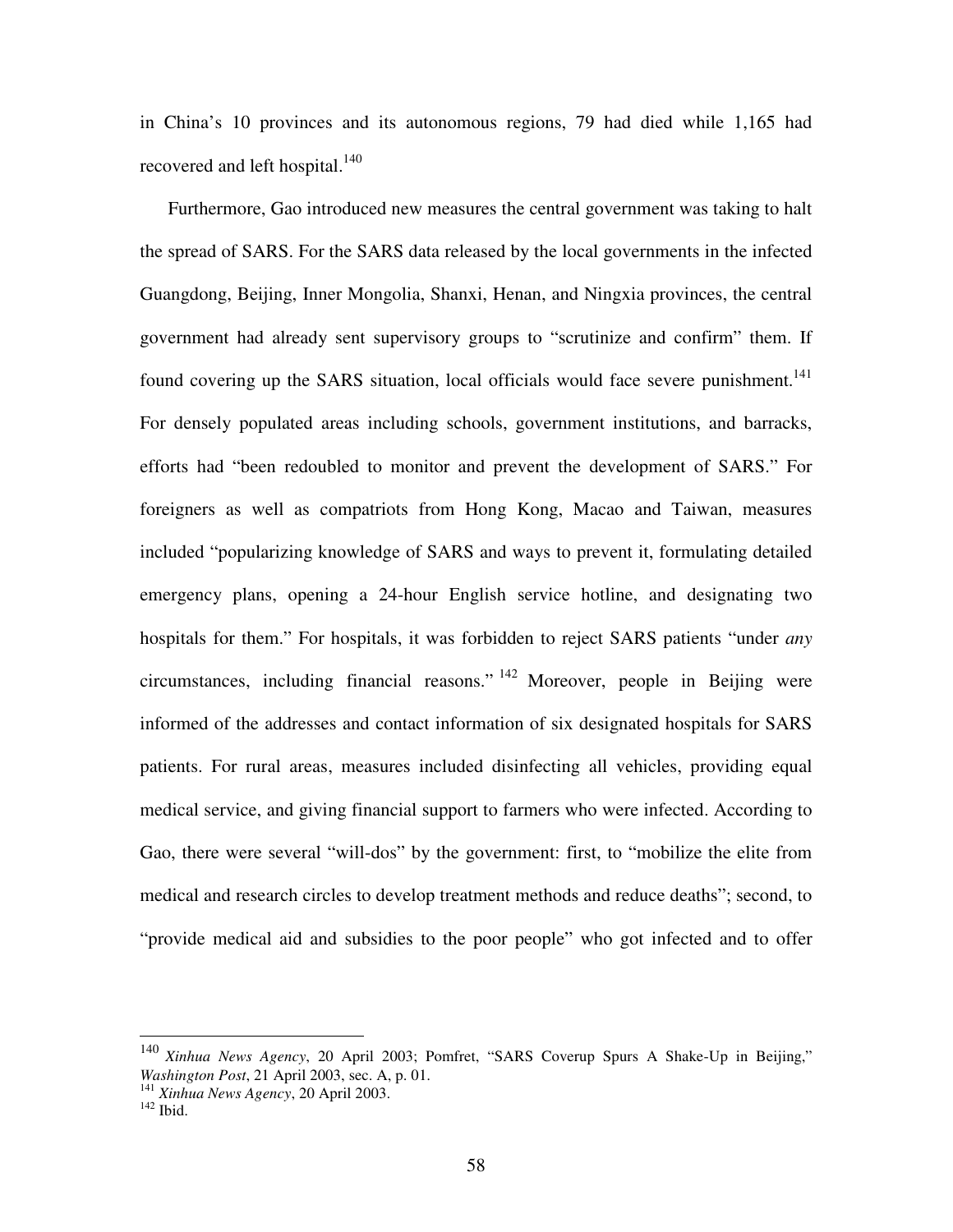"health-care subsidies to medical workers treating the disease"; and finally, to "timely adjust its program" dealing with SARS.<sup>143</sup>

Although the Chinese government promised severe punishment for cover-up in SARS handling and did punish two high-ranking officials, it still denied any previous cover-up of the SARS situation by any localities on the mainland. Gao said in the press conference that "inaccuracy of figures" was different from "intentional cover-up."<sup>144</sup> China presented inaccurate SARS data in Beijing for two reasons: first, "the difficulty in diagnosing SARS"; second, ineffective communication and information exchange among the hospitals in Beijing, which were under the jurisdiction of different government divisions. Gao ascribed the sharp rise (ten-fold within three days) of SARS cases to China's weak epidemic control system.<sup>145</sup> All these explanations showed the government's efforts to save its "face" in the international community, which had challenged China's credibility.

Another major concern of the government was to preserve normal social order and stability in this special period. Gao even encouraged local travel despite the fact that the central government decided to cancel the week-long May Day holiday to discourage large-scale traveling. Though not the safest place in the world, China would not be a dangerous place to visit, Gao reiterated.<sup>146</sup>

Besides introducing strides toward greater public accountability in handling the SARS epidemic, Gao expressed the central government's will to "maintain normal international exchanges." In other words, Beijing wanted international recognition of its new SARS policy to ward off embarrassment from a roar of worldwide criticism. As a

<sup>143</sup> Ibid.

<sup>&</sup>lt;sup>144</sup> As quoted in "Wrap-up: China reports 1,807 SARS cases."<br><sup>145</sup> Ibid.

<sup>146</sup> Ibid.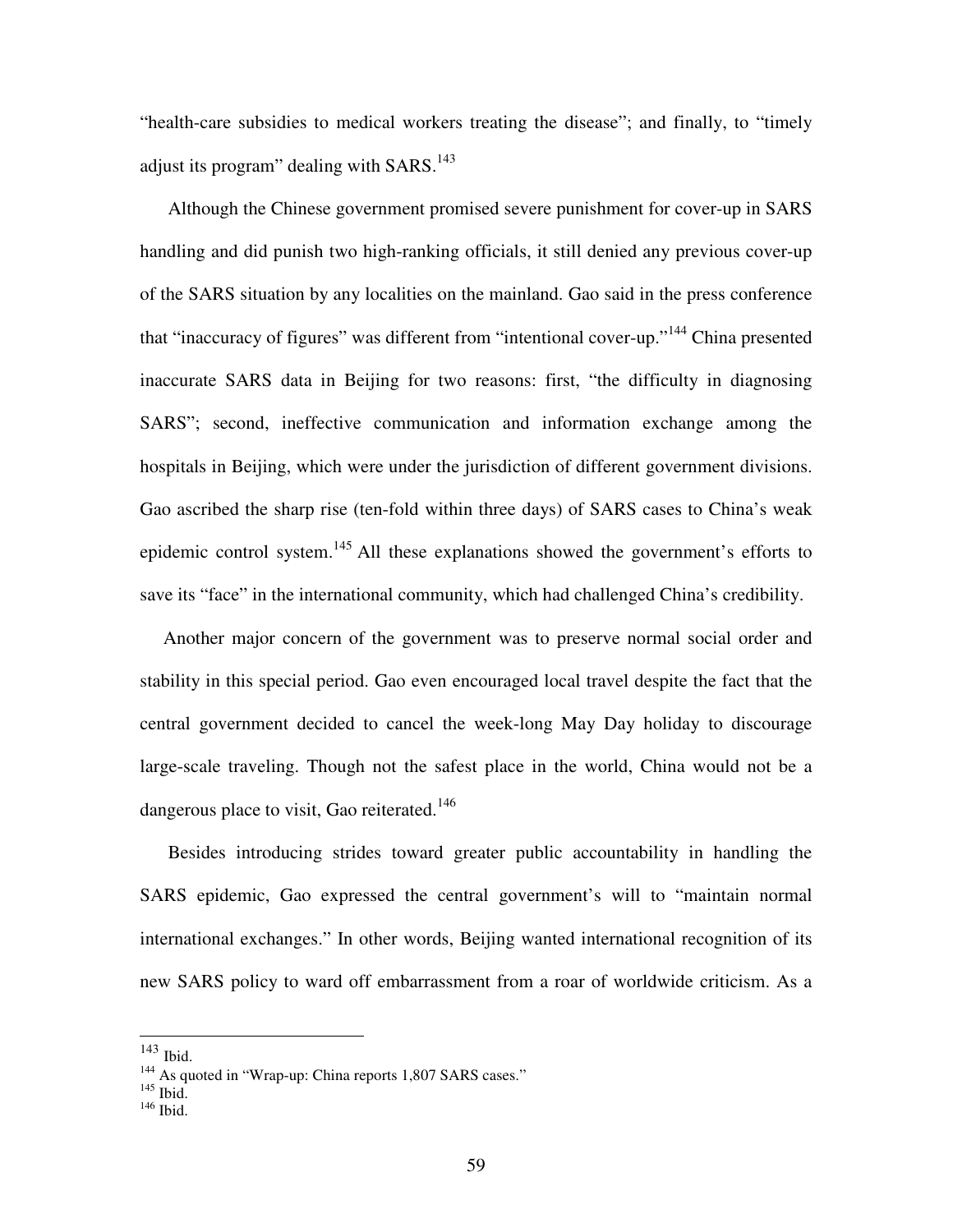result, WHO experts got permission to inspect the prevention efforts and the treatment of SARS patients in Shanghai, China's biggest business center, and some western areas. Zhu Qingsheng, another Vice-Minister of Health, even publicly asserted that the cooperation between China and the WHO had been "vigorous, successful and gratifying" since the WHO experts "spoke positively of China's contribution to the world in SARS diagnosis and treatment."<sup>147</sup>

Another remarkable stride toward political transparency and accountability was made the next day. Liu  $Qi^{148}$  released a rare admission of responsibility and stated that he had failed to keep people informed about the SARS epidemic. Given that the actions of politburo members in China were "usually treated as state secrets and above public scrutiny," Liu's acknowledgement and self-criticism surprised the country and the world.<sup>149</sup> In late April, acting Mayor of Beijing Wang Qishan, who replaced Meng's position, publicly admitted that Beijing hospitals were "ill-prepared in terms of the ability of doctors and nurses, as well as medical equipment and facilities." And he considered it "too early to predict when the epidemic would peak in Beijing."<sup>150</sup>

More adjustments were gradually made in the wake of the abrupt changes of April 20. For example, just one day after Gao's encouragement of local traveling, China's National Tourism Administration prohibited travel agencies from organizing tours in local regions.<sup>151</sup> Stopping the spread of the SARS virus to rural areas soon became the major

<sup>147</sup> *Xinhua News Agency,* 20 April 2003.

<sup>&</sup>lt;sup>148</sup> As mentioned before, Liu Qi is a politburo member and the CCP secretary in charge of Beijing.

<sup>149</sup> James Kynge, "Admission on SARS fractures Beijing's wall of secrecy: rare apology from top official could herald new openness," *Financial Times*, 22 April 2003, <http://web.lexis-nexis.com/universe/> (25 April 2004).

<sup>150</sup> Dorgan, "Economic fallout of SARS hits billions of dollars," *Knight Ridder/Tribune News Service*, 30 April 2003, <http://web.lexis-nexis.com/universe/> (25 April 2004). 151 "China's tourist industry fights SARS," *People's Daily Online*, 22 April 2003,

<sup>&</sup>lt;http://english.peopledaily.com.cn/200304/22/eng20030422\_115572.shtml> (25 April 2004).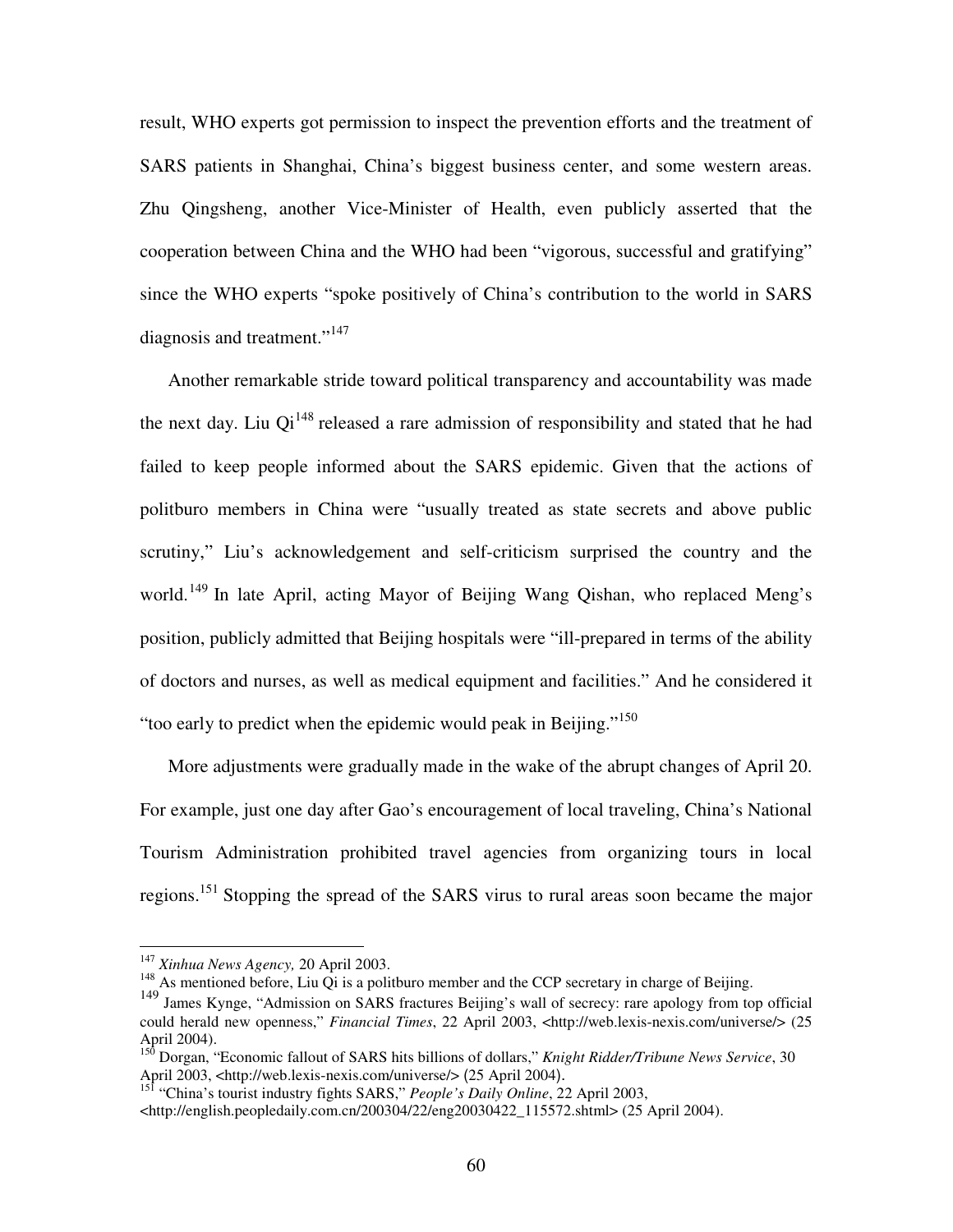domestic policy concern for the Chinese government, because if the capital could suffer such a grim SARS crisis, other parts of China with poorer health care conditions would fare worse once the epidemic exploded nationwide.<sup>152</sup> From early June, only one month after China's SARS policy reversal, the government's anti-SARS measures began to take effect. June 2 marked the first day that Mainland China recorded no new SARS cases since the beginning of daily reporting about SARS in late April.<sup>153</sup>

### *Salvaging International Image: China's New Role in the Global Anti-SARS Campaign*

With the epidemic inside the national boundaries basically controlled, China then sought to play an active and even leading role in the global anti-SARS campaign. Its efforts to restore a reliable image started with the so-called "Hu-Wen new deal." China's new President and Party Chief Hu Jintao and Premier Wen Jiabao had personally established a public image of being more open to the outside world and having more compassion toward people's sufferings, although they had remained silent at the beginning of the epidemic. When meeting with Association of Southeast Asian Nations (ASEAN) leaders to address the SARS crisis at the end of April, Chinese premier Wen agreed to promote information exchange and pledged RMB10 million yuan (1.2 million dollars) for a joint fund for the SARS control.<sup>154</sup> Wen also confessed at the ASEAN-China leaders emergency summit that China's SARS situation was "still grave."<sup>155</sup>

In the SARS symposium held on June 3 attended by more than 100 health officials and experts from 13 east and southeast Asian nations, China not only recommended its

<sup>152</sup> *Xinhua News Agency*, 20 April 2003.

<sup>153</sup> "China's mainland reports no new SARS cases for first time," *Xinhua News Agency*, 2 June 2003, <http://global.factiva.com/en/eSrch/ss\_hl.asp> (26 April 2004).

<sup>154</sup> "Full text of statement of ASEAN, China leaders," *Japanese Economic Newswire*, 29 April 2003, <http://web.lexis-nexis.com/universe/> (1 May 2004).

<sup>155</sup> "SARS-ASEAN, Chinese leaders announce joint measures to combat epidemic," *AFX - Asia*, 30 April 2003, <http://global.factiva.com/en/eSrch/ss\_hl.asp> (1May 2004).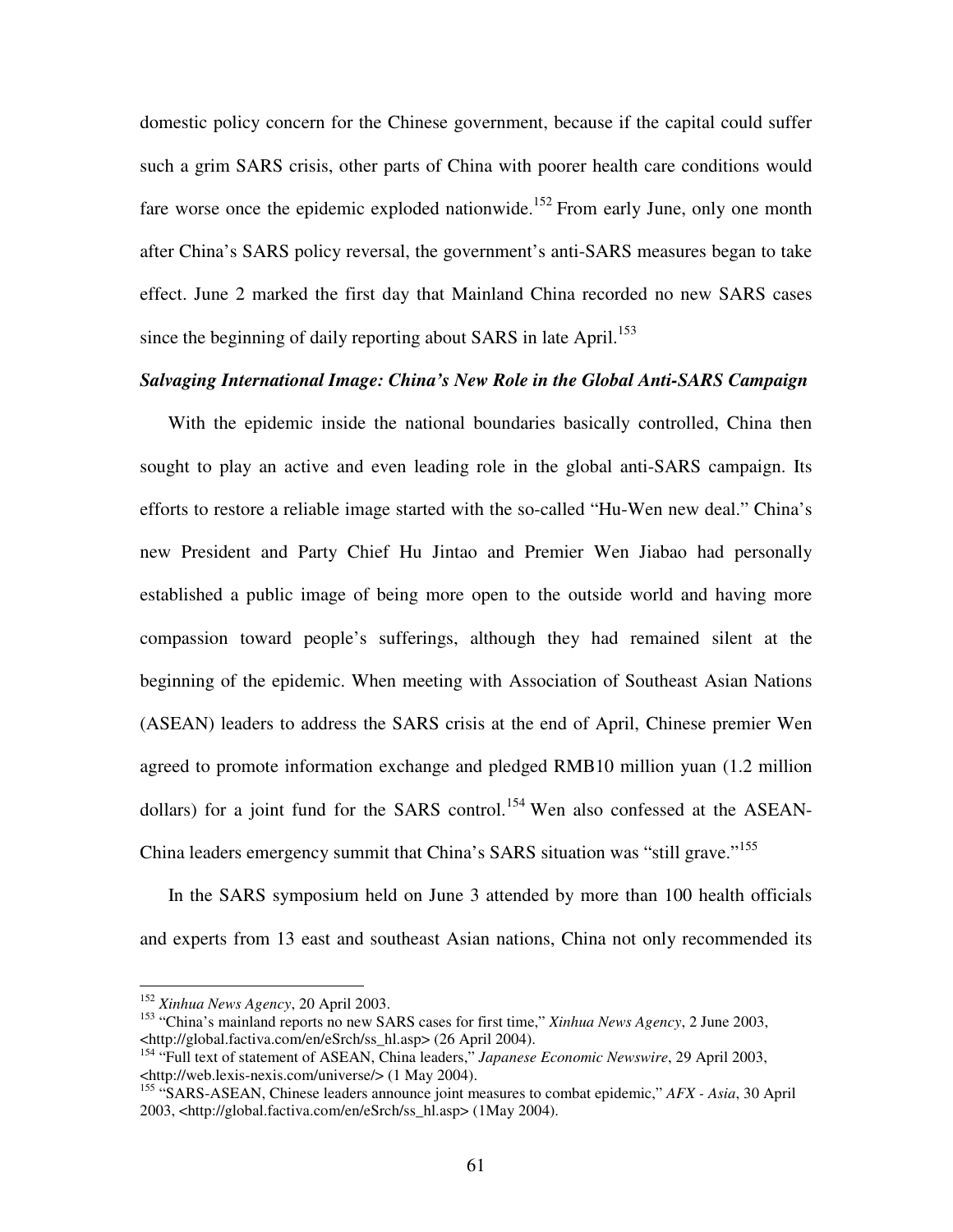ways of fighting SARS by "improving the organization of SARS prevention and treatment, integrating SARS prevention and control into the legal system and intensifying scientific research," but also called on Asian governments to "enhance the sharing of information about SARS" so as to "push forward international efforts to develop a vaccine."<sup>156</sup> All these measure indicated a huge change in the Chinese government's attitudes and actions toward SARS control and regional security. These changes were pushed forward by both international and domestic forces.

### **Forces Behind the Policy Change**

As the SARS epidemic became an intermestic issue, the Chinese leadership had to face pressures from both the domestic society and the international community. Given that China's handling of SARS in the earlier stage had created "a crisis of confidence" in China's newly installed leaders, the so-called "fourth generation," it was very possible that such a crisis of confidence could quickly evolve into "a crisis of governance" if the leaders let things go.<sup>157</sup> To avoid this possibility, the new leadership took decisive actions on April 20 to contain the epidemic. Several intermestic forces underlay this shift.

### *Economic Decline and Social Instability*

For years, China has relied on high economic growth rate promoted by its exportoriented economy to generate new job positions for its rapidly increasing population. The spread of SARS, however, had led to a stagnation in the flow of people and goods across the world. This not only damaged the economy of China, a growth center of the world economy, but it also affected that of other states, particularly in Southeast Asia. SARS

<sup>156</sup> "China urges better international information sharing to beat SARS," *Japanese Economic Newswire*, 3 June 2003, <http://global.factiva.com/en/eSrch/ss\_hl.asp> (1 May 2004).

<sup>157</sup> Dorgan, 30 April 2003.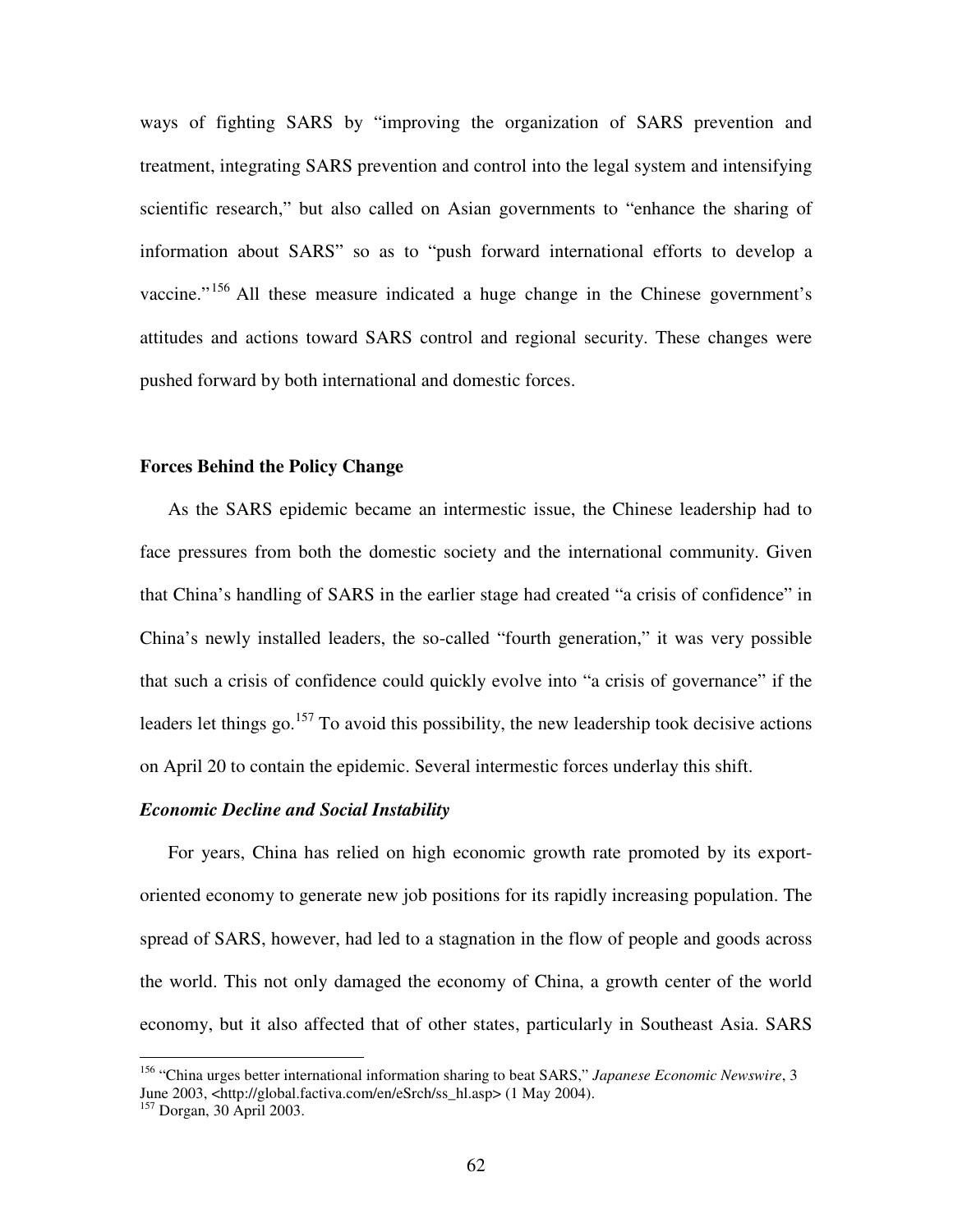has both direct and indirect economic effects.<sup>158</sup> For example, the medical expenditures to diagnose and cure patients directly used up funds intended for many economic projects, while the decline of normal economic activities such as tourism, consumption, trade, and investment indirectly blocked the progress of economic development. Moreover, according to professor Jeffery Sachs from Columbia University, losses caused by the indirect aspects were much larger than the direct ones. <sup>159</sup> Here I focus my discussion of China's economic decline and social instability during the SARS outbreak on four aspects: trade, tourism, employment, and panic.

### 1. Trade

When the international community zeroed in on China's lack of response toward SARS and manipulation of information, which led to a wide spread of the epidemic domestically and internationally, China's economic cooperation and trade with foreign countries virtually stopped and as a result, China's economic growth slowed. As the CCP's biggest newspaper the *People's Daily* described, "senior commercial and economic exchanges were delayed or canceled in fear of SARS. Undergoing foreignfunded projects were postponed. International finance and foreign government loans on programs in China were suspended. Outsourcing engineering projects and labor cooperation got limited." <sup>160</sup> Moreover, the Ministry of Commerce reported that "the contract value of foreign capital and its growth in April declined by 33 percent and 37

<sup>&</sup>lt;sup>158</sup> China Academy of Health Policy (CAHP) at Peking University, "SARS Impacts on Chinese Economy, Health and Macroeconomic Situation, International Experience and Enlightenment, —'SARS Challenges China—Cross-Pacific Dialogues Between Chinese and Foreign Scholars' Bulletin 1," Newsletter(15), <http://www.cahp.org.cn/uploadfile/2003118219699589.doc> (3 May 2004).  $159$  Ibid.

<sup>160</sup> "Report: China's Employment Hit Hard by SARS." *People's Daily Online*, 20 June 2003, <http://english.peopledaily.com.cn/200306/20/eng20030620\_118620.shtml> (3 May 2004).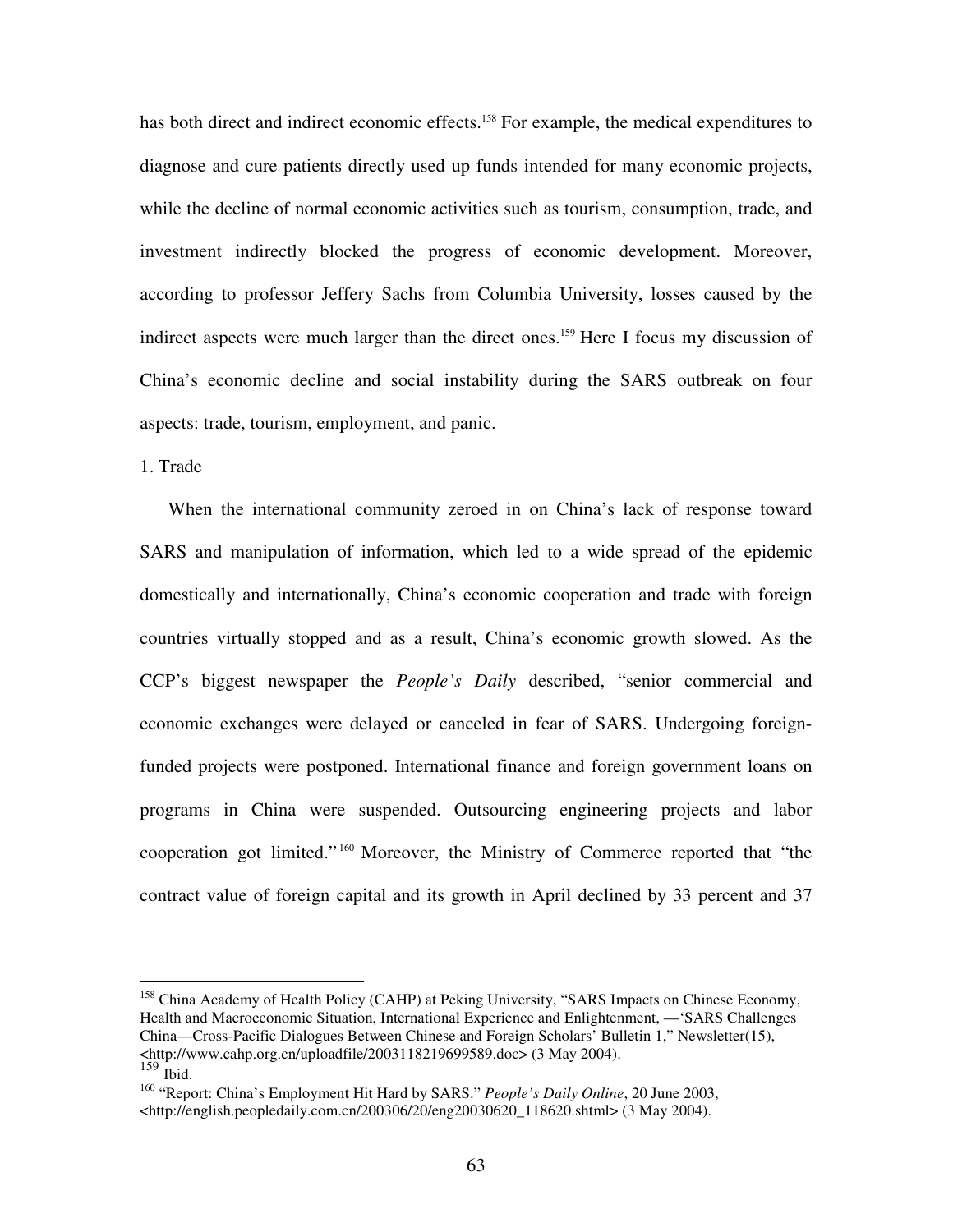percent than in the first quarter respectively." By late April, new foreign-funded enterprises had declined 5 percent. 161

2. Tourism

China's booming domestic and international tourism industry suffered a great loss as a result of the SARS epidemic in 2003. In late April, the central government cancelled the May Day holiday—one of the three "golden week" national holidays, each of which previously generated an average of RMB30 billion yuan (3.6 billion US dollars) as tourism revenue—in order to discourage travel and prevent the potential spread of the SARS virus to non-affected areas. Furthermore, cities adopted policies to slow down the epidemic, which also worsened economic stagnation. For example, the Beijing municipal government closed "all movie theaters, Internet cafes, discos and other places of entertainment" after April 28; the Guangdong provincial government told tour groups not to enter or leave.<sup>162</sup>

After the WHO announced its travel advisory for the SARS-affected areas, travel to China almost ended. Regular flights from and to China were cancelled because of insufficient demand. Tourism and its related industries like travel agencies, hotels, and restaurants were facing possible financial ruin. Even in Hong Kong, one of the world's financial centers, hotels experienced less than 5 percent occupancy during the outbreak of SARS. 163

3. Employment

161 Ibid.

<sup>&</sup>lt;sup>162</sup> Bradsher, "The SARS Epidemic: Economy; Outbreak of Disease Brings Big Drop-off in China's Economy," *New York Times*, 28 April 2003, <http://travel2.nytimes.com/mem/travel/articlepage.html?res=9C04E5DA133DF93BA15757C0A9659C8B63> ( 4 May 2004).

<sup>163</sup> Bradsher, "Single Occupancy Indeed," *New York Times*, 18 May 2003, <http://travel2.nytimes.com/mem/travel/article-

page.html?res=9C00E2DA1E3FF93BA25756C0A9659C8B63> (4 May 2004).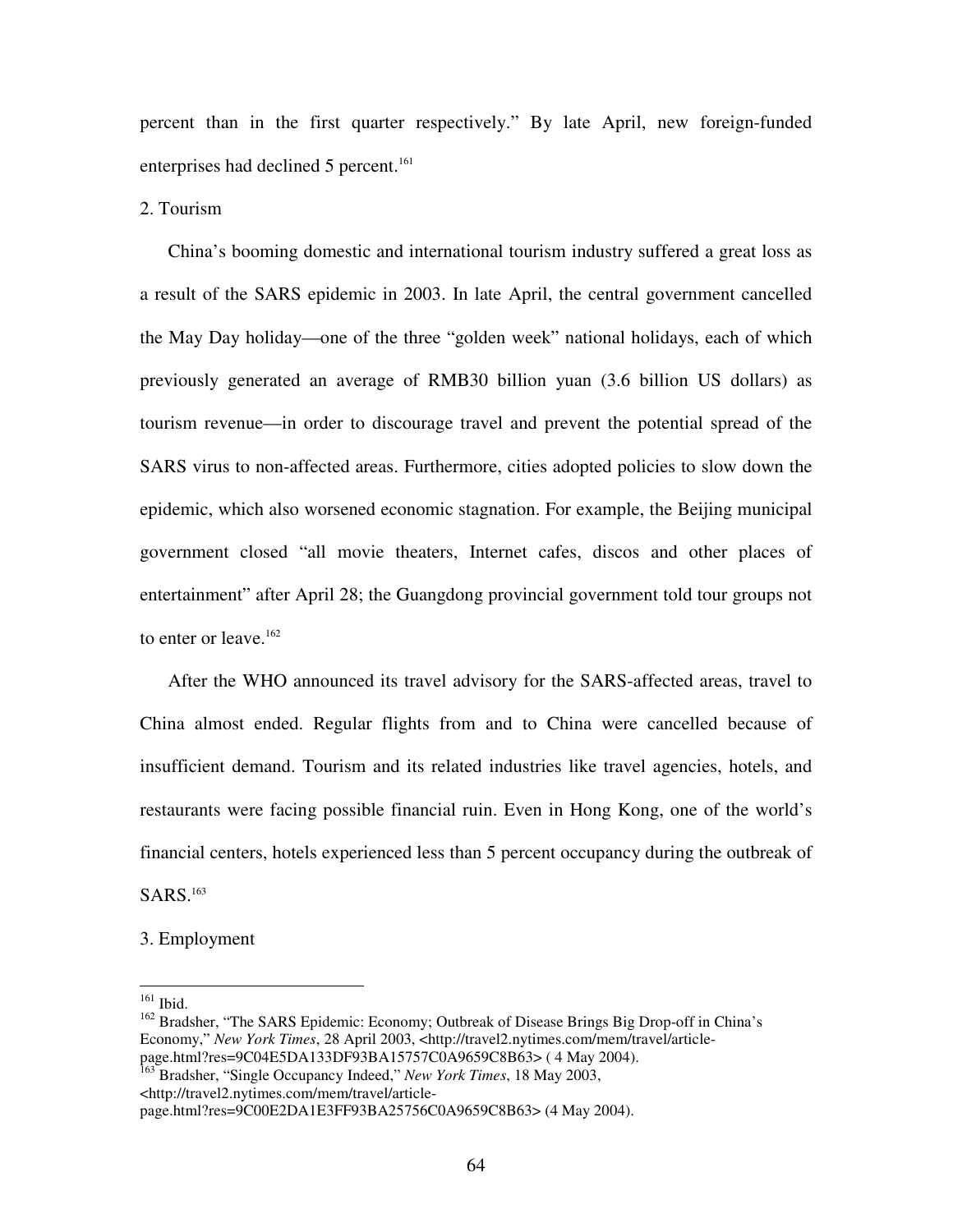According to a report released by the Ministry of Labor and Social Security, the SARS crisis had greater negative impacts on employment than on the general economy. Due to economic stagnation, the number of job listings declined and long-term employment prospects were gloomy. More than two million college graduates of 2003 had to face an unpromising job market. Labor-intensive industries were the worst-hit economic sector, as enterprises laid off employees to counter "a sharp decline or suspension in business and revenue."<sup>164</sup> Part-time workers were also hard-hit because they were not protected by labor contracts. Statistics from the National Tourism Administration showed that among the 6 million tourism industry employees, part-time workers were "the most vulnerable to be laid off," and job opportunities were greatly reduced in tourism-related sectors. 165

The urban services sector also suffered high unemployment. In most cities that reported diagnosed SARS cases, employees in entertainment, catering, and transportation services "were on 'shutout' or semi-'shutout.'" Likewise, part-time workers in the service sector, a large percent of whom were migrant villagers, had to go back home or stay unemployed. 166

### 4. Panic

When the death toll caused by the "mysterious pneumonia" kept rising in several major cities, panic pervaded the whole nation, especially the vulnerable communities like villages. Beijing residents began to store lots of food in fear of "compulsory quarantines"

<sup>164</sup> *People's Daily Online*, 20 June 2003. 165 Ibid.

<sup>166</sup> Ibid.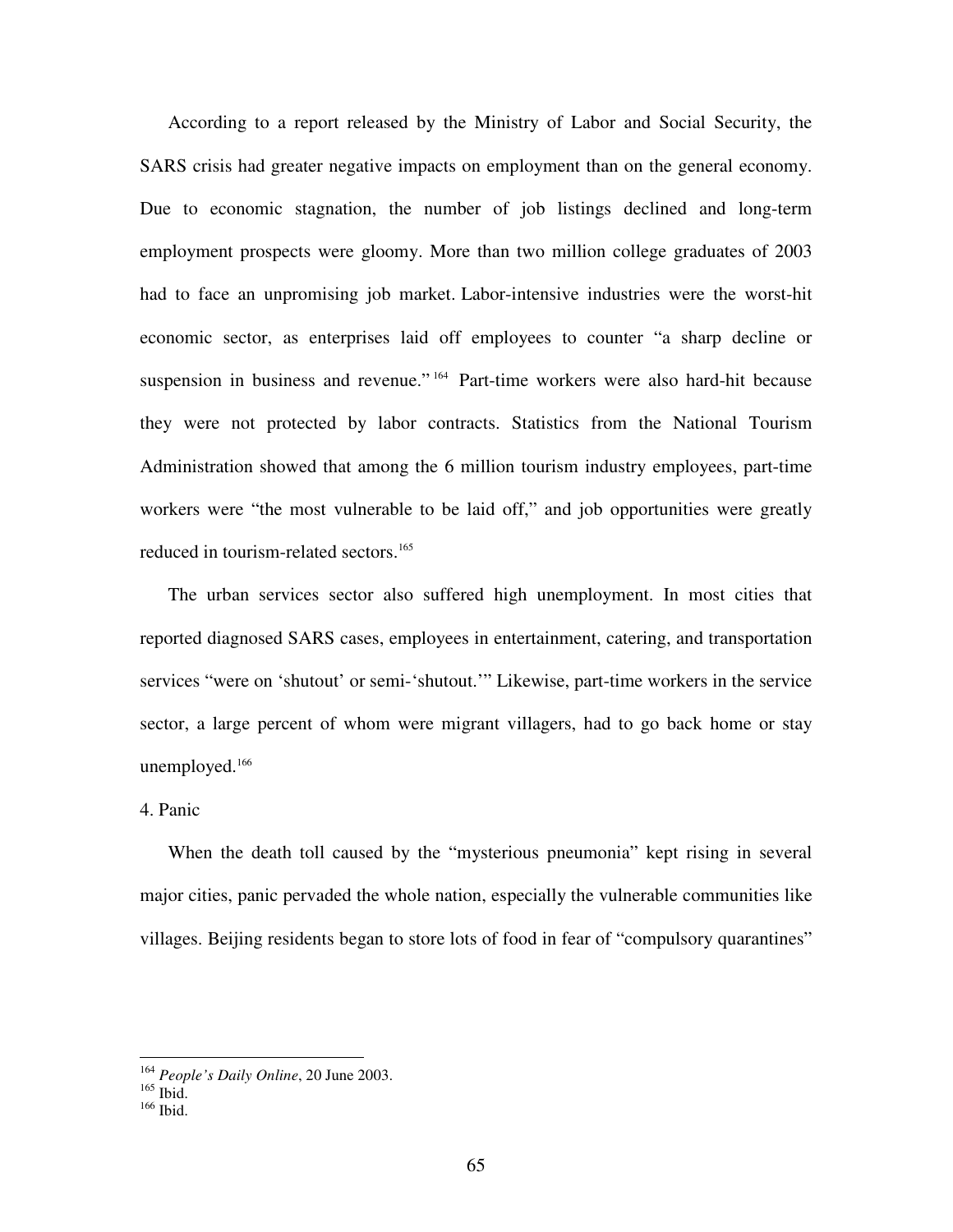in their living areas. <sup>167</sup> Migrant workers fled the capital, spreading the virus as well as rumors. In late April, thousands of people in Chagugang, a rural town near the two municipalities of Beijing and Tianjin, rioted because they heard that SARS patients would be transferred from Tianjin to one of their local schools. As well, for the first time, residents of Beijing experienced hostility and discrimination wherever they went. Farmers living on the outskirts of Beijing even set up roadblocks to prevent them from entering the villages.<sup>168</sup>

Although the government improved its handling of SARS, it was hard to ease the public panic that spread faster than the SARS virus. People relied more on Internet and cell phone messages than the *People's Daily*. Such panic brought even greater damages to China's economy than the medical expenditures, according to the nationally renowned economist Mao Yushi. "In economic terms, the real loss comes not from the disease itself but from the suspicion among people" because "no one knows who is bearing the virus. It prevents people from having contact with each other." 169 In such circumstances, panic could threaten the social stability upon which the CCP's political legitimacy rested because of loss of the people's confidence in the government's ability to contain the disease and save them from disaster.

#### *International Criticism*

The pressures from the international community played a critical role in China's SARS policy change. In an era of globalization, when people and goods flow freely across national borders, the SARS virus spread in the same way. The inaction toward and

<sup>&</sup>lt;sup>167</sup> Eckholm, "The SARS Epidemic: Beijing; Illness's Psychological Impact in China Exceeds its Actual Numbers," *New York Times*, 24 April 2003, <http://travel2.nytimes.com/mem/travel/article-

page.html?res=9D01E2DC1F3AF937A15757C0A9659C8B63> (6 May 2004).

<sup>&</sup>lt;sup>168</sup> Dorgan, 30 April 2003.

<sup>169</sup> Ibid.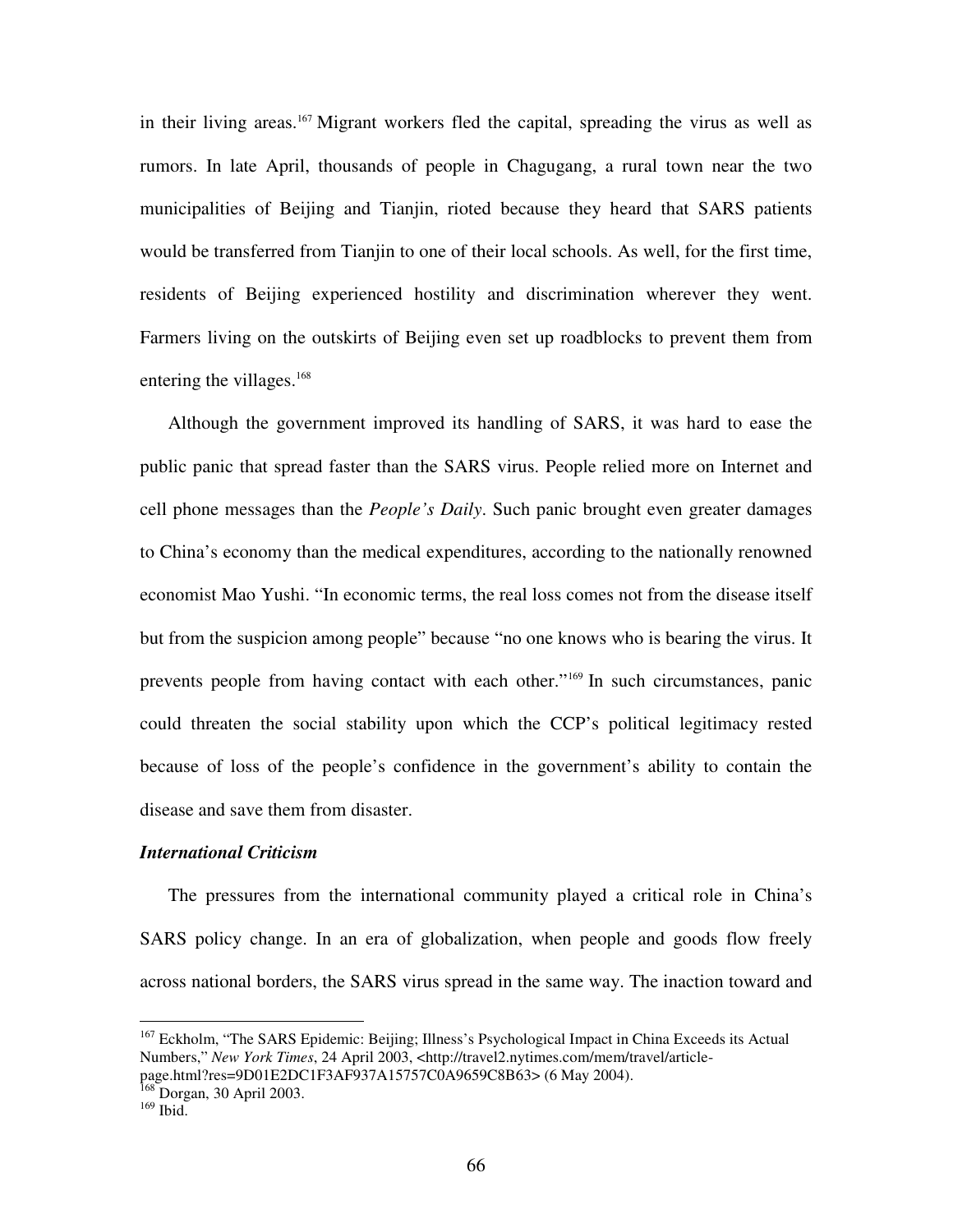misinformation about the epidemic only served to delay the timely response to deal with the disease, thus bringing about fatalities and economic stagnation. According to the WHO, by late April, an estimated \$30 billion had already had "been shaved off the economies of countries affected by SARS" due to "stalled tourism, less consumer spending and disruption in trade and investment."<sup>170</sup> Unsurprisingly, China as the center of the epidemic had to bear a great loss from it. It was "totally mistaken," the Japanese press commented, if the Chinese government thought its previous handling of SARS would "minimize the possibility of damage to its trade and tourism industry."<sup>171</sup>

Worthy of mentioning is that the abrupt reversal of SARS policy on April 20 resulted from intermestic efforts that combined active foreign involvement and truth-telling from inside China. As we know from Chapter Three, Dr. Jiang Yanyong revealed to foreign media that the number of SARS cases in the military hospitals was omitted in official reports. Other medical workers followed his example, telling reporters that they had been told to hide SARS patients in hotels or ambulances that were driven around the city while WHO investigators conducted visits. These disclosures induced "mounting" criticism from the international community over China's SARS policy, which will be introduced in detail in the next chapter.

In sum, this chapter first reviews the process of the SARS policy reversal in China, from the leadership's attitude change to specific actions taken, from the domestic strides toward greater public accountability to China's strategies for a better international image. The next half of this chapter focuses on an analysis of the intermestic factors that promoted the unprecedented changes in China's health policy. Due to the great damage to

170 Ibid.

<sup>171</sup> "Japanese editorial excerpts," *Japanese Economic Newswire,* 21 April 2003, <http://web.lexisnexis.com/universe/> (10 May 2004).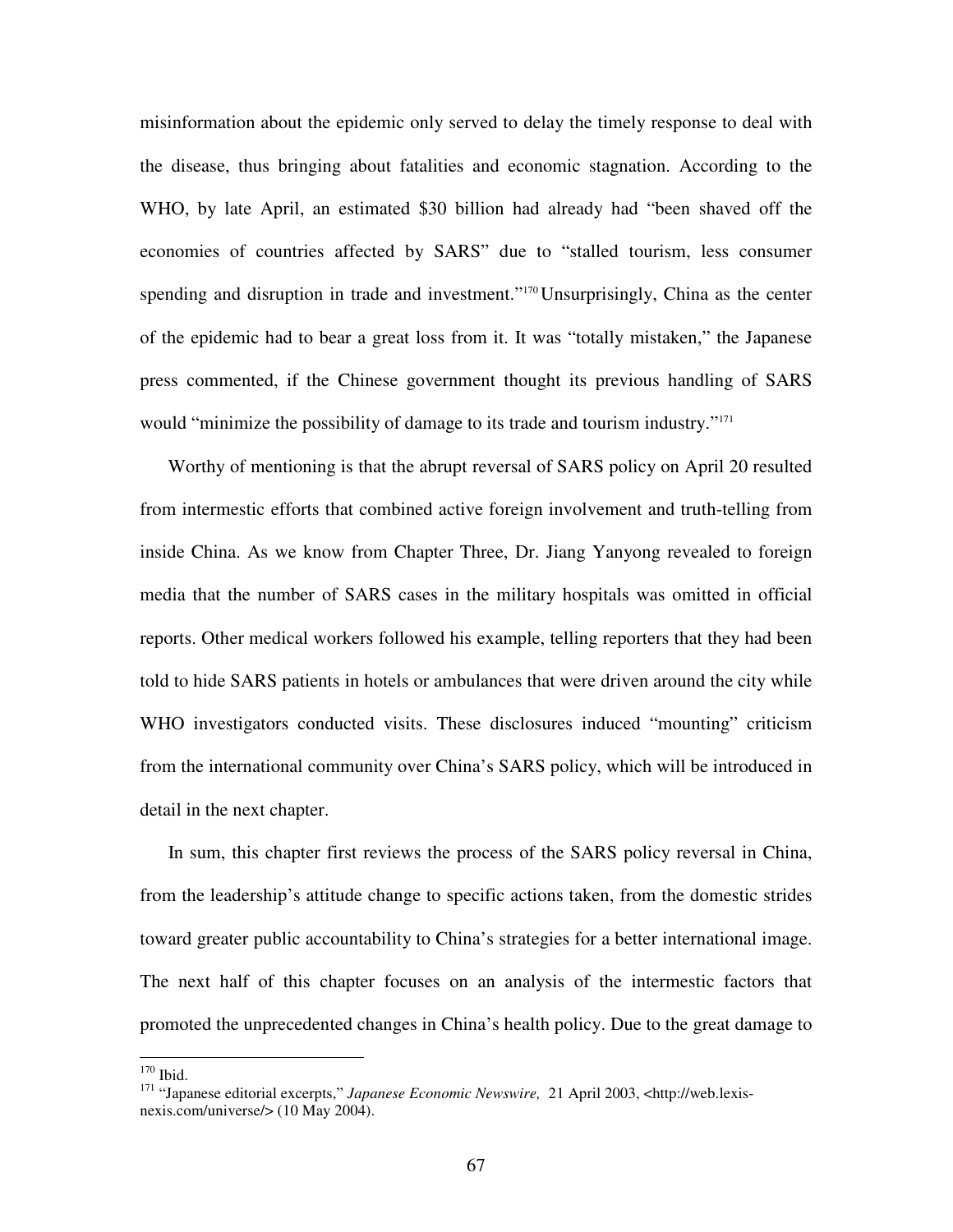China's international image and to its economic growth and social stability on which the CCP relied heavily "in trying to preserve its political legitimacy," 172 the Chinese government had to bring the epidemic under effective control if it wished to avoid "the equivalent of a national train wreck."<sup>173</sup> The handling of the epidemic after April 20 to a large extent took international expectations and regulations into account. Promoting international cooperation was also touted in China's new SARS policy agenda.

<sup>&</sup>lt;sup>172</sup> Bradsher, 28 April 2003.

<sup>173</sup> Eckholm, "SARS trips up the Chinese leadership," *International Herald Tribune*, 13 May 2003, <http://web.lexis-nexis.com/universe/> (10 May 2004).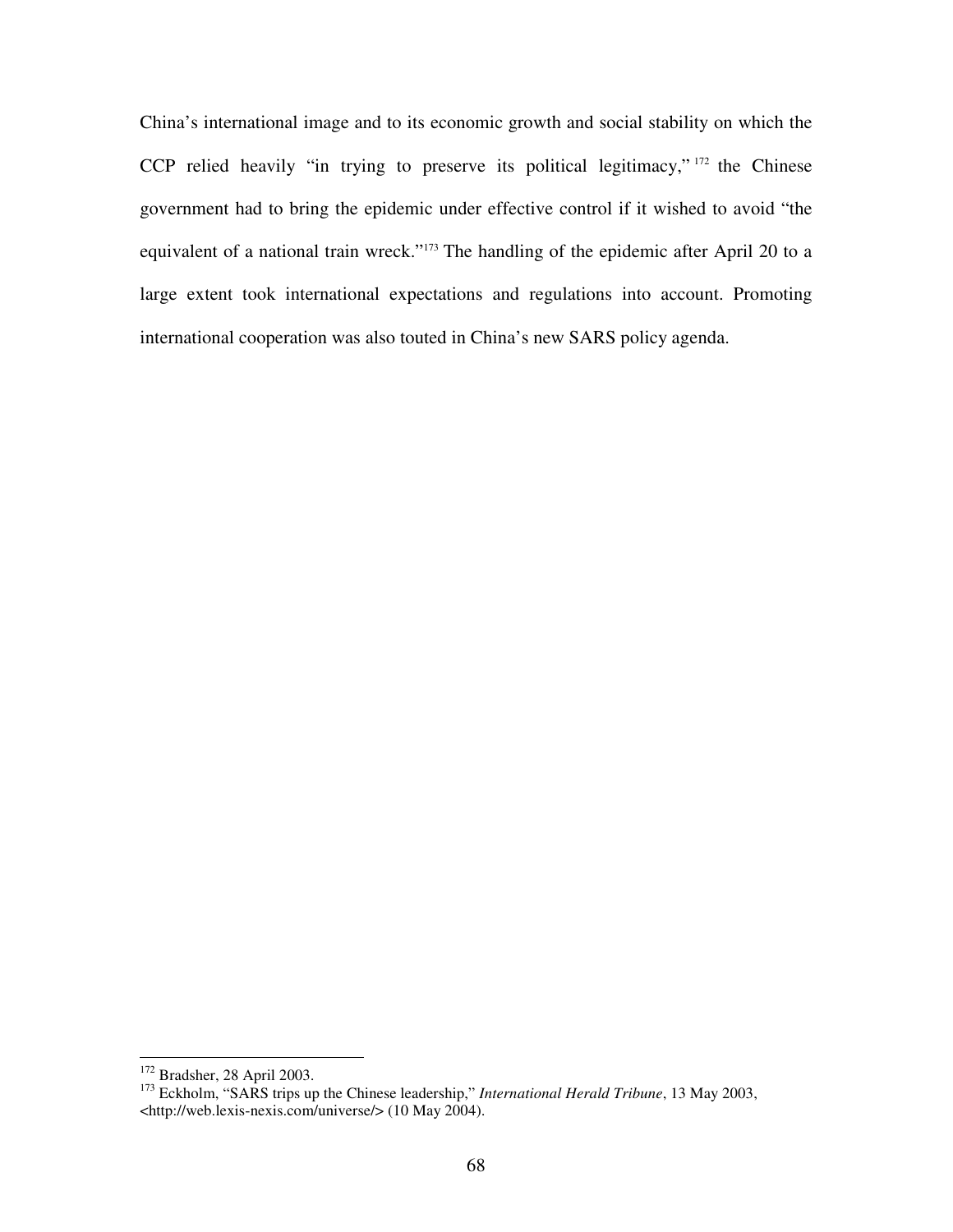# **Chapter Five The International Involvement**

Having reviewed China's inconsistent SARS policies and analyzed the major reasons for the change, this chapter seeks to identify the patterns of international influence on Chinese politics, particularly in this SARS crisis. Perhaps the most crucial factor that stimulated the abrupt policy reversal was the international involvement in China's handling of the SARS epidemic. How the international community was involved in China's SARS crisis, and why the Chinese government made positive changes in response to international pressures—as a signal of its acceptance of the legitimacy of such pressures—are of great significance to this study of intermesticity. Before answering these questions, we need to gain a general idea of both what the international community is and the character of interaction between the international community and China in the past twenty years.

Although China has become the growth engine of the Asian regional economy and one of the world's economic centers, it retains its traditional aversion to foreign involvement in its political realm, as it tries to protect the current one party system. Such aversion also results, as mentioned in Chapter Two, from the long-held "victim mentality" among the Chinese population. At the same time, China still maintains its ageold "central kingdom mentality"<sup>174</sup> by cherishing an ambition to be admitted into the society of modern nations as a significant figure and to have a voice in world affairs so as to better promote its economic interest and enhance its security. That is to say, China

<sup>174</sup> Jian, "The China Challenge in the Twenty-First Century: Implications for U.S. Foreign Policy," *United States Institute of Peace Website*, June 1998,

<sup>&</sup>lt;http://www.usip.org/pubs/peaceworks/chen21/chenpwk21.html> (20 May 2004).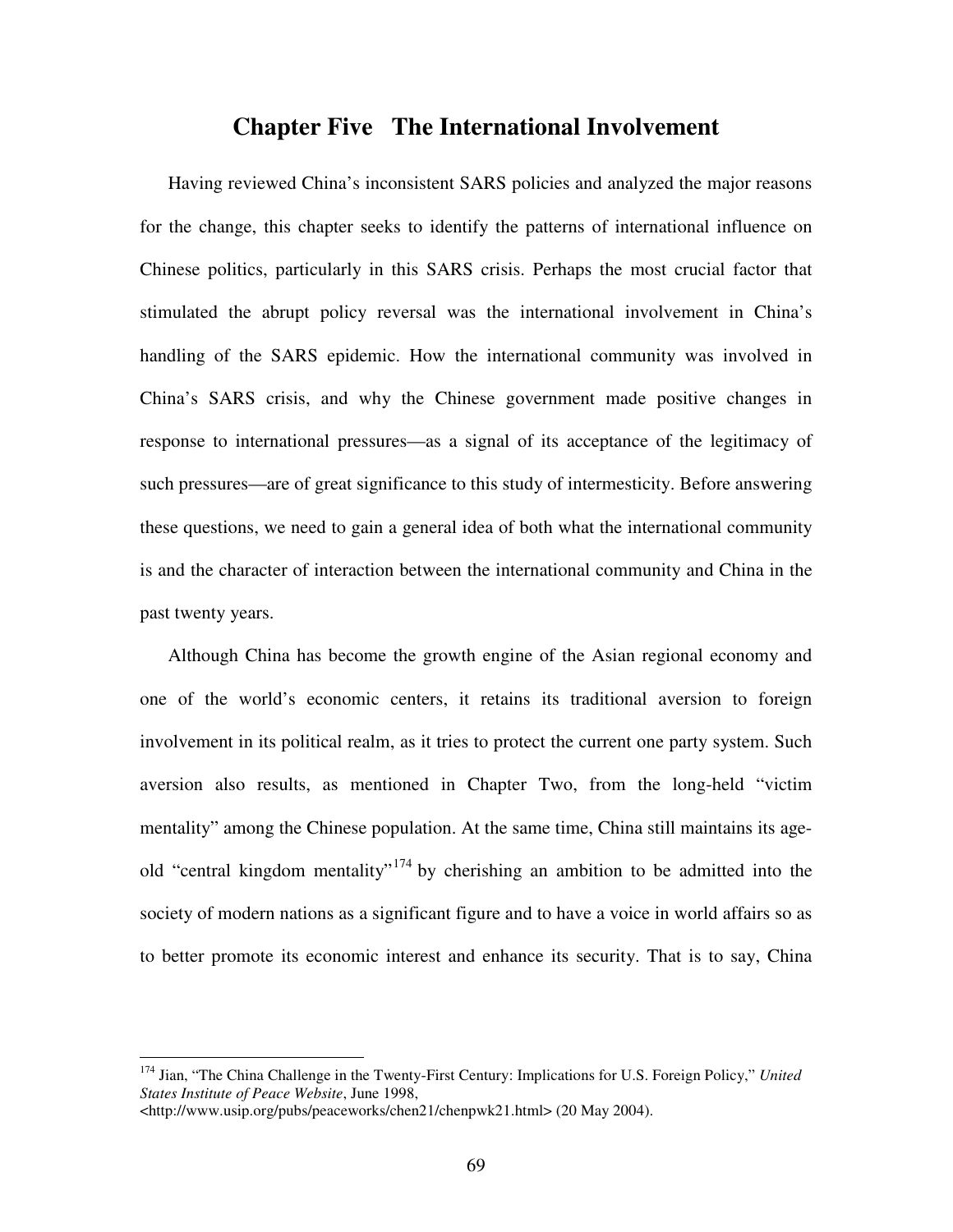chooses to rebuild its identity as an active member of the international community rather than continue the isolation of the Mao era.

Historically, the international community has pressured China to improve its domestic policies related to human rights, the AIDS cover-up, and repression of the democracy movement. This kind of pressure has implications for Chinese identity, however, and China used to refute such accusations with its traditional diplomatic principle of nonintervention in one's domestic affairs. China's human rights record has become a major obstacle for the country's entry into the mainstream international community.

In the SARS crisis of the year 2003, the international community emphasized the identity issue as it continued urging China to modify its passive policy. Their pressures employed the two mechanisms of containment and engagement. The intermestic dynamics in this event have engaged China in a learning process through which abiding by international institutions, rules and norms is not necessarily a challenge or a threat to the one-party system, and instead could help promote China's national interests.

### **Defining "International Community"**

Although the term "international community" is in danger of becoming a cliché, few seriously try to specify what it means and incorporates. According to Webster's 1913 Dictionary, community means "common possession or enjoyment," e.g., a community of goods. It also refers to "a body of people having common rights, privileges, or interests, or living in the same place under the same laws and regulations."<sup>175</sup> Therefore, international community can be defined as international society at large wherein people

<sup>&</sup>lt;sup>175</sup> Hyperdictionary, <http://www.hyperdictionary.com/dictionary/community> (17 February 2004).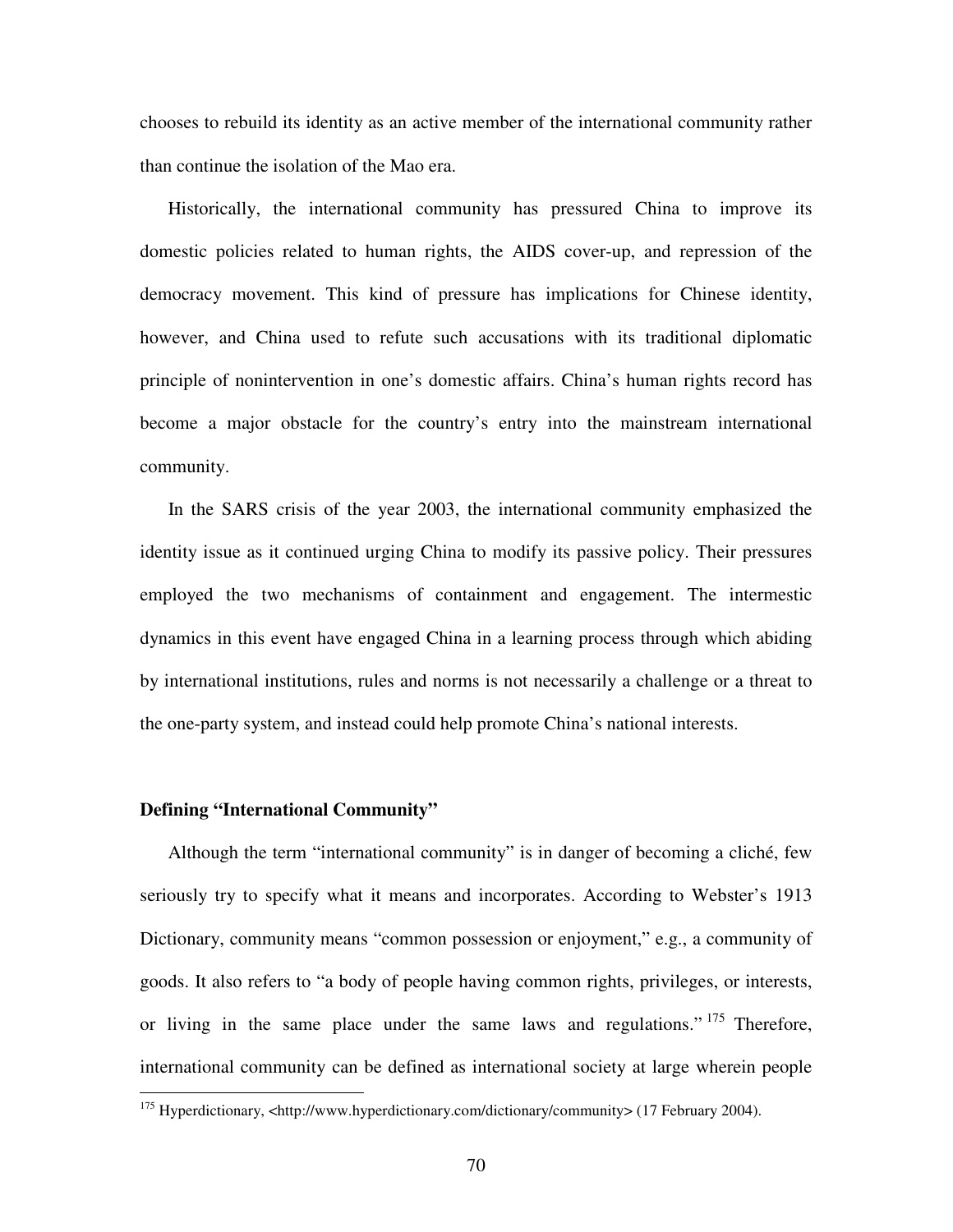in general have *shared* knowledge that induces them to comply with rules of the society in order to enjoy public goods and common rights and interests. Constructivists call the active participants in a society agents.<sup>176</sup> Internationally speaking, states are agents, and non-state-actors such as international organizations and regimes are also agents. The first principles of an international community, according to Sutch, are the "priority of shared human rights," or the "moral standing of states."<sup>177</sup> The international community forms through agent (states and non-state-actors) interaction and provides the social context for states' collective identity. It is "itself a form of institutionalization, the embodiment of deeper and more profound shared practices and expectations about the organization of political life on the planet."<sup>178</sup> For example, to Karl Deutsch and his colleagues, "there is real assurance that the members of the [potential international security] community will not fight each other physically" but instead settle their disputes peacefully.<sup>179</sup> Charles Beitz also envisions an international community where members are interconnected by moral relations and state boundaries have "…merely derivative significance. There are no reasons of basic principle for exempting the internal affairs of states from external moral scrutiny."<sup>180</sup> The international community is borderless, but states have boundaries in which they establish rules for their citizens to follow. A state's rules may or may not be

<sup>176</sup> Nicholas Onuf, "Constructivism: A User's Manual," In *International Relations in a Constructed World,* edited by Vendulka Kubalkova, Nicholas Onuf, and Paul Kowert (NY: M.E. Sharpe, 1998), 58-78.

<sup>177</sup> Peter Sutch, *Ethics, Justice and International Relations: Constructing an International Community* (Routledge, 2001), 2. 178 John G. Ruggie, *Constructing the World Polity: Essays on International Institutionalization* (London:

Routledge, 1998), 131.

<sup>179</sup> Karl Deutsch et al., *Political Community and the North-Atlantic Area: International Organization in the Light of Historical Experience* (New Jersey: Princeton University Press, 1957), 5.

<sup>180</sup> Charles R. Beitz, *Political Theory and International Relations* (Princeton University Press, 1979), 182.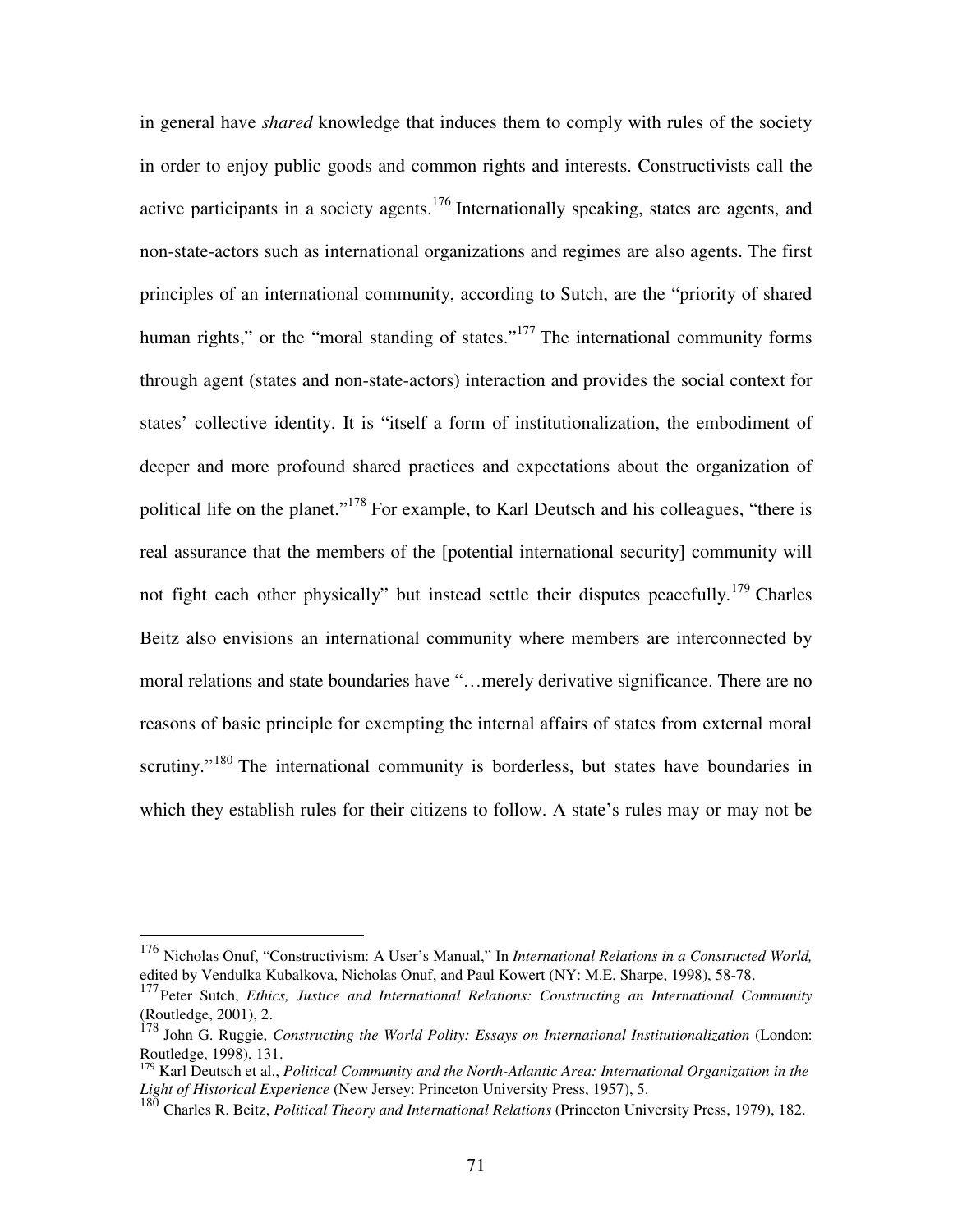consistent with the rules of the international community. Therefore, contemporary politics is characterized by an international-domestic dynamic.<sup>181</sup>

### **The Patterns: The Identity Dimension and Two Mechanisms of Influence**

The social identities of states are, according to Wendt, "sets of meanings that an actor attributes to itself while taking the perspective of others."<sup>182</sup> In other words as we mentioned in Chapter One, national identity is constructed as well as learned through interaction. The patterns of international influence on the domestic have an identity dimension. China's evolving identity in the international community after 1949 reflects the vicissitudes of its relationship with the outside world.

Chinese leaders were long seen by "many strategists and Sinologists" to have a "mostly passive approach" toward international affairs, yet remain sensitive to the influence of superpowers, or in the Chinese term "hegemonies"—the United States and the Soviet Union.<sup>183</sup> Mao's China viewed itself as a victimized developing nation. Mao denied "the rules of the international system," which in his eyes were working for capitalism and colonialism, and he even "sought to overthrow it" with international proletariat revolutions. Since foreign policy making at that time was highly centralized under Mao's own will, China was noted for both its close relationship with developing countries and relative isolation from international organizations. Economically, China stuck to autarky instead of entering the global capitalist economy.<sup>184</sup>

<sup>181</sup> Sørensen, 12-18.

<sup>182</sup> Wendt (1994).

<sup>&</sup>lt;sup>183</sup> Medeiros and Fravel.

<sup>184</sup> Ibid.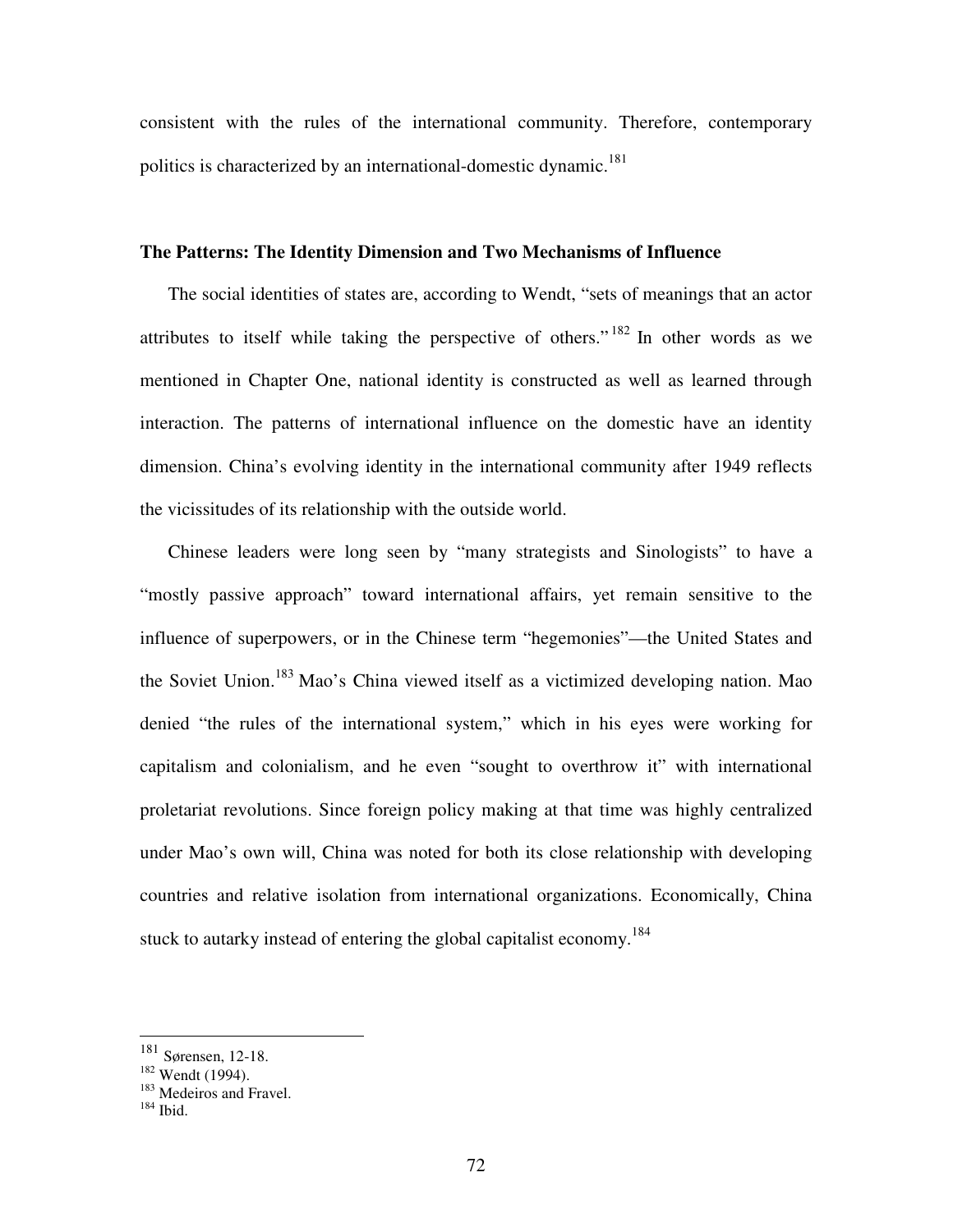Though Mao's successor, Deng Xiaoping gave China "an opposite direction" by carrying out reform and opening up policy that "promoted engagement with the international community" to realize domestic modernization. Gradually, China broke away from the Mao-era isolation and increased its participation in international organizations. Beijing's interests, however, focused on the privileges and benefits to which a member of those organizations was entitled rather than the responsibilities and rules that also applied to each member. Meanwhile, foreign policy making was still "highly centralized" under Deng, who was internationally known for his flexible yet unyielding diplomatic style. 185

In the 1990s when China's third generation of leaders took office, they attempted to put an end to isolation and the international sanctions for the 1989 Tian'anmen crackdown, revive China's economic development, and enhance national security.<sup>186</sup> All these required a rebuilding of China's image or identity as an active international participant.

China has intensified its role in the international community over the past ten years. Beijing's first strategic step was to expand China's bilateral political and economic relationships with more and more countries. In the 1990s, China worked on developing these relationships into various kinds of "partnership" to ensure security and economic alliance. A famous example is the Treaty of Good-Neighborliness and Friendly Cooperation signed between China and Russia in the year 2001.<sup>187</sup>

<sup>185</sup> Ibid.

<sup>186</sup> Ibid.

<sup>187</sup> Ibid.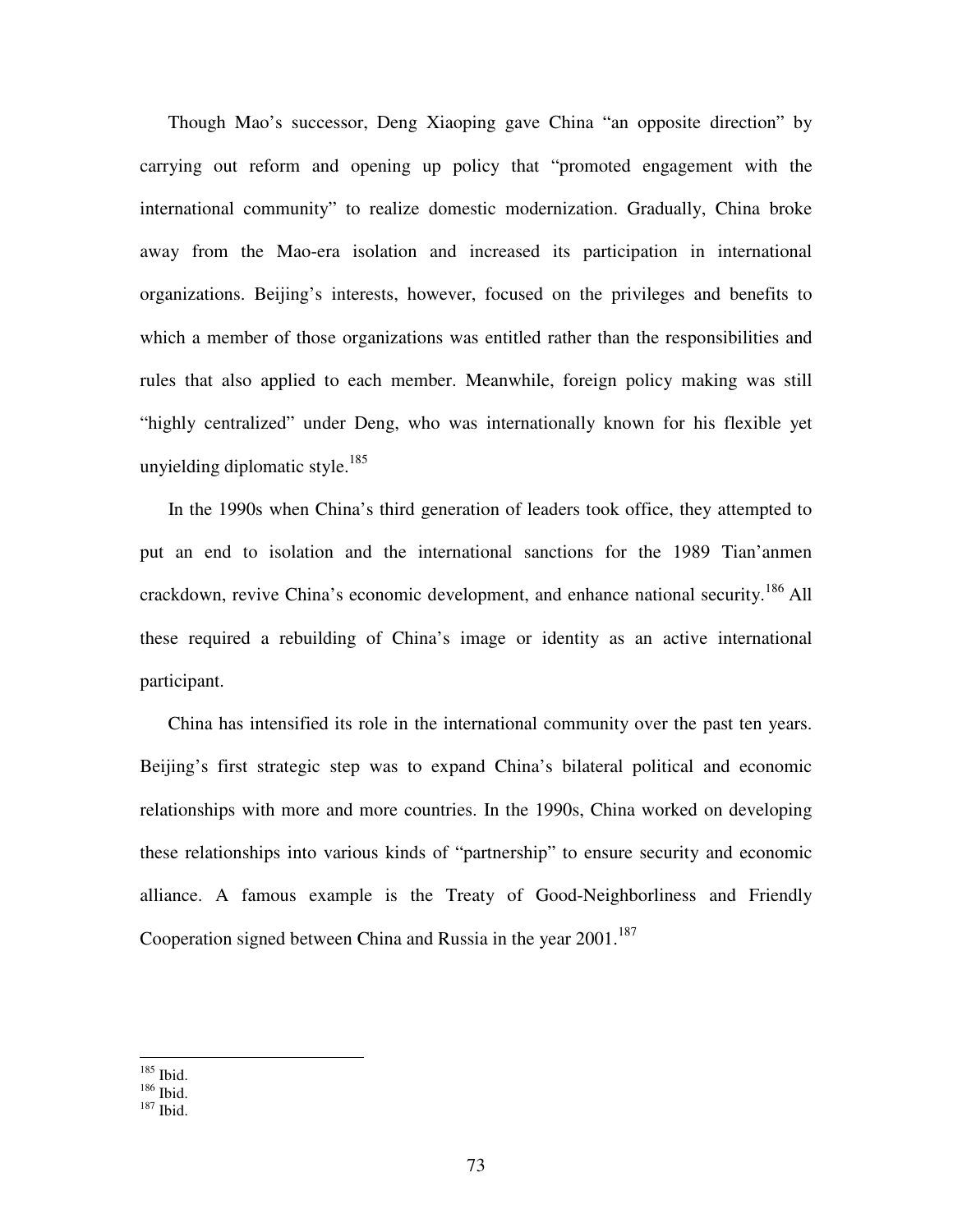The second big step was Beijing's access to multilateral institutions, which was previously viewed by Chinese leaders as something to "punish or constrain China."<sup>188</sup> China expanded its influence in Southeast Asia by holding annual meetings with senior ASEAN officials from 1995. In 1996, China co-founded the Asia-Europe Meeting in an effort to hold regular conversation with Europe and even NATO.<sup>189</sup> In 2001, China hosted the ninth leaders' summit of the Asia-Pacific Economic Cooperation forum in Shanghai.<sup>190</sup> The same year, China and five Central Asian countries Russia, Kazakhstan, Kyrgyzatan, Tadzhikistan, and Uzbekistan established the Shanghai Cooperation Organization, the first multilateral group in the region, to strengthen mutual trust, settle disputes, and facilitate regional trade.<sup>191</sup>

Meanwhile, China showed a much more open attitude toward international collective security issues by increasing its engagement with the UN Security Council, discussing regional security issues with ASEAN, and issuing weapons export controls. China usually opposed the UN Security Council's resolution of using force to intervene in a state's domestic affairs for fear of the erosion of the principle of nonintervention associated with sovereignty.<sup>192</sup> But since the mid-1990s, China has begun to say yes to such resolutions. For instance, in late 2002, China supported Resolution 1441 on continued weapons inspections in Iraq.<sup>193</sup> In 2003, China also proposed to establish a

<sup>188</sup> Ibid.

<sup>189</sup> Ibid.

<sup>190</sup> Ibid.

<sup>&</sup>lt;sup>191</sup> Ministry of Foreign Affairs of the People's Republic of China, "Shanghai Cooperation Organization." 7 January 2004, <http://www.fmprc.gov.cn/eng/topics/sco/t57970.htm> (8 May 2004). <sup>192</sup> Medeiros and Fravel.

<sup>193</sup> "China's position on Iraq issue clear-cut: article," *Xinhua News Agency*, 8 March 2003, <http://web.lexis-nexis.com/universe/> (9 May 2004).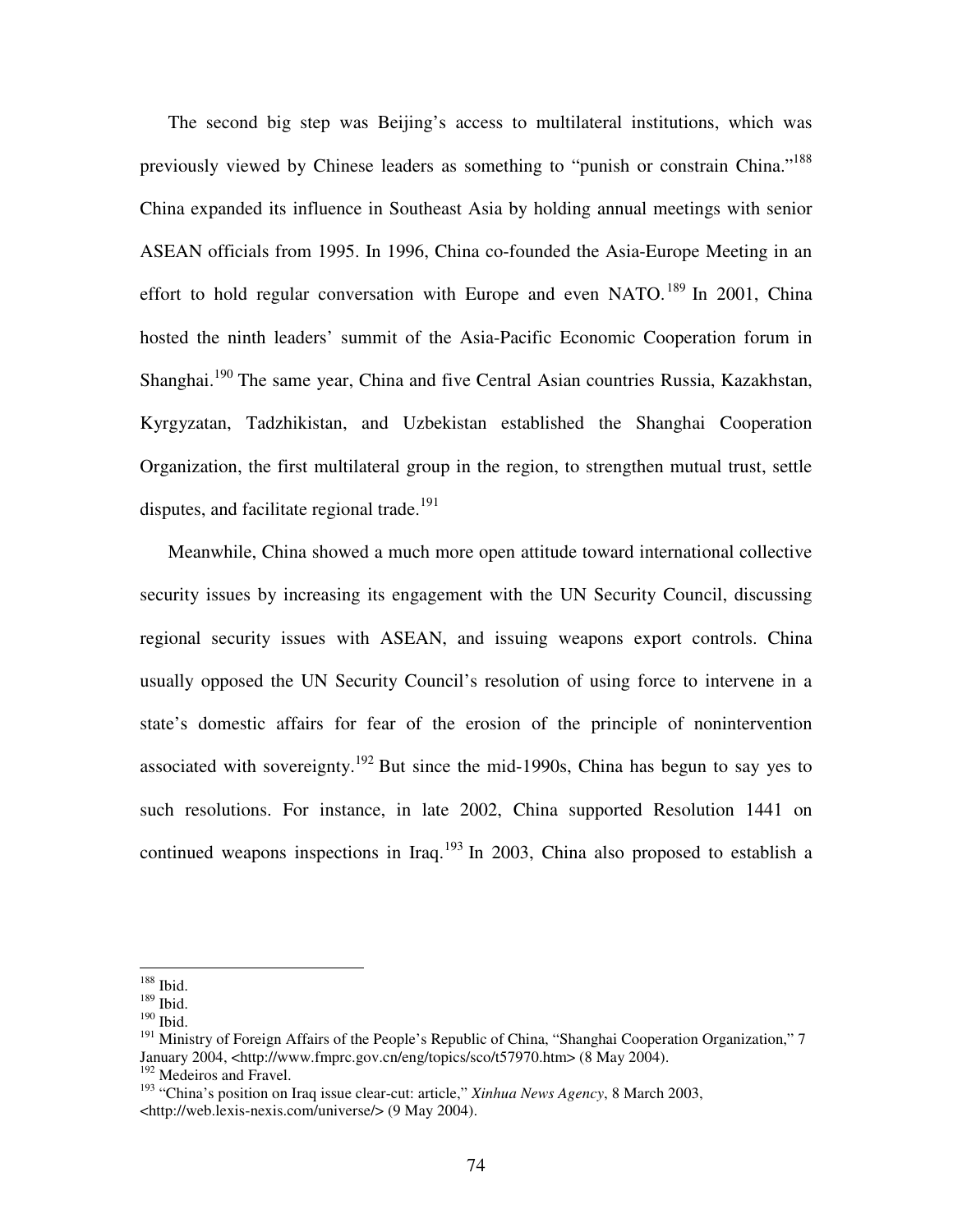security mechanism in ASEAN to enable communications among Asian militaries.<sup>194</sup> China changed its position on international arms control and the nonproliferation regime from a constraint over China's performance to a necessity for each country with nuclear power. Although still continuing its efforts to modernize its nuclear weapons, China has committed to several major arms control and nonproliferation accords. In 1994, China expressed its willingness to "abide by the parameter of the Missile Technology Control Regime"<sup>195</sup> and signed the Comprehensive Nuclear Test Ban Treaty in 1996.<sup>196</sup>

All these policy shifts demonstrate that China has tried to break away from the persistent victim mentality of 100 years of shame and embarrassment and begun to participate actively in the international community. The most evident example is China's rock-like leadership performance in the 1997-1998 Asian economic crisis. China played a decisive role in promoting regional economic stability and growth by firmly contributing to the "Thai bailout package" and supporting the Hong Kong currency, as well as stimulating the domestic economy through increased government input and accelerated banking reforms.<sup>197</sup> Since the mid-1990s, China has demonstrated its expectation that its identity as a competent state be recognized by the international community. The clearest goals for China have included an Olympic status and the WTO membership, which in many Chinese eyes stood for China's formal entry into the mainstream of the international community.

<sup>&</sup>lt;sup>194</sup> Ministry of Foreign Affairs of the People's Republic of China, "Promoting Peace and Prosperity by Deepening Cooperation in All-round Way: Speech by Premier Wen Jiabao of the People's Republic of China at the Seventh China-ASEAN Summit," 8 October 2003,

<sup>&</sup>lt;http://www.fmprc.gov.cn/eng/topics/zgcydyhz/dqc/t27714.htm> (9 May 2004).

<sup>&</sup>lt;sup>195</sup> Office of the Historian, U.S. Bureau of Public Affairs. "History of the Department of State During the Clinton Presidency (1993-2001)." <http://www.state.gov/r/pa/ho/pubs/8520.htm> (9 May 2004). <sup>196</sup> Medeiros and Fravel.

<sup>&</sup>lt;sup>197</sup> Oksenberg and Economy.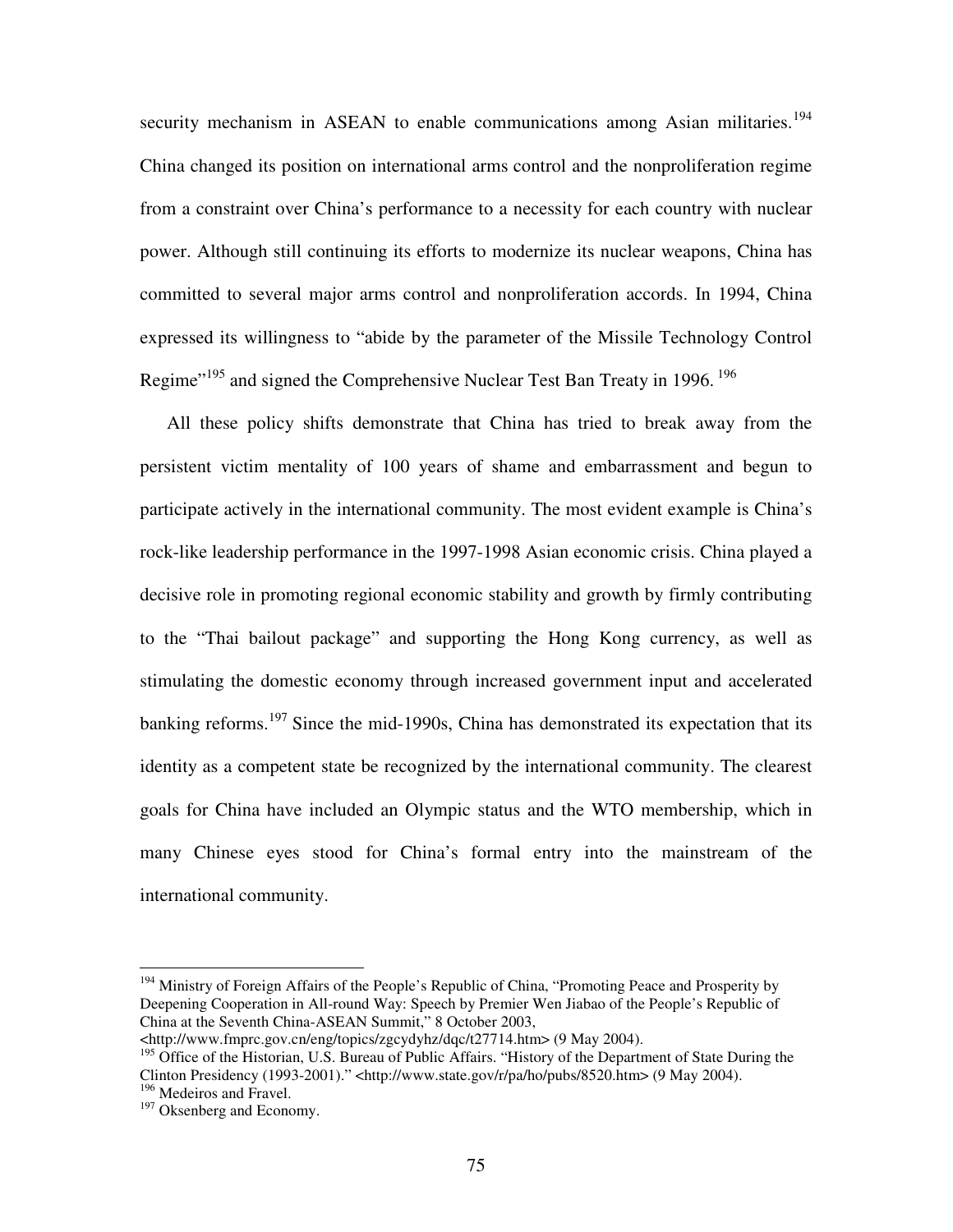The international community has employed mainly two mechanisms to affect Chinese politics, particularly during its applications for staging the Olympic Games and for entry into the WTO. One is "containment," and the other is "engagement." The former denies China's identity as a member of the international community, while the latter is just the opposite. When Beijing submitted its bid to bring home its first ever Olympic Games in 1993, people who advocated a strategy of containment kept reminding the world of Chinese repression of the 1989 Tian'anmen movement. They even warned of "a repeat of the 1936 Berlin Olympics, which catapulted Adolf Hitler onto the international stage, improved the Nazi Party's image both at home and abroad and, in a way, encouraged the militaristic nation's march toward war."<sup>198</sup> In 1993, just before the International Olympic Committee (IOC) selected the host country for the 2000 Olympics, the U.S. Congress and the European Parliament clearly showed their positions by passing resolutions against China hosting the Olympics.<sup>199</sup> Ultimately, Beijing lost to Sydney by two votes.<sup>200</sup> In 2001, Beijing faced the same international criticism in its bid for the 2008 Olympics, because of China's human rights record, especially the most recent crackdown on Falun Gong practitioners. This time those who advocated a strategy of engagement gained the upper hand. They believed hosting the Olympics would encourage China to behave in accordance with international norms. An example they frequently cited was "South Korea's release of 2,000 political prisoners," including then President Kim Dae-jung, in order to host the 1988 Seoul Olympics.<sup>201</sup> By the same token, China would learn "the spirit and regulations of the games" through playing host. Encouraged by an Olympic

<sup>198</sup> "Beijing's quest for the Olympic torch," *China Post*, 21 February 2001,

<sup>&</sup>lt;http://www.taiwanheadlines.gov.tw/20010221/20010221o1.html> (9 May 2004). <sup>199</sup> Human Rights Watch, 1998.

<sup>200</sup> *China Post,* 21 February 2001.

 $201$  Ibid.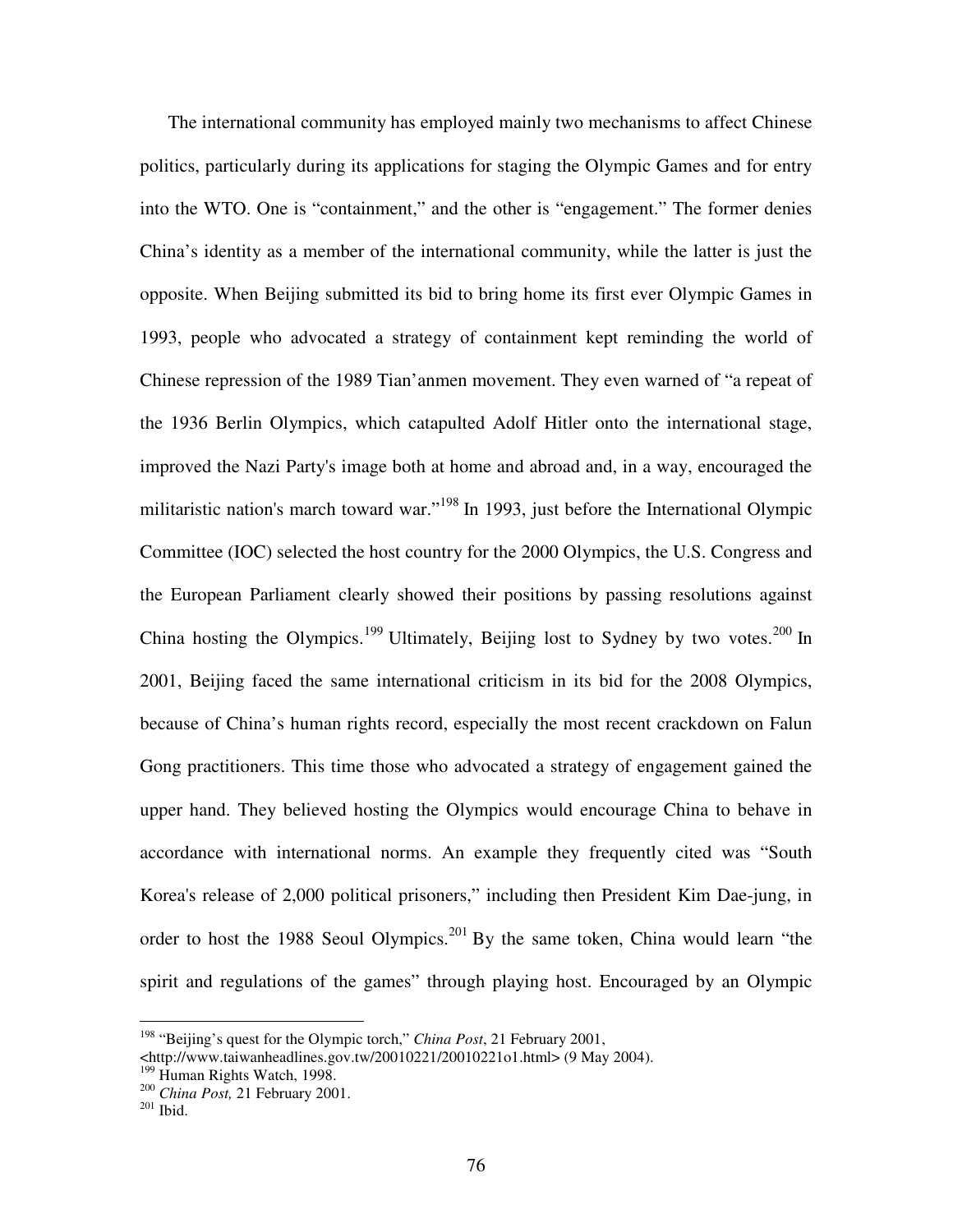status, Beijing was expected to provide a more clement political environment and deepen its reforms and opening up.<sup>202</sup> Therefore, although the 2008 bid seemed to have raised no less concern about the human rights record in China, Beijing still won a landslide victory for the 2008 Olympics.

China's entry into the WTO was an even longer and more difficult process, a learning process about international rules, regulations, and norms. China pursued its membership in the WTO from the 1980s. China's entry depended on its compliance with several conditions, including the degree and level of tariffs, financial services, and agricultural market access, which required rapid internal changes and external opening, as well as great commitments to other WTO members. By entering the WTO, China would have to agree to international monitoring of its trade measures and the liberalization of its market. Moreover, Chinese political and economic transactions would need to become more transparent. Ultimately, China needed to meet its commitments to the international community.  $203$  China's successful entry into the WTO in 2001 demonstrates its willingness to embrace more international institutions, rules, and norms as a means to integrate itself into global economy. It also marks wide recognition of a more responsive China in the international arena.

### **The International Involvement in China's SARS Crisis**

The global SARS crisis alerted the international community that a government's responsiveness and competency domestically should be of equal concern as its

 $202$  Ibid.

<sup>203</sup> Allan Zhang, "China Joins the WTO: The Impact on Foreign Trade," *PricewaterhouseCoopers*, <http://www.pwc.com/extweb/newcolth.nsf/docid/937DE2886742FD3E85256AD3006DC049>(17 May 2004).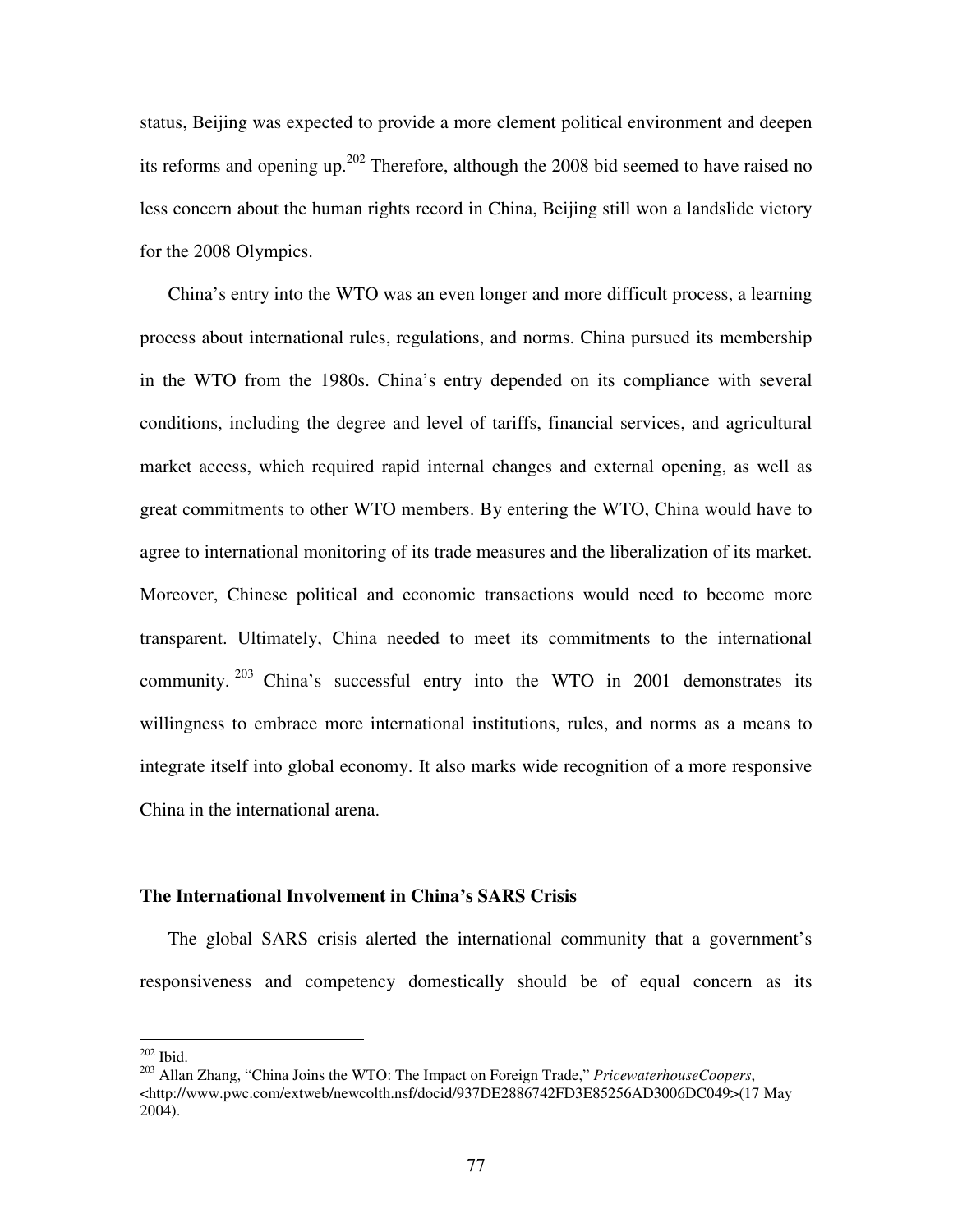international conduct, given that the world is tightly connected. In spite of international recognition China had gained through its Olympic status and WTO membership, China had to make positive response toward international pressure over its inaction on a domestic epidemic crisis.

Unlike the military invasion into Beijing by an alliance of eight imperial nations against the Boxers in the late Qing dynasty, the international involvement in China's handling of SARS sought to affect Chinese leadership through language and concrete self-protective actions, with news, reports, announcements, and press conferences as major channels. Such external pressures not only have brought about direct economic impacts, but also have negative political implications for China's credibility. China's newly recognized identity in the international community faced a huge risk of being questioned and even denied.

In checking news stories about SARS from early 2003 to June 2003 when the Chinese government's new SARS policy began to take effect, one may find that most of them mentioned two distinct entities—"international community" and "China." China was placed in opposition to the international community. For example, Henk Bekedam, head of the WHO team in Beijing, told China, "We have very clearly said you have an international community over there that does not trust your figures."<sup>204</sup> Meanwhile, China, although considering itself a recognized key figure in the international community with its Olympic status and WTO membership, had realized the widening gap between itself and the international community. Despite its assuring the safety of travel and work in China, promising to release correct numbers of SARS cases, or expressing its willingness

<sup>204</sup> Pomfret, "Underreporting, Secrecy Fuel SARS in Beijing, WHO Says," *Washington Post*, 17 April 2003, sec. A, p. 16.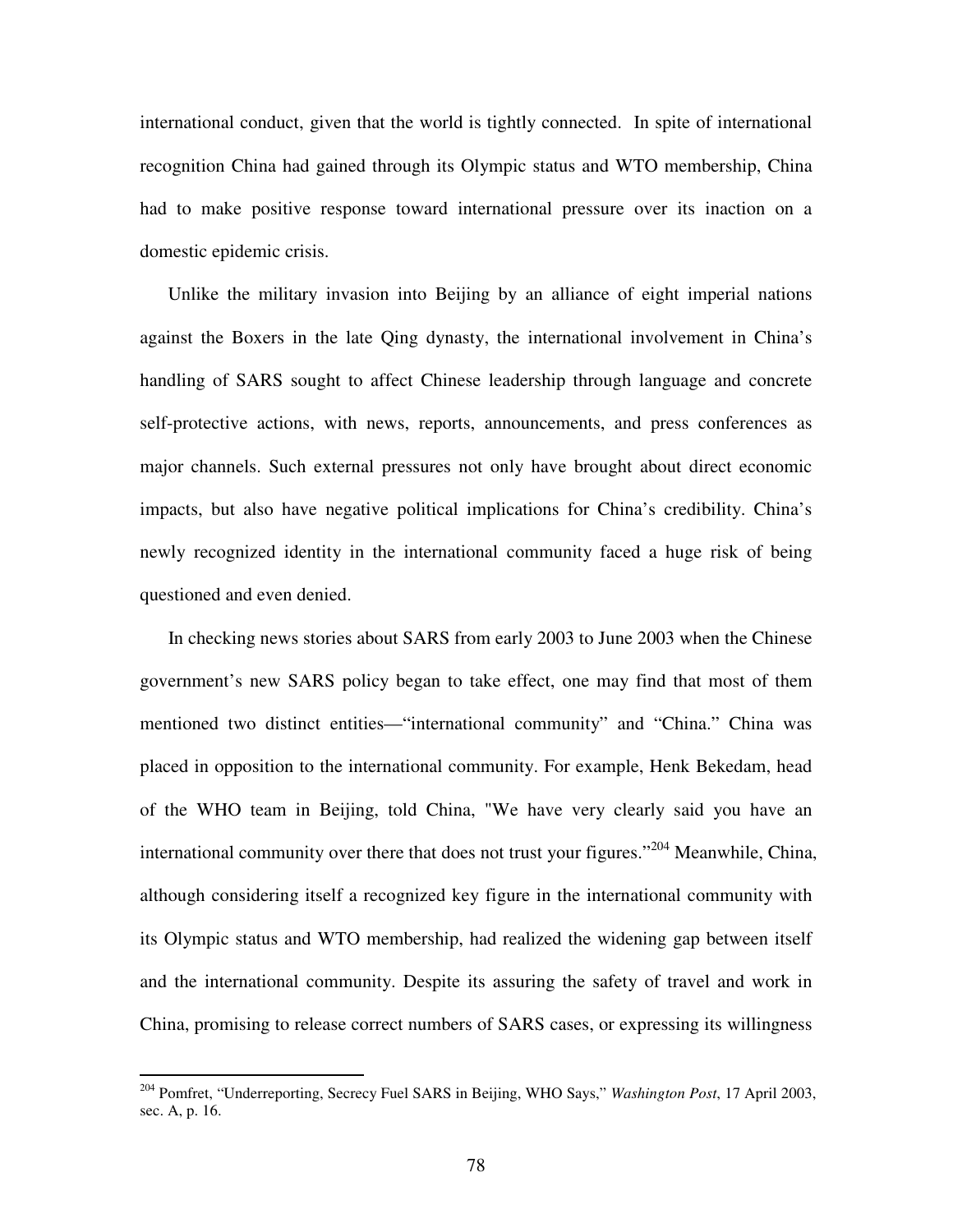to "strengthen cooperation with the international community,"<sup>205</sup> the Chinese government seemed to understand tacitly the threatening hint of *containment* from other nations and international organizations, which would possibly deny its membership in the international community.

Although problems like bureaucratic inertia and cover-up of national "shames" exist everywhere in the world, international organizations and other states zeroed in on the Chinese government because its slow response to the SARS epidemic led to great economic loss and panic across borders. Foreign governments took on self-protective measures. For example, prominent visitors like British Prime Minister Tony Blair postponed their trips to China.<sup>206</sup> The Rolling Stones cancelled their Hong Kong concerts.<sup>207</sup> Business and tourist travel in many badly-hit regions fell off. Many countries issued travel warnings or even travel bans against travel to China. From March 17, the Japanese Ministry of Foreign Affairs issued four travel advisories, and on April 3, the level was raised from an advisory to a warning.<sup>208</sup> The U.S. also issued a travel advisory warning against nonessential trips to China. At about the same time, Malaysia barred all tourists from Mainland China and Hong Kong.<sup>209</sup>

Moreover, the foreign press carried out a furious criticism of the Chinese government. As mentioned before, early on March 31, a *Wall Street Journal* editorial called for "quarantining China." The London-based *Times* described the Chinese Communist Party

<sup>205</sup> "Highlights of major Beijing-based newspapers-April 27," *Xinhua News Agency*, 27 April 2003, <http://global.factiva.com/en/eSrch/ss\_hl.asp> (18 May 2004).

<sup>206</sup> "China: British Prime Minister Blair postpones trip," *Associated Press World stream*, 1 April 2003, <http://web.lexis-nexis.com/universe/> (18 May 2004).

<sup>207</sup> "Rolling Stones scrap weekend concerts in Hong Kong," *Agence France Presse*, 27 March 2003, <http://web.lexis-nexis.com/universe/> (18 May 2004).

<sup>&</sup>lt;sup>208</sup> Ministry of Foreign Affairs of Japan, "Press Conference 3 April 2003," 3 April 2003, <http://www.mofa.go.jp/announce/press/2003/4/0403.html> (18 May 2004).

 $209$  Beech, 14 April 2003.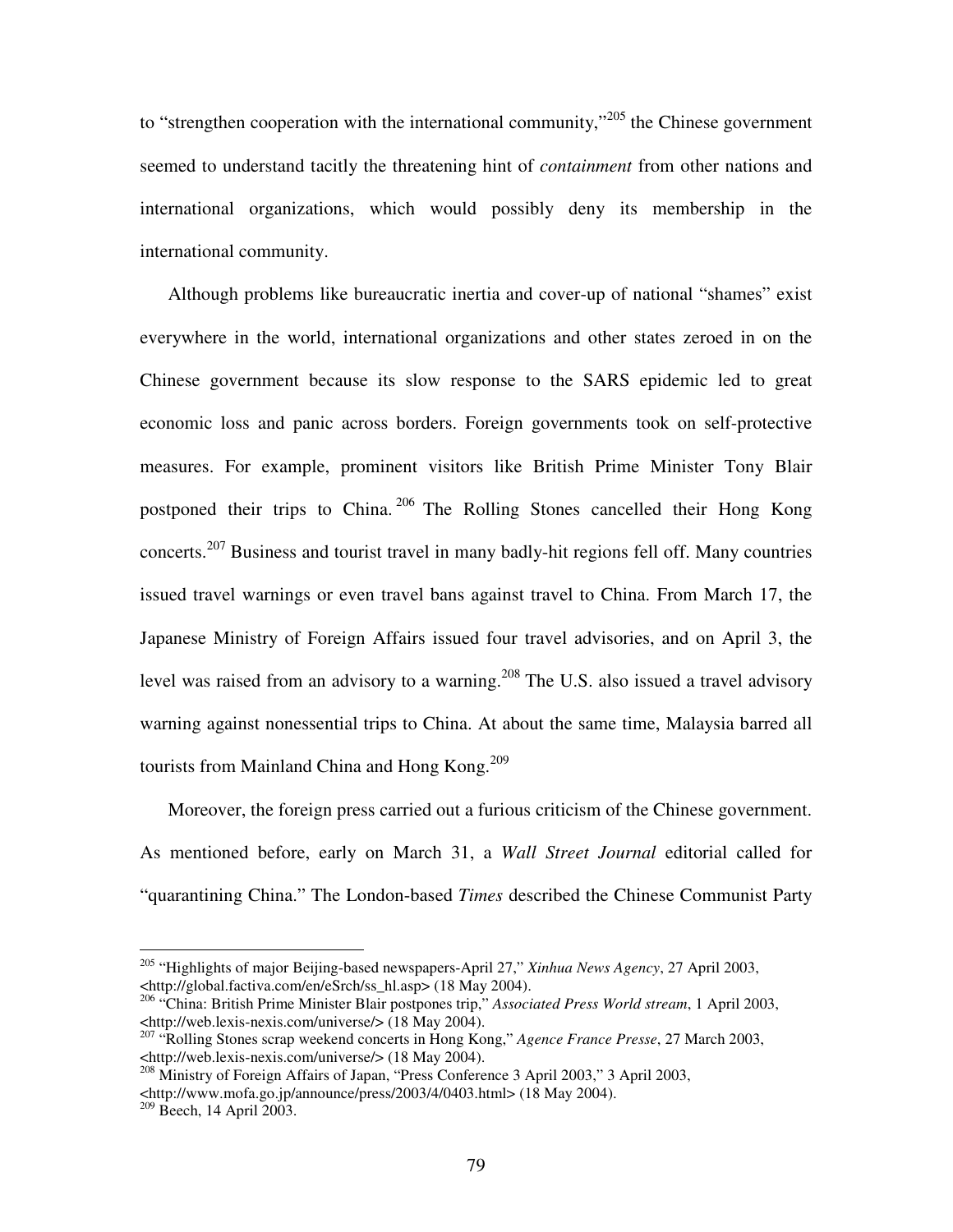in its editorial as "parochial" and strongly urged China to understand one thing that "the benefits of international cooperation, whether tourism or trade, are complemented by responsibility."<sup>210</sup>

On the verge of being labeled as an "irresponsible" or "unqualified" member of the international community, China's newly-elected leadership made an abrupt policy reversal by launching a nationwide anti-SARS campaign in mid-April. This change demonstrated the effectiveness of the international pressures over China's domestic SARS policy, if the effectiveness of such pressures relies on the positive responses that China made.

The international community appeared quite sensitive to China's changing attitude and its contextual story. It noticed that Chinese president Hu Jintao and premier Wen Jiabao had not yet consolidated their power since they succeeded to their positions months earlier. In the complicated Chinese politics, they had to satisfy both conservative elders and radical reformers. The international community revealed its willingness to encourage China to be an accountable power and support China's new leadership by singing high praise of Hu's and Wen's performance in taking bold steps to end a coverup of the SARS epidemic and further launch a national anti-SARS campaign.<sup>211</sup> Here, the mechanism of engagement was resumed. When the epidemic was over in mid-July, the success of the campaign was ascribed to the competence of China's new leadership while the previous cover-up was due to the party's "long and hardly honorable tradition of dishonesty" that made "the medical bureaucracy" think it "wise to fiddle the figures and

<sup>210</sup> "China's chernobyl - A belated response to the spread of Sars - Leading Article," *Times (London),* 21 April 2003, <http://web.lexis-nexis.com/universe/> (18 May 2004).

<sup>211</sup> Oliver August, "New leaders struggle to restore credibility," *Times (London)*, 21 April 2003, <http://web.lexis-nexis.com/universe/> (19 May 2004).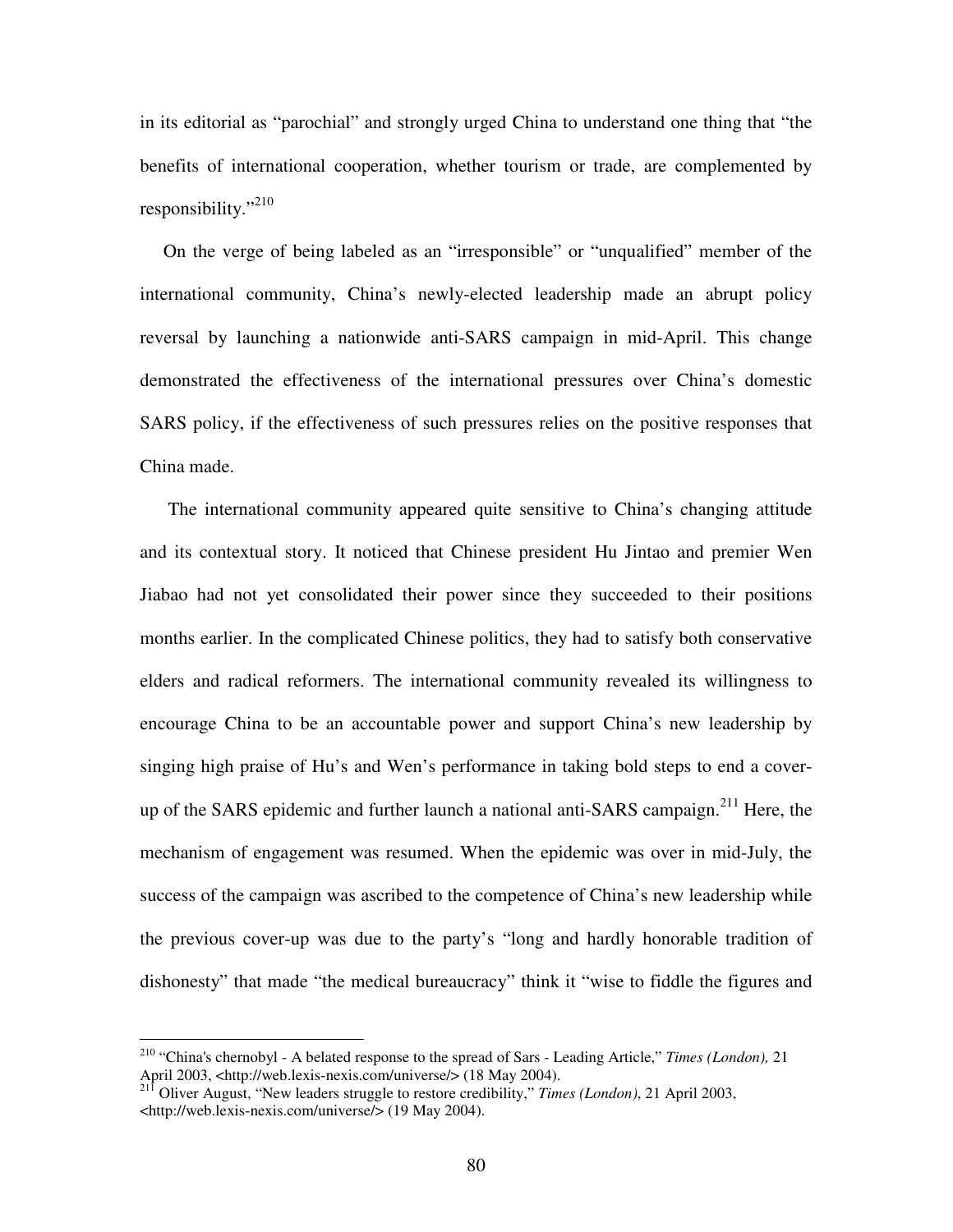to claim weeks ago that the problem was 'under control'."<sup>212</sup> Although the United States often takes the lead in criticizing China for its lack of transparency and neglect of human rights, Washington appeared relatively sympathetic and supportive about the new leadership by giving credit to Chinese President Hu Jintao. Soon after the April 20 reversal, American Senate Majority Leader Frist told Hu that he was "encouraged" by the new leadership's ouster of China's health minister and Beijing mayor. One month later, when U.S. President Bush met with Chinese President Hu in France, he had nothing negative to say about China's SARS calamity. Instead, Bush "specifically praised President Hu's leadership in addressing this problem."<sup>213</sup> The April 21 editorial of the *Times (London)* predicted "China will be a better place for the Chinese people and a more constructive member of the international community," if Hu's "new-found emphasis on honesty and transparency is characteristic of his rule."<sup>214</sup>

The international community showed great interest and expectations toward China's new leadership, who also were strengthened in dealing with the crisis. Under these highly political circumstances, the WHO still continued its exposure of and criticism over some aspects suggesting lack of operation that remained in various levels of Chinese governments, such as flawed data about SARS, but the intensity of such criticisms was greatly lowered.

In sum, this chapter reviews the ways in which the international community influences Chinese politics. I first define the international community, which is characteristic of intermestic dynamics in today's global context. By manipulating the

<sup>212</sup> *Times (London),* 21 April 2003.

<sup>213</sup> William Foreman, "China's SARS disaster arouses little international anger," *Associated Press Newswires*, 2 June 2003, <http://global.factiva.com/en/eSrch/ss\_hl.asp> (19 May 2004).<br><sup>214</sup> "China's Chernobyl."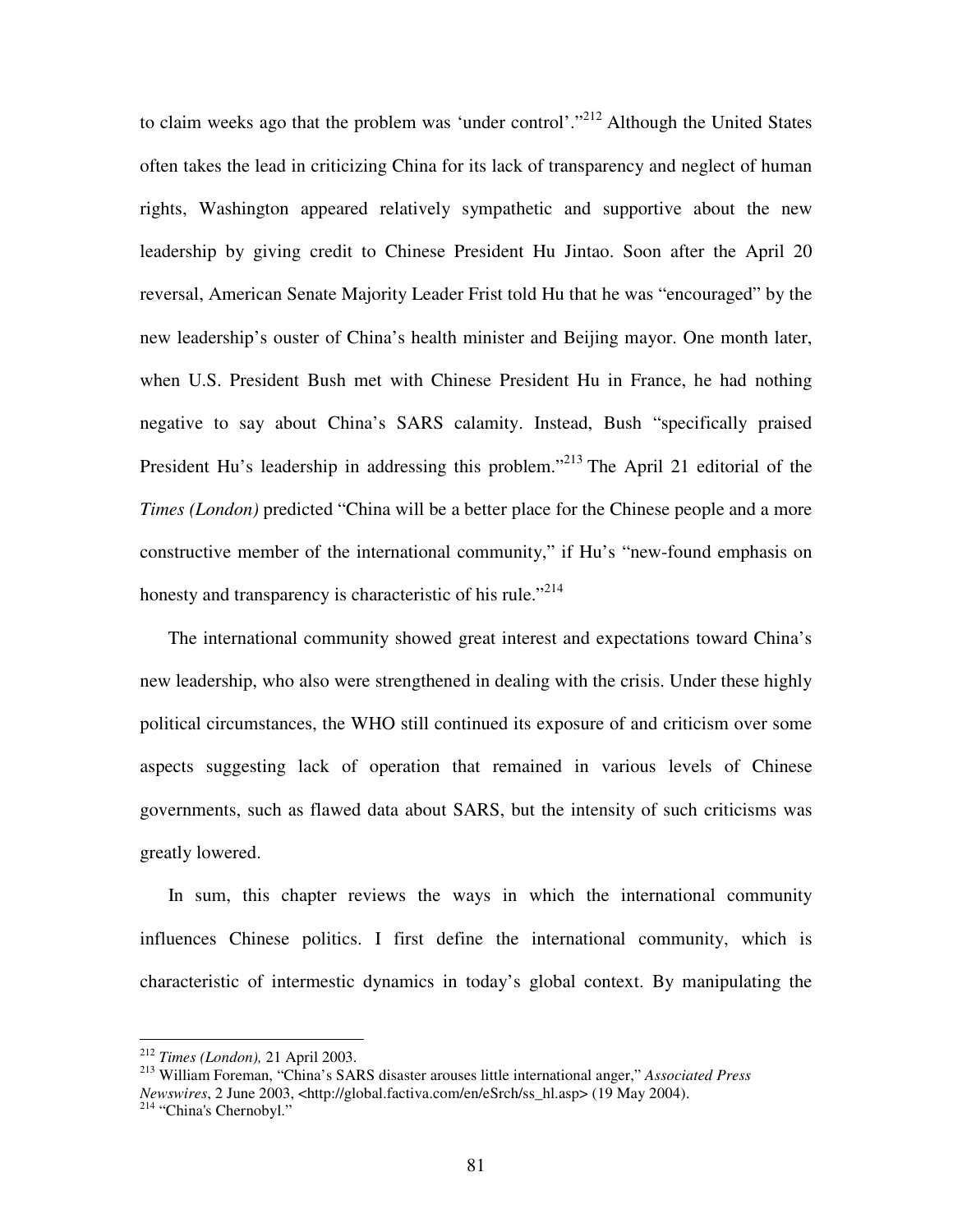identity dimension, the international community uses the two mechanisms of "containment" and "engagement" to exert pressures on China's domestic performances, including its handling of SARS in 2003. While there still existed some defects in China's implementation of its new SARS policy, the government's policy reversal and the success of China's anti-SARS campaign achieved within three months can be attributed to the effectiveness of the international involvement in China's intermestic politics.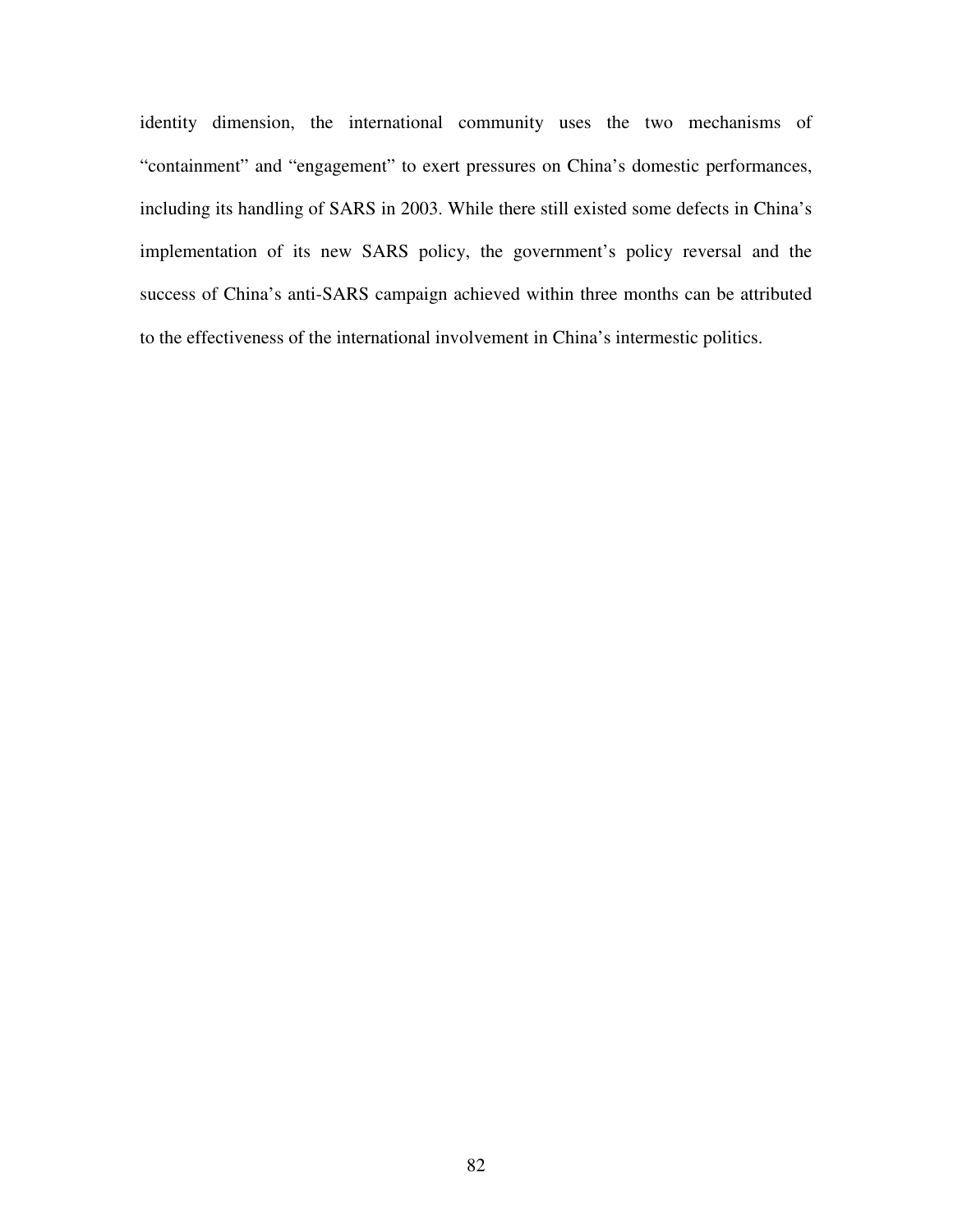## **Chapter Six Conclusion and Prospect**

### **Intermesticity as the Context for Global Governance**

The world has witnessed in the SARS crisis a high level of intermestic coordination and cooperation between states and states, international organizations and states, international organizations and international organizations, medical practitioners and health officials, research teams and hospitals. It may become a characteristic of our time that the domestic and the international intertwine through communication, cooperation, and perhaps conflict, to deal with the challenges we face that have "a global impact" and thus demand "a global response."<sup>215</sup>

The advance of globalization has succeeded in connecting the world into a villagelike entity with shrunken distances, broken barriers, and interdependent peoples, yet it does not alleviate the enduring worldwide disparity between the so-called developed and developing countries. But diseases, which usually find poverty an ideal breeding ground, can easily jump over the widening gap between the healthy, affluent world and the sick, impoverished world in the same way that capital flows and email transmissions do.<sup>216</sup>

The SARS crisis clearly reminds people of what a devastating impact a disease, if not under effective control where it originates, can have on the global economy and the international community. It has led to a rethinking of the usual insulation of domestic policy from the international. A state's performance in its traditional areas of sovereign control, including economy, health, and military issues, is increasingly having global impacts. By the same token, more challenges that states encounter require global

<sup>215</sup> Gro Harlem Brundtland, "The Globalization of Health," *Seton Hall Journal of Diplomacy and International Relations* IV, no. 2, Summer/Fall (2003), 7-12. 216 Ibid.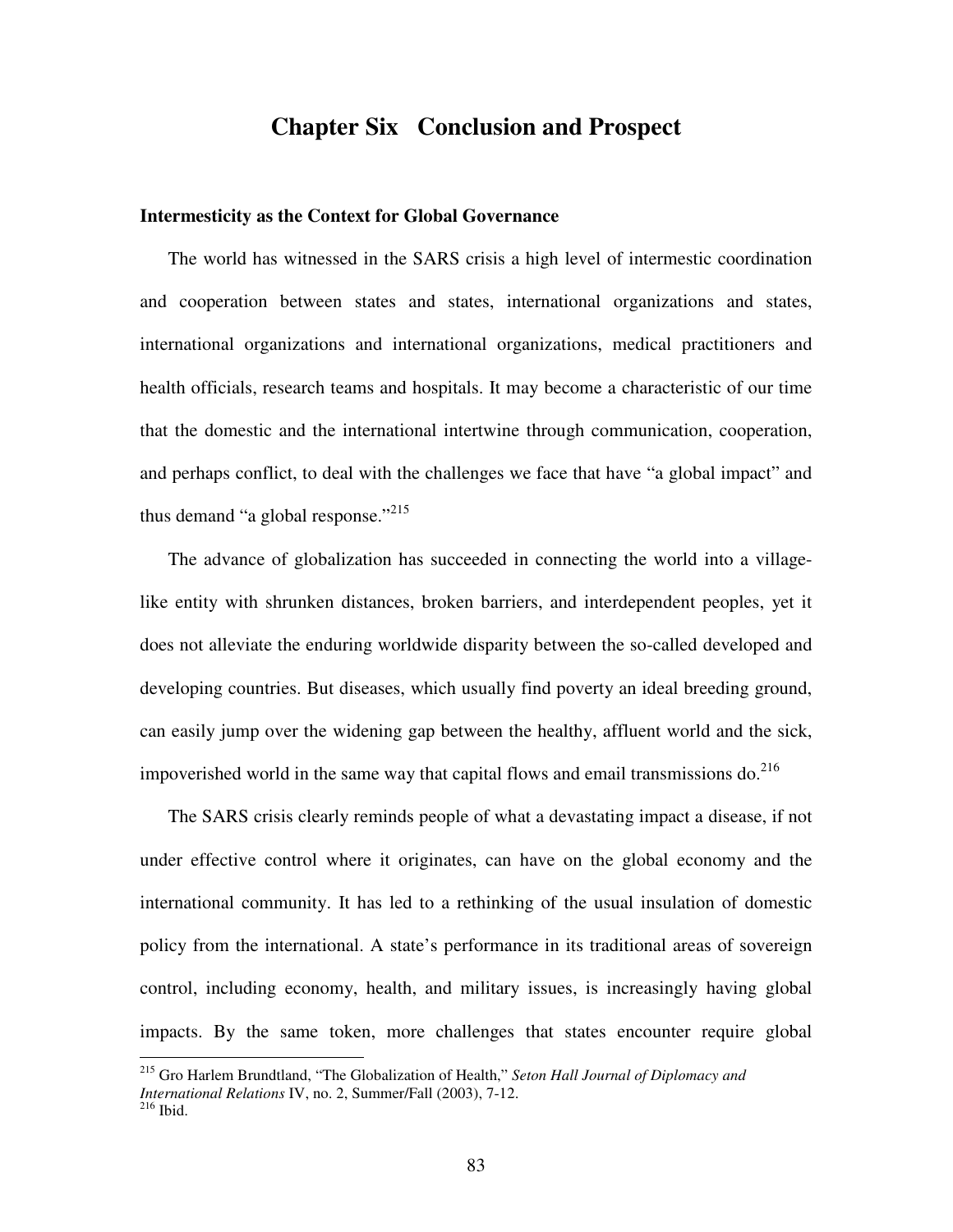solutions. As the SARS epidemic shows, "the line separating domestic and international health problems is fast losing its meaning."<sup>217</sup> West Nile virus, SARS, and avian flu can be everyone's problem overnight. Therefore, cross-border coordination and cooperation become necessary for states and non-state-actors like international organizations to share information, expertise, and resources.<sup>218</sup> That is the general context for global governance.

The SARS crisis also reminds us of the high degree to which not only countries but also peoples and issues are interdependent upon one another. One people's suffering of, for example, poverty, disease, or warfare, will quickly affect the other's living conditions. Likewise, a failed or failing issue like an epidemic can exert negative influences on other issues, as evidenced by the SARS crisis and its impact on domestic and international economy, politics, and social stability. The SARS epidemic has triggered a global sense of risk even in countries that were not hard hit by SARS. "While the proponents of global economic integration have focused public attention on cheap tennis shoes and expanding markets," according to Jean-Pierre Cabestan of the Hong Kong-based French Center for Research on Contemporary China, "the threats that can arise from mixing poverty, population density and disease with porous borders and modern transportation have been ignored."<sup>219</sup> These problems, as the SARS epidemic shows, are not only China's alone, but also belong to the whole world. Therefore, the focus of the international agenda should be shifted from an economy-centered strategy to a broadened one with more emphasis on global health security and poverty alleviation. This new focus requires a higher level of intermestic coordination and cooperation.

 $217$  Ibid.

 $^{218}$  Ibid.

<sup>219</sup> Dorgan, 30 April 2003.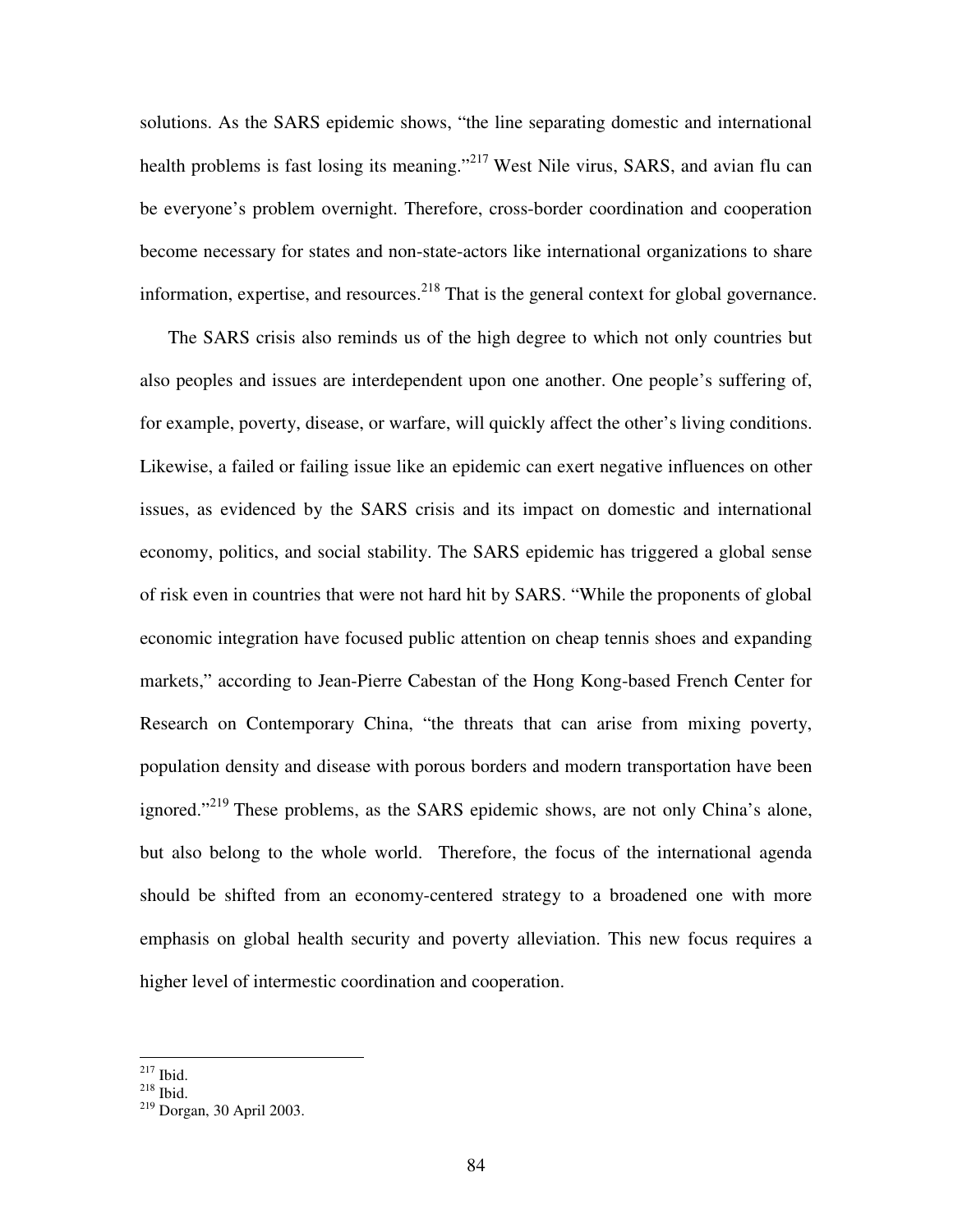The challenge for the international community is to unite states and non-state-actors so as to coordinate global actions. It is urgent to build effective global governance through setting international institutions and rules, allocating limited resources, improving information sharing, enhancing financial support, and promoting intermestic efforts in order to "head off crises before they happen."<sup>220</sup> In the case of the SARS epidemic, raising awareness of international risks is only the first step, while a wellfunctioning global health system requires a lot of interregional and international cooperation. Today, some American think tanks and policy experts have begun to advance a new concept of health diplomacy through international cooperation. For instance, Bates Gill, Freeman Chair in China Studies at the Center for Strategic and International Studies, suggests "a dramatic increase of US financial support" in the coming fiscal years to aid China against its upcoming AIDS crisis. This support, as Gill believes, would help to improve China's health surveillance and data collection.<sup>221</sup>

The intermestic issues, particularly in the health dimension, have provoked an advocacy of global cooperation to forestall a wide spread crisis like SARS. This, however, has posed an equally serious challenge for state governments.

#### **Intermesticity as the Context of the State's Dilemma**

What the trend of intermesticity has brought to domestic politics and how states respond to this challenge are two major questions for this research. I use the case of China to explore them. The world is wondering whether China's SARS policy reversal

<sup>220</sup> Grundtland.

<sup>&</sup>lt;sup>221</sup> The Nixon Center, "China's Health Calamity: Causes and Consequencs: A panel discussion with Bates Gill, Myron Cohen and David M. Lampton," 4 June 2003,

<sup>&</sup>lt;http://www.nixoncenter.org/publications/Program%20Briefs/PBrief%202003/060403SARS.htm> (23 May 2004)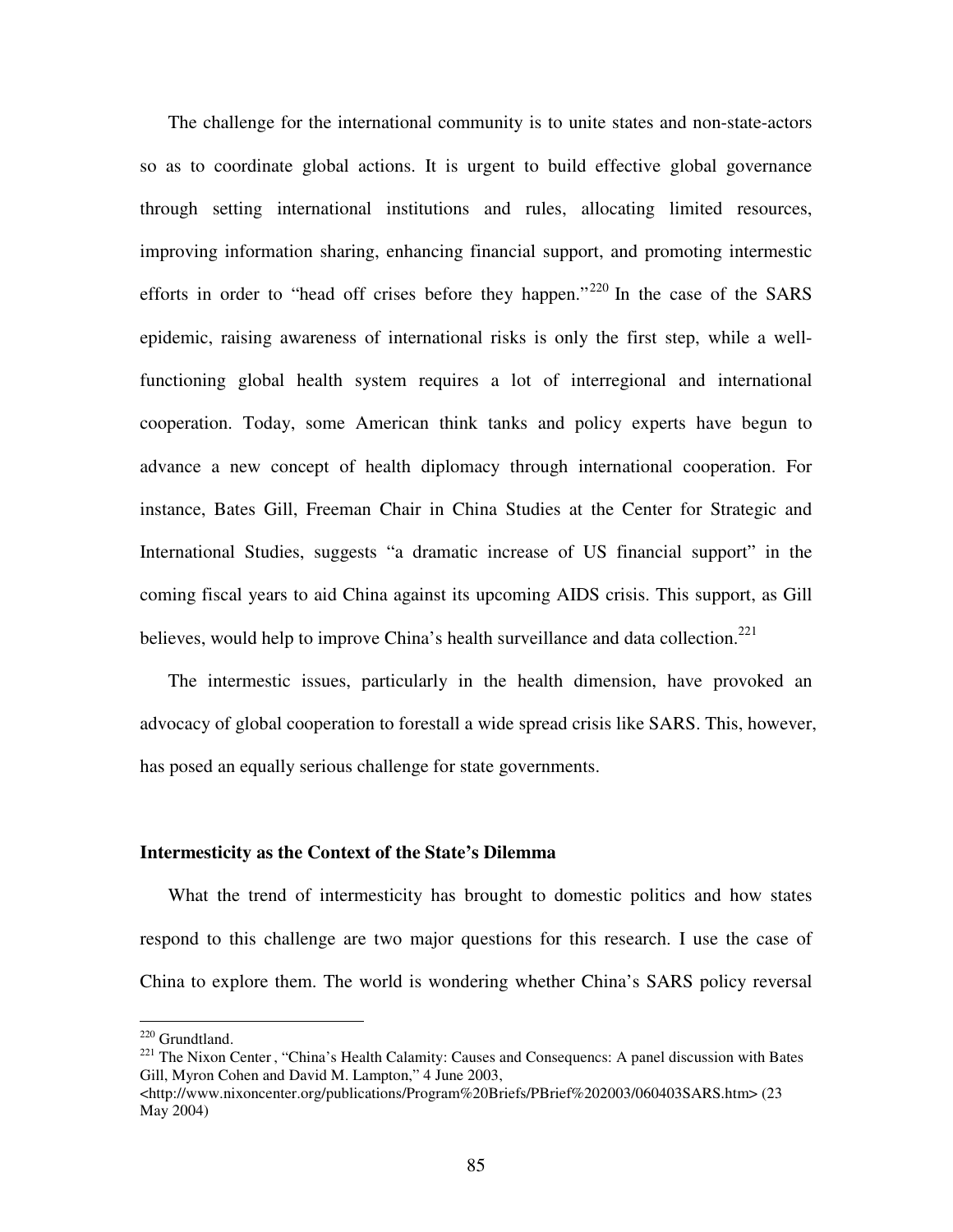under intense international pressure is a watershed that signals greater political reform and opening up. As important as the trend of intermestic coordination and global governance is, China still has difficulties in becoming a high-profile actor in the international community. Unquestionably, the survival of the current political system is of utmost importance to Chinese leaders, and this survival requires a continued, if no longer harsh, control of various aspects of the Chinese society. For China specially, as we see in this crisis, strong government institutional incentives remain to "obstruct" the flow of bad news or even "distort" that information.<sup>222</sup>

China's contemporary dilemma of maintaining effective internal control internally while being integrated into the global economy is not unique in the international community. Sovereignty is a sacred word and a belief in every nation, poor or rich, old or young. It deserves respect. Yet it is always in danger of serving to exculpate a regime's misconduct toward its own people, including covering up a deadly disease, as can occur anywhere in the world. On such occasions, the international community is expected to become involved in the domestic, to influence and cooperate with state governments to bring change.

My study of China's SARS crisis shows that during the whole process of the epidemic, the Chinese government did not give up its efforts to keep its grip on the information about SARS. The underlying concerns were China's core national interests: a fast-growing economy and social stability. This research also finds the international involvement in China's SARS epidemic *effective* in pressing the Chinese government to make an abrupt domestic policy reversal, something peculiar that had never occurred in the history of communist China. The effectiveness resulted from a new idea of which the

<sup>222</sup> Huang.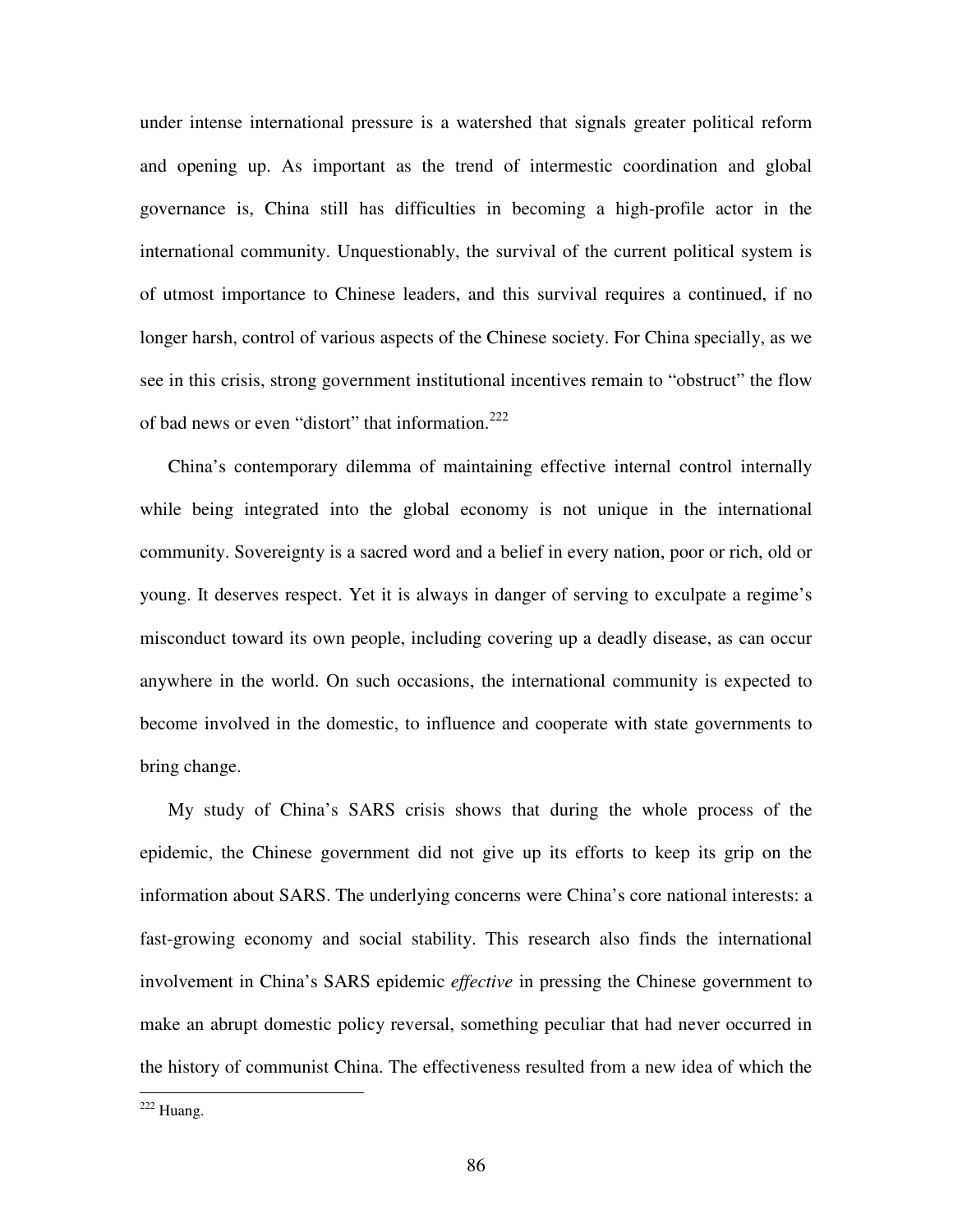international community successfully reminded Chinese leaders: that building a credible identity in the international community through abiding by international institutions and norms contributes to the protection of China's national interests. That is the way the international community changed and is still changing Chinese politics.

There soon appeared a wave of openness and accountability after April 20 in Chinese politics. In early May, for example, China surprised the world by announcing a submarine accident.<sup>223</sup> This new openness also potentially demonstrates a deeper change in Chinese elites' political philosophy that facing problems is a much better solution for sustaining their control than ignoring them. Now the elites have been forced to see that they may lose their legitimacy if they fail to protect people's well-being. Meanwhile, a number of local officials have already been punished because of their failure to perform their duties in the campaign against SARS. What is more, the central government has begun its efforts to make up the mistakes in the long neglected health system.

In the wake of the SARS policy reversal, some policies dealing with SARS were also applied to the even severer AIDS epidemic. According to Mao Qunan, deputy director of the Chinese health ministry's department of general administration, the ministry was drafting tough regulations on HIV/AIDS in August 2003. According to these rules, local authorities have legal responsibility to help people living with HIV get medical treatment and prevent cover-ups. China also began to carry out "a low-profile trial in rural AIDSaffected area" by giving patients free locally produced antiretroviral medications.<sup>224</sup> Moreover, Chinese leaders so far have made significant strides in publicizing the government's new position on the AIDS problem. On December 1, 2003, the World

<sup>223</sup> Eckholm, "China reports 70 sailors die in submarine accident in Yellow Sea," *New York Times*, 3 May 2003, sec. A, p. 4.

<sup>224</sup> Mure Dickie, "Stringent new rules on Aids proposed by China," *Financial Times*, 15 August 2003, p. 7.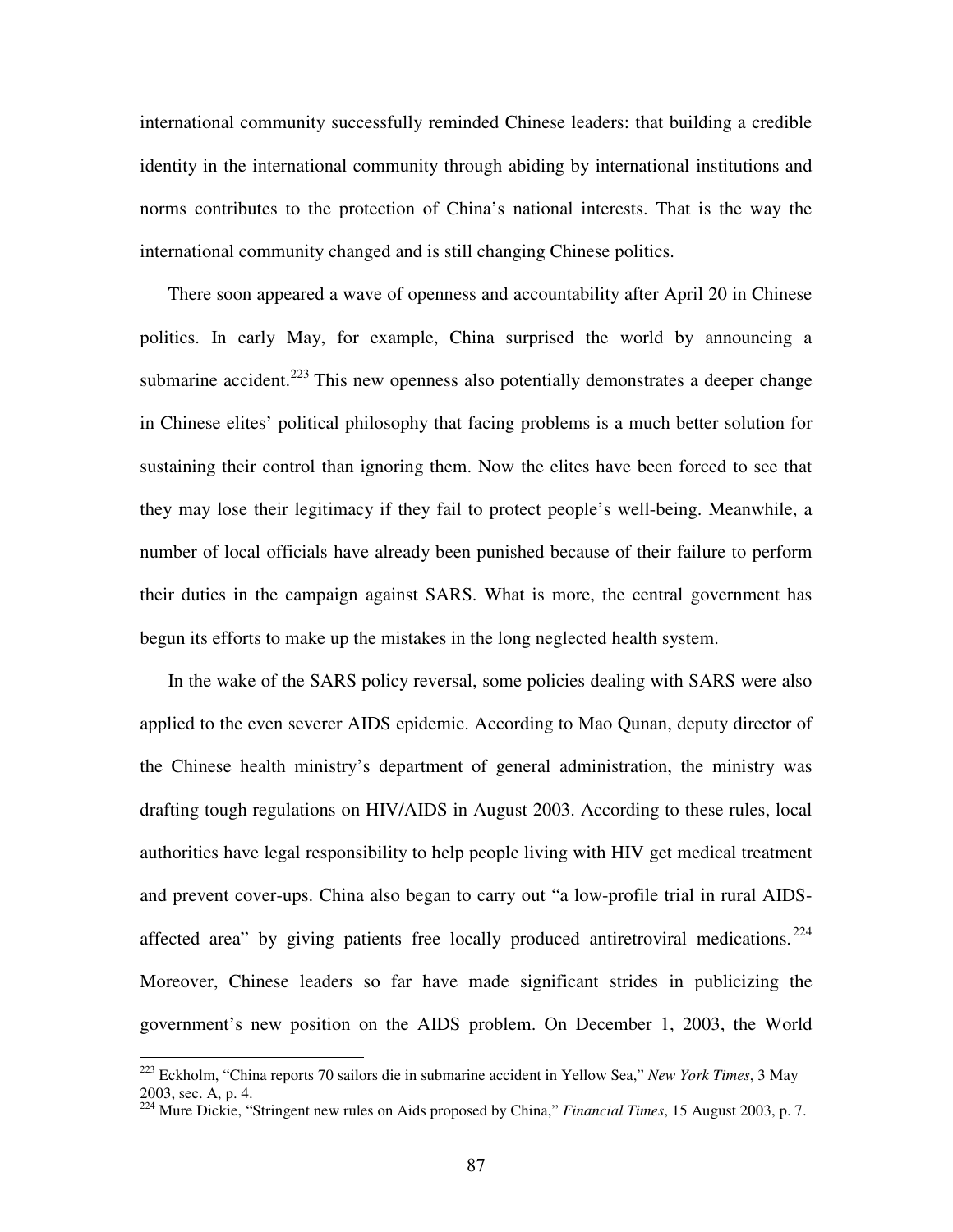AIDS Day, Chinese premier Wen Jiabao and Health Minister Wu Yi visited AIDS patients in Beijing. Wu also visited those "AIDS villages" in Henan province, some of which have an infection rate as high as the world's hardest-hit area—sub-Saharan Africa. In the highly publicized activity in Beijing, Wen shook hands with AIDS patients, which signified the central government's unprecedented move toward decisive AIDS control and more care for its victims. He announced a "Four Free" policy: "free testing; free treatment; free school for 'AIDS orphans;' and free treatment to prevent mother-to-child transmission of HIV."<sup>225</sup> Wen also urged governments at all levels to extend public education about AIDS, strengthen supervision and accurately report epidemic situations with a more responsible and open attitude. He said China would enhance international cooperation for solutions to AIDS treatment and prevention.<sup>226</sup> If this new AIDS policy can become a reality, China will have one of the best such policies in the world.

Internationally, China has also tried to act positively in world affairs since its SARS policy reversal. Despite its previously "passive" attitude toward international criticism on the North Korea nuclear issues, Beijing surprised the world in the summer of 2003 by effectively intervening in the crisis over North Korea's nuclear weapons. China stepped into the friction with several bold measures, including "suspending crucial oil shipments to North Korea, sending high-level envoys to Pyongyang, and shifting troops around the Sino-Korean border."<sup>227</sup> This "steady diplomacy" shows that a profound change is taking root in China's attitude about its role in the international arena.

<sup>225</sup> Odilon Couzin, "China can lead new fight in war on AIDS," *China Daily*, 18 May 2003, <http://www.chinadaily.com.cn/english/doc/2004-05/18/content\_331466.htm> (20 May 2004).

<sup>226</sup> "Premier Wen spearheads crusade to dispel discrimination against AIDS victims," *People's Daily Online*, 2 December 2003, <http://english.peopledaily.com.cn/200312/02/eng20031202\_129462.shtml> (20 May 2004).

<sup>&</sup>lt;sup>227</sup> Medeiros and Fravel.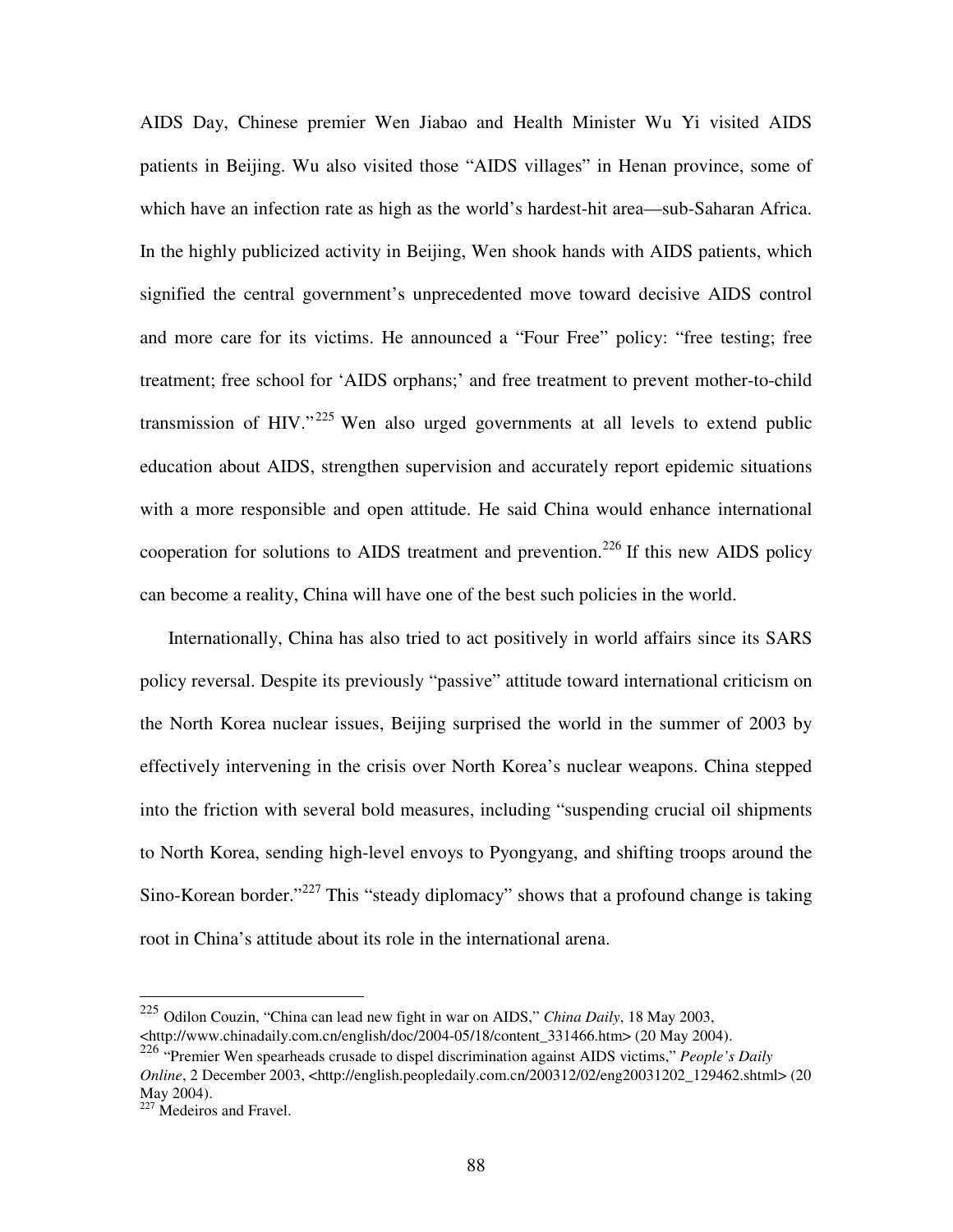Evidently, China has learned something from this intermestic public health crisis and made appropriate policy adjustments in accordance with the international expectations. Although it is still early to predict a dramatic political reform by the Chinese leadership in terms of its political transparency, public accountability, and international responsiveness, we do see from this study some step-by-step modifications in the country's domestic health performances and foreign diplomacy in the post-SARS age. More importantly, the new leadership shows an unprecedented enthusiasm for actively embracing international rules in its policy reforms, which in return won attention and support from the international community. Now allowing more space for topics related to freedom of information, political reform, and global governance, the Chinese government seems to be taking strides toward greater openness and political responsibility. Facing the trend of globalization, not only China but other countries as well will unavoidably learn to adjust their domestic control to fit the more and more intermestic context, either through their own painstaking experiences or from others' failures.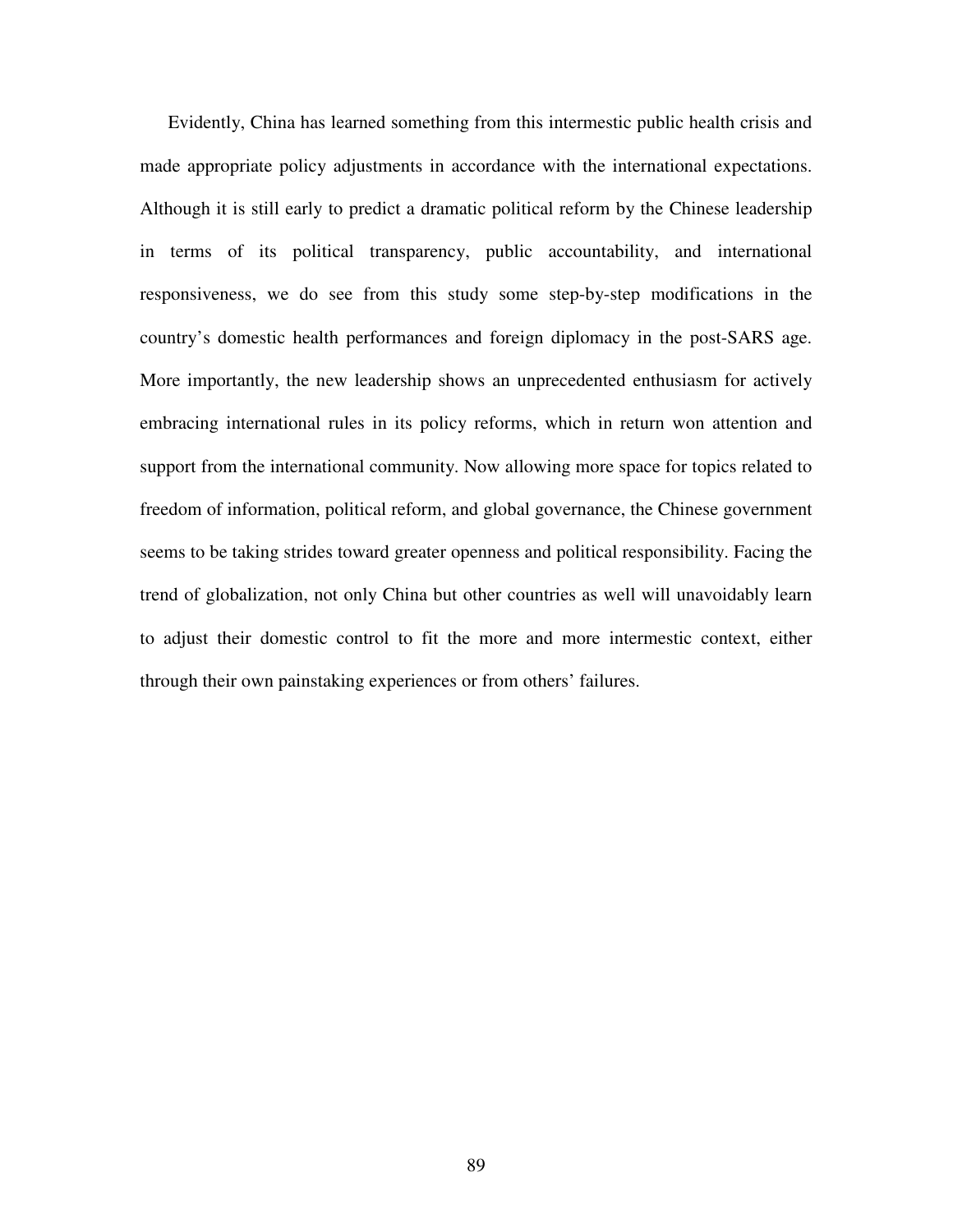# **Bibliography**

Altman, Lawrence K. "China Provides Information on Deadly Health Threat." *New York Times*. 17 March 2003. sec. A, p. 10.

Altman and Keith Bradsher. "Rare Health Alert Is Issued by W.H.O. for Mystery Illness." *New York Times*. 16 March 2003. <http://travel2.nytimes.com/mem/travel/articlepage.html?res=9D01E7D61F3EF935A25750C0A9659C8B63> (16 April 2004).

- August, Oliver. "New leaders struggle to restore credibility." *Times (London)*. 21 April 2003. <http://web.lexis-nexis.com/universe/> (19 May 2004).
- Beech, Hannah. "Hiding The Patients: The Chinese government attempts to cover up cases of SARS." *Time Online Edition*. 28 April 2003. <http://www.time.com/time/archive/preview/from\_search/0,10987,1101030428- 444980,00.html> (18 April 2004).
- ---. "Unmasking A Crisis." *Time Online Edition*. 14 April 2003. <http://www.time.com/time/nation/article/0,8599,443226-1,00.html> (18 April 2004).
- "Beijing establishes SARS control working group." *Xinhua News Agency*. 18 April 2003. <http://global.factiva.com/en/eSrch/ss\_hl.asp> (20 April 2004).
- "Beijing hospitals asked to cooperate in SARS control." *Xinhua News Agency*. 19 April 2003. <http://global.factiva.com/en/eSrch/ss\_hl.asp> (20 April 2004).
- "Beijing's quest for the Olympic torch." *China Post*. 21 February 2001. <http://www.taiwanheadlines.gov.tw/20010221/20010221o1.html> (9 May 2004).
- Beitz, Charles R. *Political Theory and International Relations.* Princeton University Press, 1979.
- Bradsher, Keith. "Single Occupancy Indeed." *New York Times*. 18 May 2003. <http://travel2.nytimes.com/mem/travel/articlepage.html?res=9C00E2DA1E3FF93BA25756C0A9659C8B63> (4 May 2004).
- ---. "The SARS Epidemic: Economy; Outbreak of Disease Brings Big Drop-off in China's Economy." *New York Times*. 28 April 2003. <http://travel2.nytimes.com/mem/travel/articlepage.html?res=9C04E5DA133DF93BA15757C0A9659C8B63> (4 May 2004).
- ---. "Travel Advisory: Correspondent's Report; Hong Kong Tourism Battered by Outbreak." *New York Times*. 13 April 2003. sec. Travel Desk.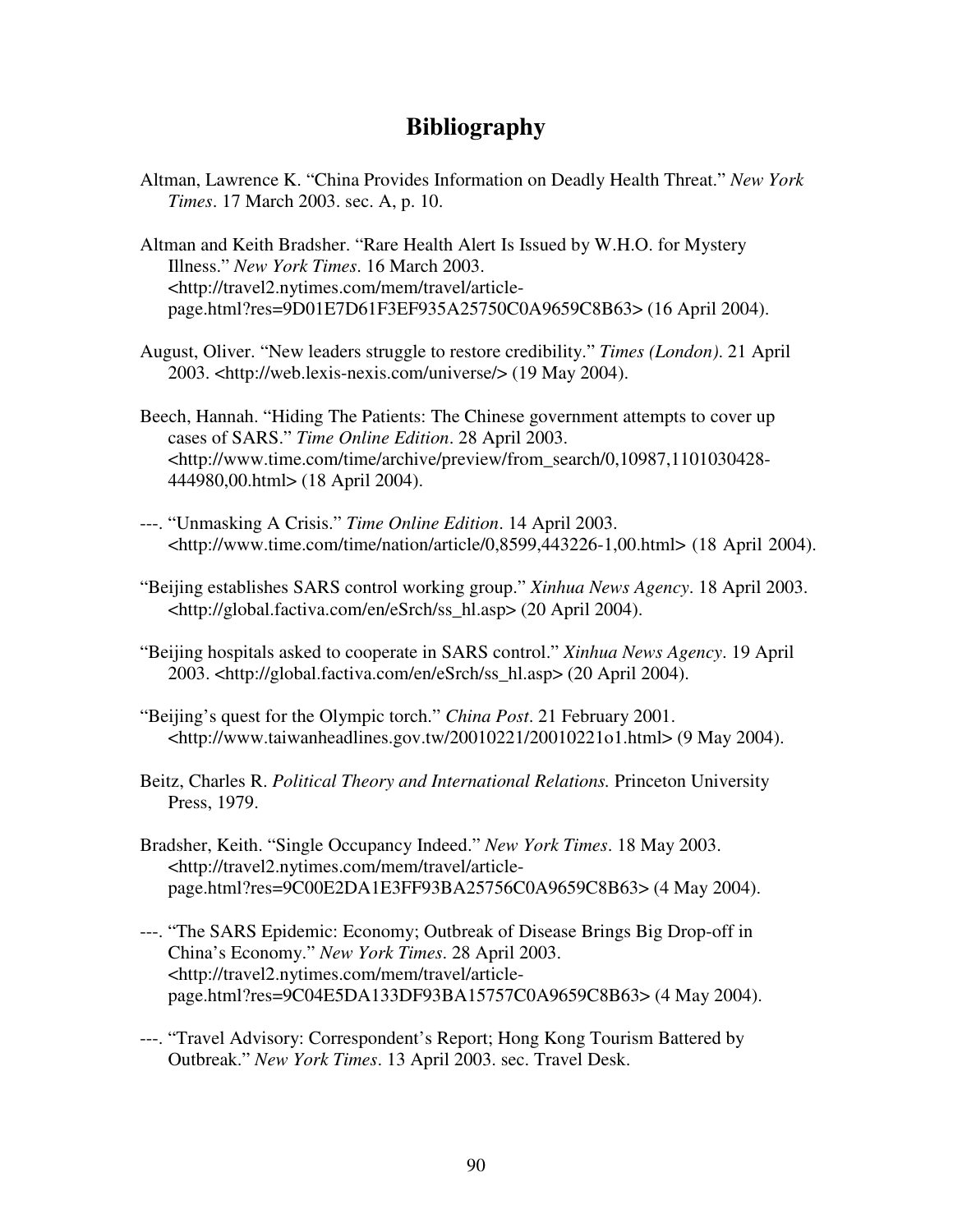- Brundtland, Gro Harlem. "The Globalization of Health." *Seton Hall Journal of Diplomacy and International Relations* IV, no. 2. Summer/Fall (2003).
- Cha, Victor D. "Globalization and the Study of International Security." *Journal of Peace Research* 37, no.3 (2000): 391-403.
- Chang, Kwang-chih. *The Archaeology of Ancient China*, 4 th ed. Yale University Press, 1986.
- China Academy of Health Policy (CAHP) at Peking University. "SARS Impacts on Chinese Economy, Health and Macroeconomic Situation, International Experience and Enlightenment, —'SARS Challenges China—Cross-Pacific Dialogues Between Chinese and Foreign Scholars' Bulletin 1." Newsletter(15). <http://www.cahp.org.cn/uploadfile/2003118219699589.doc> (3 May 2004).
- "China becomes formal WTO member." *People's Daily Online*. 11 December 2001. <http://english.peopledaily.com.cn/200112/11/eng20011211\_86339.shtml> (12 April 2004).
- "China: British Prime Minister Blair postpones trip." *Associated Press World stream*. 1 April 2003. <http://web.lexis-nexis.com/universe/> (18 May 2004).
- "China's chernobyl A belated response to the spread of Sars Leading Article." *Times (London).* 21 April 2003. <http://web.lexis-nexis.com/universe/> (18 May 2004).
- "China's mainland reports no new SARS cases for first time." *Xinhua News Agency*. 2 June 2003. <http://global.factiva.com/en/eSrch/ss\_hl.asp> (26 April 2004).
- "China's position on Iraq issue clear-cut: article." *Xinhua News Agency*. 8 March 2003. <http://web.lexis-nexis.com/universe/> (9 May 2004).
- "China's tourist industry fights SARS." *People's Daily Online*. 22 April 2003. <http://english.peopledaily.com.cn/200304/22/eng20030422\_115572.shtml> (25 April 2004).
- "China strengthens sanitation on railway network, XINHUA." *Xinhua*. 15 April 2003. <http://web.lexis-nexis.com/universe/> (20 April 2004).
- "China urges better international information sharing to beat SARS." *Japanese Economic Newswire*. 3 June 2003. <http://global.factiva.com/en/eSrch/ss\_hl.asp> (1 May 2004).
- "Chinese Premier urges honesty over SARS." *Xinhua News Agency*. 19 April 2003. <http://global.factiva.com/en/eSrch/ss\_hl.asp> (20 April 2004).
- "Chinese president inspects SARS control work." *Xinhua*. 12 April 2003. <http://web.lexis-nexis.com/universe/> (19 April 2004).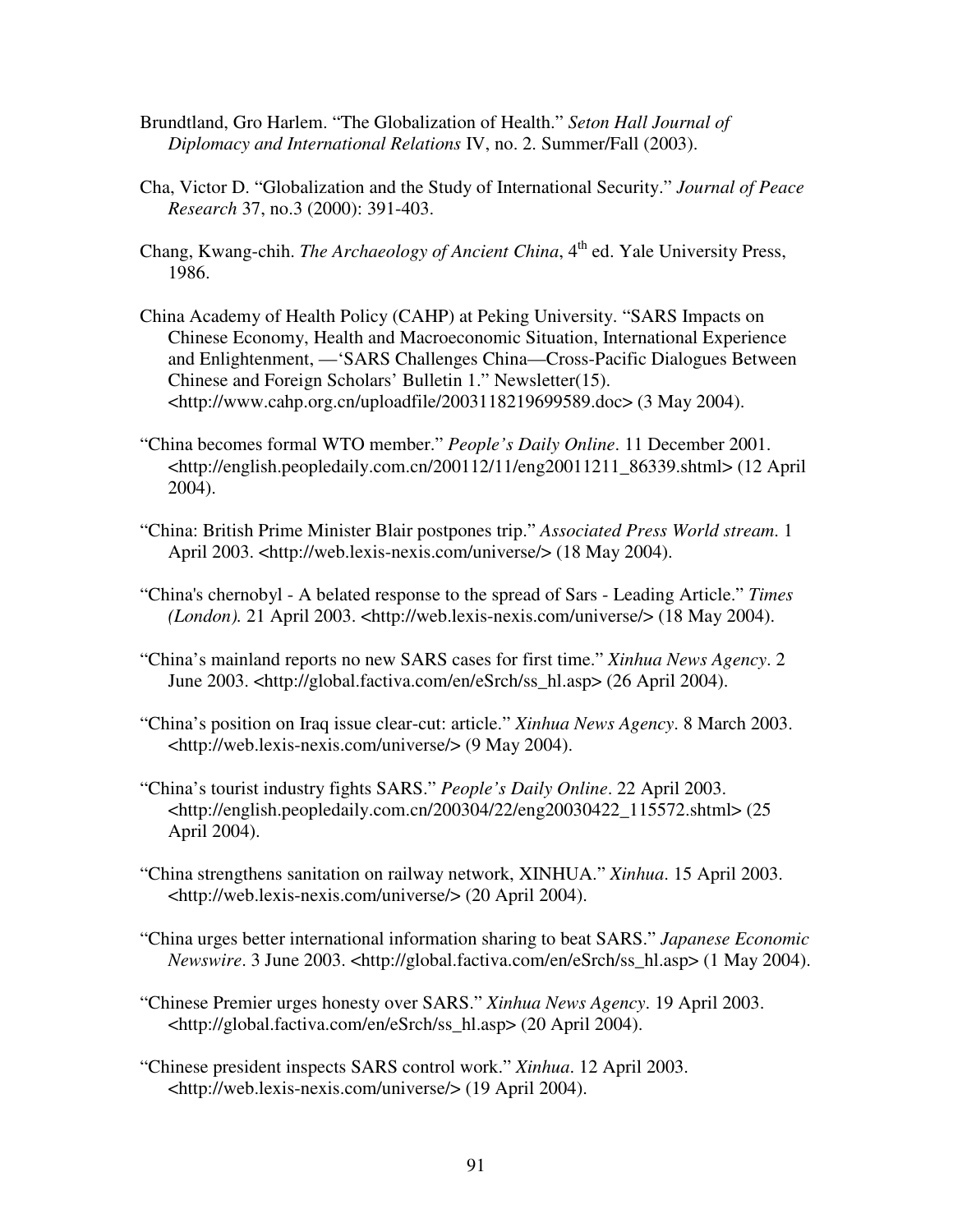- Couzin, Odilon. "China can lead new fight in war on AIDS." *China Daily*. 18 May 2003. <http://www.chinadaily.com.cn/english/doc/2004-05/18/content\_331466.htm> (20 May 2004).
- Cox, Robert. "Social Forces, States, and World Orders: Beyond International Relations Theory." In *Approaches to World Order,* edited by Robert Cox and Timothy Sinclair. Cambridge University Press, 1996. 85-124.
- Daniels, Robert V. "Russian Political Culture and the Post-Revolutionary Impasse." *Russian Review* 46, no. 2 (1987): 165-175.
- Deutsch, Karl et al. *Political Community and the North-Atlantic Area: International Organization in the Light of Historical Experience.* New Jersey: Princeton University Press, 1957.
- Dickie, Mure. "Stringent new rules on Aids proposed by China." *Financial Times*. 15 August 2003. p. 7.
- Ding, X. L. *The Decline of Communism in China: Legitimacy Crisis, 1977-1989.* Cambridge University Press, 1994.
- Dorgan, Michael. "China SARS cases may be 5 times official estimate." *Knight Ridder/Tribune News Service*. 17 April 2003. <http://web.lexis-nexis.com/universe/> (18 April 2004).
- ---. "Despite 400 New Cases of Deadly SARS, China Says Epidemic Under Control." *Knight Ridder/Tribune News Service*. 4 April 2003. <http://web.lexisnexis.com/universe/> (17 April 2004).
- ---. "Economic fallout of SARS hits billions of dollars." *Knight Ridder/Tribune News Service*. 30 April 2003. <http://web.lexis-nexis.com/universe/> (25 April 2004).
- Doyle, Michael. *Ways of War and Peace.* New York: W.W. Norton & Company, 1997.
- Eckholm, Erik. "China reports 70 sailors die in submarine accident in Yellow Sea." *New York Times*. 3 May 2003. sec. A, p. 4.
- ---. "SARS trips up the Chinese leadership." *International Herald Tribune*. 13 May 2003. <http://web.lexis-nexis.com/universe/> (10 May 2004).
- ---. "The SARS Epidemic: Beijing; Illness's Psychological Impact in China Exceeds its Actual Numbers." *New York Times*. 24 April 2003. <http://travel2.nytimes.com/mem/travel/articlepage.html?res=9D01E2DC1F3AF937A15757C0A9659C8B63> (6 May 2004).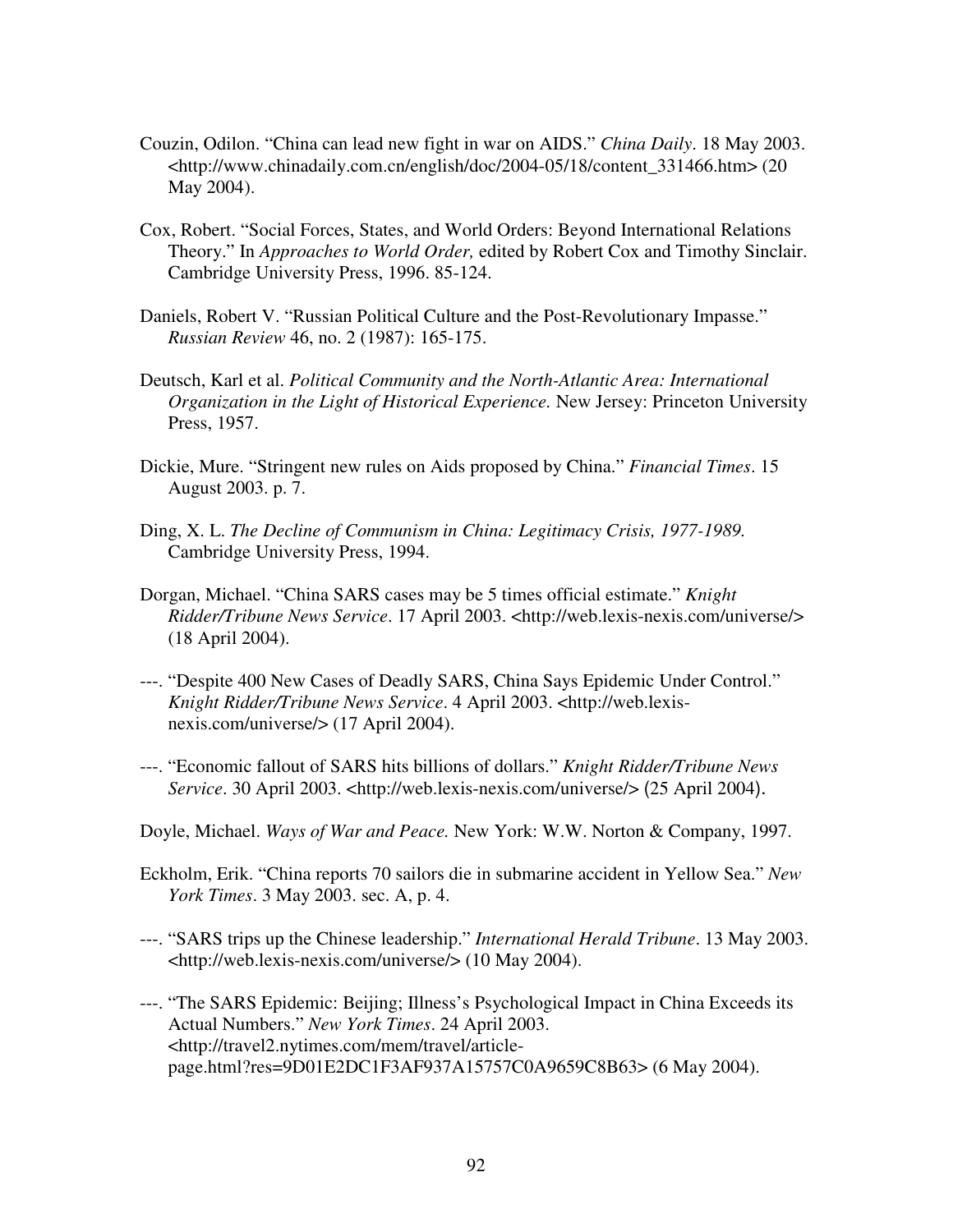- ---. "The SARS Epidemic: Epidemic; China Admits Underreporting Its SARS Cases." *New York Times*. 21 April 2003. <http://travel2.nytimes.com/mem/travel/articlepage.html?res=9900E5D9133AF932A15757C0A9659C8B63> (5 April 2004).
- Fairbank, John King. *The United States and China*, 4<sup>th</sup> ed. Harvard University Press, 1979.
- Fewsmith, Joseph. *China Since Tiananmen: The Politics of Transition.* Cambridge University Press, 2001.
- Finnemore, Martha. *National Interest in International Society.* Ithaca: Cornell University Press, 1996.
- Finnemore and Kathryn Sikkink. "International Norm Dynamics and Political Change." *International Organization* 52, no.4 (1998): 887-917.
- Foreman, William. "China's SARS disaster arouses little international anger." *Associated Press Newswires*. 2 June 2003. <http://global.factiva.com/en/eSrch/ss\_hl.asp> (19 May 2004).
- Forney, Matthew. "Stalking a Killer." *Time Online Edition*. 14 April 2003. <http://www.time.com/time/asia/covers/501030421/tictoc.html> (15 April 2004).
- Fu, Zhengyuan. *Autocratic Tradition and Chinese Politics.* Cambridge University Press, 1994.
- "Full text of statement of ASEAN, China leaders." *Japanese Economic Newswire*. 29 April 2003. <http://web.lexis-nexis.com/universe/> (1 May 2004).
- Gittings, John. "Hong Kong SARS Outbreak Ends." *Guardian*. 24 June 2003. <http://www.guardian.co.uk/sars/story/0,13036,983874,00.html> (15 April 2004).
- Goldman, Merle and Roderick MacFarquhar. *The Paradox of China's Post-Mao Reforms.* The President and Fellows of Harvard College, 1999.
- Gourevitch, Peter. "The Second Image Reversed: The International Sources of Domestic Politics." *International Organization* 32, no.4 (1978): 881-911.
- Gress, Franz. "Interstate Cooperation and Territorial Representation in Intermestic Politics." *Publius: The Journal of Federalism* 26 (1996): 53-71.
- He, Aifang. "The Blood Wound." 28 November 2000. <http://www.usembassychina.org.cn/english/sandt/henan-hiv.htm> (January 2004).
- "Highlights of major Beijing-based newspapers-April 27." *Xinhua News Agency*. 27 April 2003. <http://global.factiva.com/en/eSrch/ss\_hl.asp> (18 May 2004).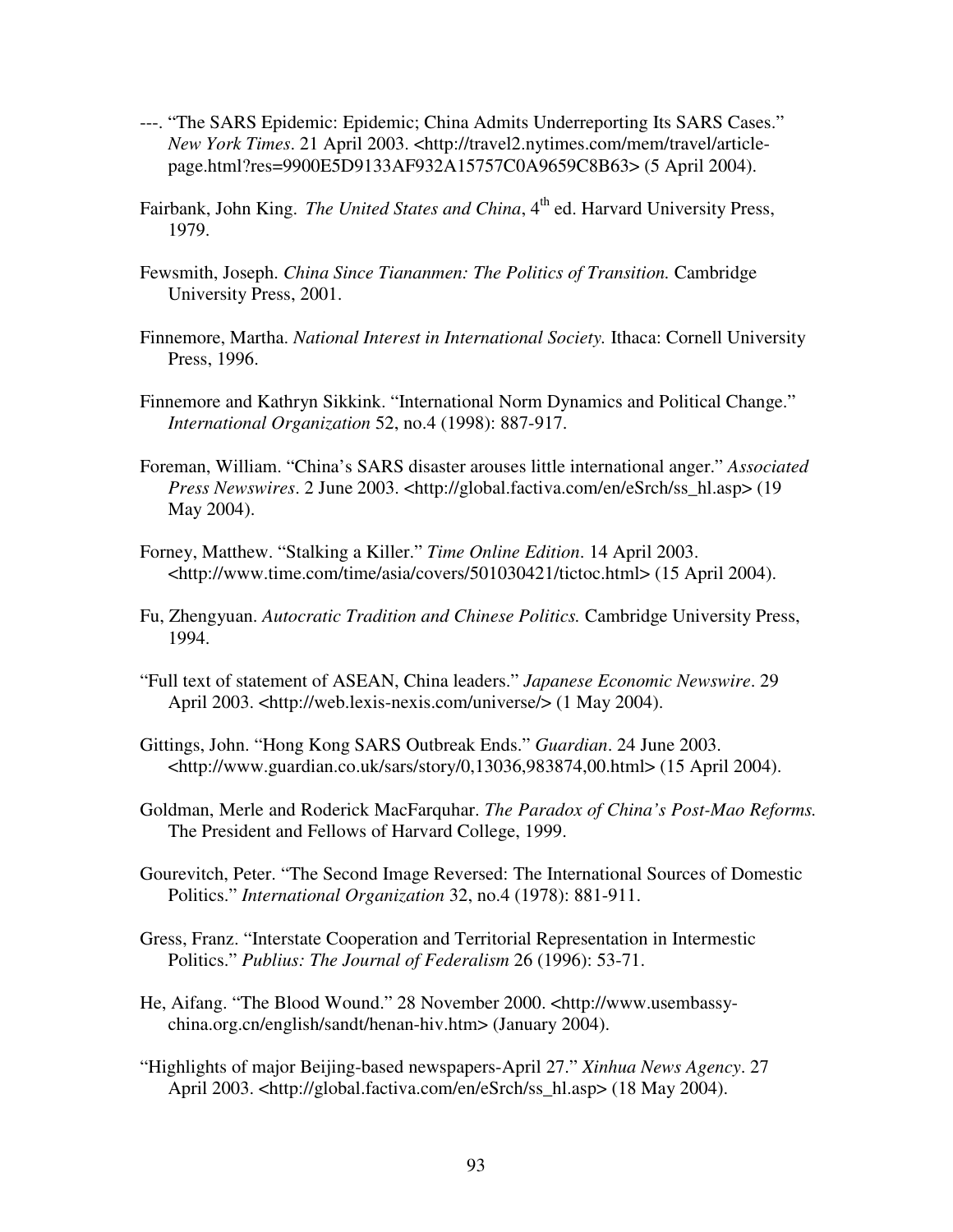- Hobson, John M. *The State and International Relations.* Cambridge University Press, 2000.
- Huang,Yanzhong. "Implications of SARS Epidemic for China's Public Health Infrastructure and Political System." Paper as Testimony before the Congressional-Executive Commission on China, Roundtable on SARS. 2003. <http://diplomacy.shu.edu/5\_12\_2003\_Huang.htm> (6 June 2004).
- Human Rights Watch. "Locked Doors: The Human Rights of People Living with HIV/AIDS in China." September 2003. <http://hrw.org/reports/2003/china0803/> (18 January 2004).
- ---. "President Clinton's Visit To China In Context." 1998. <http://www.hrw.org/campaigns/china-98/visit.htm> (8 April 2004).
- Hwang, Kathleen. "Analysis: Pressure mounts on China rights." *United Press International*. 27 February 2004. <http://www.upi.com/view.cfm?StoryID=20040227-080751-5152r> (23 June 2004).
- Hyperdictionary. <http://www.hyperdictionary.com/dictionary/community> (17 February 2004).
- "Japanese editorial excerpts." *Japanese Economic Newswire.* 21 April 2003. <http://web.lexis-nexis.com/universe/> (10 May 2004).
- Jian, Chen. *China's Road to the Korean War: The Making of the Sino-American Confrontation.* New York: Columbia University Press, 1994.
- *---. Mao's China & the Cold War.* The University of North Carolina Press, 2003.
- ---. "The China Challenge in the Twenty-First Century: Implications for U.S. Foreign Policy." *United States Institute of Peace Website*. June 1998. <http://www.usip.org/pubs/peaceworks/chen21/chenpwk21.html> (20 May 2004).
- Kahn, Joseph. "The SARS epidemic: the elite; the contagion reaches near the top of the Chinese Communist hierarchy." *New York Times*. 30 April 2003. sec. A, p.11.
- ---. "A Reticent China Undercuts Its Milder New Image." *New York Times.* 18 April 2003. sec. A, p. 6.
- Kaplan, Robert D. "China: A World Power Again." *The Atlantic Online*. August 1999. <http://www.theatlantic.com/issues/99aug/9908china.htm> (17 June 2004).
- Keohane, Robert. *After Hegemony: Cooperation and Discord in the World Political Economy.* Princeton University Press, 1984.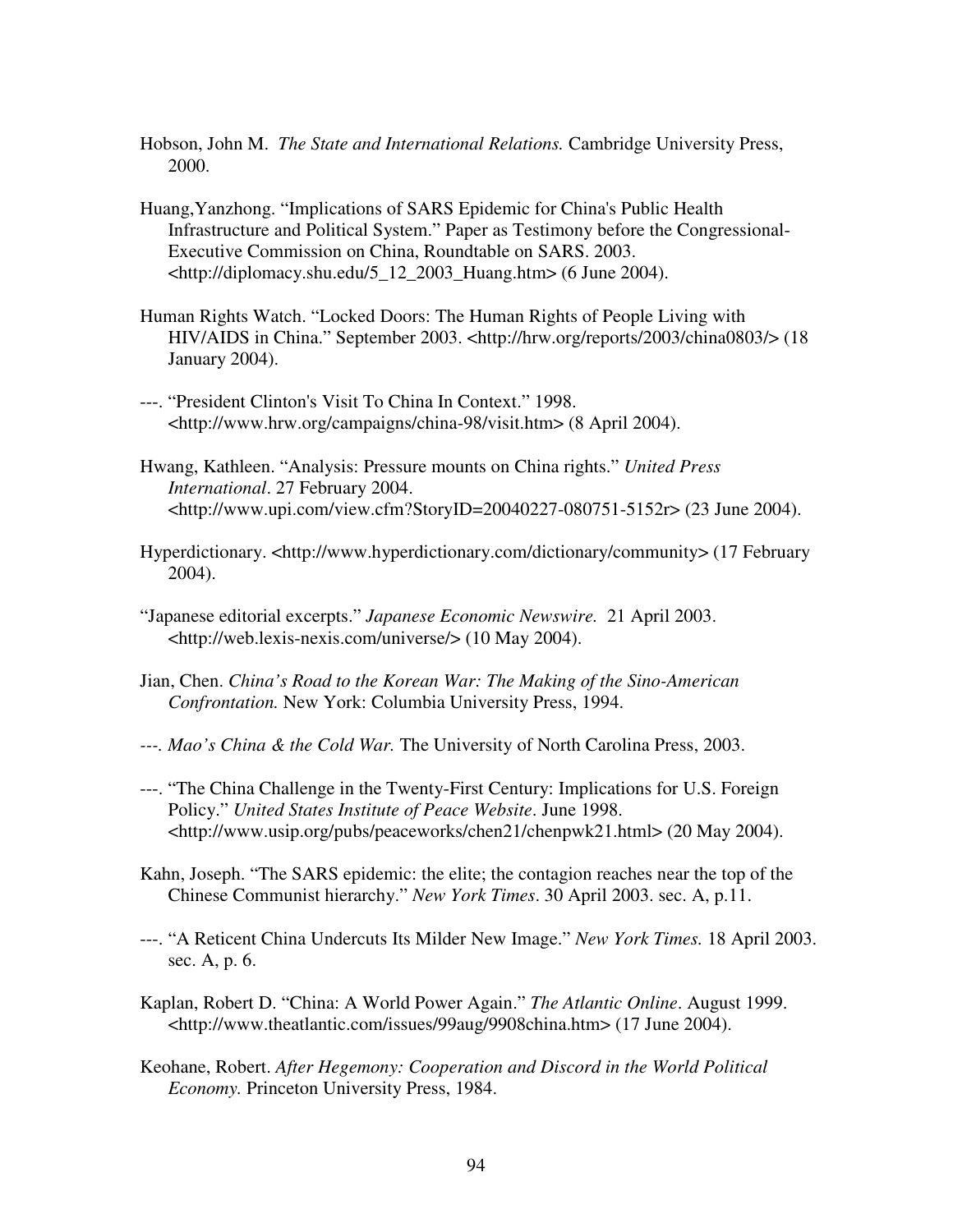Kynge, James. "Admission on SARS fractures Beijing's wall of secrecy: rare apology from top official could herald new openness." *Financial Times*. 22 April 2003. <http://web.lexis-nexis.com/universe/> (25 April 2004).

Lanfranco, Ed. "WHO says Chinese SARS numbers inaccurate." *United Press International.* 17 April 2003. <http://web.lexis-nexis.com/universe/> (20 April 2004).

Lindsay, James M. "Congress and Foreign Policy: Why the Hill Matters." *Political Science Quarterly* 107, no.4 (1992-1993): 607-628.

MacFarquhar, Roderick. "Introduction." In *The Politics of China 1949-1989*, edited by Roderick MacFarquhar. Cambridge University Press, 1993.

Marian Koshland Science Museum of the National Academy of Sciences. "Where did SARS come from?" <http://www.koshlandscience.org/exhibitdna/inf04.jsp> (6 May 2004).

Medeiros, Evan S. and M. Taylor Fravel. "China's New Diplomacy." *Foreign Affairs.* November/December 2003. <http://www.foreignaffairs.org/20031101faessay82604/evan-s-medeiros-m-taylorfravel/china-s-new-diplomacy.html  $>$  (1 May 2004).

Ministry of Foreign Affairs of Japan. "Press Conference 3 April 2003." 3 April 2003. <http://www.mofa.go.jp/announce/press/2003/4/0403.html> (18 May 2004).

- Ministry of Foreign Affairs of the People's Republic of China. "Promoting Peace and Prosperity by Deepening Cooperation in All-round Way: Speech by Premier Wen Jiabao of the People's Republic of China at the Seventh China-ASEAN Summit." 8 October 2003. <http://www.fmprc.gov.cn/eng/topics/zgcydyhz/dqc/t27714.htm> (9 May 2004).
- ---. "Shanghai Cooperation Organization." 7 January 2004. <http://www.fmprc.gov.cn/eng/topics/sco/t57970.htm> (8 May 2004).

Neumann, A. Lin. "The Great Firewall." 2001. <http://www.cpj.org/Briefings/2001/China\_jan01/China\_jan01.html> (29 March 2004).

"No Unusual Pneumonia Observed in HK – officials." *Xinhua News Agency*. 13 February 2003. <http://global.factiva.com/en/eSrch/ss\_hl.asp> (16 April 2004).

Office of the Historian, U.S. Bureau of Public Affairs. "History of the Department of State During the Clinton Presidency (1993-2001)." <http://www.state.gov/r/pa/ho/pubs/8520.htm> (9 May 2004).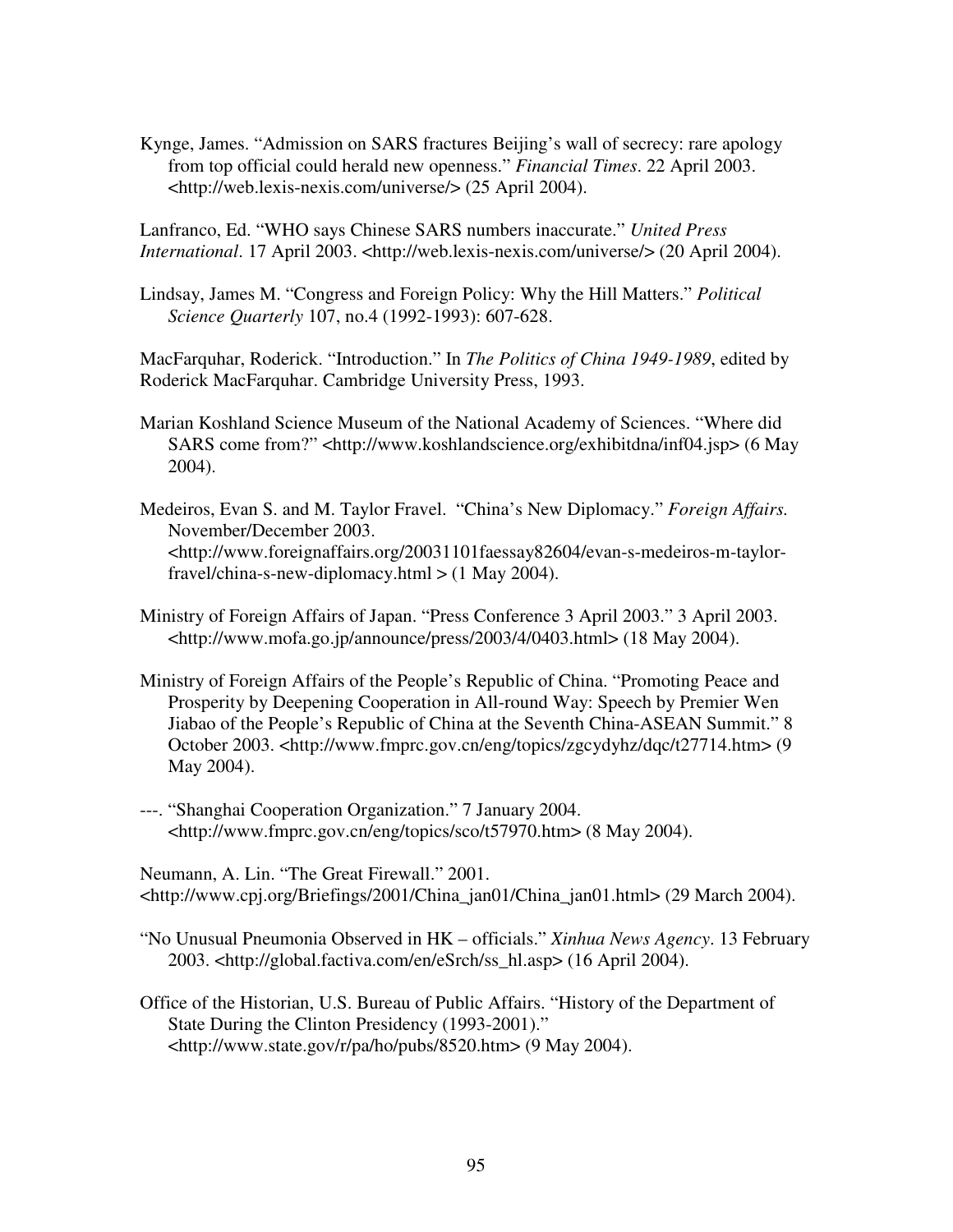- Oksenberg, Michel and Elizabeth Economy. "Introduction: China Joins the World." In *China Joins the World*, edited by Elizabeth Economy and Michel Oksenberg. The Council of Foreign Relations, 1999.
- Onuf, Nicholas. "Constructivism: A User's Manual." In *International Relations in a Constructed World,* edited by Vendulka Kubalkova, Nicholas Onuf, and Paul Kowert. NY: M.E. Sharpe, 1998.
- Pollock, Simon. "China underplaying SARS patient numbers, WHO says." *Japan Economic Newswire*. 16 April 2003. <http://web.lexis-nexis.com/universe/> (20 April 2004).
- ---. "Chinese police to isolate possible SARS carriers." *Japanese Economic Newswire.* 15 April 2003. <http://web.lexis-nexis.com/universe/> (20 April 2004).
- Pomfret, John. "Beijing Told Doctors to Hide SARS Victims." *Washington Post*. 20 April 2003. sec. A, p. 10.
- ---. "SARS Coverup Spurs A Shake-Up in Beijing." *Washington Post*. 21 April 2003. sec. A, p. 01.
- ---. "Underreporting, Secrecy Fuel SARS in Beijing, WHO Says," *Washington Post*, 17 April 2003, sec. A, p. 16.
- "Premier Wen Jiabao: Control of SARS virus vital." *Permanent Mission of the People's Republic of China to the UN Website*. 14 April 2003. <http://un.fmprc.gov.cn/eng/46882.html> (19 April 2004).
- "Premier Wen spearheads crusade to dispel discrimination against AIDS victims." *People's Daily Online*. 2 December 2003. <http://english.peopledaily.com.cn/200312/02/eng20031202\_129462.shtml> (20 May 2004).

"Quarantine China." *Wall Street Journal*. 31 March 2003. sec. A, p. 10.

- "Report: China's Employment Hit Hard by SARS." *People's Daily Online*, 20 June 2003, <http://english.peopledaily.com.cn/200306/20/eng20030620\_118620.shtml> (3 May 2004).
- Reporters without Borders. "Foreign and Chinese journalists banned from investigating the AIDS epidemic in Henan province." 14 January 2002. <http://www.rsf.org/article.php3?id\_article=331> (18 January 2004).
- ---. "Reporters without Borders publishes the first worldwide press freedom index." October 2002. <http://www.rsf.fr/article.php3?id\_article=4116> (29 March 2004).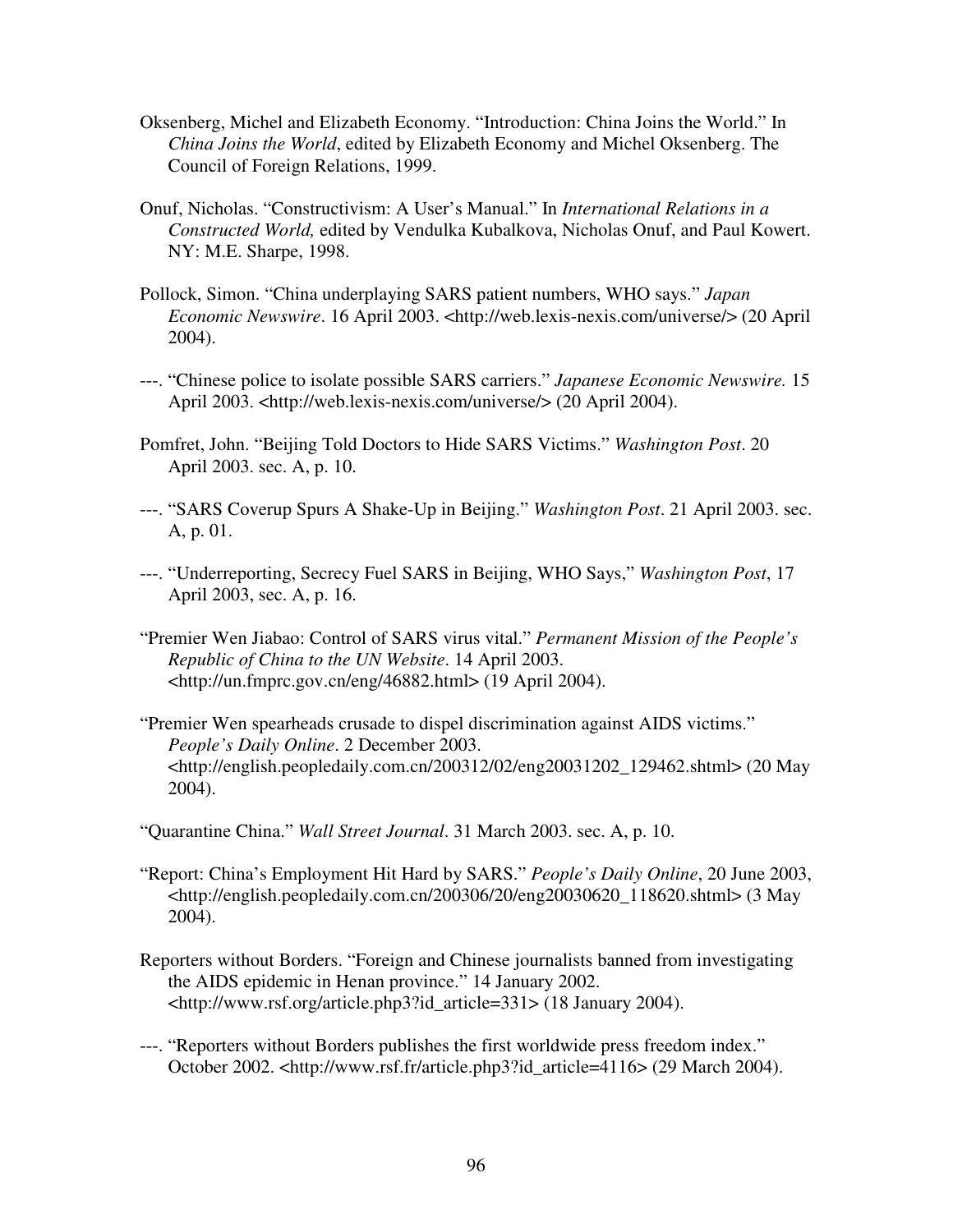- Richardson, Karen, Leslie Chang, and Richard Borsuk. "Deadly Illness Keeps Its Grip On Parts of Asia---Hong Kong Cases Increase; Despite Strct Measures, Singapore Adds a Fatality." *Asian Wall Street Journal*. 31 March 2003. sec. A, p.1.
- "Rolling Stones scrap weekend concerts in Hong Kong." *Agence France Presse*. 27 March 2003. <http://web.lexis-nexis.com/universe/> (18 May 2004).
- Rosenthal, Elisabeth. "A Beijing Doctor Questions Data on Illness." *New York Times*. 10 April 2003. sec. A, p. 6.
- Ruggie, John G. *Constructing the World Polity: Essays on International Institutionalization.* London: Routledge, 1998.
- "SARS-ASEAN, Chinese leaders announce joint measures to combat epidemic." *AFX – Asia*. 30 April 2003. <http://global.factiva.com/en/eSrch/ss\_hl.asp> (1May 2004).
- "SARS-China says it is working to make figures 'accurate.'" *AFX – Asia.* 18 April 2003. <http://web.lexis-nexis.com/universe/> (20 April 2004).
- "SARS is not incurable: recovered patients." *Xinhua News Agency.* 19 April 2003. <http://global.factiva.com/en/eSrch/ss\_hl.asp> (16 April 2004).
- "SARS Timeline." *CBC News (Canada) Online*. <http://www.cbc.ca/news/background/sars/timeline.html> (15 April 2004).
- "Situation in SARS-threatened China remains 'grave', premier warns." *Agence France Presse*. 14 April 2003. <http://web.lexis-nexis.com/universe/> (19 April 2004).
- Sørensen, Georg. *Changes in Statehood: The Transformation of International Relations.* Palgrave, 2001.
- Sutch, Peter. *Ethics, Justice and International Relations: Constructing an International Community.* Routledge, 2001.
- "The Closed-door Policy." Q*ian Ye Li Shi Wang* (Qian Ye History Net). <http://history.1001n.cn/info.asp?id=4196> (14 April 2004).
- The Nixon Center . "China's Health Calamity: Causes and Consequencs: A panel discussion with Bates Gill, Myron Cohen and David M. Lampton." 4 June 2003. <http://www.nixoncenter.org/publications/Program%20Briefs/PBrief%202003/06040 3SARS.htm> (23 May 2004)
- Trumbore, Peter F. and Mark A. Boyer. "International Crisis Decisionmaking as a Two-Level Process." *Journal of Peace Research* 37, no.6 (2000): 679-697.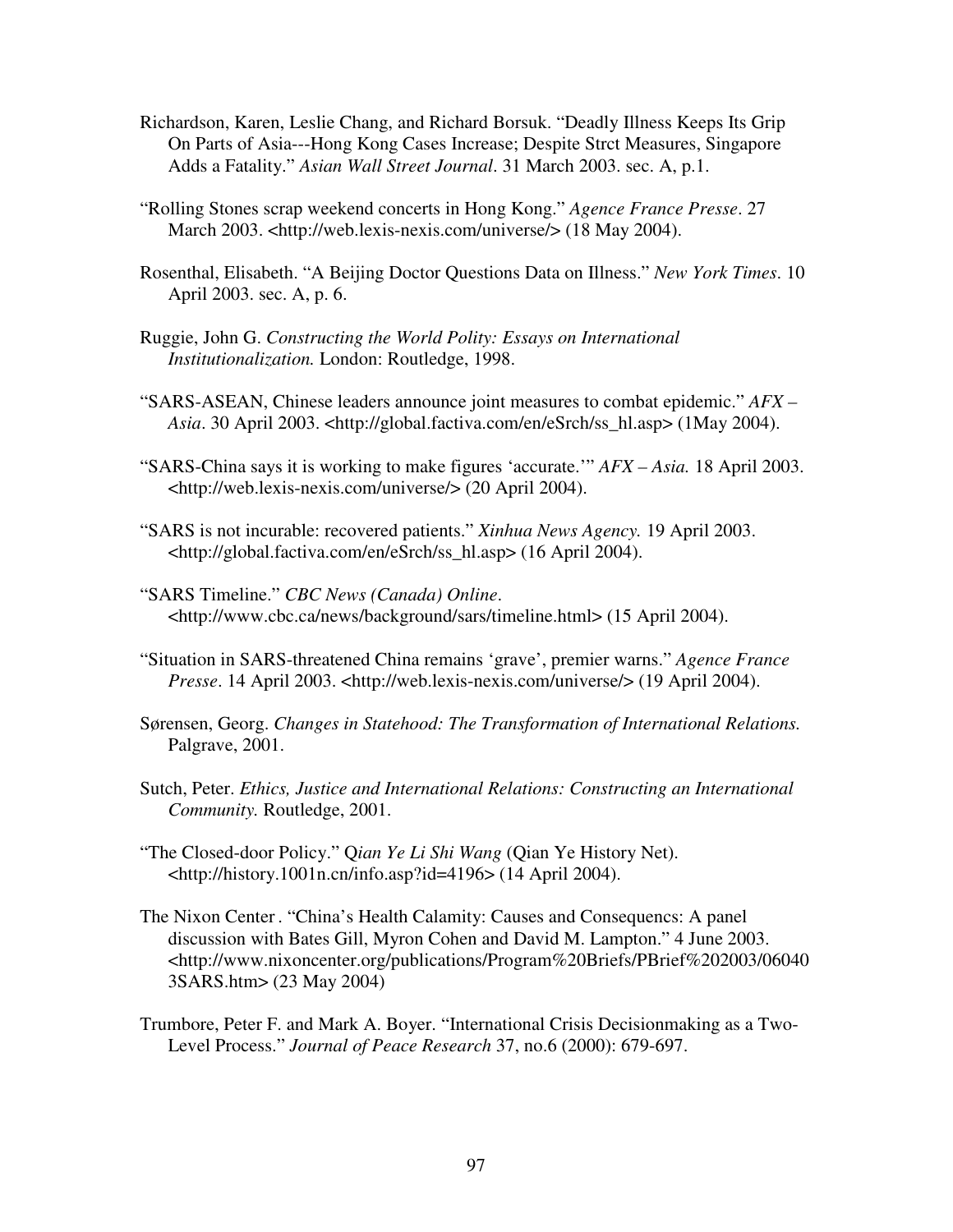- Tung, William L. *China and the Foreign Powers: The Impact of and Reaction to Unequal Treaties.* Oceana Publications, Inc., 1970.
- "Uncompromising Doctor." *China Daily.* 2 May 2003. <http://test.china.org.cn/english/NM-e/63794.htm> (15 April 2004).
- U.S. Centers for Disease Control and Prevention. "Basic information about SARS." 13 January 2004. <http://www.cdc.gov/ncidod/sars/factsheet.htm> (6 May 2004).
- "Virus: SARS-treating SARS." *Schoolscience Website*. <http://www.schoolscience.co.uk/content/4/biology/abpi/diseases/disease8.html> (7 May 2004).
- Vogel, Ezra. *Canton under Communism: Programs and Politics in a Provincial Capital, 1949-1968.* Harvard University Press, 1969.
- Wakeman, Frederic, Jr. *The Fall of Imperial China.* New York: The Free Press, 1975.
- Waltz, Kenneth. *Theory of International Politics.* Boston: Addison-Wesley, 1979.
- Wendt, Alexander. "Anarchy Is What States Make of It: The Social Construction of Power Politics." *International Organization* 46 (1992): 391-425.
- ---. "Collective Identity Formation and the International State." *American Political Science Review* 88, no.2 (1994): 384-396.
- *---. Social Theory of International Politics.* Cambridge: Cambridge University Press, 1999.
- World Health Organization. "Chapter 5: SARS: lessons from a new disease." *The World Health Report*. <http://www.who.int/whr/2003/chapter5/en/index1.html> (16 April 2004).
- "Wrap-up: China reports 1,807 SARS cases." *Xinhua News Agency*. 20 April 2003. <http://global.factiva.com/en/eSrch/ss\_hl.asp> (20 April 2004).
- Zhang, Allan. "China Joins the WTO: The Impact on Foreign Trade." *PricewaterhouseCoopers*. <http://www.pwc.com/extweb/newcolth.nsf/docid/937DE2886742FD3E85256AD30 06DC049>(17 May 2004).
- Zhang, Chaoxiang and Yang Xia. "WHO Experts Value Guangdong's Experience of Curing Hundreds of SARS Patients." *Beijing Xinhua Domestic Service in Chinese.* 4 April 2003. <http://web.lexis-nexis.com/universe/> (16 April 2004)*.*